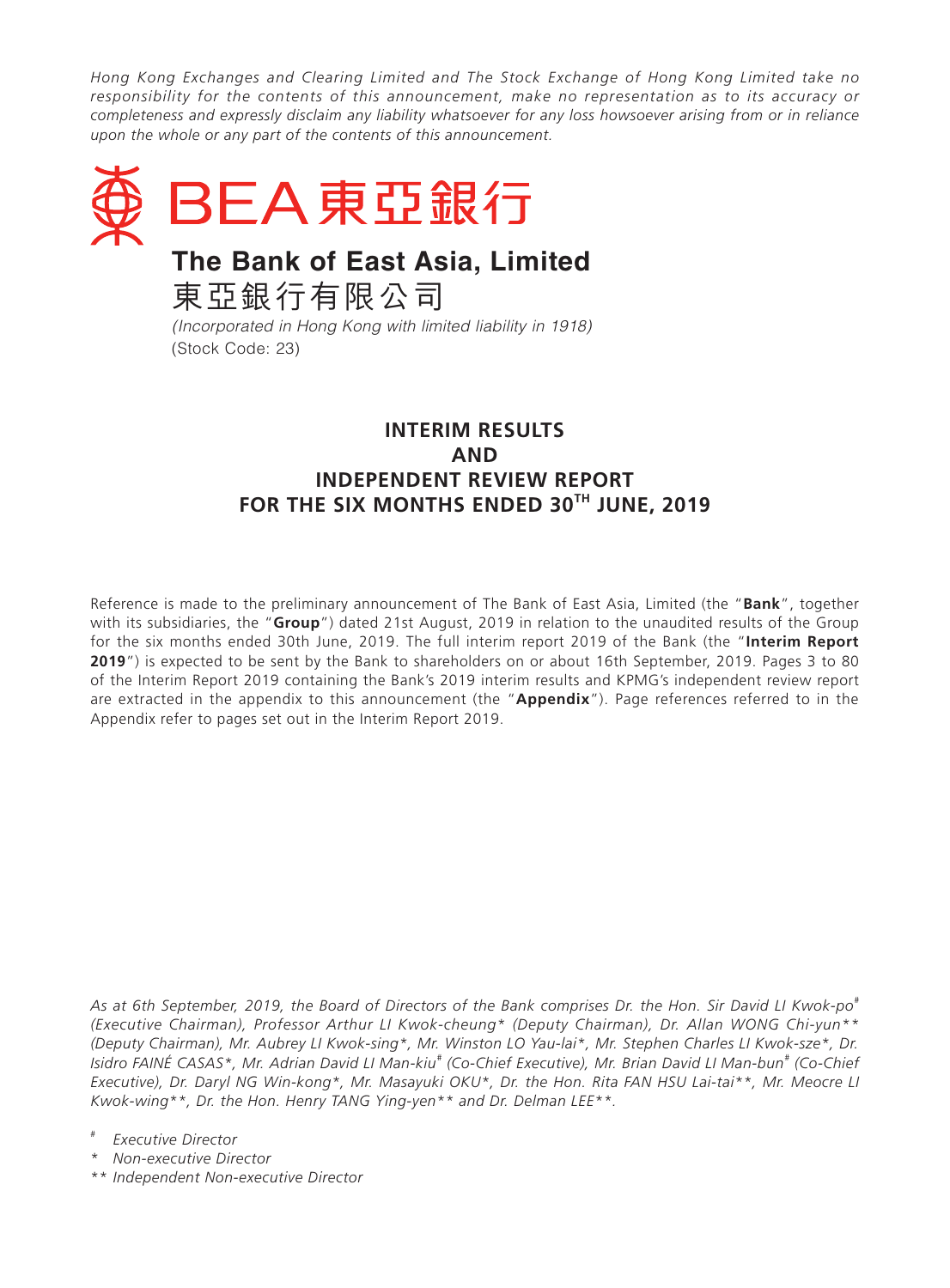# **Appendix**

### **INTERIM RESULTS**

The Board of Directors of the Bank is pleased to announce the unaudited results (Note 1(a)) of the Group for the six months ended 30th June, 2019. The interim financial report is prepared on a basis consistent with the accounting policies and methods adopted in the 2018 audited financial statements, except for the accounting policy changes that are expected to be reflected in the 2019 audited financial statements. Details of these changes in accounting policies are set out in Note 2. The interim financial report is unaudited, but has been reviewed by KPMG in accordance with Hong Kong Standard on Review Engagements 2410, Review of Interim Financial Information Performed by the Independent Auditor of the Entity, issued by the HKICPA. KPMG's independent review report to the Board is included on page 80.

### **Consolidated Income Statement**

|                                                                                                                                                                                                                                                                                                                                                                                            |                               | 6 months ended<br>30/6/2019                        | 6 months ended<br>30/6/2018               |
|--------------------------------------------------------------------------------------------------------------------------------------------------------------------------------------------------------------------------------------------------------------------------------------------------------------------------------------------------------------------------------------------|-------------------------------|----------------------------------------------------|-------------------------------------------|
|                                                                                                                                                                                                                                                                                                                                                                                            | <b>Notes</b>                  | HK\$ Mn                                            | HK\$ Mn                                   |
| Interest income                                                                                                                                                                                                                                                                                                                                                                            | 3                             | 14,556                                             | 12,183                                    |
| Interest income calculated using the effective interest method<br>Other interest income                                                                                                                                                                                                                                                                                                    |                               | 14,259<br>297                                      | 11,943<br>240                             |
| Interest expense                                                                                                                                                                                                                                                                                                                                                                           | $\ensuremath{\mathnormal{4}}$ | (7, 150)                                           | (5,933)                                   |
| Net interest income                                                                                                                                                                                                                                                                                                                                                                        |                               | 7,406                                              | 6,250                                     |
| Fee and commission income<br>Fee and commission expense                                                                                                                                                                                                                                                                                                                                    | 5                             | 1,895<br>(524)                                     | 1,935<br>(573)                            |
| Net fee and commission income<br>Net trading profits<br>Net result from other financial instruments at FVTPL<br>Net hedging profit<br>Net insurance revenue<br>Other operating income                                                                                                                                                                                                      | 6<br>7<br>8<br>9<br>10        | 1,371<br>416<br>129<br>17<br>574<br>189            | 1,362<br>556<br>(142)<br>16<br>264<br>220 |
| Non-interest income                                                                                                                                                                                                                                                                                                                                                                        |                               | 2,696                                              | 2,276                                     |
| Operating income<br>Operating expenses                                                                                                                                                                                                                                                                                                                                                     | 11                            | 10,102<br>(4,918)                                  | 8,526<br>(4, 186)                         |
| Operating profit before impairment losses                                                                                                                                                                                                                                                                                                                                                  |                               | 5,184                                              | 4,340                                     |
| Impairment losses on financial instruments<br>Impairment losses on intangible assets                                                                                                                                                                                                                                                                                                       | 12                            | (5,063)                                            | (282)<br>(1)                              |
| Impairment losses                                                                                                                                                                                                                                                                                                                                                                          |                               | (5,063)                                            | (283)                                     |
| Operating profit after impairment losses<br>Net loss on sale of investments measured at amortised cost<br>Net profit on sale of financial assets measured at FVOCI<br>Net profit on sale of assets held for sale<br>Net loss on disposal of subsidiaries<br>Net loss on disposal of fixed assets<br>Valuation gains on investment properties<br>Share of profits less losses of associates | 13<br>14<br>15<br>23          | 121<br>(5)<br>104<br>82<br>(6)<br>(6)<br>18<br>328 | 4,057<br>49<br>10<br>(10)<br>394<br>281   |
| Profit for the period before taxation<br>Income tax                                                                                                                                                                                                                                                                                                                                        | 16                            | 636<br>402                                         | 4,781<br>(762)                            |
| Profit for the period                                                                                                                                                                                                                                                                                                                                                                      |                               | 1,038                                              | 4,019                                     |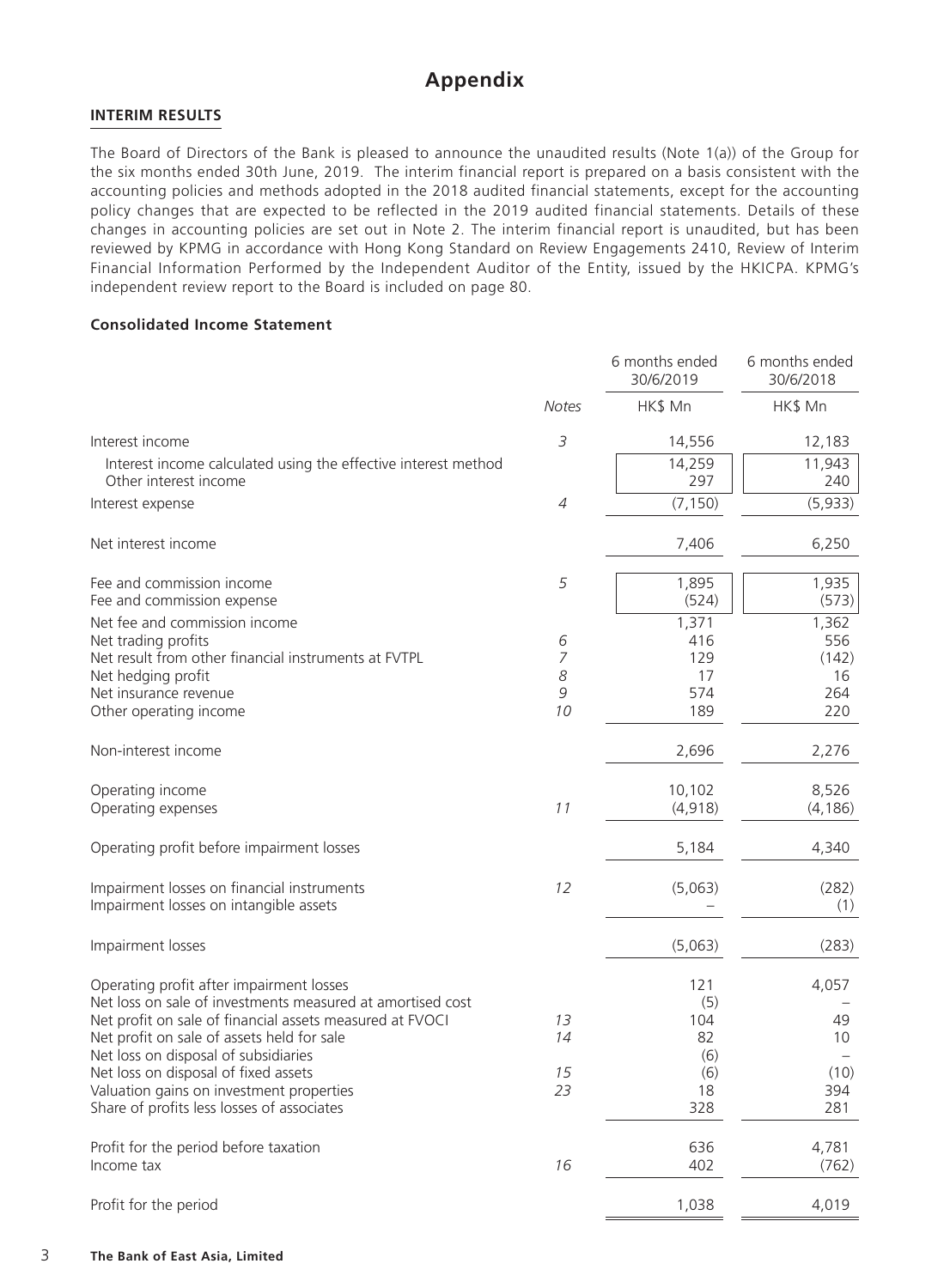# **Consolidated Income Statement (Continued)**

|                                                                                        |              | 6 months ended<br>30/6/2019 | 6 months ended<br>30/6/2018 |  |
|----------------------------------------------------------------------------------------|--------------|-----------------------------|-----------------------------|--|
|                                                                                        | <b>Notes</b> | HK\$ Mn                     | HK\$ Mn                     |  |
| Attributable to:<br>Owners of the parent<br>Non-controlling interests                  |              | 1,000<br>38                 | 3,992<br>27                 |  |
| Profit for the period                                                                  |              | 1,038                       | 4,019                       |  |
| Profit for the Bank                                                                    |              | 3,246                       | 3,369                       |  |
| Earnings per share<br>Basic - profit for the period<br>Diluted - profit for the period | 1(b)<br>1(b) | HK\$0.22<br>HK\$0.22        | HK\$1.30<br>HK\$1.30        |  |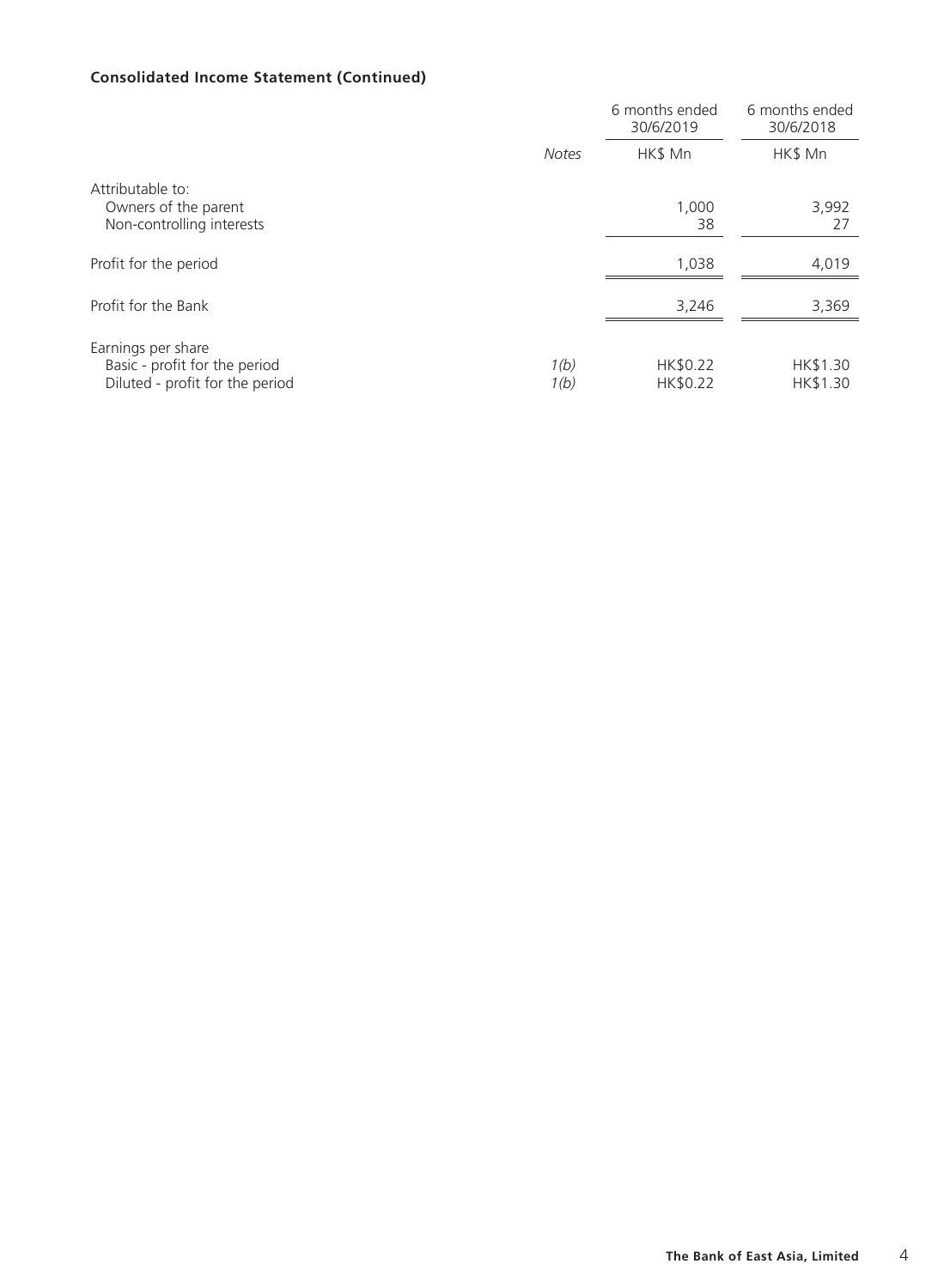# **Consolidated Statement of Comprehensive Income**

|                                                                                                                |              | 6 months ended<br>30/6/2019 | 6 months ended<br>30/6/2018 |
|----------------------------------------------------------------------------------------------------------------|--------------|-----------------------------|-----------------------------|
|                                                                                                                | <b>Notes</b> | HK\$ Mn                     | HK\$ Mn                     |
| Net profit                                                                                                     |              | 1,038                       | 4,019                       |
| Other comprehensive income for the period:                                                                     |              |                             |                             |
| Items that will not be reclassified to income statement:                                                       |              |                             |                             |
| Premises:                                                                                                      |              |                             |                             |
| - unrealised surplus on revaluation of premises                                                                |              |                             | 8                           |
| - deferred taxes                                                                                               | 31           | 1                           | (8)                         |
| Fair value reserve (equity instruments):                                                                       |              |                             |                             |
| - net change in fair value                                                                                     |              | 418                         | 254                         |
| - deferred taxes                                                                                               | 31           | (7)                         | (4)                         |
| Liability credit reserve:                                                                                      |              |                             |                             |
| - net change in fair value attributable to Group's own credit risk                                             |              | $\overline{\phantom{0}}$    | (5)                         |
| - deferred taxes                                                                                               | 31           | (1)                         | 1                           |
| Items that may be reclassified subsequently to income statement:                                               |              |                             |                             |
| Fair value reserve (debt instruments):                                                                         |              | 986                         |                             |
| - net change in fair value                                                                                     | 13           |                             | (479)                       |
| - amount transferred to income statement on disposal                                                           |              | (66)                        | (23)                        |
| - on amortisation<br>- deferred taxes                                                                          | 31           | (2)                         | (2)<br>12                   |
|                                                                                                                |              | (39)                        |                             |
| Hedging reserve (cash flow hedges):                                                                            |              |                             |                             |
| - effective portion of changes in fair value of hedging<br>instruments                                         |              |                             |                             |
| - fair value change reclassified from income statements                                                        |              | (4)                         | (6)<br>$\overline{7}$       |
|                                                                                                                |              | (4)<br>71                   | (58)                        |
| Share of changes in equity of associates<br>Exchange differences arising from translation of accounts/disposal |              |                             |                             |
| of overseas branches, subsidiaries and associates                                                              |              | 52                          | (489)                       |
|                                                                                                                |              |                             |                             |
| Other comprehensive income                                                                                     |              | 1,405                       | (792)                       |
|                                                                                                                |              |                             |                             |
| Total comprehensive income                                                                                     |              | 2,443                       | 3,227                       |
|                                                                                                                |              |                             |                             |
| Total comprehensive income attributable to:                                                                    |              |                             |                             |
| Owners of the parent                                                                                           |              | 2,411                       | 3,189                       |
| Non-controlling interests                                                                                      |              | 32                          | 38                          |
|                                                                                                                |              |                             |                             |
|                                                                                                                |              | 2,443                       | 3,227                       |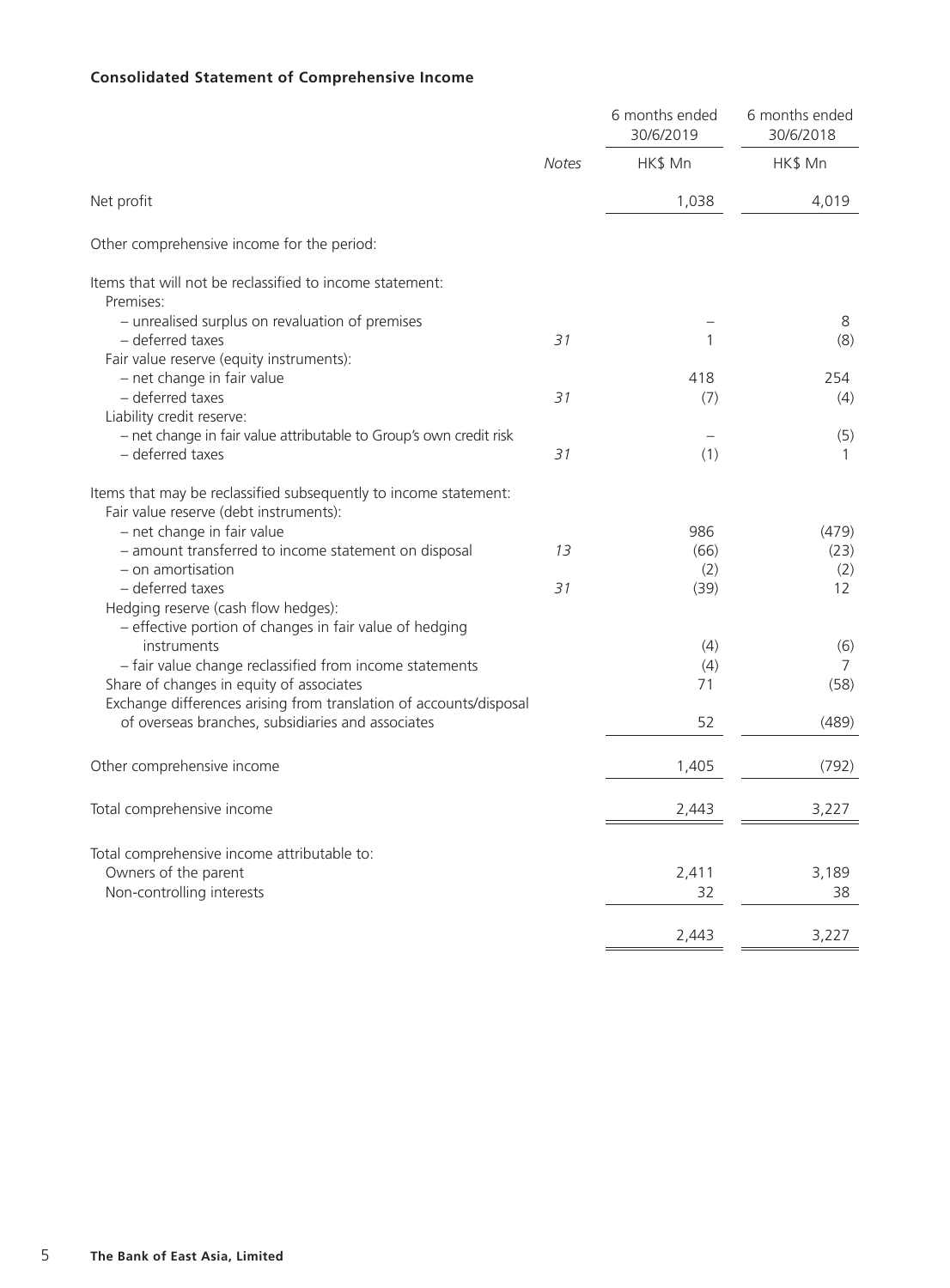### **Consolidated Statement of Financial Position**

|                                                                                                                            |              | 30/6/2019         | 31/12/2018        |
|----------------------------------------------------------------------------------------------------------------------------|--------------|-------------------|-------------------|
|                                                                                                                            | <b>Notes</b> | HK\$ Mn           | HK\$ Mn           |
| <b>ASSETS</b>                                                                                                              |              |                   |                   |
| Cash and balances with banks and other financial institutions<br>Placements with and advances to banks and other financial | 17           | 52,823            | 48,106            |
| institutions                                                                                                               | 18           | 69,720            | 60,373            |
| Trade bills                                                                                                                | 19           | 12,826            | 14,646            |
| Trading assets<br>Derivative assets                                                                                        | 20<br>38(a)  | 4,131<br>6,141    | 3,483<br>10,211   |
| Loans and advances to customers                                                                                            | 21           | 506,099           | 498,284           |
| Investment securities                                                                                                      | 22           | 157,212           | 144,729           |
| Investments in associates<br>Fixed assets                                                                                  | 23           | 9,675<br>14,222   | 9,129<br>13,165   |
| - Investment properties                                                                                                    |              | 5,266             | 5,249             |
| - Other properties and equipment                                                                                           |              | 7,873             | 7,916             |
| - Right-of-use assets                                                                                                      |              | 1,083             |                   |
| Goodwill and intangible assets                                                                                             |              | 1,933             | 1,940             |
| Deferred tax assets                                                                                                        | 31           | 1,565             | 481               |
| Other assets                                                                                                               | 24           | 40,431            | 34,904            |
| <b>Total Assets</b>                                                                                                        |              | 876,778           | 839,451           |
| <b>EQUITY AND LIABILITIES</b>                                                                                              |              |                   |                   |
| Deposits and balances of banks and other financial institutions                                                            |              | 36,057            | 27,490            |
| - Designated at fair value through profit or loss                                                                          | 25           | 3,535             | 1,335             |
| - At amortised cost<br>Deposits from customers                                                                             |              | 32,522<br>582,105 | 26,155<br>574,114 |
|                                                                                                                            |              |                   | 71,952            |
| - Demand deposits and current accounts<br>- Savings deposits                                                               |              | 62,791<br>131,735 | 130,477           |
| - Time, call and notice deposits                                                                                           |              | 387,579           | 371,685           |
| Trading liabilities                                                                                                        | 26           | 38                |                   |
| Derivative liabilities                                                                                                     | 38(a)        | 8,139             | 9,496             |
| Certificates of deposit issued                                                                                             |              | 63,903            | 58,490            |
| - Designated at fair value through profit or loss<br>- At amortised cost                                                   | 25           | 20,275<br>43,628  | 9,462<br>49,028   |
| Current taxation                                                                                                           |              | 1,682             | 1,437             |
| Debt securities issued                                                                                                     |              | 3,106             | 564               |
| - Designated at fair value through profit or loss<br>- At amortised cost                                                   | 25           | 109<br>2,997      | 407<br>157        |
| Deferred tax liabilities                                                                                                   | 31           | 583               | 483               |
| Other liabilities                                                                                                          | 27           | 61,984            | 51,444            |
| Loan capital                                                                                                               | 28           | 14,193            | 12,358            |
| <b>Total Liabilities</b>                                                                                                   |              | 771,790           | 735,876           |
| Share capital                                                                                                              | 1(d)         | 41,194            | 39,925            |
| Reserves                                                                                                                   | 32           | 52,061            | 51,901            |
| Total equity attributable to owners of the parent                                                                          |              | 93,255            | 91,826            |
| Additional equity instruments                                                                                              | 33           | 8,894             | 8,894             |
| Non-controlling interests                                                                                                  |              | 2,839             | 2,855             |
| <b>Total Equity</b>                                                                                                        |              | 104,988           | 103,575           |
| Total Equity and Liabilities                                                                                               |              | 876,778           | 839,451           |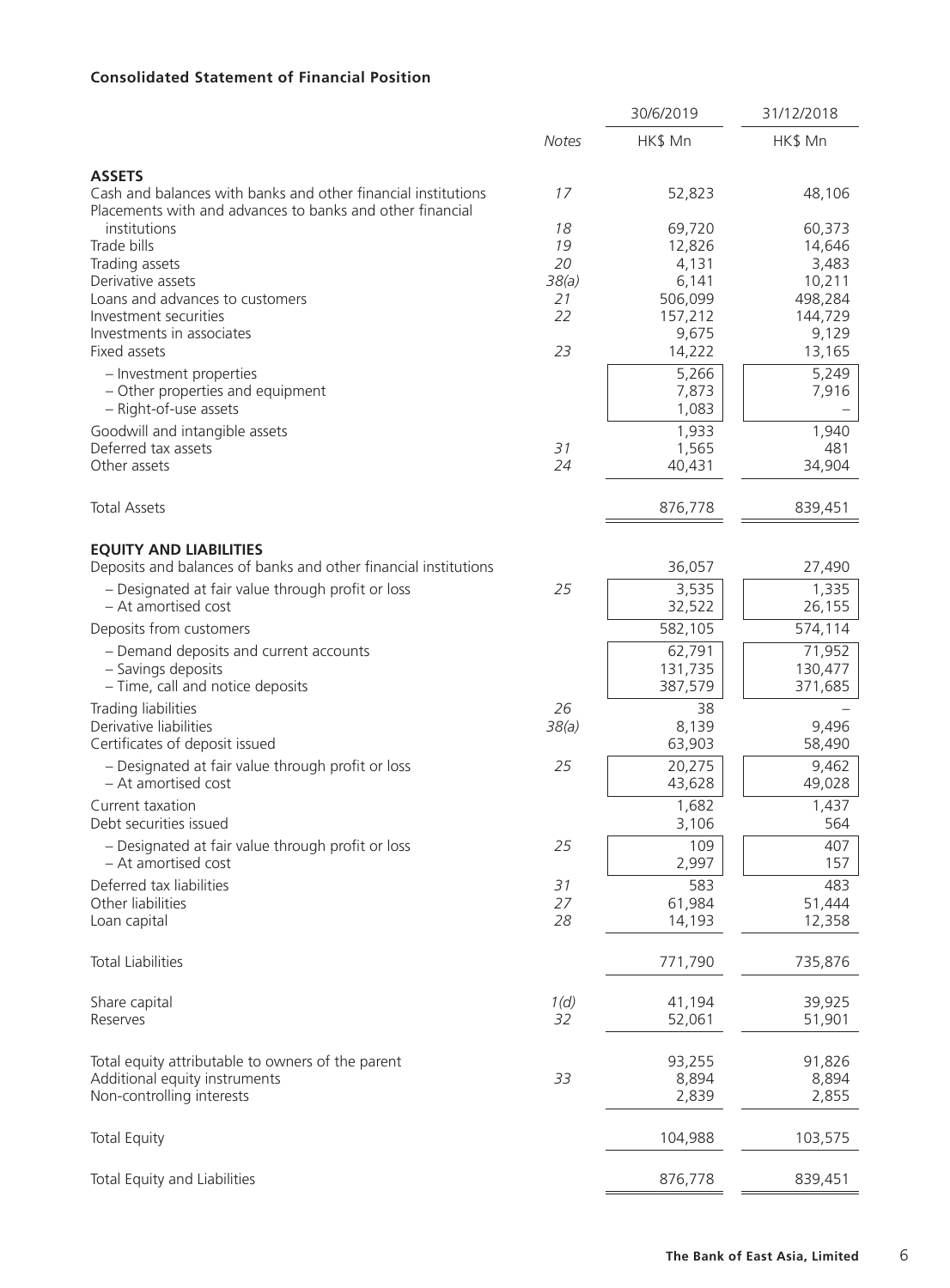# **Consolidated Statement of Changes in Equity**

|                                                                      |                |         | Revaluation        |                    |                         | Capital<br>reserve -     |               |         |                     |                          |                          |                    |                      |                     |                          |
|----------------------------------------------------------------------|----------------|---------|--------------------|--------------------|-------------------------|--------------------------|---------------|---------|---------------------|--------------------------|--------------------------|--------------------|----------------------|---------------------|--------------------------|
|                                                                      | Share          | General | reserve<br>of bank | Capital            | Exchange<br>revaluation | staff share<br>options   | Fair<br>value | Hedging | Liability<br>credit | Other                    | Retained                 |                    | Additional<br>equity | Non-<br>controlling | Total                    |
|                                                                      | capital        | reserve | premises           | reserve<br>HK\$ Mn | reserve<br>HK\$ Mn      | issued                   | reserve       | reserve | reserve<br>HK\$ Mn  | reserves <sup>Note</sup> | profits                  | Total              | instruments          | interests           | equity<br>HK\$ Mn        |
|                                                                      | HK\$ Mn        | HK\$ Mn | HK\$ Mn            |                    |                         | HK\$ Mn                  | HK\$ Mn       | HK\$ Mn |                     | HK\$ Mn                  | HK\$ Mn                  | HK\$ Mn            | HK\$ Mn              | HK\$ Mn             |                          |
| At 1st January, 2019                                                 | 39,925         | 14,054  | 1,752              | 933                | (1,426)                 | 158                      | 664           | 15      | (3)                 | 4,963                    | 30,791                   | 91,826             | 8,894                | 2,855               | 103,575                  |
| Changes in equity                                                    |                |         |                    |                    |                         |                          |               |         |                     |                          |                          |                    |                      |                     |                          |
| Profit for the period                                                |                |         |                    |                    | $\overline{a}$          |                          | ÷             | ÷,      |                     | $\overline{\phantom{a}}$ | 1,000                    | 1,000              |                      | 38                  | 1,038                    |
| Other comprehensive income                                           |                |         |                    |                    | 58                      | $\overline{\phantom{a}}$ | 1,290         | (8)     | $\left( 1\right)$   | 71                       | $\sim$ $-$               | 1,411              |                      | (6)                 | 1,405                    |
| Total comprehensive income                                           |                |         |                    |                    | 58                      | $\overline{\phantom{a}}$ | 1,290         | (8)     | $\left( 1\right)$   | 71                       | 1,000                    | 2,411              |                      | 32                  | 2,443                    |
| Shares issued in lieu                                                |                |         |                    |                    |                         |                          |               |         |                     |                          |                          |                    |                      |                     |                          |
| of dividend (Note 1(d))<br>Equity settled share-based                | 1,269          |         |                    |                    |                         |                          |               |         |                     |                          |                          | 1,269              |                      |                     | 1,269                    |
| transaction                                                          |                |         |                    |                    |                         | 12                       |               |         |                     | ٠                        | ٠                        | 12                 |                      |                     | 12                       |
| Transfer                                                             |                | 5       | (5)                | 95                 |                         | (18)                     |               |         |                     | 287                      | (364)                    |                    |                      |                     | J,                       |
| Distribution/Dividends declared<br>or approved during the period     |                |         |                    |                    |                         |                          |               |         |                     | ÷                        | (2,263)                  | (2,263)            |                      | (52)                | (2, 315)                 |
| Change of ownership in<br>subsidiaries                               |                |         |                    |                    |                         |                          |               |         |                     |                          | ÷,                       |                    |                      | 4                   | 4                        |
|                                                                      |                |         |                    |                    |                         |                          |               |         |                     |                          |                          |                    |                      |                     |                          |
| At 30th June, 2019                                                   | 41,194         | 14,059  | 1,748              | 1,028              | (1,368)                 | 152                      | 1,954         | 7       | $\left( 4\right)$   | 5,321                    | 29,164                   | 93,255             | 8,894                | 2,839               | 104,988                  |
| At 1st January, 2018                                                 | 37,527         | 14,060  | 1,757              | 230                | 487                     | 135                      | 1,454         | 11      |                     | 4,931                    | 28,890                   | 89,482             | 8,894                | 2,838               | 101,214                  |
| Impact of adopting HKFRS 9                                           |                |         |                    |                    |                         |                          |               |         |                     |                          |                          |                    |                      |                     |                          |
| at 1st January, 2018                                                 |                |         |                    |                    |                         | $\overline{\phantom{a}}$ | (162)         |         | (6)                 |                          | (32)                     | (200)              |                      |                     | (200)                    |
| Restated balance at                                                  |                |         |                    |                    |                         |                          |               |         |                     |                          |                          |                    |                      |                     |                          |
| 1st January, 2018                                                    | 37,527         | 14,060  | 1,757              | 230                | 487                     | 135                      | 1,292         | 11      | $\left( 6\right)$   | 4,931                    | 28,858                   | 89,282             | 8,894                | 2,838               | 101,014                  |
| Changes in equity                                                    |                |         |                    |                    |                         |                          |               |         |                     |                          |                          |                    |                      |                     |                          |
| Profit for the period                                                |                |         |                    |                    |                         |                          |               |         |                     | $\overline{\phantom{a}}$ | 3,992                    | 3,992              |                      | 27                  | 4,019                    |
| Other comprehensive income                                           | $\overline{a}$ |         |                    | ٠                  | (500)                   | $\overline{\phantom{a}}$ | (242)         | 1       | $\left( 4\right)$   | (58)                     | $\overline{\phantom{a}}$ | (803)              |                      | 11                  | (792)                    |
| Total comprehensive income                                           |                |         |                    |                    | (500)                   | $\overline{\phantom{a}}$ | (242)         | 1       | $\left( 4\right)$   | (58)                     | 3,992                    | 3,189              |                      | 38                  | 3,227                    |
|                                                                      |                |         |                    |                    |                         |                          |               |         |                     |                          |                          |                    |                      |                     |                          |
| Shares issued in lieu of dividend<br>Shares issued under Staff Share | 1,271          |         |                    |                    |                         |                          |               |         |                     |                          |                          | 1,271              |                      |                     | 1,271                    |
| Option Schemes (Note 1(d))<br>Equity settled share-based             | 73             |         |                    |                    |                         |                          |               |         |                     |                          |                          | 73                 |                      |                     | 73                       |
| transaction                                                          | i,             |         |                    |                    |                         | 17                       |               |         |                     | ÷,                       | ÷,                       | 17                 |                      |                     | 17                       |
| Transfer                                                             | 12             | (6)     |                    | 728                | ä,                      | (12)                     |               |         |                     | 48                       | (770)                    |                    |                      |                     | $\overline{\phantom{a}}$ |
| Distribution/Dividends declared or                                   |                |         |                    |                    |                         |                          |               |         |                     |                          |                          |                    |                      |                     |                          |
| approved during the period<br>Change of ownership in                 |                |         |                    |                    |                         |                          |               |         |                     | i.                       | (2,017)                  | (2,017)            |                      | (45)                | (2,062)                  |
| subsidiaries                                                         |                |         |                    |                    | ٠                       | $\sim$                   |               |         |                     |                          | $\overline{\phantom{a}}$ | ÷,                 |                      | 55                  | 55                       |
| At 30th June, 2018                                                   | 38,883         | 14,054  | 1,757              | 958                | (13)                    | 140                      | 1,050         | 12      | (10)                | 4,921                    | $\frac{30,063}{2}$       | $\frac{91,815}{2}$ | 8,894<br>$=$         | 2,886<br>$=$        | 103,595                  |

Note: Other reserves include statutory reserve and other reserves.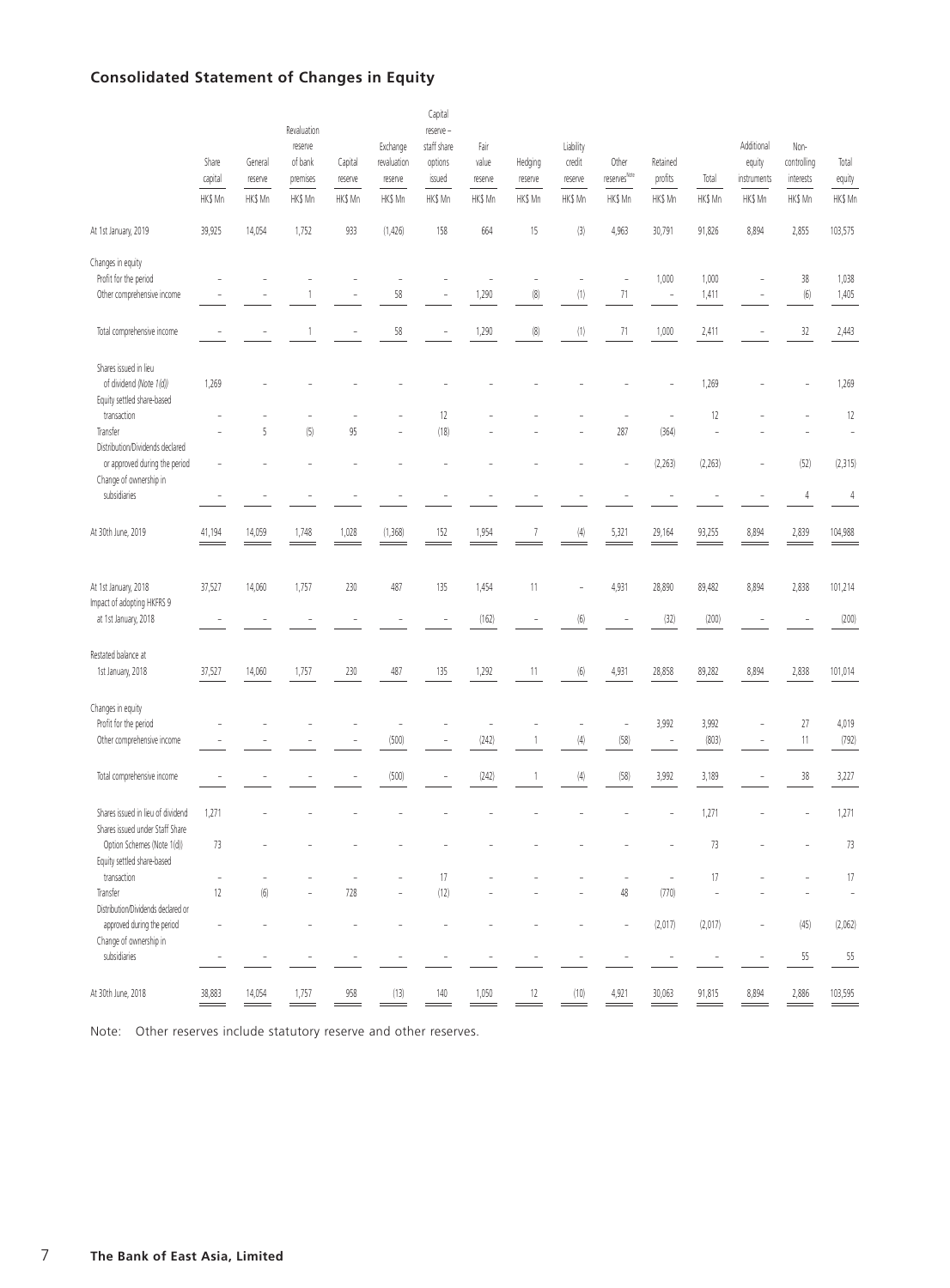### **Condensed Consolidated Cash Flow Statement**

|                                                                                                                                                                                                                                                                                                                                                                                                                                                                              |              | 6 months ended<br>30/6/2019                                                                 | 6 months ended<br>30/6/2018                                                   |
|------------------------------------------------------------------------------------------------------------------------------------------------------------------------------------------------------------------------------------------------------------------------------------------------------------------------------------------------------------------------------------------------------------------------------------------------------------------------------|--------------|---------------------------------------------------------------------------------------------|-------------------------------------------------------------------------------|
|                                                                                                                                                                                                                                                                                                                                                                                                                                                                              | <b>Notes</b> | HK\$ Mn                                                                                     | HK\$ Mn                                                                       |
| NET CASH INFLOW/(OUTFLOW) FROM OPERATIONS<br>Income tax paid                                                                                                                                                                                                                                                                                                                                                                                                                 |              | 7,706                                                                                       | (10, 995)                                                                     |
| Hong Kong profits tax paid<br>Outside Hong Kong profits tax paid                                                                                                                                                                                                                                                                                                                                                                                                             |              | (16)<br>(382)                                                                               | (2)<br>(469)                                                                  |
| NET CASH GENERATED FROM/(USED IN) OPERATING ACTIVITIES                                                                                                                                                                                                                                                                                                                                                                                                                       |              | 7,308                                                                                       | (11, 466)                                                                     |
| <b>INVESTING ACTIVITIES</b><br>Dividends received from associates<br>Dividends received from non-trading equity securities<br>Purchase of non-trading equity securities<br>Proceeds from sale of non-trading equity securities<br>Purchase of fixed assets<br>Proceeds from disposal of other properties and equipment<br>Proceeds from sale of assets held for sale<br>Increase of shareholding in associates                                                               |              | 1<br>4<br>(2,993)<br>4,279<br>(407)<br>16<br>372<br>(149)                                   | 6<br>8<br>(1, 187)<br>1,092<br>(203)<br>15<br>49<br>(111)                     |
| NET CASH GENERATED FROM/(USED IN) INVESTING ACTIVITIES                                                                                                                                                                                                                                                                                                                                                                                                                       |              | 1,123                                                                                       | (331)                                                                         |
| <b>FINANCING ACTIVITIES</b><br>Ordinary dividends paid<br>Distribution to Hybrid/Additional Tier 1 issue holders<br>Issue of ordinary share capital<br>Issue of certificates of deposit<br>Issue of debt securities<br>Issue of loan capital<br>Payment of lease liabilities<br>Redemption of certificates of deposit issued<br>Redemption of debt securities issued<br>Interest paid on loan capital<br>Interest paid on certificates of deposit and debt securities issued | 1(c)         | (689)<br>(357)<br>54,839<br>2,841<br>1,705<br>(181)<br>(49, 699)<br>(300)<br>(361)<br>(818) | (434)<br>(357)<br>73<br>46,579<br>113<br>(32, 448)<br>(266)<br>(314)<br>(382) |
| NET CASH GENERATED FROM FINANCING ACTIVITIES                                                                                                                                                                                                                                                                                                                                                                                                                                 |              | 6,980                                                                                       | 12,564                                                                        |
| NET INCREASE IN CASH AND CASH EQUIVALENTS                                                                                                                                                                                                                                                                                                                                                                                                                                    |              | 15,411                                                                                      | 767                                                                           |
| CASH AND CASH EQUIVALENTS AT 1ST JANUARY<br>Effect of foreign exchange rate changes                                                                                                                                                                                                                                                                                                                                                                                          |              | 86,020<br>(74)                                                                              | 89,980<br>(934)                                                               |
| CASH AND CASH EQUIVALENTS AT 30TH JUNE                                                                                                                                                                                                                                                                                                                                                                                                                                       | 34           | 101,357                                                                                     | 89,813                                                                        |
| Cash flows from operating activities included:<br>Interest received<br>Interest paid<br>Dividend received                                                                                                                                                                                                                                                                                                                                                                    |              | 14,563<br>6,909<br>25                                                                       | 11,673<br>5,836<br>37                                                         |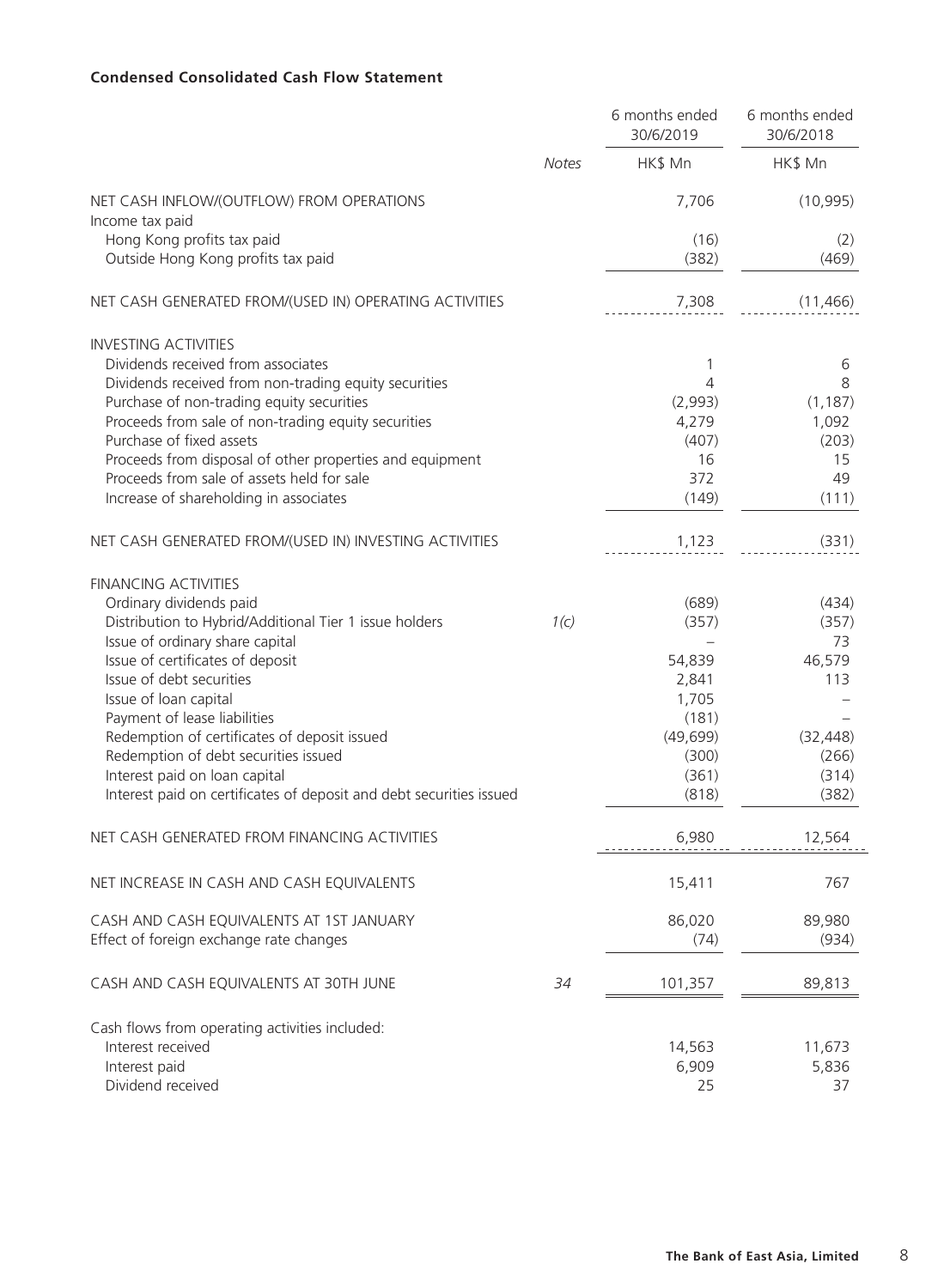**1.** (a) This interim report has been prepared in accordance with the same accounting policies adopted in the 2018 annual financial statements, except for the accounting policy changes that are expected to be reflected in the 2019 annual financial statements. Details of these changes in accounting policies are set out in Note 2 below.

> The financial information relating to the financial year ended 31st December, 2018 that is included in the interim financial report as comparative information does not constitute the Bank's statutory annual consolidated financial statements for that financial year but is derived from those financial statements. Further information relating to these statutory financial statements disclosed in accordance with section 436 of the Companies Ordinance is as follows:

> The Bank has delivered the financial statements for the year ended 31st December 2018 to the Registrar of Companies in accordance with section 662(3) of, and Part 3 of Schedule 6 to, the Companies Ordinance.

> The Bank's auditor has reported on those financial statements. The auditor's report was unqualified; did not include a reference to any matters to which the auditor drew attention by way of emphasis without qualifying its report; and did not contain a statement under section 406(2), 407(2) or (3) of the Companies Ordinance.

- (b) (i) The calculation of basic earnings per share is based on the consolidated profit for the period attributable to owners of the parent of HK\$643 million (six months ended 30th June, 2018: HK\$3,635 million) respectively after the distribution of HK\$357 million (six months ended 30th June, 2018: HK\$357 million) to Hybrid/Additional Tier 1 issue holders, and on the weighted average of 2,869 million (six months ended 30th June, 2018: 2,786 million) ordinary shares outstanding during the six months ended 30th June, 2019.
	- (ii) The calculation of diluted earnings per share is based on the consolidated profit for the period attributable to owners of the parent of HK\$643 million (six months ended 30th June, 2018: HK\$3,635 million) respectively after the distribution of HK\$357 million (six months ended 30th June, 2018: HK\$357 million) to Hybrid/Additional Tier 1 issue holders, and on 2,869 million (six months ended 30th June, 2018: 2,787 million) ordinary shares, being the weighted average number of ordinary shares outstanding during the six months ended 30th June, 2019, adjusted for the effects of all dilutive potential shares.
- (c) Distribution/Dividends
	- (i) Dividends payable to equity owners of the parent attributable to the interim period

|                                                                                                                                                                       | 6 months ended<br>30/6/2019 | 6 months ended<br>30/6/2018 |
|-----------------------------------------------------------------------------------------------------------------------------------------------------------------------|-----------------------------|-----------------------------|
|                                                                                                                                                                       | HK\$ Mn                     | HK\$ Mn                     |
| Interim dividend declared after the interim period of<br>HK\$0.11 per share on 2,897 million shares (six months<br>ended 30th June, 2018: HK\$0.51 per share on 2,808 |                             |                             |
| million shares)                                                                                                                                                       | 319                         | 1.432                       |

The interim dividend has not been recognised as a liability at the end of the reporting period.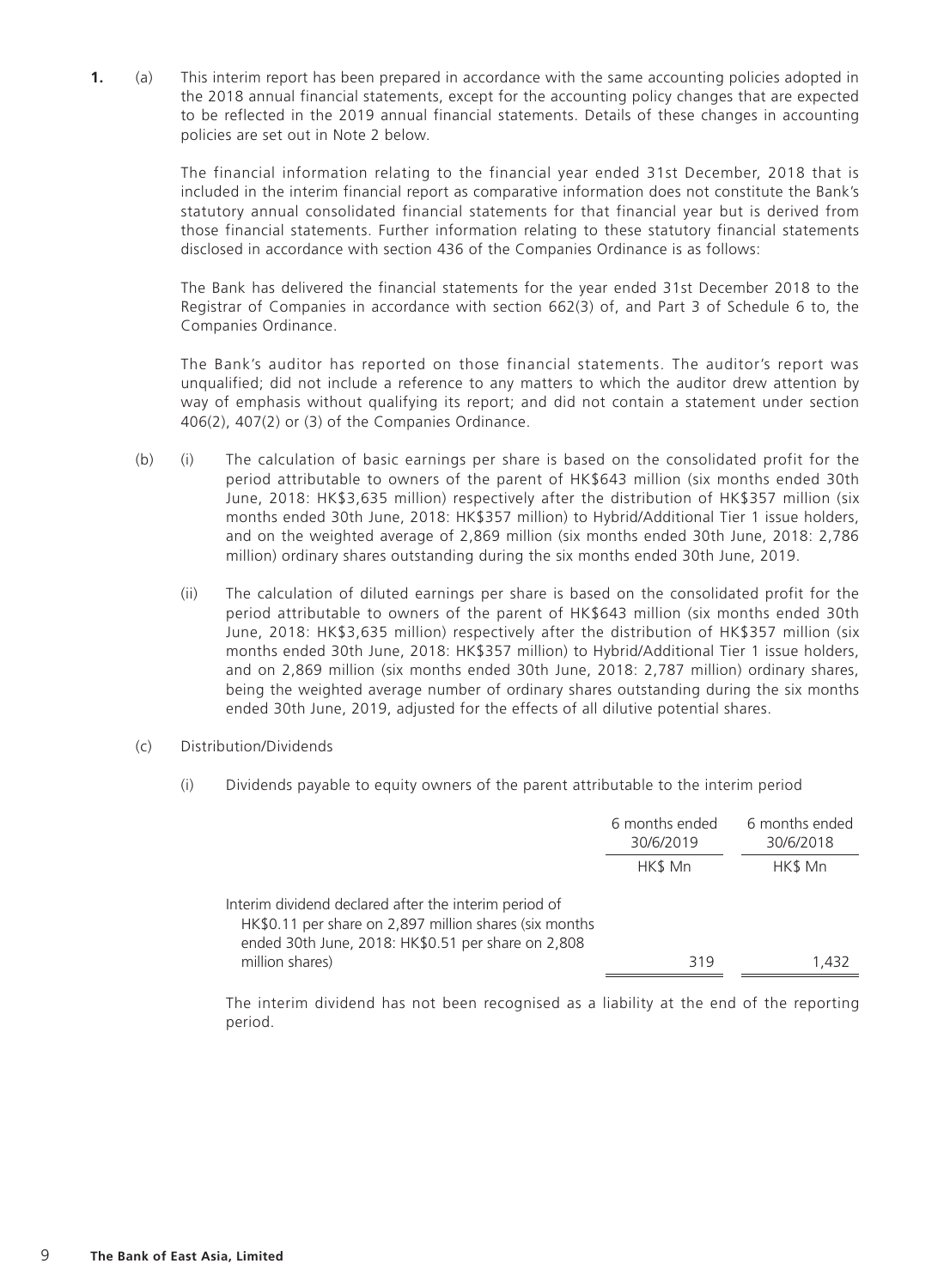### **1.** (c) Distribution/Dividends (Continued)

(ii) Dividends payable to equity owners of the parent attributable to the previous financial year, approved and paid during the interim period

|                                                                                                                                                                                                                                                                                                | 6 months ended<br>30/6/2019 | 6 months ended<br>30/6/2018 |
|------------------------------------------------------------------------------------------------------------------------------------------------------------------------------------------------------------------------------------------------------------------------------------------------|-----------------------------|-----------------------------|
|                                                                                                                                                                                                                                                                                                | HK\$ Mn                     | HK\$ Mn                     |
| Second interim dividend paid in respect of the previous<br>financial year on shares issued under the share option<br>schemes subsequent to the end of the reporting period<br>and before the close of the Register of Members of the<br>Bank, of HK\$0.32 per share (2018: HK\$0.60 per share) |                             |                             |
| Second interim dividend of HK\$0.32 per share on 2,846<br>million shares (2018: HK\$0.60 per share on 2,765<br>million shares)                                                                                                                                                                 | 910                         | 1,659                       |
| Special dividend of HK\$0.35 per share on 2,846 million<br>shares                                                                                                                                                                                                                              | 996                         |                             |
|                                                                                                                                                                                                                                                                                                | 1,906                       | 1,660                       |

(iii) Distribution to holders of Hybrid/Additional Tier 1 capital instruments

|                                                          | 6 months ended<br>30/6/2019 | 6 months ended<br>30/6/2018 |
|----------------------------------------------------------|-----------------------------|-----------------------------|
|                                                          | HK\$ Mn                     | HK\$ Mn                     |
| Interest paid or payable on the Hybrid Tier 1 capital    |                             |                             |
| instruments                                              | 106                         | 106                         |
| Amount paid on the Additional Tier 1 capital instruments | 251                         | 251                         |
|                                                          |                             |                             |
|                                                          | 357                         | 357                         |

#### (d) Share Capital

Movement of the Bank's ordinary shares is set out below:

|                                                                       | At 30th June, 2019 |         | At 31st December, 2018 |         |
|-----------------------------------------------------------------------|--------------------|---------|------------------------|---------|
|                                                                       | No. of shares      |         | No. of shares          |         |
|                                                                       | Mn                 | HK\$ Mn | Mn                     | HK\$ Mn |
| Ordinary shares, issued and fully<br>paid:                            |                    |         |                        |         |
| At 1st January<br>Shares issued under Staff Share                     | 2,846              | 39,925  | 2,765                  | 37,527  |
| Option Schemes                                                        |                    |         | 3                      | 73      |
| Transfer of the fair value of options<br>from capital reserve - share |                    |         |                        |         |
| options issued                                                        |                    |         |                        | 12      |
| Share issued in lieu of dividend                                      | 51                 | 1,269   | 78                     | 2,313   |
| At 30th June/31st December                                            | 2,897              | 41,194  | 2,846                  | 39,925  |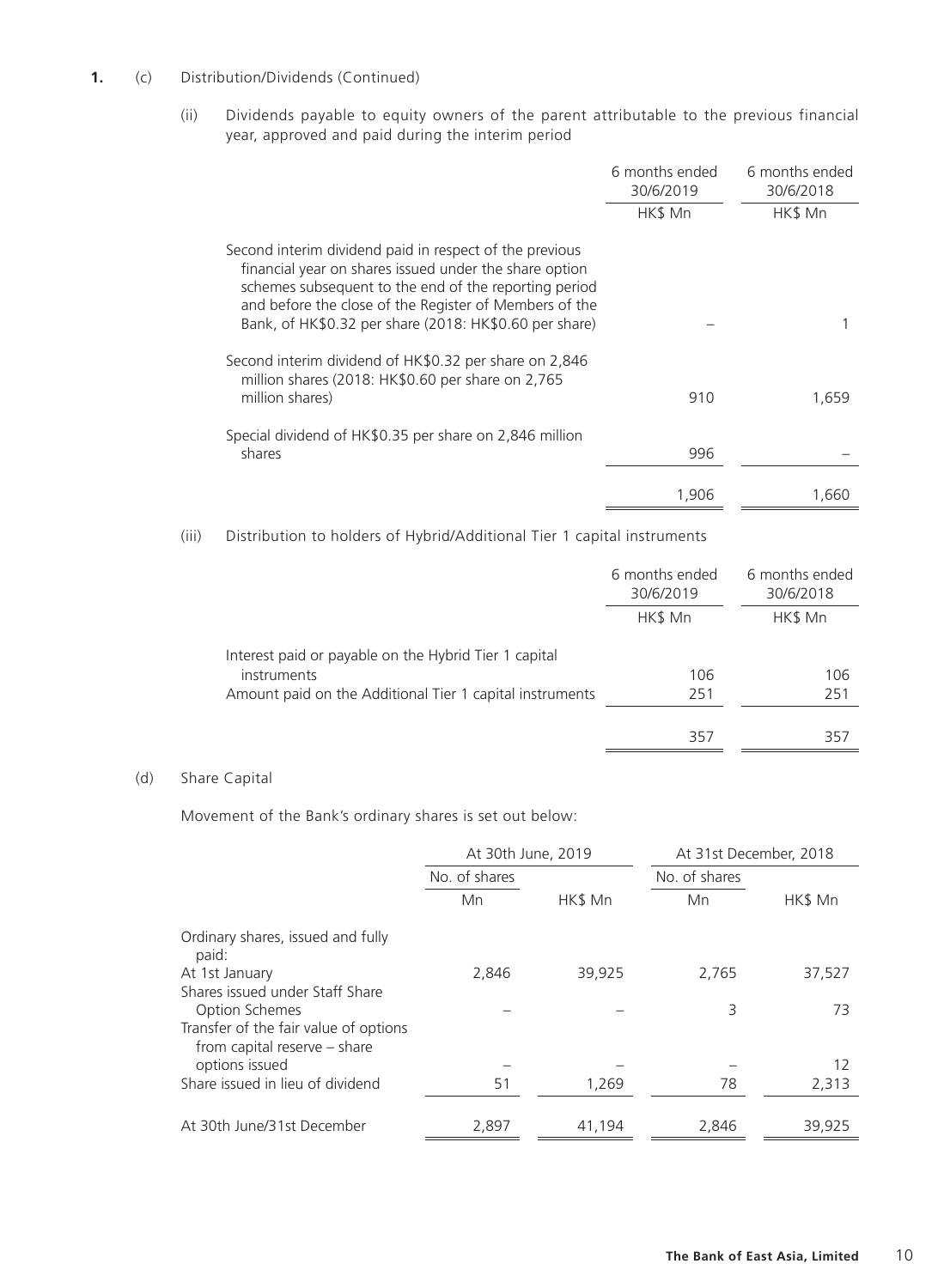### **2. Changes in Accounting Policies**

Except as described below, the accounting policies applied in these interim financial statements are the same as those applied in the Group's consolidated financial statements as at and for the year ended 31st December, 2018.

The changes in accounting policies are also expected to be reflected in the Group's consolidated financial statements as at and for the year ending 31st December, 2019.

The Group has initially adopted HKFRS 16 Leases from 1st January, 2019. A number of other new standards are effective 1st January, 2019 but they do not have a material effect on the Group's financial statements. The Group has not applied any new standard or interpretation that is not yet effective for the current accounting period.

HKFRS 16 replaces HKAS 17, *Leases*, and the related interpretations, HK(IFRIC) 4, *Determining whether an arrangement contains a lease*, HK(SIC) 15, *Operating leases – incentives*, and HK(SIC) 27, *Evaluating the substance of transactions involving the legal form of a lease*. It introduces a single, on-balance sheet accounting model for lessees. As a result, the Group, as a lessee, has recognised right-of-use assets representing its rights to use the underlying assets and lease liabilities representing its obligation to make lease payments. Lessor accounting remains similar to previous accounting policies.

The Group has applied HKFRS 16 using the modified retrospective approach, under which the comparative information presented for 2018 has not been restated – i.e. it is presented, as previously reported, under HKAS 17 and related interpretations. The details of the changes in accounting policies are disclosed below.

### **(a) Definition of a lease**

Previously, the Group determined at contract inception whether an arrangement was or contained a lease under HKFRIC 4 *Determining Whether an Arrangement contains a Lease*. The Group now assesses whether a contract is or contains a lease based on the definition of a lease. Under HKFRS 16, a contract is, or contains, a lease if the contract conveys a right to control the use of an identified asset for a period of time in exchange for consideration.

### **(b) As a lessee**

The Group leases many assets, including properties and equipments.

As a lessee, the Group previously classified leases as operating or finance leases based on its assessment of whether the lease transferred significantly all of the risks and rewards of ownership. Under HKFRS 16, the Group recognises right-of-use assets and lease liabilities for most leases – i.e. these leases are on-balance sheet.

However, the Group has elected not to recognise right-of-use assets and lease liabilities for some leases that have a lease term of 12 months or less ("short-term leases"), and leases of underlying assets with an approximate value of HK\$0.04 million or less ("low-value assets"). The Group recognises the lease payments associated with these leases as an expense on a straight-line basis over the lease term.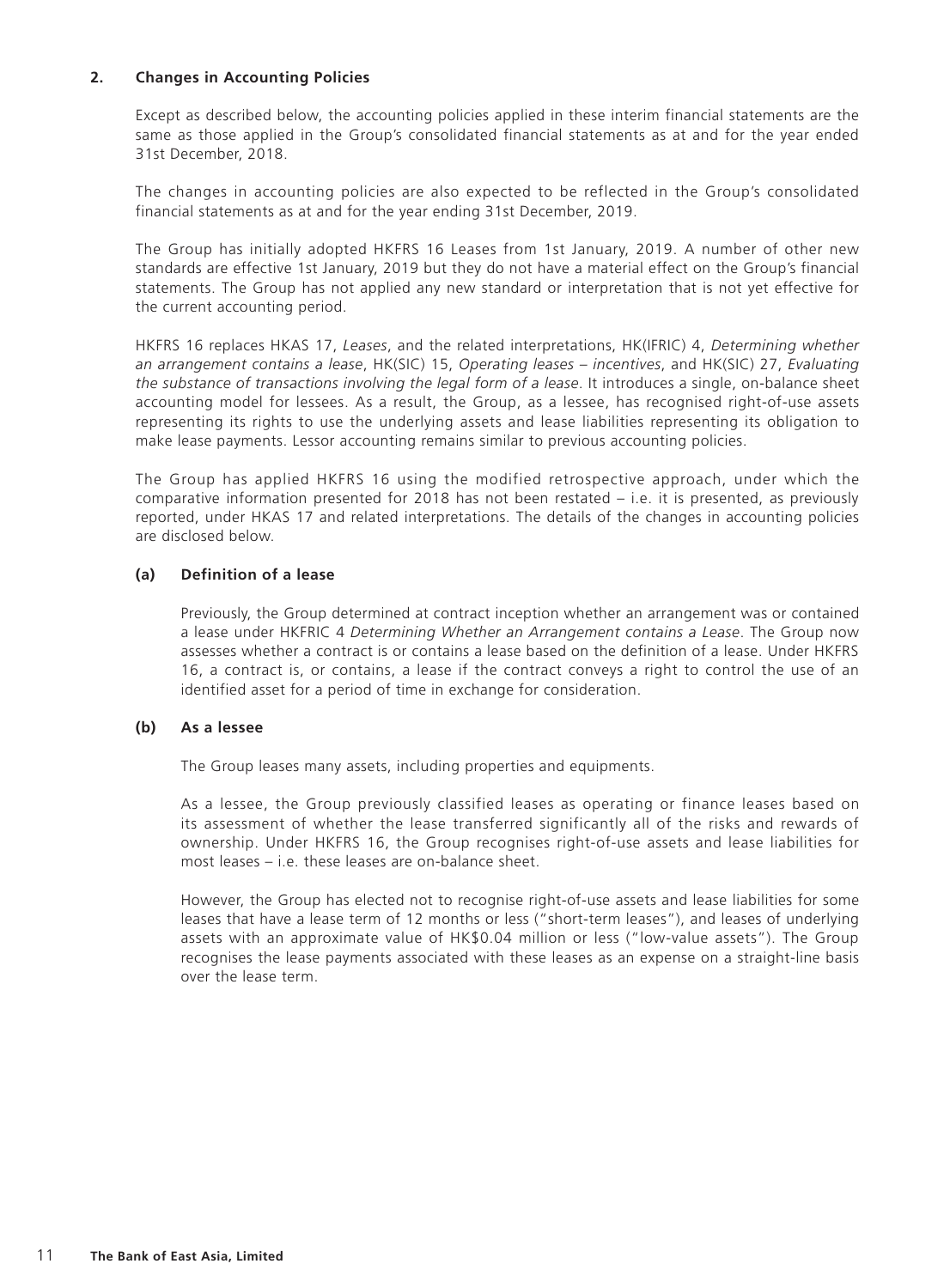### **2. Changes in Accounting Policies (Continued)**

### **(b) As a lessee (Continued)**

The Group presented right-of-use assets in 'fixed assets', the same line item as it presents underlying assets of the same nature that it owns. The carrying amounts of right-of-use assets are as below.

|                                                |                | Right-of-use assets                  |                |  |  |
|------------------------------------------------|----------------|--------------------------------------|----------------|--|--|
|                                                | Bank premises  | Furniture, fixtures<br>and equipment | Total          |  |  |
|                                                | HK\$ Mn        | HK\$ Mn                              | HK\$ Mn        |  |  |
| Balance at 1st January<br>Balance at 30th June | 1,099<br>1,073 | 9<br>10                              | 1,108<br>1,083 |  |  |

The Group presented lease liabilities in 'other liabilities' in the statement of financial position.

*i. Significant accounting policies*

The Group recognises a right-of-use asset and a lease liability at the lease commencement date. The right-of-use asset is initially measured at cost, which comprises the initial amount of the lease liability plus any lease payments made at or before the commencement date, and any initial direct costs incurred. Where applicable, the cost of the right-of-use assets also includes an estimate of costs to dismantle and remove the underlying asset or to restore the underlying asset or the site on which it is located, discounted to their present value, less any lease incentives received.

The right-of-use asset is subsequently at cost less any accumulated depreciation and impairment losses, and adjusted for certain remeasurements of the lease liability. When a right-of-use asset meets the definition of investment property, it is initially measured at cost, and subsequently at fair value, in accordance with the Group's accounting policies.

The lease liability is initially measured at the present value of the lease payments that are not paid at the commencement date, discounted using the interest rate implicit in the lease or, if that rate cannot be readily determined, the Group's incremental borrowing rate. Generally, the Group uses its incremental borrowing rate as the discount rate.

The lease liability is subsequently increased by the interest cost on the lease liability and decreased by lease payment made. It is remeasured when there is a change in future lease payments arising from a change in an index or rate, a change in the estimate of the amount expected to be payable under a residual value guarantee, or as appropriate, changes in the assessment of whether a purchase or extension option is reasonably certain to be exercised or a termination option is reasonably certain not to be exercised. When the lease liability is remeasured in this way, a corresponding adjustment is made to the carrying amount of the right-of-use asset, or is recorded in profit or loss if the carrying amount of the right-of-use asset has been reduced to zero.

The Group has applied judgement to determine the lease term for some lease contracts in which it is a lessee that include renewal options. The assessment of whether the Group is reasonably certain to exercise such options impacts the lease term, which significantly affects the amount of lease liabilities and right-of-use assets recognised.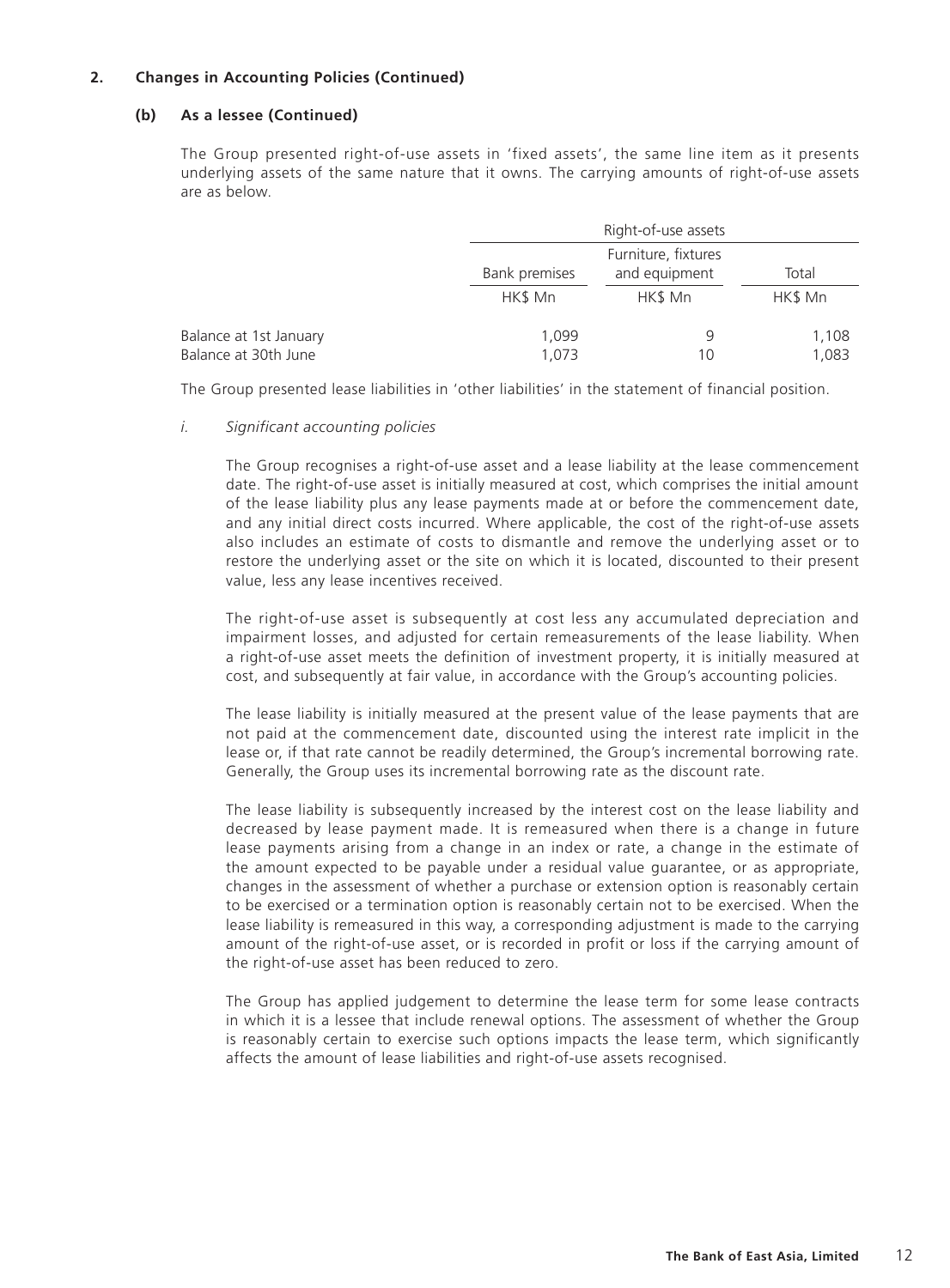### **2. Changes in Accounting Policies (Continued)**

### **(b) As a lessee (Continued)**

### *ii. Transition*

At transition, for leases classified as operating leases under HKAS 17, lease liabilities were measured at the present value of the remaining lease payments, discounted at the Group's incremental borrowing rate as at 1st January 2019. Right-of-use assets are measured at an amount equal to the lease liability, adjusted by the amount of any prepaid or accrued lease payments. The Group applied this approach to all leases.

The Group used the following practical expedients when applying HKFRS 16 to leases previously classified as operating leases under HKAS 17.

- Applied the exemption not to recognise right-of-use assets and liabilities for leases with less than 12 months of lease term.
- Excluded initial direct costs from measuring the right-of-use asset at the date of initial application.
- Used hindsight when determining the lease term if the contract contains option to extend or terminate the lease.

### **(c) As a lessor**

The Group leases out its investment properties as the lessor of operating leases.

The accounting policies applicable to the Group as a lessor remain substantially unchanged from those under HKAS 17.

### **(d) Impacts on transition**

On transition to HKFRS 16, the Group recognised an additional right-of-use assets and additional lease liabilities, with adjustment of prepaid and accrued lease payments. The impact on transition is summarised below.

|                                          | Carrying<br>amount at<br>31st December,<br>2018 | Capitalisation<br>of operating<br>lease contracts | Carrying<br>amount at<br>1st January,<br>2019 |
|------------------------------------------|-------------------------------------------------|---------------------------------------------------|-----------------------------------------------|
|                                          | HK\$ Mn                                         | HK\$ Mn                                           | HK\$ Mn                                       |
| Fixed assets<br>- Right-of-use assets    |                                                 | 1,108                                             | 1,108                                         |
| Other assets                             |                                                 |                                                   |                                               |
| - Other accounts<br><b>Total Assets</b>  | 9,294<br>839,451                                | (20)<br>1,088                                     | 9,274<br>840,539                              |
| Other liabilities<br>- Lease liabilities |                                                 | 1,094                                             | 1,094                                         |
| – Other accounts                         | 26,300                                          | (6)                                               | 26,294                                        |
| <b>Total Liabilities</b>                 | 735,876                                         | 1,088                                             | 736.964                                       |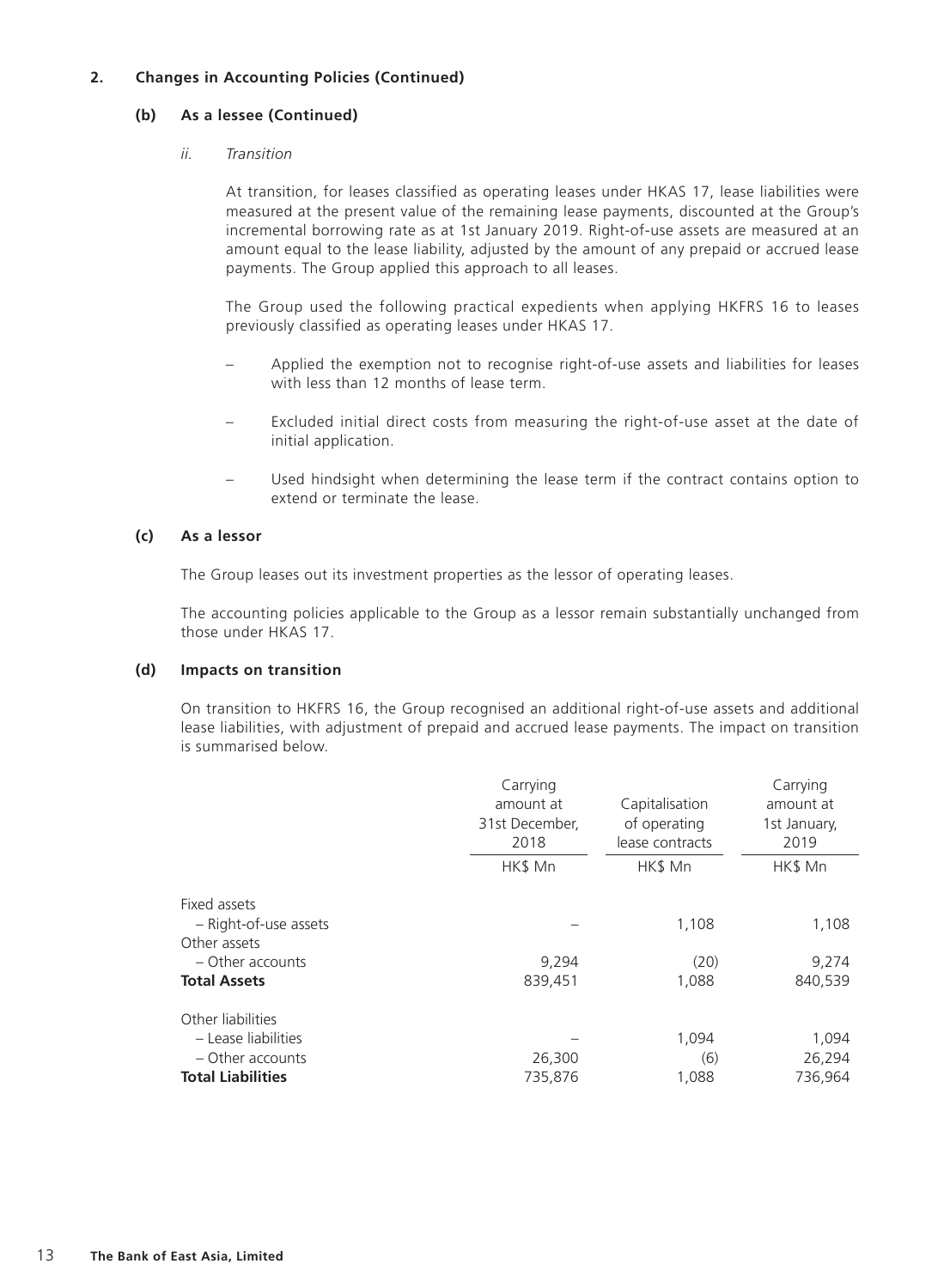### **2. Changes in Accounting Policies (Continued)**

### **(d) Impacts on transition (Continued)**

When measuring lease liabilities for leases that were classified as operating leases, the Group discounted lease payments using its incremental borrowing rate at 1st January, 2019. The weighted-average incremental borrowing rate applied is 3.65%.

|                                                                                                                            | 1st January, 2019 |
|----------------------------------------------------------------------------------------------------------------------------|-------------------|
|                                                                                                                            | HK\$ Mn           |
| Operating lease commitment at 31st December, 2018                                                                          | 1,085             |
| Less: Commitments relating to leases not yet commenced<br>Less: Commitments relating to leases exempt from capitalisation: | (85)              |
| - Leases with less than 12 months of lease term at transition                                                              | (58)              |
| - Leases of low-value assets                                                                                               | (2)               |
| Add: Extension options or termination options reasonably certain to be exercised                                           | 321               |
|                                                                                                                            | 1,261             |
| Less: Total future interest expenses                                                                                       | (167)             |
| Lease liabilities recognised at 1st January, 2019                                                                          | 1.094             |

### **3. Interest Income**

|                                                                                                 | 6 months ended<br>30/6/2019 | 6 months ended<br>30/6/2018 |
|-------------------------------------------------------------------------------------------------|-----------------------------|-----------------------------|
|                                                                                                 | HK\$ Mn                     | HK\$ Mn                     |
| Loans, deposits with banks and financial institutions, and trade bills<br>Investment securities | 12,218                      | 10,262                      |
| - at amortised cost or FVOCL                                                                    | 2,095                       | 1,660                       |
| - designated at FVTPL                                                                           | 64                          | 53                          |
| - mandatory at FVTPL                                                                            | 133                         | 119                         |
| Trading assets                                                                                  | 46                          | 89                          |
|                                                                                                 | 14,556                      | 12,183                      |

For the transactions where interest rate risk is hedged, the periodic payments and receipts arising from interest rate contracts which are qualifying hedging instruments for, or individually managed in conjunction with, interest-bearing financial assets are first netted together and then combined with the interest income from the corresponding financial assets.

The above included HK\$14,259 million (six months ended 30th June, 2018: HK\$11,943 million) interest income, before hedging effect, for financial assets that are not recognised at fair value through profit or loss.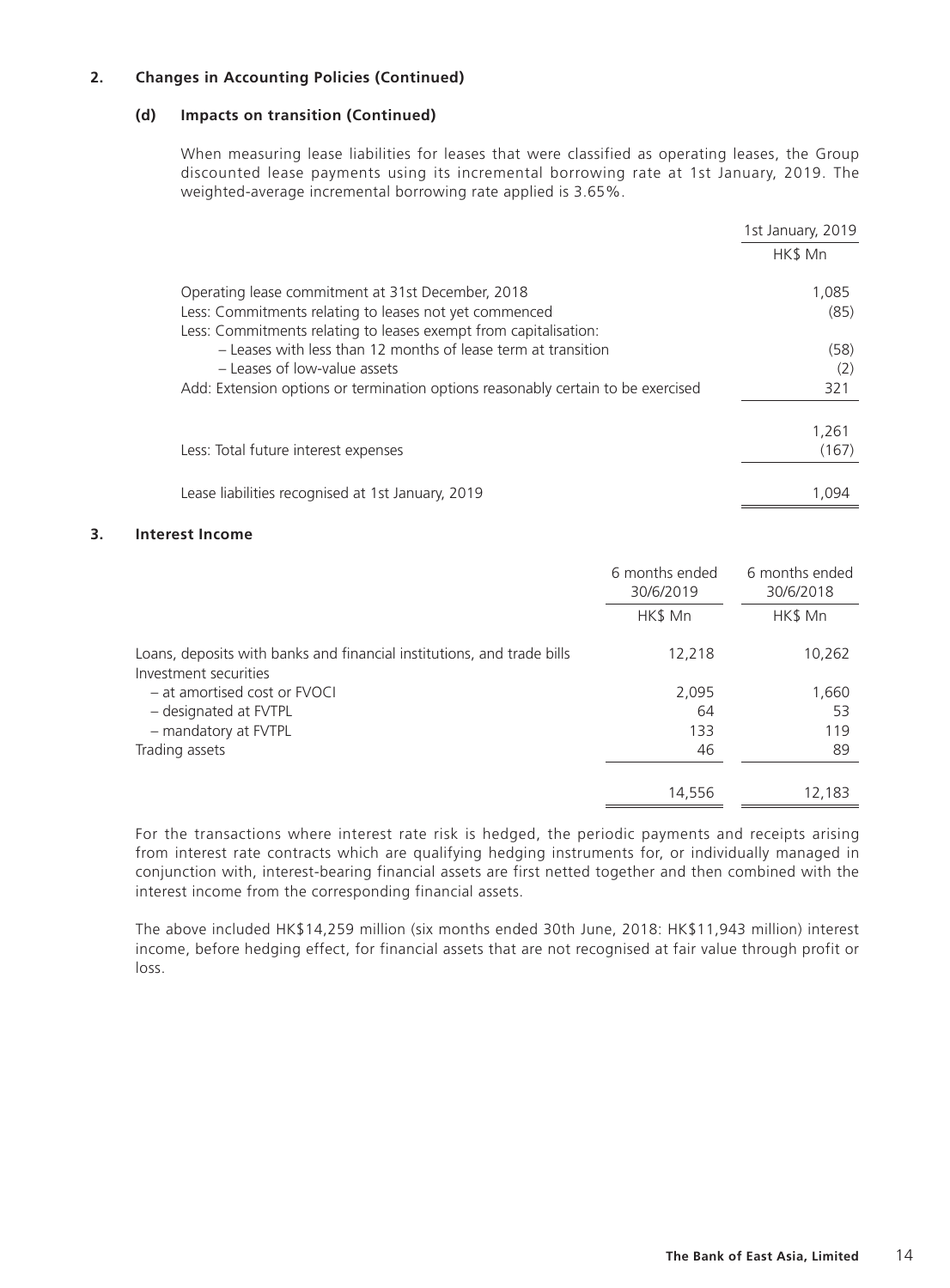|                                                                       | 6 months ended<br>30/6/2019 | 6 months ended<br>30/6/2018 |
|-----------------------------------------------------------------------|-----------------------------|-----------------------------|
|                                                                       | HK\$ Mn                     | HK\$ Mn                     |
| Customer deposits, deposits of banks and other financial institutions |                             |                             |
| - at amortised cost                                                   | 5,870                       | 5,159                       |
| - designated at FVTPL                                                 | 32                          | 18                          |
| Certificates of deposit and debt securities issued                    |                             |                             |
| - at amortised cost                                                   | 659                         | 323                         |
| - designated at FVTPL                                                 | 205                         | 129                         |
| Subordinated notes carried at amortised cost                          | 361                         | 300                         |
| Lease liabilities                                                     | 21                          |                             |
| Other borrowings                                                      | 2                           | 4                           |
|                                                                       | 7,150                       | 5,933                       |

For the transactions where interest rate risk is hedged, the periodic payments and receipts arising from interest rate contracts which are qualifying hedging instruments for, or individually managed in conjunction with, interest-bearing financial liabilities are first netted together and then combined with the interest expense from the corresponding financial liabilities.

The above included HK\$6,881 million (six months ended 30th June, 2018: HK\$5,801 million) interest expense, before hedging effect, for financial liabilities that are not recognised at fair value through profit or loss.

### **5. Fee and Commission Income**

Fee and commission income is disaggregated by services:

|                                                                                                                                                    | 6 months ended<br>30/6/2019 | 6 months ended<br>30/6/2018 |
|----------------------------------------------------------------------------------------------------------------------------------------------------|-----------------------------|-----------------------------|
|                                                                                                                                                    | HK\$ Mn                     | HK\$ Mn                     |
| Credit cards                                                                                                                                       | 598                         | 525                         |
| Loans, overdrafts and guarantees                                                                                                                   | 364                         | 343                         |
| Other retail banking services                                                                                                                      | 182                         | 194                         |
| Trade finance                                                                                                                                      | 169                         | 164                         |
| Trust and other fiduciary activities                                                                                                               | 146                         | 152                         |
| Securities and brokerage                                                                                                                           | 101                         | 179                         |
| Investment products                                                                                                                                | 56                          | 78                          |
| Sale of third party insurance policies                                                                                                             | 33                          | 29                          |
| Financial consultancy                                                                                                                              | 19                          | 43                          |
| Others                                                                                                                                             | 227                         | 228                         |
| Total fee and commission income                                                                                                                    | 1,895                       | 1,935                       |
| of which:<br>Net fee income, other than amounts included in determining the<br>effective interest rate, arising from financial assets or financial |                             |                             |
| liabilities that are not measured at FVTPL                                                                                                         | 1,379                       | 1,379                       |
| Fee income                                                                                                                                         | 1,895                       | 1,935                       |
| Fee expenses                                                                                                                                       | (516)                       | (556)                       |
|                                                                                                                                                    |                             |                             |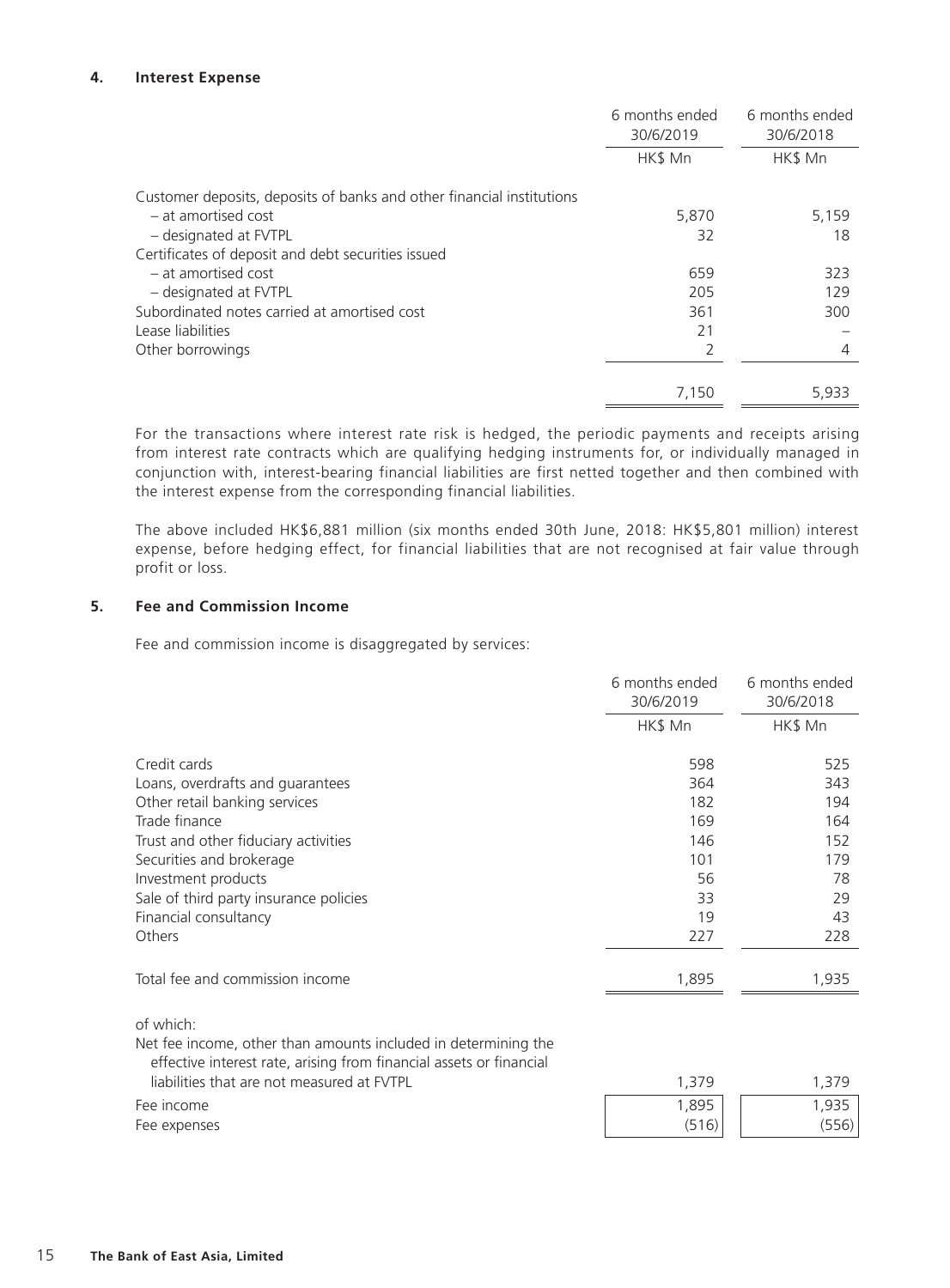### **6. Net Trading Profits**

|                                                           | 6 months ended<br>30/6/2019 | 6 months ended<br>30/6/2018 |
|-----------------------------------------------------------|-----------------------------|-----------------------------|
|                                                           | HK\$ Mn                     | HK\$ Mn                     |
| Profit on dealing in foreign currencies and funding swaps | 163                         | 310                         |
| Profit on trading securities                              | 183                         | 83                          |
| Net gain on derivatives                                   | 49                          | 134                         |
| Dividend income from trading equity securities            | 21                          | 29                          |
|                                                           | 416                         | 556                         |

### **7. Net Result from Other Financial Instruments at Fair Value through Profit or Loss**

|                                                                                                                                 | 6 months ended<br>30/6/2019 | 6 months ended<br>30/6/2018 |
|---------------------------------------------------------------------------------------------------------------------------------|-----------------------------|-----------------------------|
|                                                                                                                                 | HK\$ Mn                     | HK\$ Mn                     |
| Net loss from financial instruments designated at FVTPL<br>Net profit/(loss) from financial instruments mandatorily measured at | (44)                        | (28)                        |
| FVTPL (other than those included in net trading profits)                                                                        | 173                         | (114)                       |
|                                                                                                                                 | 129                         | (142)                       |
| 8.<br><b>Net Hedging Profit</b>                                                                                                 |                             |                             |
|                                                                                                                                 | 6 months ended<br>30/6/2019 | 6 months ended<br>30/6/2018 |
|                                                                                                                                 | HK\$ Mn                     | HK\$ Mn                     |
| Fair value hedges                                                                                                               |                             |                             |
| - Net profit/(loss) on hedged items attributable to the hedged risk                                                             | 1,649                       | (394)                       |
| - Net (loss)/profit on hedging instruments                                                                                      | (1,632)                     | 410                         |
|                                                                                                                                 | 17                          | 16                          |

There was insignificant ineffectiveness recognised in the Group's income statement arising from cash flow hedge for the six months ended 30th June, 2019 and 30th June, 2018.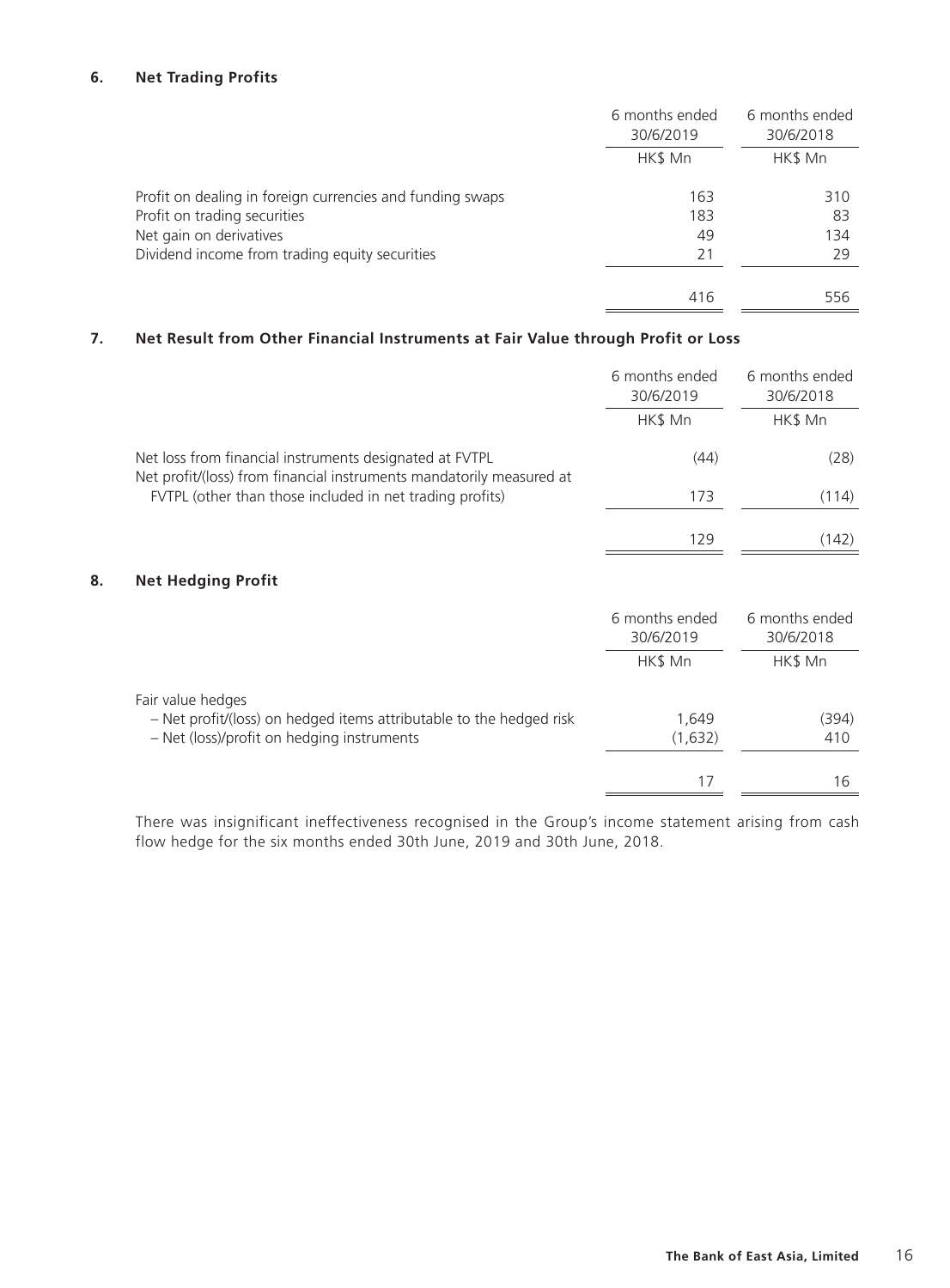|     |                                                                                                                                     |     | 6 months ended<br>30/6/2019 | 6 months ended<br>30/6/2018 |
|-----|-------------------------------------------------------------------------------------------------------------------------------------|-----|-----------------------------|-----------------------------|
|     |                                                                                                                                     |     | HK\$ Mn                     | HK\$ Mn                     |
| (a) | Net insurance revenue<br>Net interest income                                                                                        |     | 312                         | 252                         |
|     | Net trading (loss)/profits<br>Net profits/(loss) from other financial instruments                                                   |     | (43)                        | 33                          |
|     | mandatory at FVTPL<br>Net insurance premium                                                                                         | (b) | 515<br>3,686                | (139)<br>2,833              |
|     | Net insurance claims and expenses                                                                                                   | (c) | 4,470<br>(3,935)            | 2,979<br>(2, 727)           |
|     | Operating expenses                                                                                                                  |     | 535<br>(2)                  | 252<br>(1)                  |
|     | (Charge for)/Write back of impairment loss on financial<br>instruments<br>Net profit on sale of debt investment securities at FVOCI |     | (3)<br>44                   | 3<br>10                     |
|     |                                                                                                                                     |     | 574                         | 264                         |
| (b) | Net insurance premium<br>Gross insurance premium income (Note)<br>Reinsurer's share of gross insurance premium income               |     | 3,716<br>(30)               | 2,863<br>(30)               |
|     |                                                                                                                                     |     | 3,686                       | 2,833                       |
| (c) | Net insurance claims and expenses<br>Claims, benefits and surrenders paid<br>Movement in provisions                                 |     | 1,797<br>2,060              | 1,771<br>903                |
|     |                                                                                                                                     |     | 3,857                       | 2,674                       |
|     | Reinsurers' share of claim, benefits and surrenders paid<br>Reinsurers' share of movement in provisions                             |     | (251)<br>249                | (342)<br>315                |
|     |                                                                                                                                     |     | (2)                         | (27)                        |
|     | Net insurance commission expenses                                                                                                   |     | 3,855<br>80                 | 2,647<br>80                 |
|     |                                                                                                                                     |     | 3,935                       | 2,727                       |

Note: Gross insurance premium income represents gross premiums received and receivable in respect of long-term business and general insurance business, net of discounts and returns.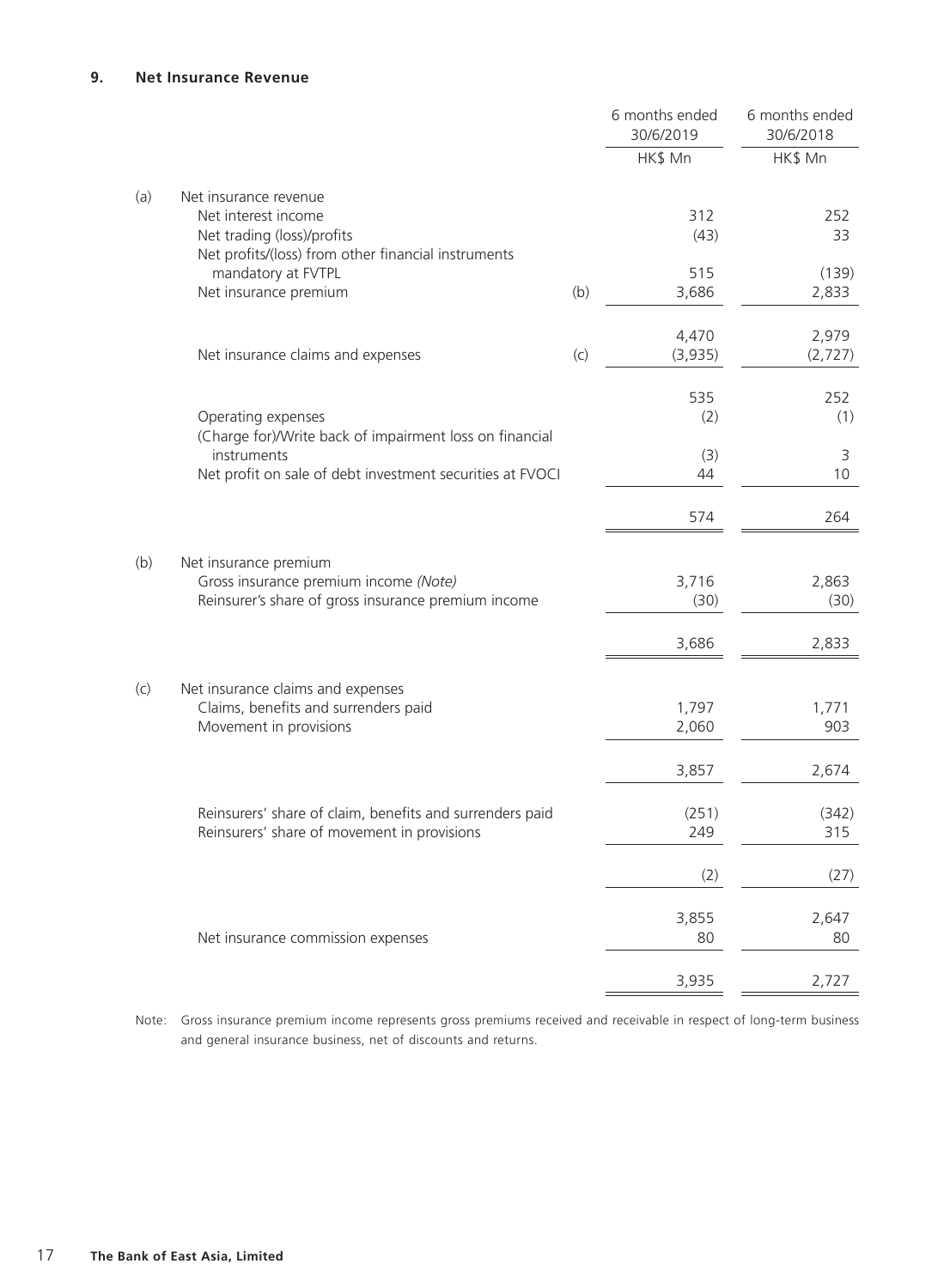# **10. Other Operating Income**

 $11.$ 

|                                                                                                                                                                                                                                                                                                                                                                                                              | 6 months ended<br>30/6/2019                                                                           | 6 months ended<br>30/6/2018                                                                  |
|--------------------------------------------------------------------------------------------------------------------------------------------------------------------------------------------------------------------------------------------------------------------------------------------------------------------------------------------------------------------------------------------------------------|-------------------------------------------------------------------------------------------------------|----------------------------------------------------------------------------------------------|
|                                                                                                                                                                                                                                                                                                                                                                                                              | HK\$ Mn                                                                                               | HK\$ Mn                                                                                      |
| Dividend income from equity securities measured at FVOCI<br>Rental from safe deposit boxes<br>Rental income on properties<br>Others                                                                                                                                                                                                                                                                          | 4<br>59<br>88<br>38                                                                                   | 8<br>54<br>89<br>69                                                                          |
|                                                                                                                                                                                                                                                                                                                                                                                                              | 189                                                                                                   | 220                                                                                          |
| <b>Operating Expenses</b>                                                                                                                                                                                                                                                                                                                                                                                    |                                                                                                       |                                                                                              |
|                                                                                                                                                                                                                                                                                                                                                                                                              | 6 months ended<br>30/6/2019                                                                           | 6 months ended<br>30/6/2018                                                                  |
|                                                                                                                                                                                                                                                                                                                                                                                                              | HK\$ Mn                                                                                               | HK\$ Mn                                                                                      |
| Contributions to defined contribution plan<br>- Hong Kong<br>- Outside Hong Kong<br>Equity-settled share-based payment expenses<br>Salaries and other staff costs                                                                                                                                                                                                                                            | 84<br>119<br>12<br>2,433                                                                              | 72<br>119<br>17<br>2,310                                                                     |
| Total staff costs                                                                                                                                                                                                                                                                                                                                                                                            | 2,648                                                                                                 | 2,518                                                                                        |
| Premises and equipment expenses excluding depreciation<br>$-$ Rental<br>- Expenses relating to short-term leases<br>- Variable lease payments not included in the measurement of lease<br>liabilities<br>- Maintenance, repairs and others                                                                                                                                                                   | 47<br>3<br>293                                                                                        | 266<br>303                                                                                   |
| Total premises and equipment expenses excluding depreciation                                                                                                                                                                                                                                                                                                                                                 | 343                                                                                                   | 569                                                                                          |
| Depreciation on fixed assets                                                                                                                                                                                                                                                                                                                                                                                 | 263                                                                                                   | 240                                                                                          |
| Depreciation on right-of-use assets                                                                                                                                                                                                                                                                                                                                                                          | 186                                                                                                   |                                                                                              |
| $\sim$ $\sim$<br>$\cdots$<br>Amortisation of intangible assets                                                                                                                                                                                                                                                                                                                                               |                                                                                                       |                                                                                              |
| Other operating expenses<br>- Internet platform charges<br>- Legal and professional fees<br>- Advertising expenses<br>- Communications, stationery and printing<br>- Card related expenses<br>- Stamp duty, withholding taxes and value added taxes<br>- Insurance expenses<br>- Business promotions and business travel<br>- Donations<br>- Membership fees<br>- Bank charges<br>- Bank licence<br>- Others | 476<br>219<br>129<br>128<br>96<br>70<br>64<br>48<br>8<br>$\overline{7}$<br>7<br>$\overline{2}$<br>217 | 33<br>180<br>86<br>127<br>68<br>70<br>54<br>58<br>9<br>$\,8\,$<br>5<br>$\overline{2}$<br>152 |
| Total other onerating expenses                                                                                                                                                                                                                                                                                                                                                                               | 1471                                                                                                  | 852                                                                                          |

Total other operating expenses and the set of the set of the set of the set of the set of the set of the set of the set of the set of the set of the set of the set of the set of the set of the set of the set of the set of Total operating expenses  $\frac{4,918}{4,186}$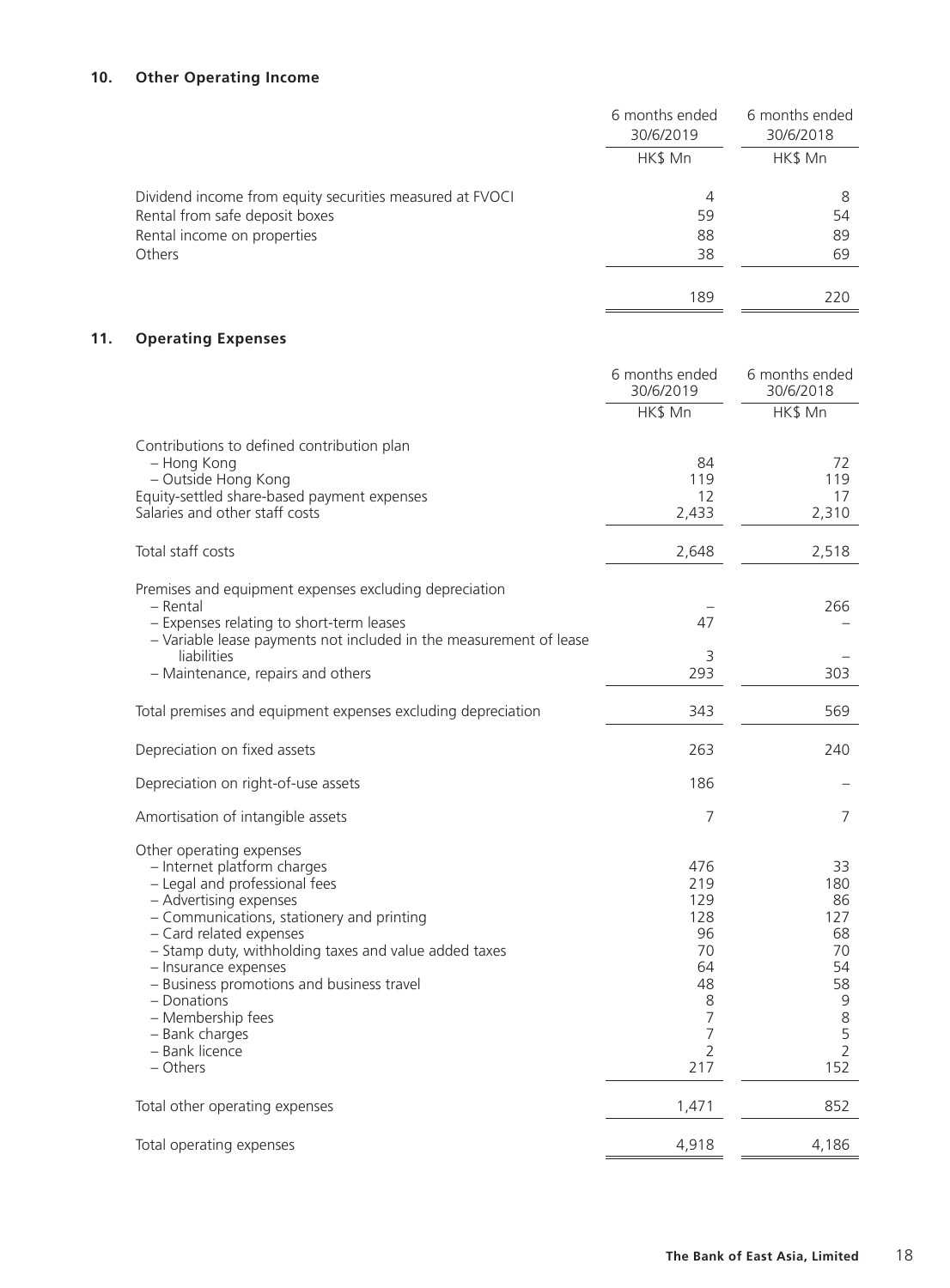### **12. Impairment Losses on Financial Instruments**

|                                 | 6 months ended<br>30/6/2019 | 6 months ended<br>30/6/2018 |
|---------------------------------|-----------------------------|-----------------------------|
|                                 | HK\$ Mn                     | HK\$ Mn                     |
| Loans and advances to customers | 5,015                       | 298                         |
| Others                          | 48                          | (16)                        |
|                                 | 5,063                       | 282                         |

### **13. Net Profit on Sale of Financial Assets at FVOCI**

|                                                  | 6 months ended<br>30/6/2019 | 6 months ended<br>30/6/2018 |
|--------------------------------------------------|-----------------------------|-----------------------------|
|                                                  | HK\$ Mn                     | HK\$ Mn                     |
| Net profit on sale of debt securities            |                             |                             |
| - Net revaluation gain transferred from reserves | 66                          | 23                          |
| - Profit arising in the period                   | 38                          | 26                          |
|                                                  | 104                         | 49                          |

### **14. Net Profit on Sale of Assets Held for Sale**

|                                                                        | 6 months ended<br>30/6/2019 | 6 months ended<br>30/6/2018 |
|------------------------------------------------------------------------|-----------------------------|-----------------------------|
|                                                                        | HK\$ Mn                     | HK\$ Mn                     |
| Net loss on sale of disposal group<br>Net profit on sale of properties | (26)<br>108                 | 10                          |
|                                                                        | 82                          | 10                          |

### **15. Net Loss on Disposal of Fixed Assets**

|                                                                                                    | 6 months ended<br>30/6/2019 | 6 months ended<br>30/6/2018 |
|----------------------------------------------------------------------------------------------------|-----------------------------|-----------------------------|
|                                                                                                    | HK\$ Mn                     | HK\$ Mn                     |
| Net loss on disposal of investment properties<br>Net loss on disposal of bank premises, furniture, |                             |                             |
| fixtures and equipment                                                                             | (6)                         | (9)                         |
|                                                                                                    | (6)                         | (10)                        |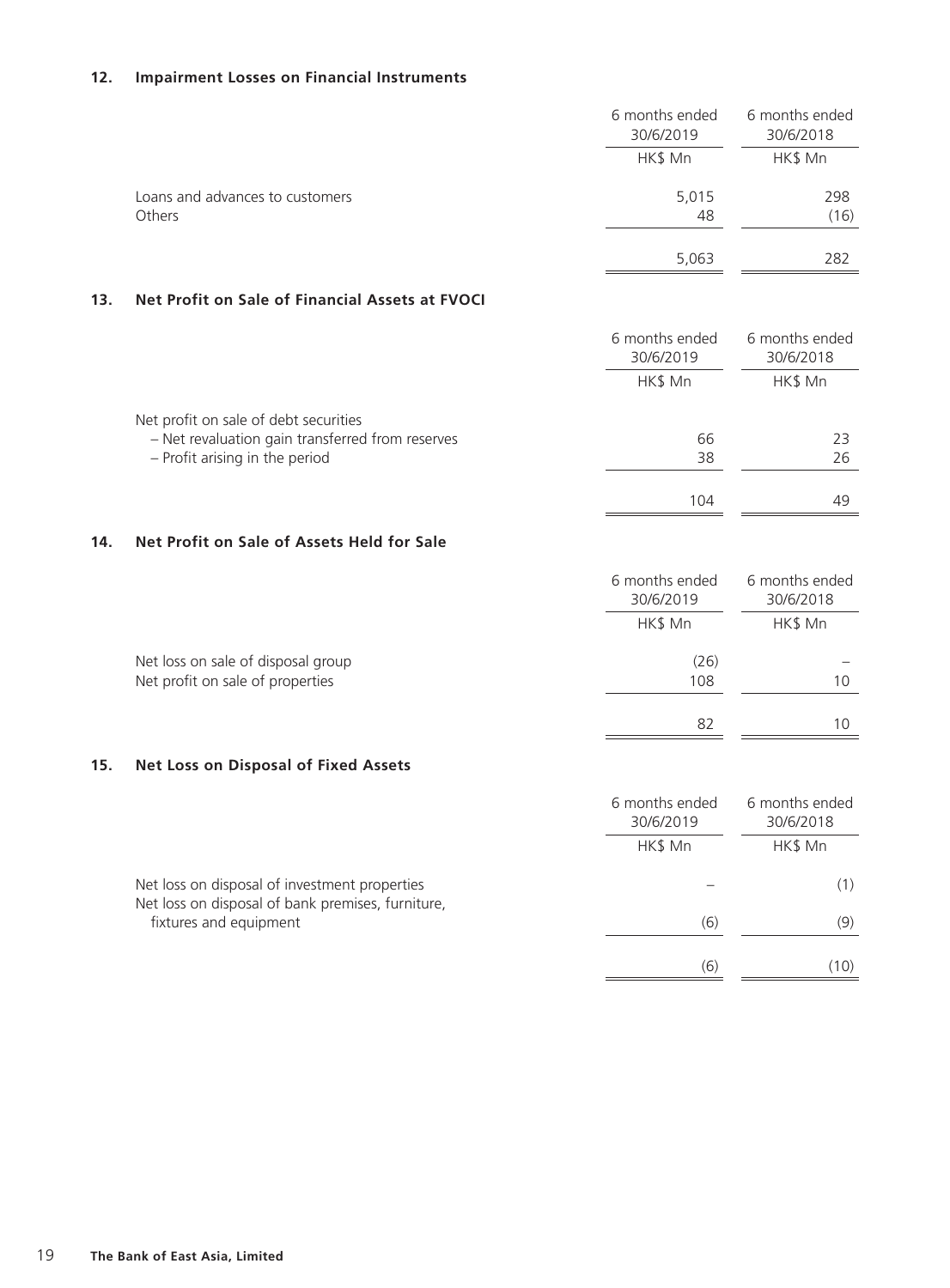#### **16. Income Tax**

Taxation in the consolidated income statement represents:

|                                                   | 6 months ended<br>30/6/2019 | 6 months ended<br>30/6/2018 |
|---------------------------------------------------|-----------------------------|-----------------------------|
|                                                   | HK\$ Mn                     | HK\$ Mn                     |
| Current tax - Hong Kong                           |                             |                             |
| Tax for the year                                  | 518                         | 432                         |
| (Over)/Under-provision in respect of prior years  | (147)                       | 3                           |
|                                                   | 371                         | 435                         |
| Current tax - outside Hong Kong                   |                             |                             |
| Tax for the year                                  | 346                         | 248                         |
| (Over)/Under-provision in respect of prior years  | (68)                        | 207                         |
|                                                   | 278                         | 455                         |
| Deferred tax                                      |                             |                             |
| Origination and reversal of temporary differences | (1,051)                     | (128)                       |
|                                                   | (402)                       | 762                         |

The provision for Hong Kong profits tax is calculated at 16.5% (six months ended 30th June, 2018: 16.5%) of the estimated assessable profits for the six months ended 30th June, 2019.

Taxation for overseas branches and subsidiaries is charged at the appropriate current rates of taxation ruling in the relevant countries.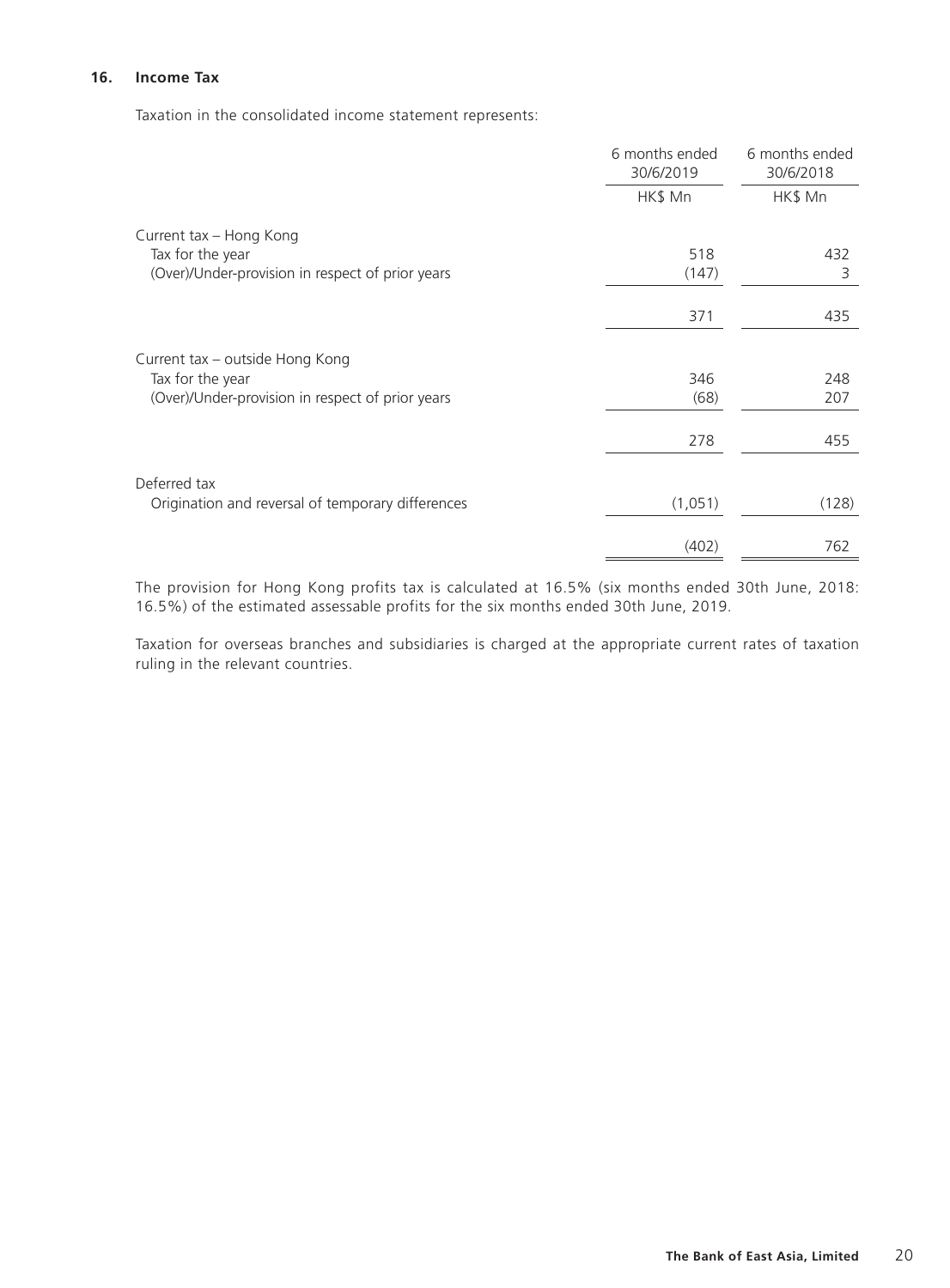### **17. Cash and Balances with Banks and Other Financial Institutions**

|                                                      | 30/6/2019 | 31/12/2018 |
|------------------------------------------------------|-----------|------------|
|                                                      | HK\$ Mn   | HK\$ Mn    |
| Cash in hand                                         | 1,307     | 1,284      |
| Balances with central banks                          | 37,683    | 36,854     |
| Balances with banks and other financial institutions | 13,841    | 9,973      |
|                                                      | 52,831    | 48,111     |
| Less: Impairment allowances                          | (8)       | (5)        |
| $-$ Stage 1                                          | (8)       | (5)        |
| $-$ Stage 2                                          |           |            |
| $-$ Stage 3                                          |           |            |
|                                                      | 52,823    | 48,106     |

### **18. Placements with and Advances to Banks and Other Financial Institutions**

|                                                                                    | 30/6/2019 | 31/12/2018 |
|------------------------------------------------------------------------------------|-----------|------------|
|                                                                                    | HK\$ Mn   | HK\$ Mn    |
| Placements with and advances to banks and other financial institutions<br>Maturing |           |            |
| - within one month                                                                 | 60,712    | 43,962     |
| - after one month but within one year                                              | 8,860     | 16,343     |
| - after one year                                                                   | 156       | 78         |
|                                                                                    |           |            |
|                                                                                    | 69,728    | 60,383     |
| Less: Impairment allowances                                                        | (8)       | (10)       |
| $-$ Stage 1                                                                        | (8)       | (10)       |
| $-$ Stage 2                                                                        |           |            |
| $-$ Stage 3                                                                        |           |            |
|                                                                                    |           |            |
|                                                                                    | 69,720    | 60,373     |
|                                                                                    |           |            |
| Of which:                                                                          |           |            |
| Placements with and advances to central banks                                      |           |            |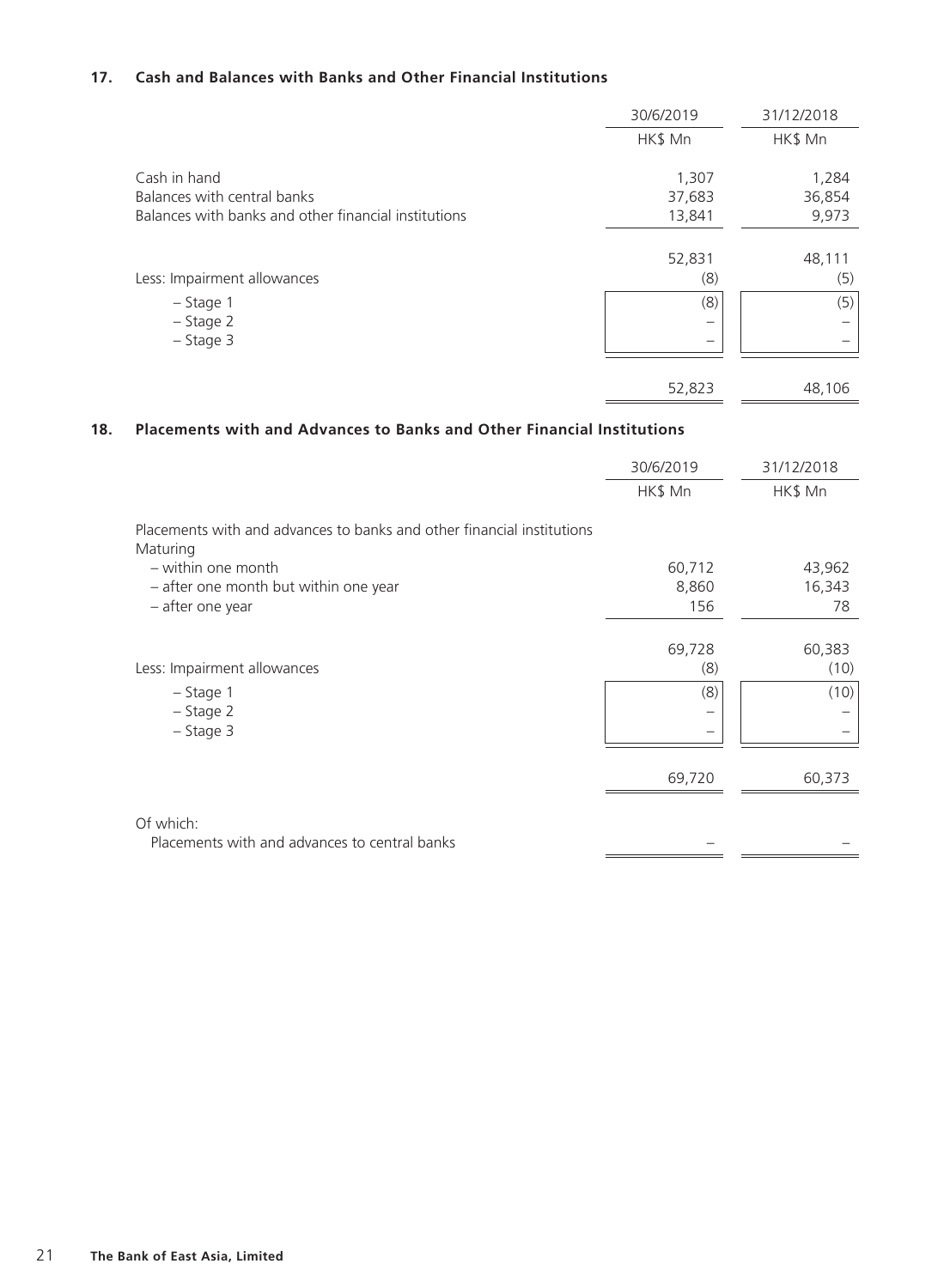|                                                  | 30/6/2019       | 31/12/2018      |
|--------------------------------------------------|-----------------|-----------------|
|                                                  | HK\$ Mn         | HK\$ Mn         |
| At amortised cost<br>Less: Impairment allowances | 1,031           | 2,886<br>(4)    |
| $-$ Stage 1<br>$-$ Stage 2<br>$-$ Stage 3        | –               | (3)<br>(1)      |
| At FVOCI                                         | 1,031<br>11,795 | 2,882<br>11,764 |
|                                                  | 12,826          | 14,646          |

 $\overline{a}$ 

# **20. Trading Assets**

|                                                | 30/6/2019 | 31/12/2018 |
|------------------------------------------------|-----------|------------|
|                                                | HK\$ Mn   | HK\$ Mn    |
| Treasury bills (including Exchange Fund Bills) | 905       | 270        |
| Certificates of deposits held                  | 373       |            |
| Debt securities                                | 1,566     | 1,861      |
| Equity securities                              | 1.287     | 1,352      |
|                                                | 4,131     | 3.483      |

### **21. Loans and Advances to Customers**

### *(a) Loans and advances to customers*

|                                                   | 30/6/2019 | 31/12/2018 |
|---------------------------------------------------|-----------|------------|
|                                                   | HK\$ Mn   | HK\$ Mn    |
| Loans and advances to customers at amortised cost | 511,281   | 500,631    |
| Less: Impairment allowances                       | (5, 182)  | (2, 347)   |
| $-$ Stage 1                                       | (387)     | (431)      |
| $-$ Stage 2                                       | (849)     | (855)      |
| $-$ Stage 3                                       | (3,946)   | (1,061)    |
|                                                   |           |            |
|                                                   | 506,099   | 498,284    |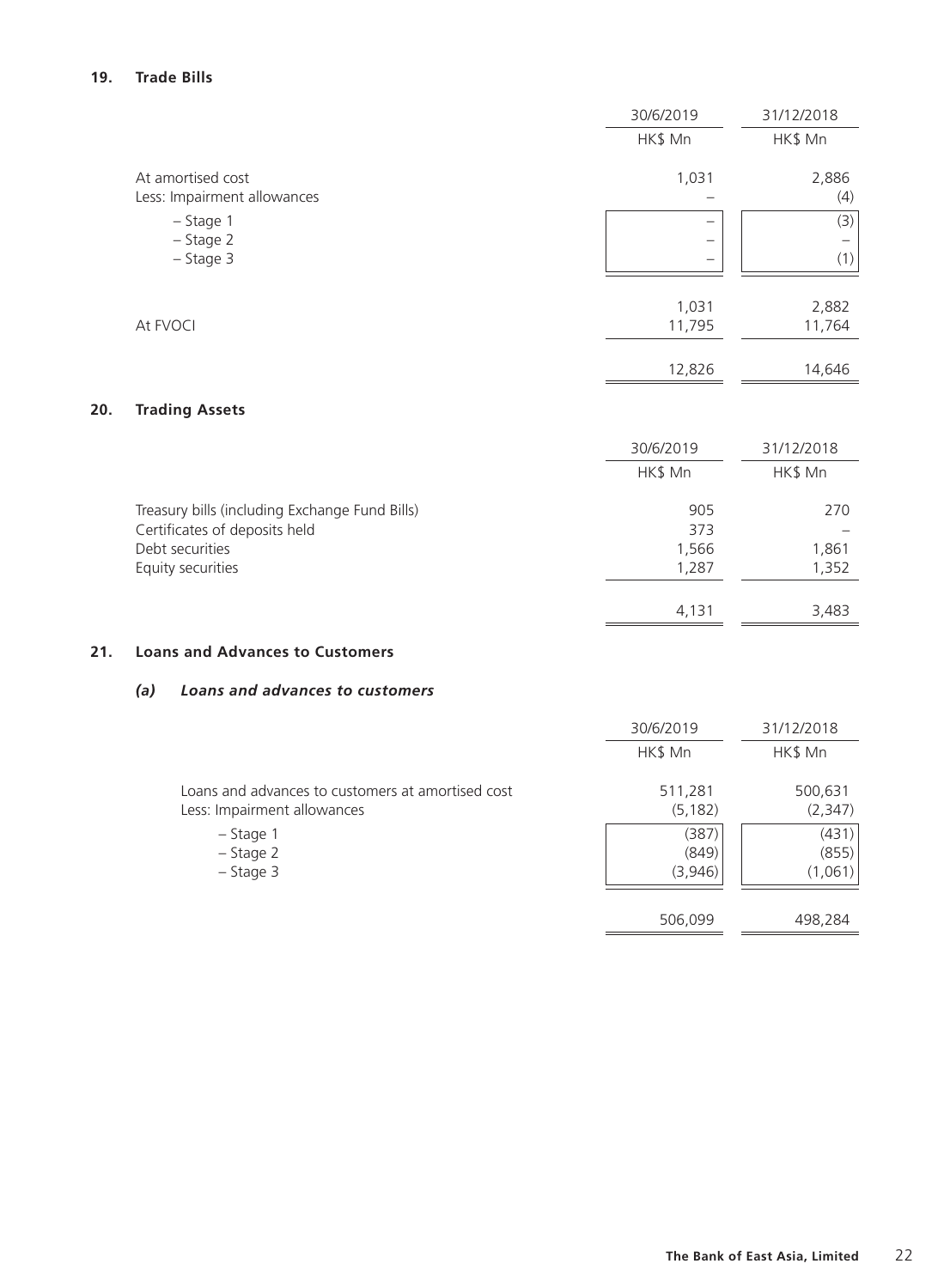### *(b) Loans and advances to customers - by industry sectors*

The analysis of loans and advances to customers and the percentage of secured advances by industry sector is based on the categories and definitions used by the HKMA.

|                                                                                                                                   | 30/6/2019         |                                                    | 31/12/2018        |                                                    |  |
|-----------------------------------------------------------------------------------------------------------------------------------|-------------------|----------------------------------------------------|-------------------|----------------------------------------------------|--|
|                                                                                                                                   | Gross<br>advances | % of gross<br>advances<br>covered by<br>collateral | Gross<br>advances | % of gross<br>advances<br>covered by<br>collateral |  |
|                                                                                                                                   | HK\$ Mn           | $\frac{0}{0}$                                      | HK\$ Mn           | $\frac{0}{0}$                                      |  |
| Loans for use in Hong Kong<br>Industrial, commercial and financial                                                                |                   |                                                    |                   |                                                    |  |
| - Property development                                                                                                            | 29,615            | 58.61                                              | 26,427            | 59.34                                              |  |
| - Property investment                                                                                                             | 43,926            | 89.31                                              | 40,218            | 90.48                                              |  |
| - Financial concerns                                                                                                              | 14,266            | 71.59                                              | 14,944            | 69.20                                              |  |
| - Stockbrokers                                                                                                                    | 1,335             | 68.98                                              | 1,928             | 67.61                                              |  |
| - Wholesale and retail trade                                                                                                      | 5,793             | 47.86                                              | 6,839             | 53.30                                              |  |
| - Manufacturing<br>- Transport and transport                                                                                      | 2,948             | 55.41                                              | 1,903             | 51.42                                              |  |
| equipment                                                                                                                         | 4,352             | 67.30                                              | 5,111             | 64.32                                              |  |
| - Recreational activities                                                                                                         | 36                | 86.88                                              | 35                | 91.59                                              |  |
| - Information technology                                                                                                          | 658               | 2.03                                               | 668               | 3.38                                               |  |
| - Others                                                                                                                          | 23,952            | 72.56                                              | 20,196            | 72.96                                              |  |
| - Sub-total                                                                                                                       | 126,881           | 72.89                                              | 118,269           | 73.07                                              |  |
| Individuals                                                                                                                       |                   |                                                    |                   |                                                    |  |
| - Loans for the purchase of flats in<br>the Home Ownership Scheme,<br>Private Sector Participation<br>Scheme and Tenants Purchase |                   |                                                    |                   |                                                    |  |
| Scheme<br>- Loans for the purchase of                                                                                             | 1,062             | 100.00                                             | 1,048             | 100.00                                             |  |
| other residential properties                                                                                                      | 56,562            | 100.00                                             | 55,292            | 100.00                                             |  |
| - Credit card advances                                                                                                            | 4,485             | 0.00                                               | 4,496             | 0.00                                               |  |
| - Others                                                                                                                          | 43,098            | 88.63                                              | 39,909            | 88.91                                              |  |
| - Sub-total                                                                                                                       | 105,207           | 91.08                                              | 100,745           | 91.14                                              |  |
| Total loans for use in Hong Kong                                                                                                  | 232,088           | 81.13                                              | 219,014           | 81.38                                              |  |
| Trade finance                                                                                                                     | 3,352             | 56.83                                              | 3,733             | 56.18                                              |  |
| Loans for use outside Hong Kong*                                                                                                  | 275,841           | 43.03                                              | 277,884           | 46.84                                              |  |
| Total advances to customers                                                                                                       | 511,281           | 60.42                                              | 500,631           | 62.02                                              |  |

\* Loans for use outside Hong Kong include the following loans for use in Mainland China.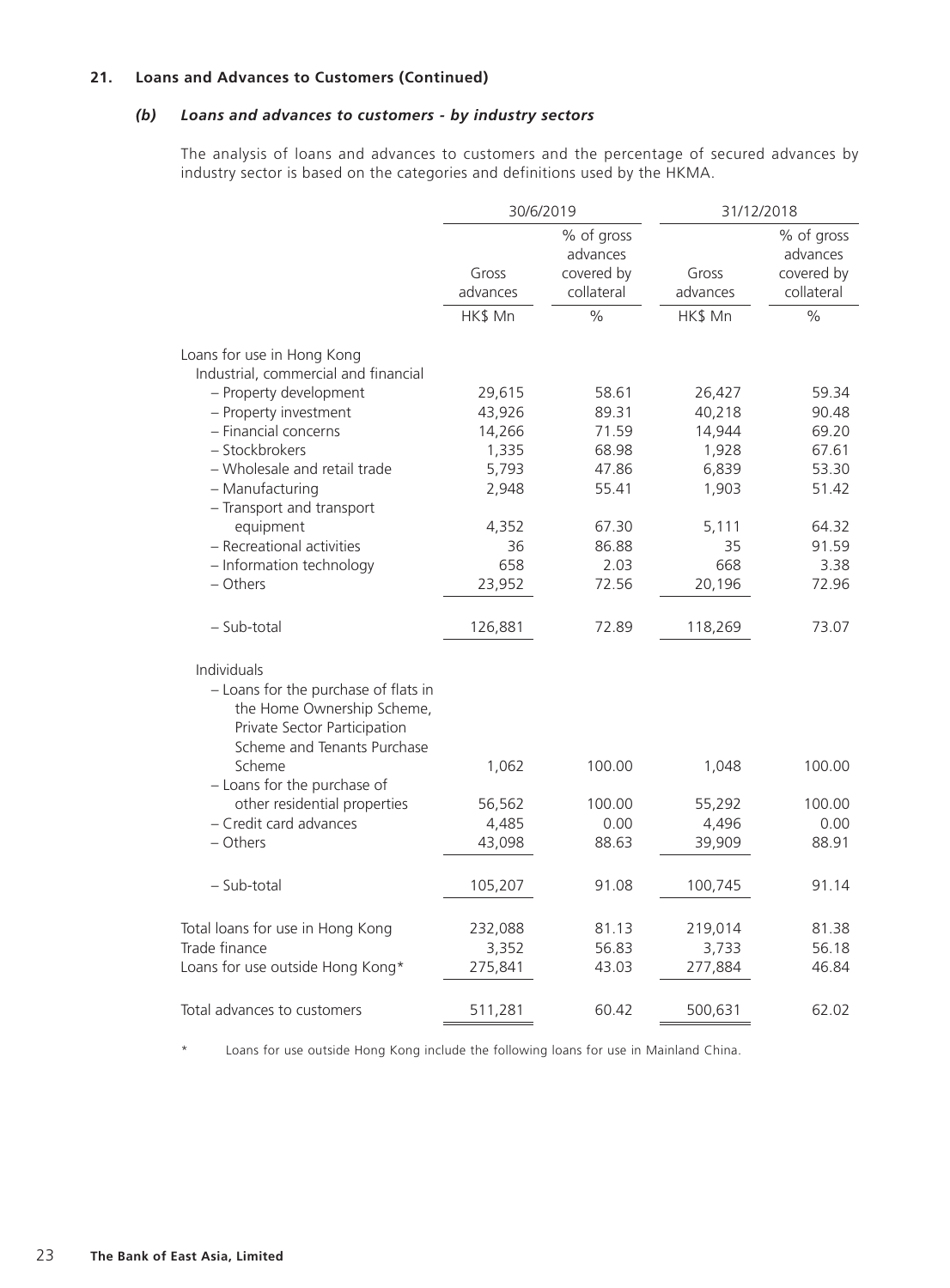# *(b) Loans and advances to customers - by industry sectors (Continued)*

|                                                              |          | 30/6/2019                            | 31/12/2018<br>Restated |                                      |
|--------------------------------------------------------------|----------|--------------------------------------|------------------------|--------------------------------------|
|                                                              | Gross    | % of gross<br>advances<br>covered by | Gross                  | % of gross<br>advances<br>covered by |
|                                                              | advances | collateral                           | advances               | collateral                           |
|                                                              | HK\$ Mn  | $\%$                                 | HK\$ Mn                | $\frac{0}{0}$                        |
| Loans for use in PRC<br>Industrial, commercial and financial |          |                                      |                        |                                      |
| - Property development                                       | 43,246   | 41.63                                | 45,304                 | 49.98                                |
| - Property investment                                        | 21,109   | 93.91                                | 24,020                 | 95.23                                |
| - Financial concerns                                         | 28,873   | 5.91                                 | 30,924                 | 5.70                                 |
| - Wholesale and retail trade                                 | 8,894    | 44.22                                | 9,057                  | 55.60                                |
| - Manufacturing                                              | 6,798    | 25.09                                | 6,673                  | 26.08                                |
| - Transport and transport                                    |          |                                      |                        |                                      |
| equipment                                                    | 2,601    | 70.35                                | 2,911                  | 82.36                                |
| - Recreational activities                                    | 702      | 9.14                                 | 1,074                  | 78.64                                |
| - Information technology                                     | 1,849    | 1.50                                 | 3,685                  | 0.60                                 |
| - Others                                                     | 17,440   | 31.17                                | 19,063                 | 33.89                                |
| - Sub-total                                                  | 131,512  | 39.94                                | 142,711                | 44.69                                |
| Individuals                                                  |          |                                      |                        |                                      |
| - Loans for the purchase of other                            |          |                                      |                        |                                      |
| residential properties                                       | 13,684   | 99.97                                | 13,879                 | 99.97                                |
| - Credit card advances                                       | 9,444    | 0.00                                 | 9,405                  | 0.00                                 |
| - Others                                                     | 25,041   | 1.21                                 | 17,093                 | 2.19                                 |
| - Sub-total                                                  | 48,169   | 29.03                                | 40,377                 | 35.29                                |
| Total loans for use in PRC                                   | 179,681  | 37.02                                | 183,088                | 42.62                                |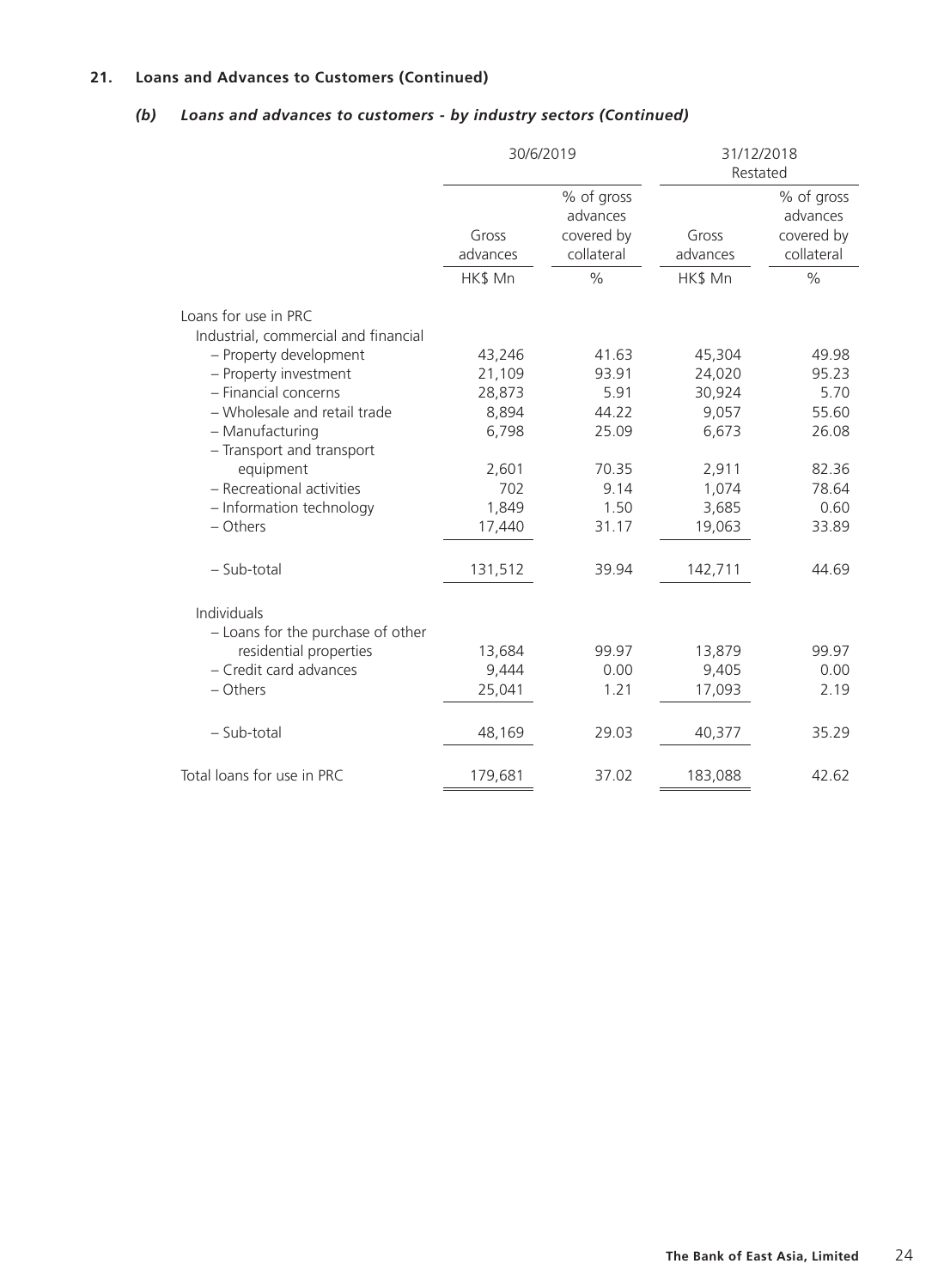#### *(b) Loans and advances to customers - by industry sectors (Continued)*

Individually impaired loans, as well as relevant information, in respect of industry sectors which constitute 10% or more of total advances to customers are as follows:

|                                                    | 30/6/2019 | 31/12/2018 |
|----------------------------------------------------|-----------|------------|
|                                                    | HK\$ Mn   | HK\$ Mn    |
| Property development<br>(i)                        |           |            |
| a. Individually impaired loans                     | 2,742     | 749        |
| b. Specific provisions                             | 1,436     |            |
| c. Collective provisions                           | 284       | 249        |
| d. New provision charged to income statement       | 1,523     | 188        |
| e. Written off                                     | 581       | 50         |
| (ii) Property investment                           |           |            |
| a. Individually impaired loans                     | 1,949     | 150        |
| b. Specific provisions                             | 919       | 94         |
| Collective provisions                              | 392       | 314        |
| d. New provision charged to income statement       | 1,045     | 310        |
| e. Written off                                     | 703       | 264        |
| (iii) Loans for purchase of residential properties |           |            |
| a. Individually impaired loans                     | 267       | 278        |
| b. Specific provisions                             | 10        | 8          |
| c. Collective provisions                           | 107       | 201        |
| d. New provision charged to income statement       | 48        | 158        |
| e. Written off                                     | 2         | 8          |

The specific provisions represent lifetime expected credit loss provisions for credited impaired exposures and the collective provisions represent the 12-month and lifetime expected credit loss provisions for non-credit impaired exposures.

#### *(c) Loans and advances to customers – by geographical areas*

The information concerning the breakdown of the gross amount of advances to customers by countries or geographical areas is derived according to the location of the counterparties after taking into account any transfer of risk in accordance with the requirements of Banking (Disclosure) Rules. In general, such transfer of risk takes place if the claims are guaranteed by a party in a country which is different from that of the counterparty or if the claims are on an overseas branch of a bank whose head office is located in another country. The location of a party is determined by its residence which is the economic territory under whose laws the party is incorporated or registered. This requirement is different from the allocation under segment reporting in Note 29 which is prepared in a manner consistent with the way in which information is reported internally to the Group's Senior Management. The analysis of impairment provisions follow the terminology used by the HKMA. The specific provisions represent lifetime expected credit loss provisions for credit impaired exposures and the collective provisions represent the 12-month and lifetime expected credit loss provisions for non-credit impaired exposures.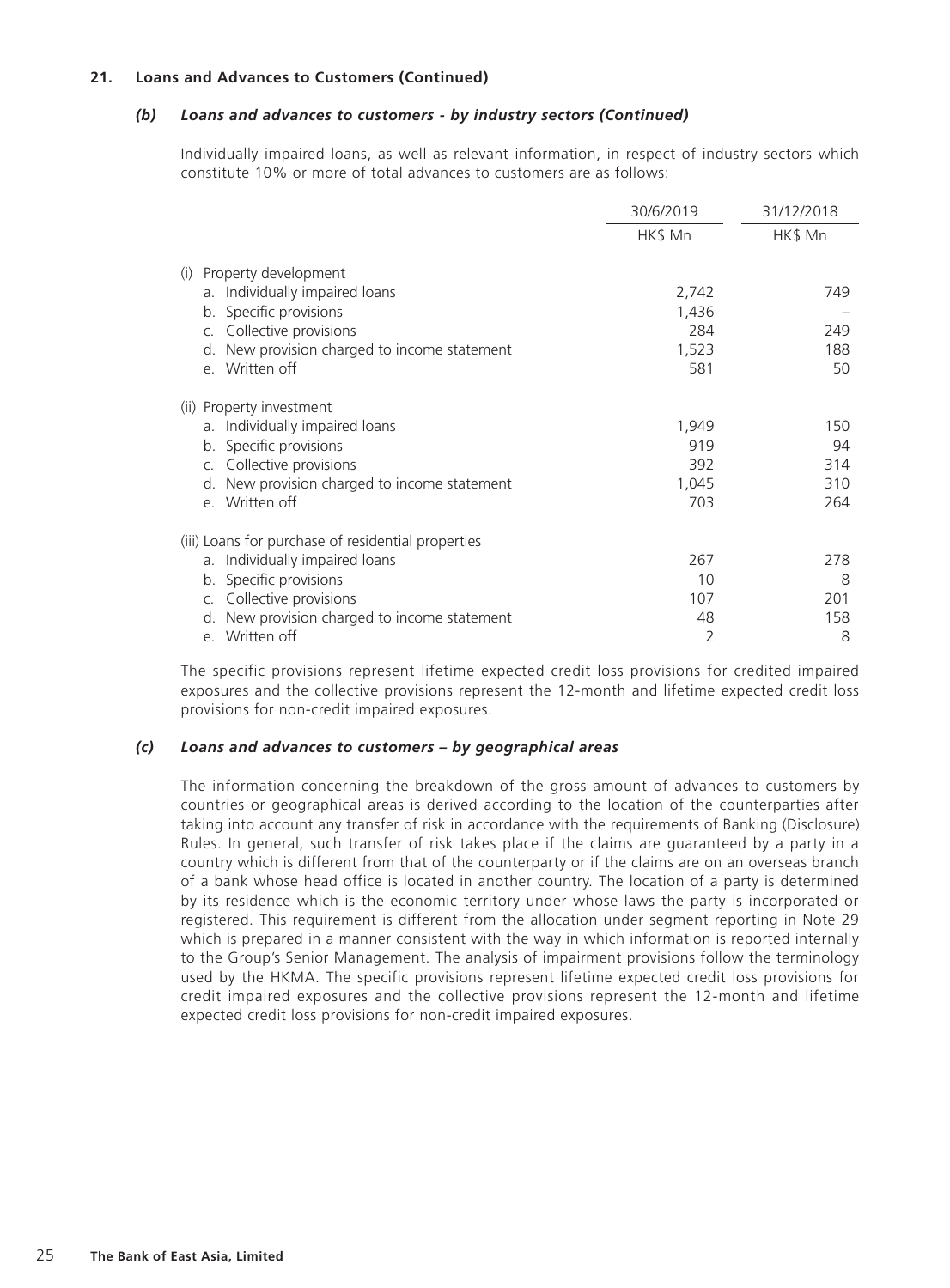# *(c) Loans and advances to customers – by geographical areas (Continued)*

|                                                                              |                                              |                                                            | 30/6/2019                                       |                                   |                                     |
|------------------------------------------------------------------------------|----------------------------------------------|------------------------------------------------------------|-------------------------------------------------|-----------------------------------|-------------------------------------|
|                                                                              | Total<br>advances to<br>customers<br>HK\$ Mn | Advances<br>overdue for<br>over three<br>months<br>HK\$ Mn | Impaired<br>advances to<br>customers<br>HK\$ Mn | Specific<br>provisions<br>HK\$ Mn | Collective<br>provisions<br>HK\$ Mn |
| Hong Kong<br>Mainland China<br>Other Asian Countries and Regions<br>Others   | 241,678<br>198,151<br>26,898<br>44,554       | 343<br>2,354<br>138                                        | 2,445<br>5,152<br>406<br>332                    | 1,400<br>2,403<br>143             | 255<br>892<br>69<br>20              |
| Total                                                                        | 511,281                                      | 2,835                                                      | 8,335                                           | 3,946                             | 1,236                               |
| % of total advances to customers                                             |                                              |                                                            | 1.63%                                           |                                   |                                     |
| Market value of collateral held<br>against impaired advances to<br>customers |                                              |                                                            | 6,640                                           |                                   |                                     |
|                                                                              |                                              |                                                            | 31/12/2018                                      |                                   |                                     |
|                                                                              | Total<br>advances to<br>customers<br>HK\$ Mn | Advances<br>overdue for<br>over three<br>months<br>HK\$ Mn | Impaired<br>advances to<br>customers<br>HK\$ Mn | Specific<br>provisions<br>HK\$ Mn | Collective<br>provisions<br>HK\$ Mn |
| Hong Kong<br>Mainland China<br>Other Asian Countries and Regions<br>Others   | 225,656<br>203,377<br>27,634<br>43,964       | 367<br>2,405<br>121                                        | 559<br>2,515<br>396<br>21                       | 224<br>776<br>61                  | 260<br>871<br>117<br>38             |
| Total                                                                        | 500,631                                      | 2,893                                                      | 3,491                                           | 1,061                             | 1,286                               |
| % of total advances to customers                                             |                                              |                                                            | 0.70%                                           |                                   |                                     |
| Market value of collateral held<br>against impaired advances to<br>customers |                                              |                                                            | 2,414                                           |                                   |                                     |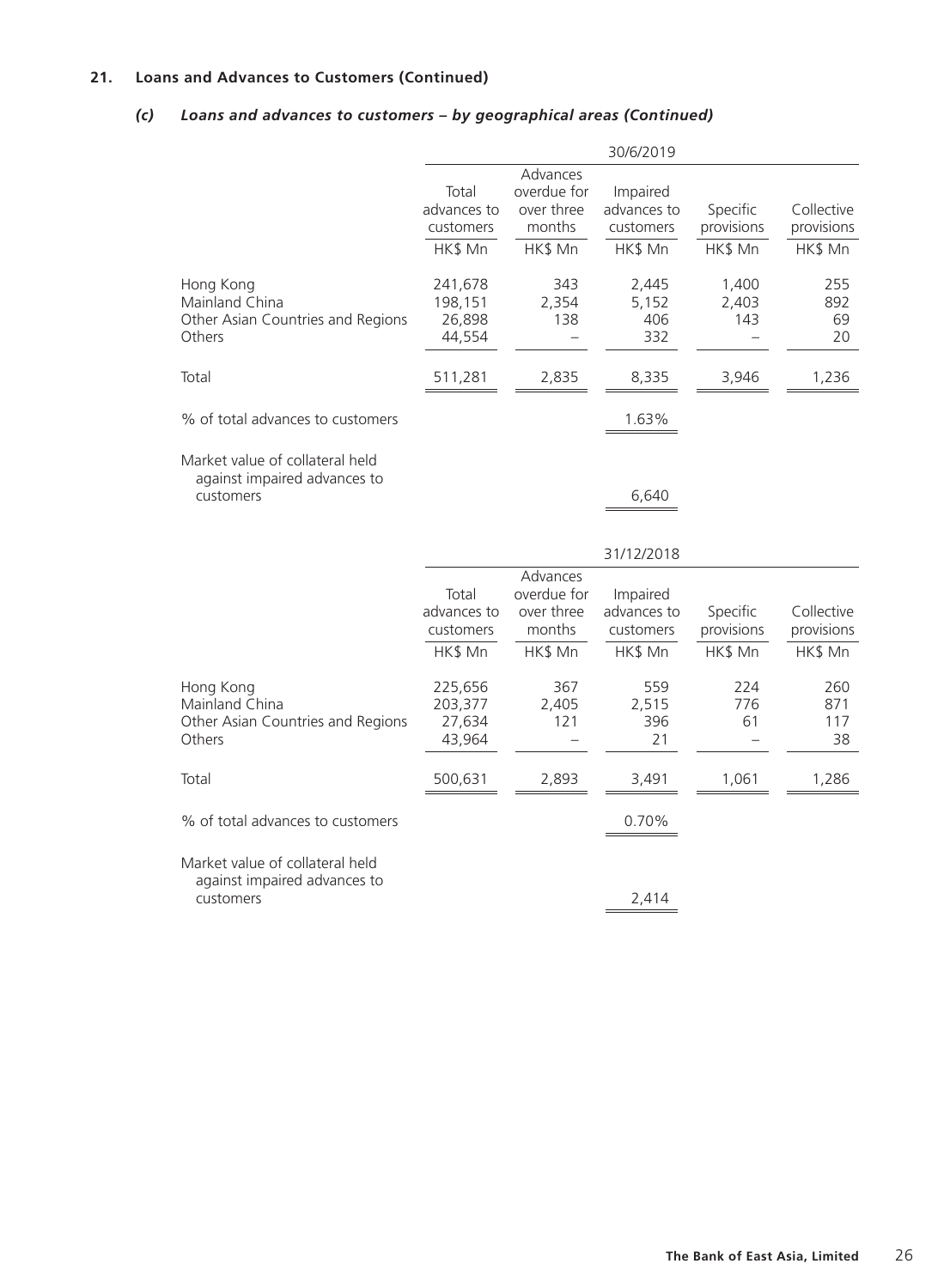#### *(c) Loans and advances to customers – by geographical areas (Continued)*

Impaired loans and advances are individually assessed loans with objective evidence of impairment on an individual basis. The above information by countries or geographical areas is derived according to the location of the counterparties after taking into account any transfer of risk.

Collateral includes any tangible security that carries a fair market value and is readily marketable. This includes (but is not limited to) cash and deposits, stocks and bonds, mortgages over properties and charges over other fixed assets such as plant and equipment. Where collateral values are greater than gross loans and advances to customers, only the amount of collateral up to the gross loans and advances is included.

#### **22. Investment Securities**

|                               |                         |            | 30/6/2019 |                          |         |
|-------------------------------|-------------------------|------------|-----------|--------------------------|---------|
|                               | Mandatorily<br>measured | Designated | Measured  | Measured<br>at amortised |         |
|                               | at FVTPL                | at FVTPL   | at FVOCI  | cost                     | Total   |
|                               | HK\$ Mn                 | HK\$ Mn    | HK\$ Mn   | HK\$ Mn                  | HK\$ Mn |
| Treasury bills (including     |                         |            |           |                          |         |
| Exchange Fund Bills)          |                         |            | 30,901    | 2,812                    | 33,713  |
| Certificates of deposits held |                         |            | 1,065     | 933                      | 1,998   |
| Debt securities               | 9,712                   | 1,303      | 91,715    | 15,344                   | 118,074 |
| Equity securities             | 1,805                   |            | 1,105     |                          | 2,910   |
| Investment funds              | 517                     |            |           |                          | 517     |
|                               | 12,034                  | 1.303      | 124,786   | 19.089                   | 157,212 |

|                               |             |            | 31/12/2018 |              |         |
|-------------------------------|-------------|------------|------------|--------------|---------|
|                               | Mandatorily |            |            | Measured     |         |
|                               | measured    | Designated | Measured   | at amortised |         |
|                               | at FVTPL    | at FVTPL   | at FVOCI   | cost         | Total   |
|                               | HK\$ Mn     | HK\$ Mn    | HK\$ Mn    | HK\$ Mn      | HK\$ Mn |
| Treasury bills (including     |             |            |            |              |         |
| Exchange Fund Bills)          |             |            | 26,594     | 1,915        | 28,509  |
| Certificates of deposits held |             |            | 1.191      | 1.109        | 2,300   |
| Debt securities               | 10,663      | 1,630      | 81,574     | 15.997       | 109,864 |
| Equity securities             | 2,513       |            | 688        |              | 3,201   |
| Investment funds              | 855         |            |            |              | 855     |
|                               |             |            |            |              |         |
|                               | 14,031      | 1.630      | 110.047    | 19.021       | 144.729 |

Debt securities were designated as at FVTPL on initial recognition when the Group held derivatives for managing specific risk of the debt securities, and the designation therefore eliminated or significantly reduced an accounting mismatch that would otherwise arise.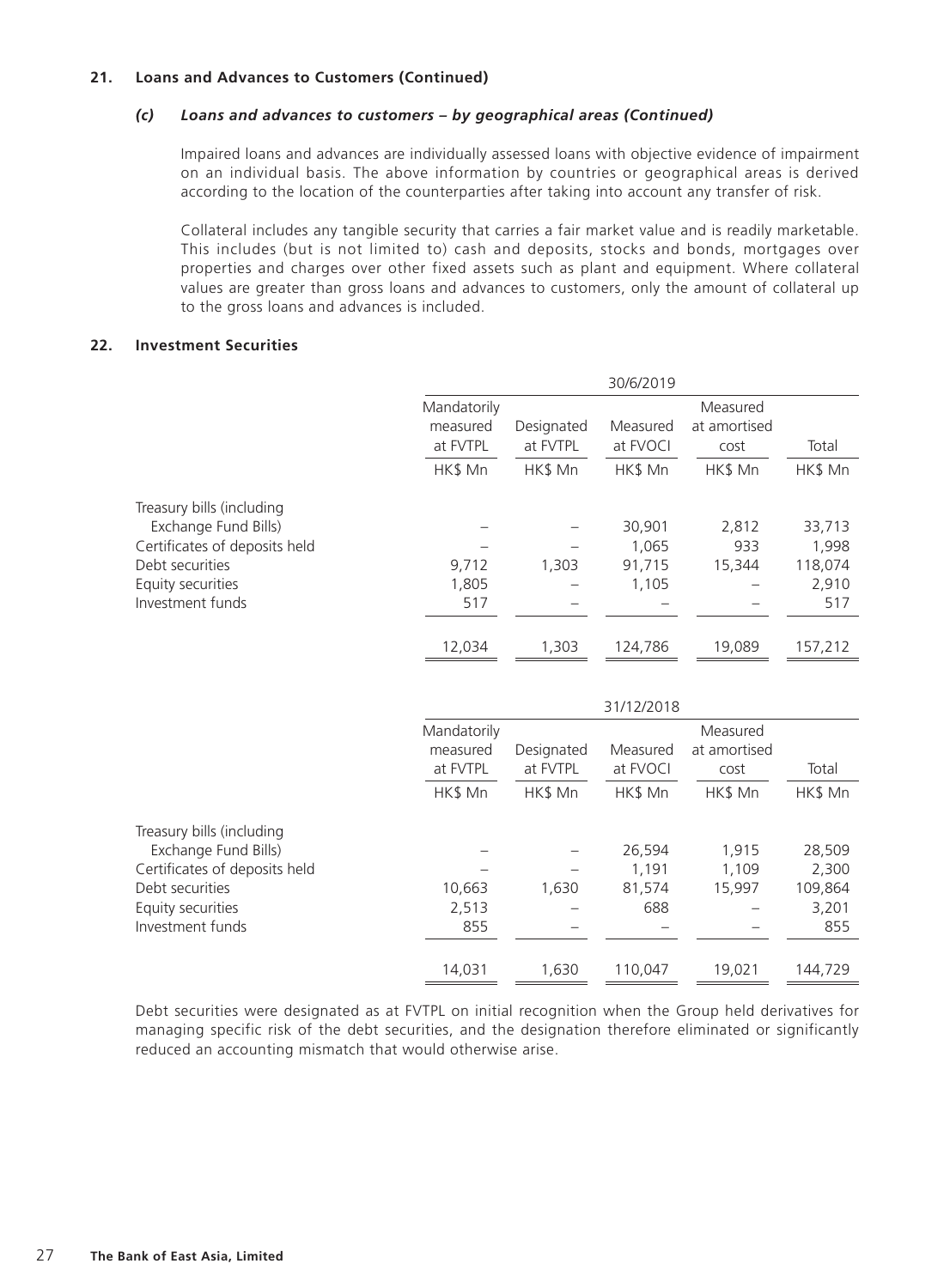### **22. Investment Securities (Continued)**

### *Equity securities designated at FVOCI*

The Group designated certain equity securities as shown in the following table at FVOCI. The FVOCI designation was made because the investments are expected to be held for long-term strategic purposes.

|                                                 |                            | 30/6/2019                     | 31/12/2018                  |                               |  |  |
|-------------------------------------------------|----------------------------|-------------------------------|-----------------------------|-------------------------------|--|--|
|                                                 | Fair value at<br>30/6/2019 | Dividend income<br>recognised | Fair value at<br>31/12/2018 | Dividend income<br>recognised |  |  |
|                                                 | HK\$ Mn                    | HK\$ Mn                       | HK\$ Mn                     | HK\$ Mn                       |  |  |
| Aberdeen Restaurant Enterprises Limited         |                            |                               |                             |                               |  |  |
| EPS Company (Hong Kong) Limited                 | 64                         |                               | 47                          |                               |  |  |
| Joint Electronic Teller Services Ltd.           | 17                         |                               | 18                          |                               |  |  |
| Nova Credit Limited                             | 11                         |                               | 11                          |                               |  |  |
| OTC Clearing Hong Kong Limited                  | 12                         |                               | 14                          |                               |  |  |
| TransUnion Limited                              | 93                         |                               | 70                          |                               |  |  |
| China International Payment Service Corporation | 35                         |                               | 35                          |                               |  |  |
| China UnionPay Co., Ltd.                        | 859                        |                               | 481                         |                               |  |  |
| Euroclear Plc                                   | 10                         |                               | 8                           |                               |  |  |
| Society For World-Wide Interbank Financial      |                            |                               |                             |                               |  |  |
| Telecommunication                               | 2                          |                               |                             |                               |  |  |
|                                                 | 1,105                      | 4                             | 688                         | 23                            |  |  |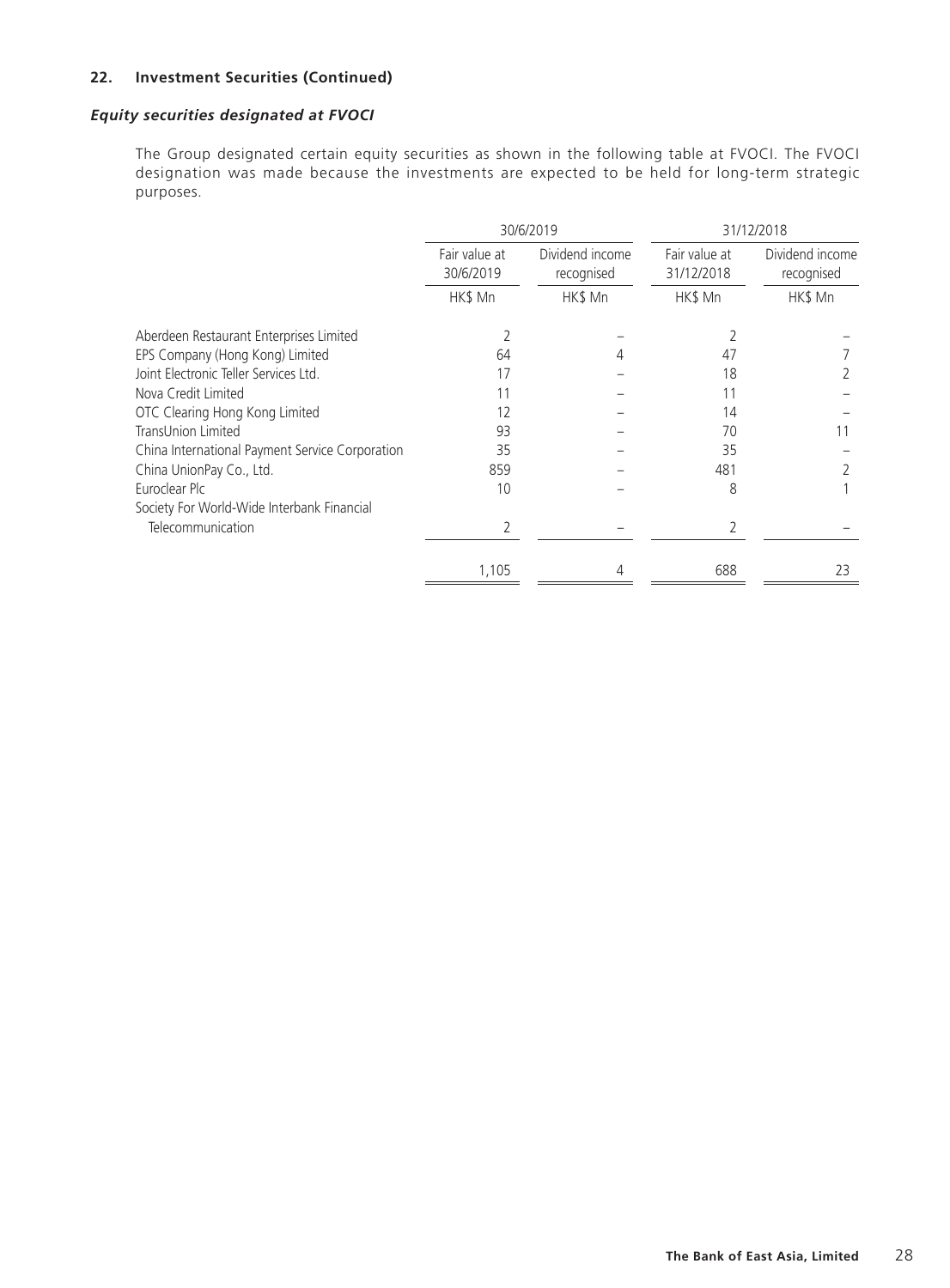|                                           | 30/6/2019                |                  |                                         |           |                                           |                                                                       |                          |         |  |  |  |
|-------------------------------------------|--------------------------|------------------|-----------------------------------------|-----------|-------------------------------------------|-----------------------------------------------------------------------|--------------------------|---------|--|--|--|
|                                           | Investment<br>properties | Bank<br>premises | Furniture,<br>fixtures and<br>equipment | Sub-total | Right-of-use<br>assets - Bank<br>premises | Right-of-use<br>$assets -$<br>Furniture,<br>fixtures and<br>equipment | Sub-total                | Total   |  |  |  |
|                                           | HK\$ Mn                  | HK\$ Mn          | HK\$ Mn                                 | HK\$ Mn   | HK\$ Mn                                   | HK\$ Mn                                                               | HK\$ Mn                  | HK\$ Mn |  |  |  |
|                                           |                          |                  |                                         |           |                                           |                                                                       |                          |         |  |  |  |
| Cost or valuation                         |                          |                  |                                         |           |                                           |                                                                       |                          |         |  |  |  |
| At 1st January, 2019                      | 5,249                    | 8,237            | 5,523                                   | 13,760    |                                           |                                                                       |                          | 19,009  |  |  |  |
| Impact of adopting HKFRS 16               |                          |                  |                                         |           | 1,099                                     | 9                                                                     | 1,108                    | 1,108   |  |  |  |
|                                           |                          |                  |                                         |           |                                           |                                                                       |                          |         |  |  |  |
| Restated balance at 1st January, 2019     | 5,249                    | 8,237            | 5,523                                   | 13,760    | 1,099                                     | 9                                                                     | 1,108                    | 20,117  |  |  |  |
| Additions                                 |                          | 28               | 216                                     | 244       | 160                                       | 3                                                                     | 163                      | 407     |  |  |  |
| Revaluation surplus                       | 18                       | $\overline{a}$   | $\overline{a}$                          |           |                                           | ÷                                                                     | ÷                        | 18      |  |  |  |
| Disposals                                 |                          | (23)             | (31)                                    | (54)      |                                           | ۰                                                                     | $\overline{a}$           | (54)    |  |  |  |
| Remeasurement                             |                          |                  | ÷                                       |           | (1)                                       | ÷.                                                                    | (1)                      | (1)     |  |  |  |
| Transfer to asset classified as           |                          |                  |                                         |           |                                           |                                                                       |                          |         |  |  |  |
| assets held for sale                      | $\overline{\phantom{a}}$ | (6)              | $\overline{\phantom{0}}$                | (6)       | $\overline{a}$                            | $\overline{\phantom{a}}$                                              | $\qquad \qquad -$        | (6)     |  |  |  |
| Exchange adjustments                      | (1)                      |                  | (2)                                     | (2)       | (2)                                       | $\overline{\phantom{0}}$                                              | (2)                      | (5)     |  |  |  |
|                                           |                          |                  |                                         |           |                                           |                                                                       |                          |         |  |  |  |
| At 30th June, 2019                        | 5,266                    | 8,236            | 5,706                                   | 13,942    | 1,256                                     | 12                                                                    | 1,268                    | 20,476  |  |  |  |
|                                           |                          |                  |                                         |           |                                           |                                                                       |                          |         |  |  |  |
| Accumulated depreciation and amortisation |                          |                  |                                         |           |                                           |                                                                       |                          |         |  |  |  |
| At 1st January, 2019                      |                          | 1,933            | 3,911                                   | 5,844     |                                           | $\overline{\phantom{a}}$                                              | $\overline{\phantom{0}}$ | 5,844   |  |  |  |
| Charge for the period                     |                          | 78               | 185                                     | 263       | 184                                       | $\overline{2}$                                                        | 186                      | 449     |  |  |  |
| Written off on disposal                   |                          | (7)              | (25)                                    | (32)      |                                           | $\overline{a}$                                                        |                          | (32)    |  |  |  |
| Transfer to asset classified as           |                          |                  |                                         |           |                                           |                                                                       |                          |         |  |  |  |
| assets held for sale                      | $\overline{a}$           | (2)              | $\overline{\phantom{a}}$                | (2)       | $\overline{a}$                            | $\qquad \qquad -$                                                     | $\overline{\phantom{a}}$ | (2)     |  |  |  |
| Exchange adjustments                      |                          | (2)              | (2)                                     | (4)       | (1)                                       | $\overline{a}$                                                        | (1)                      | (5)     |  |  |  |
|                                           |                          |                  |                                         |           |                                           |                                                                       |                          |         |  |  |  |
| At 30th June, 2019                        |                          | 2,000            | 4,069                                   |           | 183                                       | $\overline{2}$                                                        | 185                      | 6,254   |  |  |  |
|                                           | $\overline{\phantom{a}}$ |                  |                                         | 6,069     |                                           |                                                                       |                          |         |  |  |  |
|                                           |                          |                  |                                         |           |                                           |                                                                       |                          |         |  |  |  |
| Net book value at 30th June, 2019         | 5,266                    | 6,236            | 1,637                                   | 7,873     | 1,073                                     | $10\,$                                                                | 1,083                    | 14,222  |  |  |  |
|                                           |                          |                  |                                         |           |                                           |                                                                       |                          |         |  |  |  |
| Net book value at 31st December, 2018     | 5,249                    | 6,304            | 1,612                                   | 7,916     |                                           |                                                                       |                          | 13,165  |  |  |  |
|                                           |                          |                  |                                         |           |                                           |                                                                       |                          |         |  |  |  |
| The gross amounts of the above            |                          |                  |                                         |           |                                           |                                                                       |                          |         |  |  |  |
| assets are stated:                        |                          |                  |                                         |           |                                           |                                                                       |                          |         |  |  |  |
| At cost                                   | ۰                        | 766              | 5,706                                   | 6,472     | 1,256                                     | 12                                                                    | 1,268                    | 7,740   |  |  |  |
| At Directors' valuation                   |                          |                  |                                         |           |                                           |                                                                       |                          |         |  |  |  |
| $-1989$                                   |                          | 7,470            | $\overline{a}$                          | 7,470     |                                           | $\qquad \qquad -$                                                     |                          | 7,470   |  |  |  |
| At professional valuation                 |                          |                  |                                         |           |                                           |                                                                       |                          |         |  |  |  |
| $-2019$                                   | 5,266                    |                  | $\overline{\phantom{0}}$                | -         |                                           | -                                                                     | $\overline{\phantom{0}}$ | 5,266   |  |  |  |
|                                           |                          |                  |                                         |           |                                           |                                                                       |                          |         |  |  |  |
|                                           | 5,266                    | 8,236            | 5,706                                   | 13,942    | 1,256                                     | 12                                                                    | 1,268                    | 20,476  |  |  |  |
|                                           |                          |                  |                                         |           |                                           |                                                                       |                          |         |  |  |  |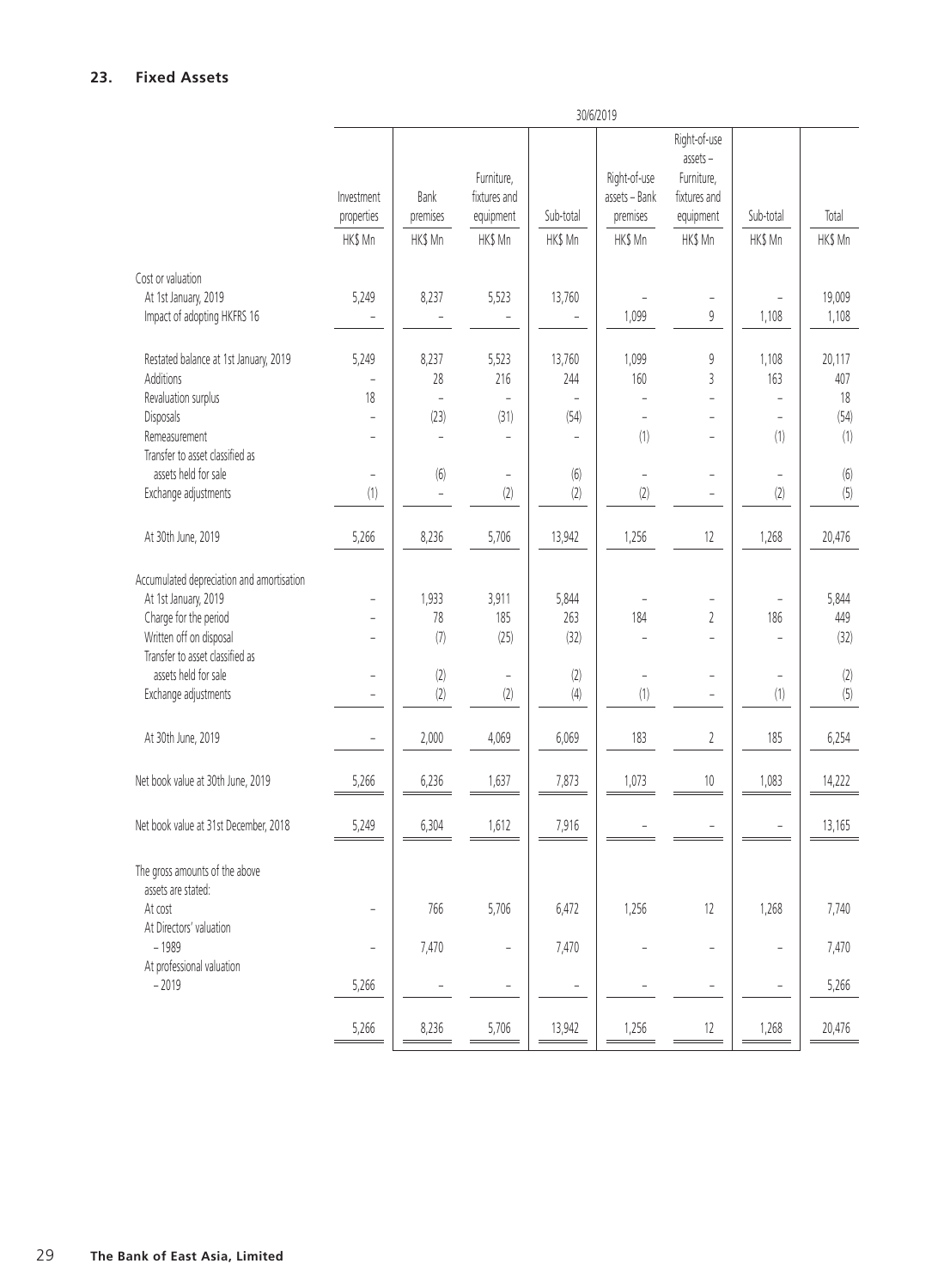### **24. Other Assets**

|                                        | 30/6/2019 | 31/12/2018 |
|----------------------------------------|-----------|------------|
|                                        | HK\$ Mn   | HK\$ Mn    |
| Accrued interest                       | 3,459     | 3,466      |
| Customer liabilities under acceptances | 25,257    | 21,747     |
| Other accounts*                        | 11,618    | 9,294      |
| Less: Impairment allowances            | (410)     | (291)      |
| $-$ Stage 1                            | (38)      | (27)       |
| $-$ Stage 2                            | (9)       | (6)        |
| $-$ Stage 3                            | (363)     | (258)      |
|                                        | 39,924    | 34,216     |
| Assets held for sale (Note 43)         | 507       | 688        |
|                                        | 40,431    | 34,904     |

\* Include nil contract assets (31/12/2018: nil) from contracts with customers under HKFRS 15.

### **25. Financial Liabilities Designated at Fair Value through Profit or Loss**

|                                                                 | 30/6/2019 | 31/12/2018 |
|-----------------------------------------------------------------|-----------|------------|
|                                                                 | HK\$ Mn   | HK\$ Mn    |
| Deposits and balances of banks and other financial institutions | 3,535     | 1,335      |
| Certificates of deposits issued                                 | 20.275    | 9,462      |
| Debt securities issued                                          | 109       | 407        |
|                                                                 |           |            |
|                                                                 | 23,919    | 11.204     |

Financial liabilities above have been designated as at FVTPL when the Group holds related derivatives at FVTPL, and designation therefore eliminates or significantly reduces an accounting mismatch that would otherwise arise.

The amount of change, during the period and cumulatively, in the fair value of financial liabilities designated at FVTPL that is attributable to changes in the credit risk of these liabilities and recognised in other comprehensive income is set out below.

|                                                                                      | 30/6/2019 | 31/12/2018 |  |
|--------------------------------------------------------------------------------------|-----------|------------|--|
|                                                                                      | HK\$ Mn   | HK\$ Mn    |  |
| Balance at 1st January<br>Recognised in other comprehensive income during the period | (3)       | (6)        |  |
| Balance at 30th June/31st December                                                   | (3)       | (3)        |  |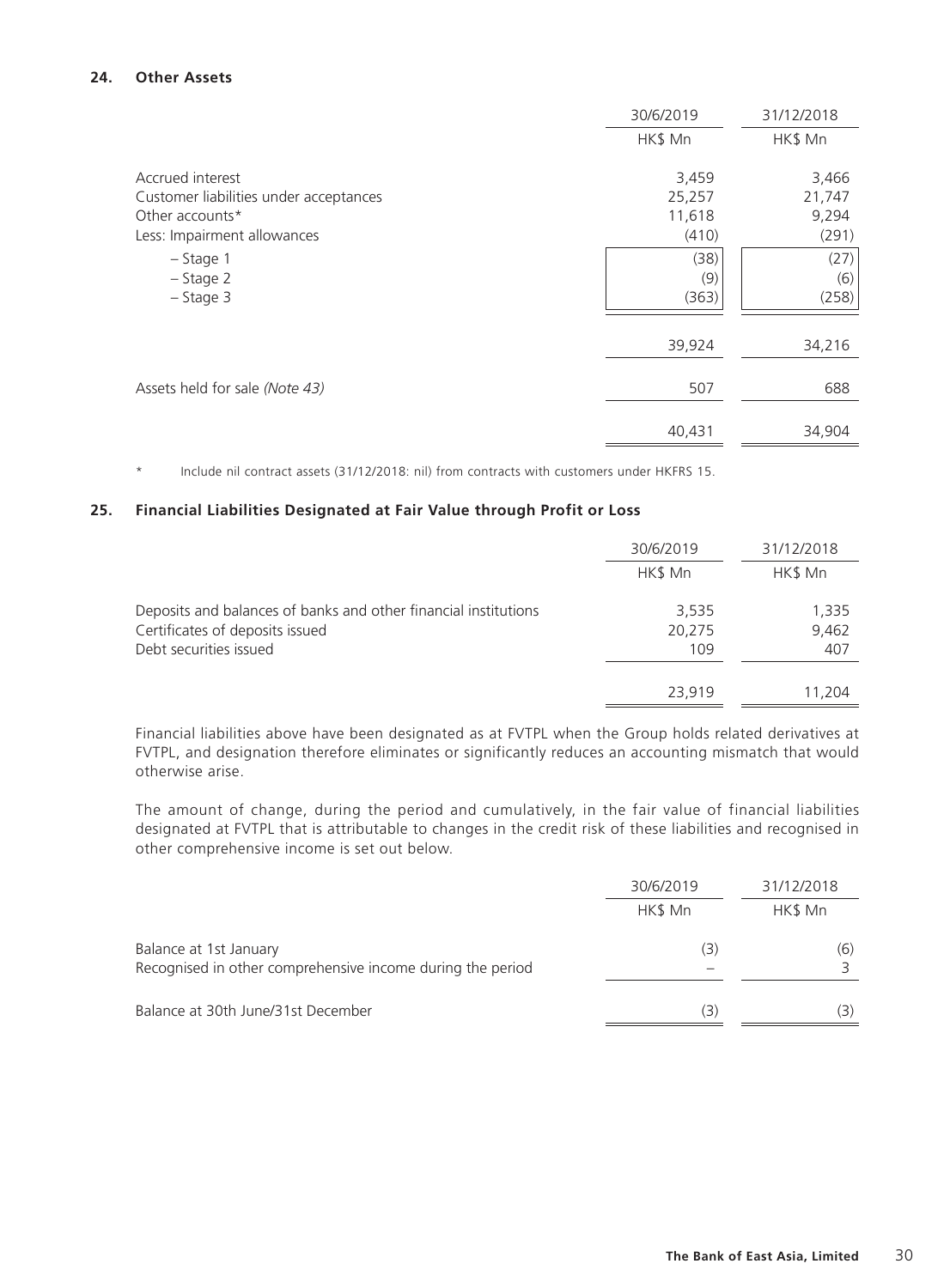### **25. Financial Liabilities Designated at Fair Value through Profit or Loss (Continued)**

None of the liabilities designated as at FVTPL was derecognized during the period ended 30th June, 2019 and there was no transfer of cumulative gain or loss within equity during the period.

The change in fair value attributable to changes in credit risk on financial liabilities is calculated using the difference between the fair value of the financial liabilities at the reporting date and the present value computed with adjusted asset swap spread.

The carrying amount of financial liabilities designated as at FVTPL at 30 June 2019 was HK\$100 million lower than the contractual amount due at maturity (31/12/2018: HK\$57 million lower).

#### **26. Trading Liabilities**

**27.** 

|                                        | 30/6/2019 | 31/12/2018 |
|----------------------------------------|-----------|------------|
|                                        | HK\$ Mn   | HK\$ Mn    |
| Shares sold                            | 38        |            |
| <b>Other Liabilities</b>               |           |            |
|                                        | 30/6/2019 | 31/12/2018 |
|                                        | HK\$ Mn   | HK\$ Mn    |
| Accrued interest payable               | 3,520     | 3,279      |
| Acceptance draft payable               | 25,257    | 21,747     |
| Impairment allowances                  | 100       | 111        |
| - Financial quarantee contracts issued | 14        | 15         |
| - Loan commitments issued              | 86        | 96         |
| Liabilities held for sale (Note 43)    | 3         | 7          |
| Lease liabilities                      | 1,089     |            |
| Other accounts*                        | 32,015    | 26,300     |
|                                        | 61,984    | 51,444     |

Include contract liabilities of HK\$599 million (31/12/2018: HK\$633 million) from contracts with customers under HKFRS 15.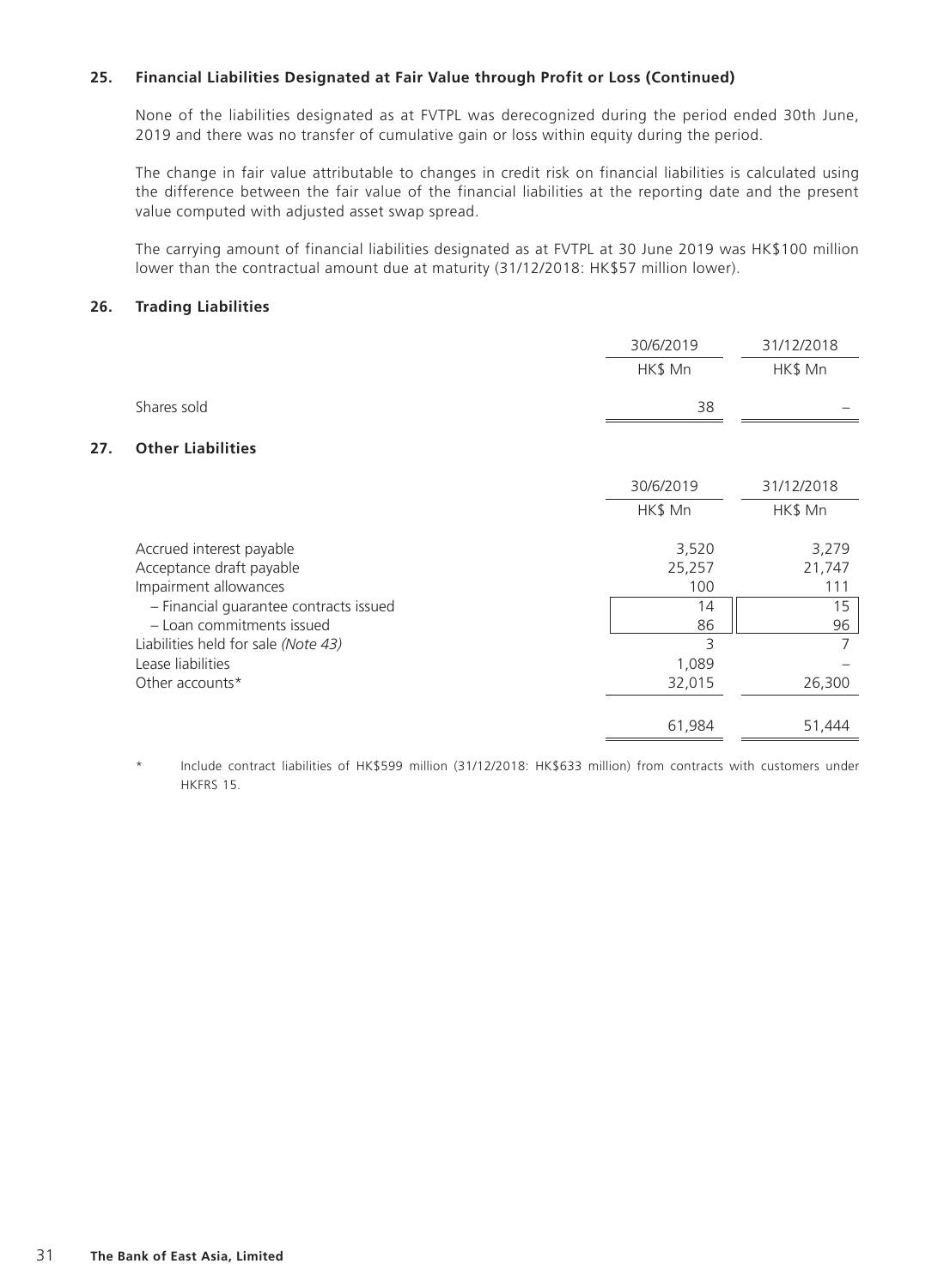### **28. Loan Capital**

|                                                                                                                                |     | 30/6/2019 | 31/12/2018 |
|--------------------------------------------------------------------------------------------------------------------------------|-----|-----------|------------|
|                                                                                                                                |     | HK\$ Mn   | HK\$ Mn    |
| Subordinated notes, at amortised cost with fair value hedge<br>adjustments<br>USD600 million fixed rate subordinated notes due |     |           |            |
| 16th July, 2020                                                                                                                | (1) | 4,730     | 4,710      |
| USD500 million fixed rate subordinated notes due<br>20th November, 2024                                                        | (2) | 3,897     | 3,878      |
| USD500 million fixed rate subordinated notes due<br>3rd November, 2026                                                         | (3) | 3,862     | 3,770      |
| Subordinated notes at amortised cost<br>RMB1,500 million fixed rate subordinated notes due                                     |     |           |            |
| 25th April, 2029                                                                                                               | (4) | 1,704     |            |
|                                                                                                                                |     | 14,193    | 12,358     |

The Group has not had any defaults of principal, interest or other breaches with respect to its debt securities during the period/year ended 30th June, 2019 and 31st December, 2018.

- (1) Two tranches of loan capital of face value totalling HK\$4,688 million (USD600 million) and carrying amount totalling HK\$4,730 million (31/12/2018: HK\$4,710 million) were issued on 16th July, 2010 (USD450 million) and on 23rd July, 2010 (USD150 million) by the Bank. These subordinated notes carrying a coupon rate of 6.125% qualifying as Tier 2 capital are listed on the Singapore Exchange and will mature on 16th July, 2020. The notes are under fair value hedge accounting and hedge ineffectiveness of HK\$3 million loss was recorded in the first half of 2019 (first half 2018: HK\$3 million loss).
- (2) Loan capital of face value of HK\$3,907 million (USD500 million) and carrying amount of HK\$3,897 million (31/12/2018: HK\$3,878 million) represents 4.25% subordinated notes (under the Euro Medium Term Note Programme) qualifying as Tier 2 capital issued on 20th November, 2014 by the Bank. The notes are listed on the Hong Kong Stock Exchange and will mature on 20th November, 2024. The notes are under fair value hedge accounting and hedge ineffectiveness of HK\$0.05 million profit was recorded in first half of 2019 (first half 2018: HK\$1 million loss).
- (3) Loan capital of face value of HK\$3,907 million (USD500 million) and carrying amount of HK\$3,862 million (31/12/2018: HK\$3,770 million) represents 4% subordinated notes (under the Euro Medium Term Note Programme) qualifying as Tier 2 capital issued on 3rd November, 2016 by the Bank. The notes are listed on the Hong Kong Stock Exchange and will mature on 3rd November, 2026. The notes are under fair value hedge accounting and hedge ineffectiveness of HK\$0.7 million loss was recorded in first half of 2019 (first half 2018: HK\$2 million loss).
- (4) Loan capital of face value of HK\$1,707 million (RMB1,500 million) and carrying amount of HK\$1,704 million represents 4.94% subordinated notes issued on 25th April, 2019 by the Bank's subsidiary, BEA (China). The notes will mature on 25th April, 2029.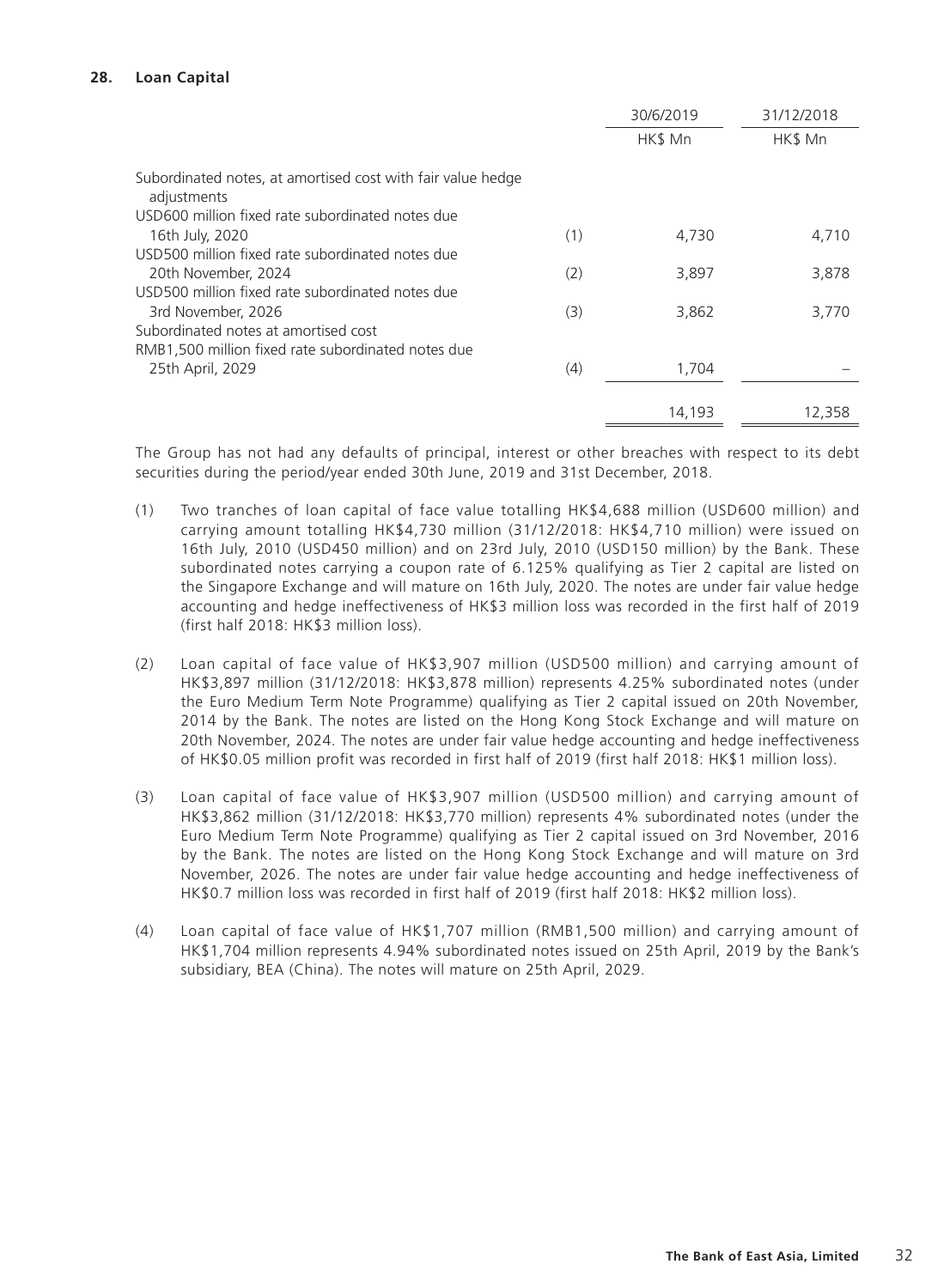### **29. Segment Reporting**

The Group manages its businesses by divisions, which are organised by a mixture of both business lines and geography. In a manner consistent with the way in which information is reported internally to the Group's Senior Management for the purposes of resource allocation and performance assessment, the Group has presented the following eight reportable segments.

Personal banking includes branch operations, personal internet banking, consumer finance, property loans and credit card business in Hong Kong.

Corporate banking includes corporate lending and loan syndication, asset based lending, commercial lending and securities lending in Hong Kong.

Treasury markets include treasury operations and securities dealing in Hong Kong.

Wealth management includes private banking business and related assets in Hong Kong.

Financial institutions include trade financing activities with correspondent banks in Hong Kong.

Other Hong Kong operations mainly include insurance business, trust business, securities & futures broking, money lender activities and corporate financial advisory, other subsidiaries in Hong Kong and supporting units of Hong Kong operations.

Mainland China operations mainly include the back office unit for Mainland China operations in Hong Kong, all subsidiaries and associates operated in Mainland China, except those subsidiaries carrying out data processing and other back office operations in Mainland China.

Overseas operations include the back office unit for overseas banking operations in Hong Kong, Macau Branch, Taiwan Branch and all branches, subsidiaries and associates operated in overseas.

For the purposes of assessing segment performance and allocating resources between segments, the Group's Senior Management monitors the results, assets and liabilities attributable to each reportable segment on the following bases:

Segment assets include all assets with the exception of interests in associates and assets held for sale. Segment liabilities include deposits, financial liabilities and other liabilities attributable to the individual segments.

Revenue and expenses are allocated to the reportable segments with reference to interest and fee and commission income generated by those segments and the expenses incurred by those segments or which otherwise arise from the depreciation or amortisation of assets attributable to those segments.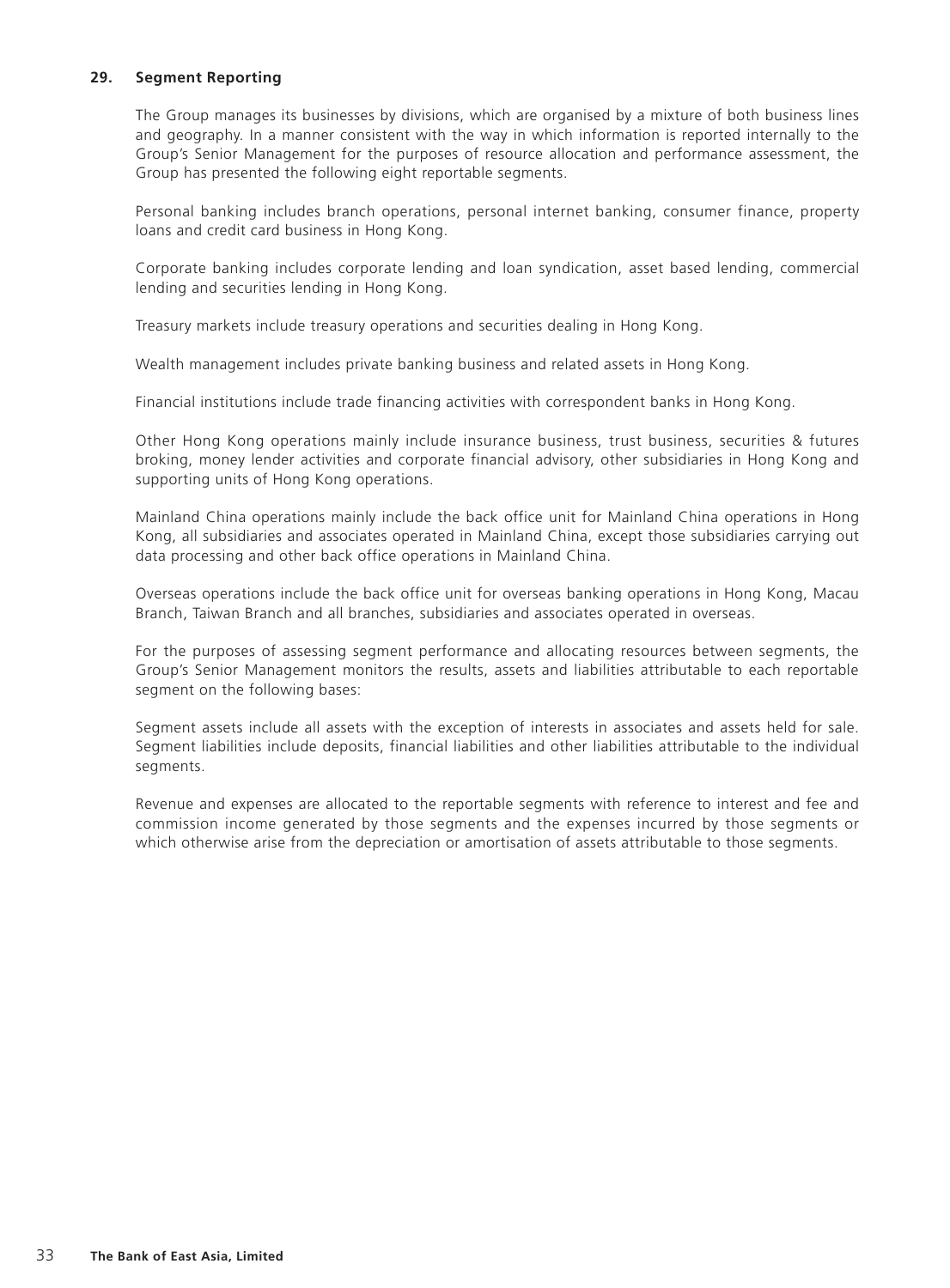# **29. Segment Reporting (Continued)**

|                                                                                                 | Hong Kong operations           |                                 |                                |                                 |                                      |                          |                      |                                            |                                   |                                             |                         |
|-------------------------------------------------------------------------------------------------|--------------------------------|---------------------------------|--------------------------------|---------------------------------|--------------------------------------|--------------------------|----------------------|--------------------------------------------|-----------------------------------|---------------------------------------------|-------------------------|
|                                                                                                 | Personal<br>banking<br>HK\$ Mn | Corporate<br>banking<br>HK\$ Mn | Treasury<br>markets<br>HK\$ Mn | Wealth<br>management<br>HK\$ Mn | Financial<br>institutions<br>HK\$ Mn | Others<br>HK\$ Mn        | Total<br>HK\$ Mn     | Mainland<br>China<br>operations<br>HK\$ Mn | Overseas<br>operations<br>HK\$ Mn | Inter-<br>segment<br>elimination<br>HK\$ Mn | Total<br>HK\$ Mn        |
| 6 months ended<br>30th June, 2019                                                               |                                |                                 |                                |                                 |                                      |                          |                      |                                            |                                   |                                             |                         |
| Net interest income<br>Non-interest income/(expense)                                            | 1,709<br>478                   | 1,107<br>221                    | 258<br>204                     | 201<br>206                      | 11<br>11                             | 696<br>1,124             | 3,982<br>2,244       | 2,657<br>506                               | 762<br>141                        | 5<br>(195)                                  | 7,406<br>2,696          |
| Operating income                                                                                | 2,187                          | 1,328                           | 462                            | 407                             | 22                                   | 1,820                    | 6,226                | 3,163                                      | 903                               | (190)                                       | 10,102                  |
| Operating expenses                                                                              | (829)                          | (146)                           | (72)                           | (109)                           | (6)                                  | (1,448)                  | (2,610)              | (2, 152)                                   | (346)                             | 190                                         | (4,918)                 |
| Operating profit before<br>impairment losses                                                    | 1,358                          | 1,182                           | 390                            | 298                             | 16                                   | 372                      | 3,616                | 1,011                                      | 557                               |                                             | 5,184                   |
| (Charge for)/Write back of<br>impairment losses on financial<br>instruments                     | (98)                           | 13                              | 21                             | (1)                             | (2)                                  | (1)                      | (68)                 | (5,065)                                    | $70\,$                            |                                             | (5,063)                 |
| Operating profit/(loss) after<br>impairment losses                                              | 1,260                          | 1,195                           | 411                            | 297                             | 14                                   | 371                      | 3,548                | (4,054)                                    | 627                               |                                             | 121                     |
| Profit/(Loss) on sale of fixed assets,<br>financial assets measured at<br>FVOCI and investments |                                |                                 |                                |                                 |                                      |                          |                      |                                            |                                   |                                             |                         |
| measured at amortised cost<br>Profit on sale of assets held for sale                            | (6)<br>$\overline{a}$          | (3)<br>$\overline{\phantom{0}}$ | 44<br>$\overline{a}$           |                                 |                                      | 8<br>79                  | 43<br>79             | 52<br>3                                    | (2)<br>$\overline{\phantom{a}}$   |                                             | 93<br>82                |
| Loss on disposal of subsidiaries<br>Valuation gains on investment                               | $\overline{a}$                 | $\overline{\phantom{0}}$        | $\overline{a}$                 |                                 |                                      | $\overline{\phantom{a}}$ | $\overline{a}$       | $\overline{a}$                             | (6)                               |                                             | (6)                     |
| properties<br>Share of profits less losses of                                                   |                                |                                 |                                |                                 |                                      | 17                       | 17                   | ۳                                          | 1                                 |                                             | 18                      |
| associates                                                                                      |                                |                                 |                                |                                 |                                      | 3                        | 3                    | 63                                         | 262                               | $\overline{a}$                              | 328                     |
| Profit/(loss) before taxation                                                                   | 1,254                          | 1,192                           | 455                            | 297                             | 14                                   | 478                      | 3,690                | (3,936)                                    | 882                               |                                             | 636                     |
| Depreciation for the period                                                                     | (146)                          | (1)                             | (3)                            | (1)                             |                                      | (113)                    | (264)                | (152)                                      | (33)                              |                                             | (449)                   |
| At 30th June, 2019                                                                              |                                |                                 |                                |                                 |                                      |                          |                      |                                            |                                   |                                             |                         |
| Segment assets<br>Investments in associates<br>Other assets - Assets held for sale              | 107,871                        | 154,061<br>$\overline{a}$       | 188,031<br>L,                  | 28,252<br>$\overline{a}$        | 4,108<br>$\overline{\phantom{0}}$    | 41,262<br>54<br>105      | 523,585<br>54<br>105 | 280,172<br>3,742<br>34                     | 115,227<br>5,879<br>368           | (52, 388)<br>-                              | 866,596<br>9,675<br>507 |
| Total assets                                                                                    | 107,871                        | 154,061                         | 188,031                        | 28,252                          | 4,108                                | 41,421                   | 523,744              | 283,948                                    | 121,474                           | (52, 388)                                   | 876,778                 |
| Segment liabilities                                                                             | 327,634                        | 17,386                          | 69,995                         | 23,329                          | 8                                    | 25,351                   | 463,703              | 251,914                                    | 107,654                           | (51, 484)                                   | 771,787                 |
| Other liabilities - Liabilities<br>held for sale                                                | -                              | -                               | ÷                              | $\overline{a}$                  | $\overline{\phantom{a}}$             | 3                        | 3                    |                                            |                                   |                                             | 3                       |
| <b>Total liabilities</b>                                                                        | 327,634                        | 17,386                          | 69,995                         | 23,329                          | 8                                    | 25,354                   | 463,706              | 251,914                                    | 107,654                           | (51, 484)                                   | 771,790                 |
|                                                                                                 |                                |                                 |                                |                                 |                                      |                          |                      |                                            |                                   |                                             |                         |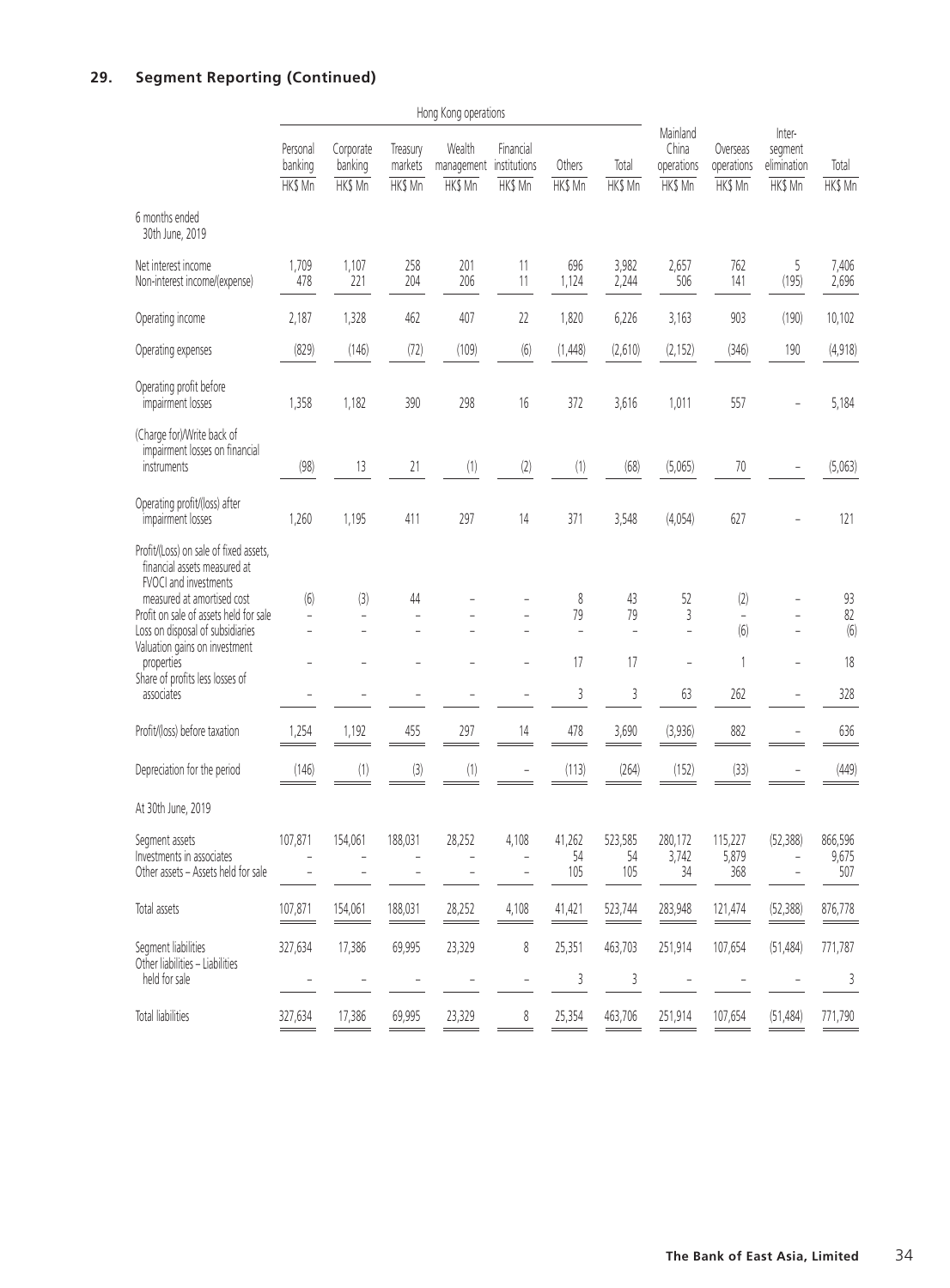|                                                                                                                                                                                                             | Hong Kong operations           |                                 |                                |                                 |                                      |                     |                      |                                            |                                   |                                             |                         |
|-------------------------------------------------------------------------------------------------------------------------------------------------------------------------------------------------------------|--------------------------------|---------------------------------|--------------------------------|---------------------------------|--------------------------------------|---------------------|----------------------|--------------------------------------------|-----------------------------------|---------------------------------------------|-------------------------|
|                                                                                                                                                                                                             | Personal<br>banking<br>HK\$ Mn | Corporate<br>banking<br>HK\$ Mn | Treasury<br>markets<br>HK\$ Mn | Wealth<br>management<br>HK\$ Mn | Financial<br>institutions<br>HK\$ Mn | Others<br>HK\$ Mn   | Total<br>HK\$ Mn     | Mainland<br>China<br>operations<br>HK\$ Mn | Overseas<br>operations<br>HK\$ Mn | Inter-<br>segment<br>elimination<br>HK\$ Mn | Total<br>HK\$ Mn        |
| 6 months ended 30th June, 2018<br>(Restated) (Note)                                                                                                                                                         |                                |                                 |                                |                                 |                                      |                     |                      |                                            |                                   |                                             |                         |
| Net interest income<br>Non-interest income/(expense)                                                                                                                                                        | 1,501<br>453                   | 1,083<br>212                    | 322<br>5                       | 231<br>226                      | 13<br>11                             | 523<br>846          | 3,673<br>1,753       | 1,765<br>550                               | 810<br>150                        | 2<br>(177)                                  | 6,250<br>2,276          |
| Operating income                                                                                                                                                                                            | 1,954                          | 1,295                           | 327                            | 457                             | 24                                   | 1,369               | 5,426                | 2,315                                      | 960                               | (175)                                       | 8,526                   |
| Operating expenses                                                                                                                                                                                          | (754)                          | (109)                           | (79)                           | (108)                           | (6)                                  | (1, 335)            | (2, 391)             | (1,630)                                    | (340)                             | 175                                         | (4, 186)                |
| Operating profit before<br>impairment losses                                                                                                                                                                | 1,200                          | 1,186                           | 248                            | 349                             | 18                                   | 34                  | 3,035                | 685                                        | 620                               |                                             | 4,340                   |
| (Charge for)/Write back of<br>impairment losses on<br>financial instruments<br>Impairment losses on intangible<br>assets                                                                                    | (92)                           | (92)                            | (1)                            | 9                               | (1)                                  | $\overline{a}$      | (177)                | (312)<br>(1)                               | 207                               |                                             | (282)<br>(1)            |
| Operating profit after<br>impairment losses                                                                                                                                                                 | 1,108                          | 1,094                           | 247                            | 358                             | 17                                   | 34                  | 2,858                | 372                                        | 827                               |                                             | 4,057                   |
| Profit/(Loss) on sale of fixed<br>assets, financial assets<br>measured at FVOCI<br>Profit on sale of assets held for sale<br>Valuation gains on investment<br>properties<br>Share of profits less losses of | (7)<br>$\overline{a}$          |                                 | 45                             |                                 |                                      | 394                 | 38<br>394            | 1<br>$\overline{a}$                        | 10                                |                                             | 39<br>10<br>394         |
| associates                                                                                                                                                                                                  |                                |                                 |                                |                                 |                                      |                     |                      | 41                                         | 240                               |                                             | 281                     |
| Profit before taxation                                                                                                                                                                                      | 1,101                          | 1,094                           | 292                            | 358                             | 17                                   | 428                 | 3,290                | 414                                        | 1,077                             |                                             | 4,781                   |
| Depreciation for the period                                                                                                                                                                                 | (32)                           | (1)                             | (2)                            | (1)                             |                                      | (84)                | (120)                | (105)                                      | (15)                              |                                             | (240)                   |
| At 31st December, 2018 (Restated)                                                                                                                                                                           |                                |                                 |                                |                                 |                                      |                     |                      |                                            |                                   |                                             |                         |
| Segment assets<br>Investments in associates<br>Other assets - Assets held for sale                                                                                                                          | 103,770                        | 149,307                         | 177,169                        | 24,170                          | 7,041<br>$\overline{a}$              | 38,202<br>52<br>276 | 499,659<br>52<br>276 | 269,739<br>3,637<br>49                     | 108,272<br>5,440<br>363           | (48, 036)<br>$\qquad \qquad -$              | 829,634<br>9,129<br>688 |
| Total assets                                                                                                                                                                                                | 103,770                        | 149,307                         | 177,169                        | 24,170                          | 7,041                                | 38,530              | 499,987              | 273,425                                    | 114,075                           | (48, 036)                                   | 839,451                 |
| Segment liabilities<br>Other liabilities                                                                                                                                                                    | 323,333                        | 14,116                          | 59,743                         | 23,378                          | $20\,$                               | 20,402              | 440,992              | 240,872                                    | 101,181                           | (47, 176)                                   | 735,869                 |
| - Liabilities held for sale                                                                                                                                                                                 |                                |                                 |                                |                                 | $\qquad \qquad -$                    | 7                   | 7                    |                                            |                                   |                                             | 7                       |
| Total liabilities                                                                                                                                                                                           | 323,333                        | 14,116                          | 59,743                         | 23,378                          | $20\,$                               | 20,409              | 440,999              | 240,872                                    | 101,181                           | (47, 176)                                   | 735,876                 |

Note: Due to the change of ownership of some customer deposits and the revision of internal fund transfer pricing methodology, some internal charges and segment grouping, certain 2018 comparative figures have been restated to conform to current period's presentation.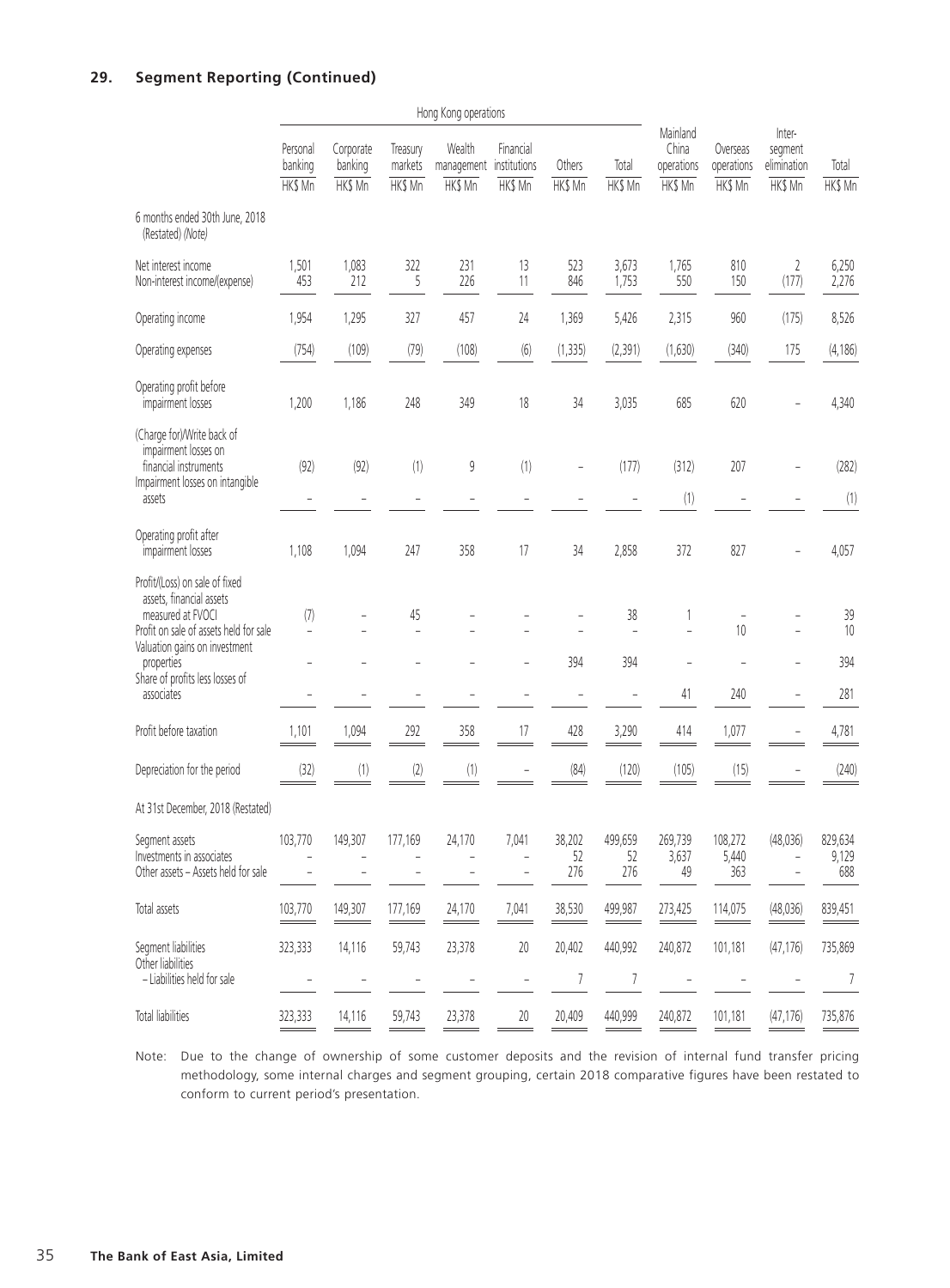# **30. Analysis of Assets and Liabilities by Remaining Maturity**

|                                                                                                           |                          |                   |                          | 30/6/2019                                          |                                       |                          |                          |                 |
|-----------------------------------------------------------------------------------------------------------|--------------------------|-------------------|--------------------------|----------------------------------------------------|---------------------------------------|--------------------------|--------------------------|-----------------|
|                                                                                                           | Repayable<br>on demand   | Within<br>1 month | less but over<br>1 month | 3 months or 1 year or less<br>but over<br>3 months | 5 years or<br>less but over<br>1 year | Over<br>5 years          | Undated<br>or overdue    | Total           |
|                                                                                                           | HK\$ Mn                  | HK\$ Mn           | HK\$ Mn                  | HK\$ Mn                                            | HK\$ Mn                               | HK\$ Mn                  | HK\$ Mn                  | HK\$ Mn         |
| Assets                                                                                                    |                          |                   |                          |                                                    |                                       |                          |                          |                 |
| Cash and balances with banks and other<br>financial institutions<br>Placements with and advances to banks | 31,900                   |                   | 551                      | 1,997                                              |                                       |                          | 18,375                   | 52,823          |
| and other financial institutions                                                                          | $\overline{\phantom{0}}$ | 60,709            | 6,521                    | 2,335                                              | 155                                   |                          |                          | 69,720          |
| Trade bills                                                                                               | 233                      | 5,122             | 4,180                    | 3,291                                              | $\overline{\phantom{0}}$              |                          | $\overline{a}$           | 12,826          |
| Trading assets                                                                                            |                          |                   | 239                      | 1,211                                              | 1,236                                 | 158                      | 1,287                    | 4,131           |
| Derivative assets                                                                                         | $\overline{\phantom{0}}$ |                   | $\qquad \qquad -$        |                                                    | $\qquad \qquad -$                     | $\overline{\phantom{0}}$ | 6,141                    | 6,141           |
| Loans and advances to customers                                                                           | 3,824                    | 69,358            | 25,560                   | 93,718                                             | 196,257                               | 115,307                  | 2,075                    | 506,099         |
| Investment securities                                                                                     | $\overline{a}$           | 5,568             | 14,245                   | 31,763                                             | 67,341                                | 35,143                   | 3,152                    | 157,212         |
| Investments in associates<br>Fixed assets                                                                 |                          |                   |                          |                                                    |                                       |                          | 9,675<br>14,222          | 9,675<br>14,222 |
| Goodwill and intangible assets                                                                            |                          |                   | $\overline{a}$           |                                                    |                                       |                          | 1,933                    | 1,933           |
| Deferred tax assets                                                                                       | $\overline{a}$           |                   | -                        |                                                    | $\overline{\phantom{0}}$              | $\overline{\phantom{0}}$ | 1,565                    | 1,565           |
| Other assets                                                                                              | 207                      | 6,470             | 8,065                    | 14,251                                             | 704                                   | 240                      | 10,494                   | 40,431          |
| <b>Total assets</b>                                                                                       | 36,164                   | 147,227           | 59,361                   | 148,566                                            | 265,693                               | 150,848                  | 68,919                   | 876,778         |
| <b>Liabilities</b>                                                                                        |                          |                   |                          |                                                    |                                       |                          |                          |                 |
| Deposits and balances of banks and other                                                                  |                          |                   |                          |                                                    |                                       |                          |                          |                 |
| financial institutions                                                                                    | 1,641                    | 12,809            | 11,316                   | 10,279                                             | 12                                    |                          | -                        | 36,057          |
| Deposits from customers                                                                                   | 196,624                  | 113,835           | 149,095                  | 111,094                                            | 10,316                                | 1,138                    | 3                        | 582,105         |
| - Demand deposits and current                                                                             |                          |                   |                          |                                                    |                                       |                          |                          |                 |
| accounts                                                                                                  | 62,791                   |                   |                          |                                                    |                                       |                          | -                        | 62,791          |
| - Savings deposits                                                                                        | 131,735                  |                   |                          |                                                    |                                       |                          | -                        | 131,735         |
| - Time, call and notice deposits                                                                          | 2,098                    | 113,835           | 149,095                  | 111,094                                            | 10,316                                | 1,138                    | 3                        | 387,579         |
| Trading liabilities                                                                                       |                          |                   |                          |                                                    |                                       |                          | 38                       | 38              |
| Derivative liabilities                                                                                    |                          |                   |                          |                                                    |                                       |                          | 8,139                    | 8,139           |
| Certificates of deposit issued<br>Current taxation                                                        |                          | 5,941             | 17,457                   | 40,505<br>1,682                                    |                                       |                          | $\overline{a}$           | 63,903          |
| Debt securities issued                                                                                    | $\qquad \qquad -$        | 109               | $\qquad \qquad -$        | 156                                                | 2,841                                 |                          | $\qquad \qquad -$        | 1,682<br>3,106  |
| Deferred tax liabilities                                                                                  |                          |                   |                          |                                                    |                                       |                          | 583                      | 583             |
| Other liabilities                                                                                         | 1,445                    | 7,304             | 9,223                    | 18,579                                             | 11,772                                | 4,703                    | 8,958                    | 61,984          |
| - Lease liabilities                                                                                       |                          | 30                | 57                       | 249                                                | 514                                   | 239                      |                          | 1,089           |
| - Other accounts                                                                                          | 1,445                    | 7,274             | 9,166                    | 18,330                                             | 11,258                                | 4,464                    | 8,958                    | 60,895          |
| Loan capital                                                                                              |                          |                   |                          | 3,897                                              | 10,296                                |                          | $\overline{\phantom{0}}$ | 14,193          |
|                                                                                                           |                          |                   |                          |                                                    |                                       |                          |                          |                 |
| <b>Total liabilities</b>                                                                                  | 199,710                  | 139,998           | 187,091                  | 186,192                                            | 35,237                                | 5,841                    | 17,721                   | 771,790         |
| Net gap                                                                                                   | (163, 546)               | 7,229             | (127, 730)               | (37, 626)                                          | 230,456                               | 145,007                  |                          |                 |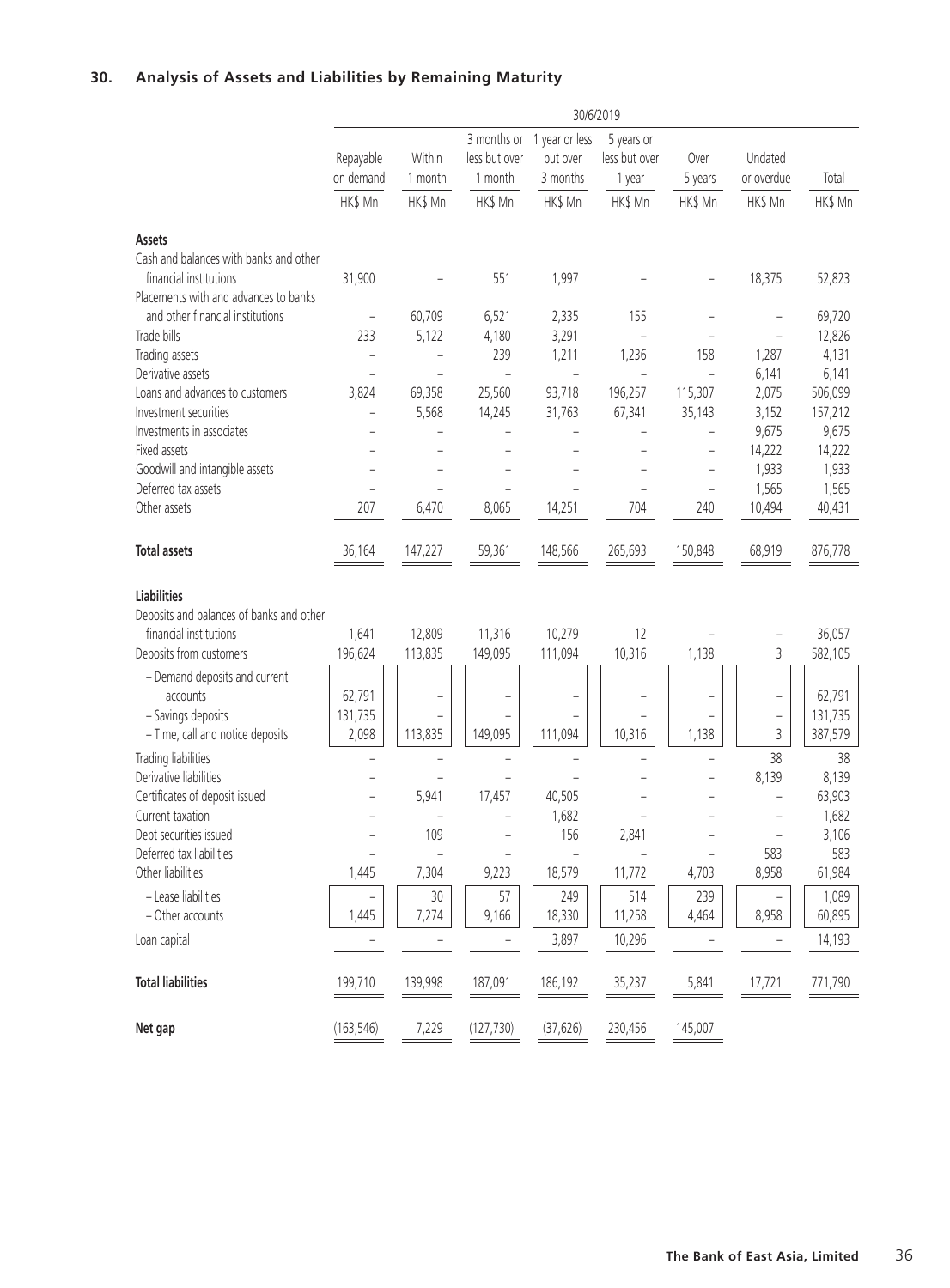# **30. Analysis of Assets and Liabilities by Remaining Maturity (Continued)**

|                                            |                          |                   |                                 | 31/12/2018                                         |                                       |                               |                          |                    |
|--------------------------------------------|--------------------------|-------------------|---------------------------------|----------------------------------------------------|---------------------------------------|-------------------------------|--------------------------|--------------------|
|                                            | Repayable<br>on demand   | Within<br>1 month | less but over<br>1 month        | 3 months or 1 year or less<br>but over<br>3 months | 5 years or<br>less but over<br>1 year | Over<br>5 years               | Undated<br>or overdue    | Total              |
|                                            | HK\$ Mn                  | HK\$ Mn           | HK\$ Mn                         | HK\$ Mn                                            | HK\$ Mn                               | HK\$ Mn                       | HK\$ Mn                  | HK\$ Mn            |
| Assets                                     |                          |                   |                                 |                                                    |                                       |                               |                          |                    |
| Cash and balances with banks and           |                          |                   |                                 |                                                    |                                       |                               |                          |                    |
| other financial institutions               | 27,033                   |                   |                                 | 1,818                                              |                                       |                               | 19,255                   | 48,106             |
| Placements with and advances to banks      |                          |                   |                                 |                                                    |                                       |                               |                          |                    |
| and other financial institutions           | $\overline{\phantom{0}}$ | 43,957            | 15,536                          | 802                                                | 78                                    |                               |                          | 60,373             |
| Trade bills                                | 16                       | 5,594             | 4,760                           | 4,276                                              |                                       |                               | $\overline{\phantom{0}}$ | 14,646             |
| Trading assets<br>Derivative assets        | -<br>-                   | 114               | 148<br>$\overline{\phantom{0}}$ | 1,243<br>$\overline{\phantom{0}}$                  | 402<br>$\overline{a}$                 | 224<br>$\overline{a}$         | 1,352<br>10,211          | 3,483<br>10,211    |
| Loans and advances to customers            | 2,899                    | 56,756            | 29,843                          | 99,734                                             | 191,557                               | 115,674                       | 1,821                    | 498,284            |
| Investment securities                      |                          | 6,353             | 9,033                           | 26,354                                             | 71,656                                | 27,528                        | 3,805                    | 144,729            |
| Investments in associates                  |                          |                   |                                 |                                                    |                                       |                               | 9,129                    | 9,129              |
| Fixed assets                               |                          |                   |                                 |                                                    |                                       |                               | 13,165                   | 13,165             |
| Goodwill and intangible assets             | $\overline{a}$           |                   | $\overline{\phantom{0}}$        |                                                    |                                       | $\overline{a}$                | 1,940                    | 1,940              |
| Deferred tax assets                        | $\overline{a}$           |                   | $\overline{a}$                  |                                                    |                                       |                               | 481                      | 481                |
| Other assets                               | 104                      | 7,154             | 6,415                           | 13,691                                             | 713                                   | 195                           | 6,632                    | 34,904             |
|                                            |                          |                   |                                 |                                                    |                                       |                               |                          |                    |
| <b>Total assets</b>                        | 30,052                   | 119,928           | 65,735                          | 147,918                                            | 264,406                               | 143,621                       | 67,791                   | 839,451            |
| <b>Liabilities</b>                         |                          |                   |                                 |                                                    |                                       |                               |                          |                    |
| Deposits and balances of banks and         |                          |                   |                                 |                                                    |                                       |                               |                          |                    |
| other financial institutions               | 2,691                    | 15,154            | 5,827                           | 3,818                                              |                                       |                               | -                        | 27,490             |
| Deposits from customers                    | 203,713                  | 118,991           | 146,031                         | 88,469                                             | 16,906                                |                               | 4                        | 574,114            |
|                                            |                          |                   |                                 |                                                    |                                       |                               |                          |                    |
| - Demand deposits and current              |                          |                   |                                 |                                                    |                                       |                               |                          |                    |
| accounts<br>- Savings deposits             | 71,952<br>130,477        |                   |                                 |                                                    |                                       | $\qquad \qquad -$             | -                        | 71,952             |
| - Time, call and notice deposits           | 1,284                    | 118,991           | 146,031                         | 88,469                                             | 16,906                                | -<br>$\overline{\phantom{0}}$ | -<br>4                   | 130,477<br>371,685 |
|                                            |                          |                   |                                 |                                                    |                                       |                               |                          |                    |
| Trading liabilities                        |                          |                   |                                 |                                                    |                                       |                               |                          |                    |
| Derivative liabilities                     |                          |                   |                                 |                                                    |                                       | -                             | 9,496                    | 9,496              |
| Certificates of deposit issued             |                          | 3,236             | 19,976                          | 35,278<br>1,437                                    |                                       |                               |                          | 58,490             |
| Current taxation<br>Debt securities issued |                          |                   |                                 | 407                                                | 157                                   |                               |                          | 1,437<br>564       |
| Deferred tax liabilities                   |                          |                   | -                               |                                                    |                                       |                               | $\qquad \qquad -$<br>483 | 483                |
| Other liabilities                          | 883                      | 5,339             | 7,075                           | 15,971                                             | 9,881                                 | 3,955                         | 8,340                    |                    |
| Loan capital                               | $\overline{\phantom{0}}$ |                   |                                 |                                                    | 12,358                                |                               |                          | 51,444<br>12,358   |
|                                            |                          |                   |                                 |                                                    |                                       |                               |                          |                    |
| <b>Total liabilities</b>                   | 207,287                  | 142,720           | 178,909                         | 145,380                                            | 39,302                                | 3,955                         | 18,323                   | 735,876            |
| Net gap                                    | (177, 235)               | (22, 792)         | (113, 174)                      | 2,538                                              | 225,104                               | 139,666                       |                          |                    |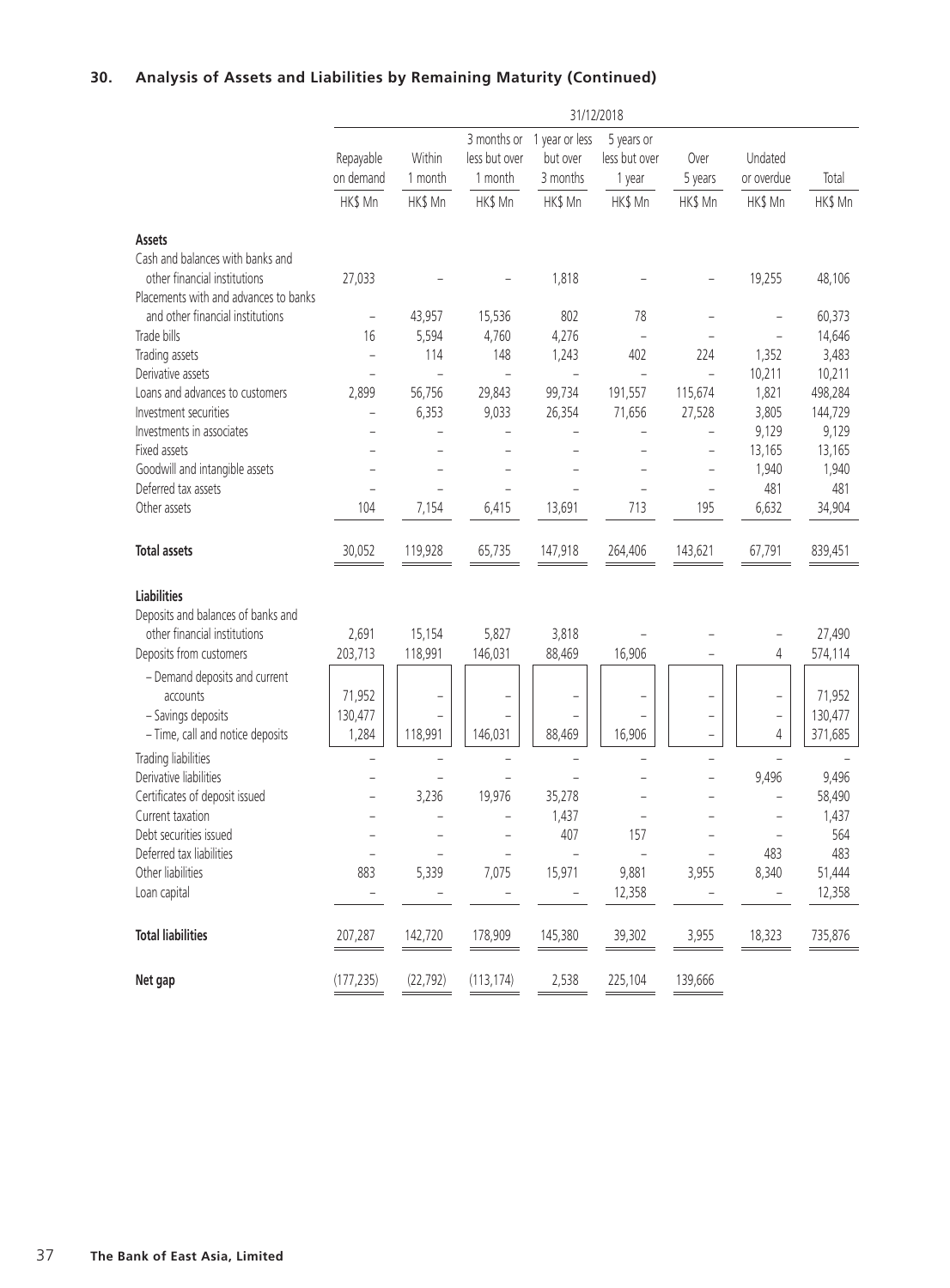#### **31. Deferred Tax Assets and Liabilities Recognised**

The components of deferred tax (assets)/liabilities recognised in the consolidated statement of financial position and the movements during the period are as follows:

| Deferred tax arising from:        | Depreciation<br>allowances in<br>excess of related<br>depreciation<br>HK\$ Mn | Revaluation of<br>properties<br>HK\$ Mn | Impairment<br>losses on<br>financial assets<br>HK\$ Mn | Revaluation of<br>financial assets<br>at FVOCI<br>HK\$ Mn | Tax losses<br>HK\$ Mn | Others<br>HK\$ Mn | Total<br>HK\$ Mn |
|-----------------------------------|-------------------------------------------------------------------------------|-----------------------------------------|--------------------------------------------------------|-----------------------------------------------------------|-----------------------|-------------------|------------------|
|                                   |                                                                               |                                         |                                                        |                                                           |                       |                   |                  |
| At 1st January, 2019              | 289                                                                           | 113                                     | (675)                                                  | 74                                                        |                       | 201               |                  |
| (Credited)/Charged to income      |                                                                               |                                         |                                                        |                                                           |                       |                   |                  |
| statement                         | 31                                                                            |                                         | (812)                                                  |                                                           | (6)                   | (264)             | (1,051)          |
| (Credited)/Charged to reserve     |                                                                               | (1)                                     |                                                        | 46                                                        |                       |                   | 46               |
| Exchange and other adjustments    |                                                                               |                                         | 16                                                     |                                                           |                       | 4                 | 21               |
| At 30th June, 2019                | 320                                                                           | 112                                     | (1, 471)                                               | 120                                                       | (5)                   | (58)              | (982)            |
| Balance as at 31st December, 2018 | 289                                                                           | 113                                     | (675)                                                  | 74                                                        |                       | 201               |                  |

Deferred tax assets and liabilities are offset on an individual entity basis when there is a legally enforceable right to set off current tax assets against current tax liabilities and when the deferred income taxes relate to the same authority. The following amounts, determined after appropriate offsetting, are shown in the consolidated statement of financial position:

|                                                                                   | 30/6/2019 | 31/12/2018 |  |
|-----------------------------------------------------------------------------------|-----------|------------|--|
|                                                                                   | HK\$ Mn   | HK\$ Mn    |  |
| Net deferred tax assets recognised on the                                         |           |            |  |
| statement of financial position                                                   | (1, 565)  | (481)      |  |
| Net deferred tax liabilities recognised on the<br>statement of financial position | 583       | 483        |  |
|                                                                                   |           |            |  |
|                                                                                   | (982)     |            |  |
|                                                                                   |           |            |  |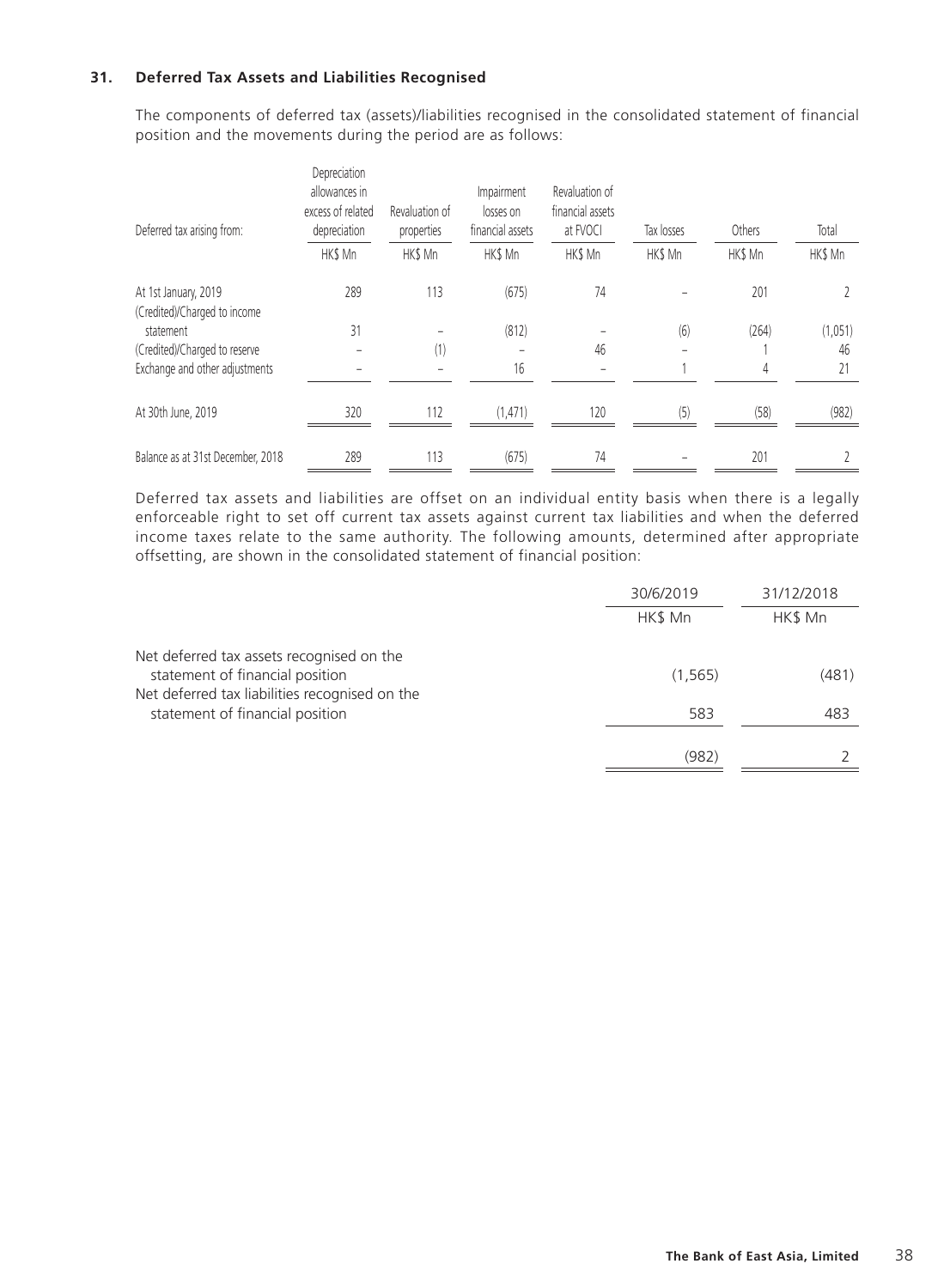#### **32. Reserves**

|                                              | 30/6/2019 | 31/12/2018 |
|----------------------------------------------|-----------|------------|
|                                              | HK\$ Mn   | HK\$ Mn    |
| General reserve                              | 14,059    | 14,054     |
| Revaluation reserve on bank premises         | 1,748     | 1,752      |
| Capital reserve                              | 1,028     | 933        |
| Exchange revaluation reserve                 | (1,368)   | (1,426)    |
| Capital reserve - staff share options issued | 152       | 158        |
| Fair value reserve                           | 1,954     | 664        |
| Hedging reserve                              |           | 15         |
| Liability credit reserve                     | (4)       | (3)        |
| Other reserves                               | 5,321     | 4,963      |
| Retained profits*                            | 29,164    | 30,791     |
|                                              | 52,061    | 51,901     |
|                                              |           |            |
| Proposed dividends, not provided for         | 319       | 1,906      |

A regulatory reserve is maintained to satisfy the provisions of the Banking Ordinance for prudential supervision purposes by earmarking amounts in respect of losses which the Bank will or may incur on loans and advances and investments in addition to impairment losses recognised. Movements in the reserve are earmarked directly through retained earnings and in consultation with the HKMA. As at 30th June, 2019, the effect of this requirement is to restrict the amount of reserves which can be distributed by the Bank to shareholders by HK\$4,942 million (31/12/2018: HK\$5,112 million).

#### **33. Additional Equity Instruments**

|                                                                          |     | 30/6/2019 | 31/12/2018 |
|--------------------------------------------------------------------------|-----|-----------|------------|
|                                                                          |     | HK\$ Mn   | HK\$ Mn    |
| USD650 million undated non-cumulative subordinated                       |     |           |            |
| capital securities                                                       | (1) | 5.016     | 5,016      |
| USD500 million undated non-cumulative subordinated<br>capital securities | (2) | 3,878     | 3,878      |
|                                                                          |     | 8.894     | 8.894      |

- (1) On 2nd December, 2015, the Bank issued undated non-cumulative subordinated capital securities ("Additional Tier 1 Capital Securities") with a face value of US\$650 million (equivalent to HK\$5,016 million net of related issuance costs). The Additional Tier 1 Capital Securities are undated and bear a 5.50% coupon until the first call date on 2nd December, 2020. The coupon will be reset every five years if the Additional Tier 1 Capital Securities are not redeemed to a fixed rate equivalent to the then-prevailing five-year US Treasury rate plus 3.834% per annum. The coupon payments may be cancelled at the sole discretion of the Bank. The Additional Tier 1 Capital Securities will be written down if a non-viability event occurs and is continuing. They rank higher than ordinary shares in the event of a winding-up.
- (2) On 18th May, 2017, the Bank issued undated non-cumulative subordinated capital securities ("Additional Tier 1 Capital Securities") with a face value of US\$500 million (equivalent to HK\$3,878 million net of related issuance costs). The Additional Tier 1 Capital Securities are undated and bear a 5.625% coupon until the first call date on 18th May, 2022. The coupon will be reset every five years if the Additional Tier 1 Capital Securities are not redeemed to a fixed rate equivalent to the then-prevailing five-year US Treasury rate plus 3.682% per annum. The coupon payments may be cancelled at the sole discretion of the Bank. The Additional Tier 1 Capital Securities will be written down if a non-viability event occurs and is continuing. They rank higher than ordinary shares in the event of a winding-up.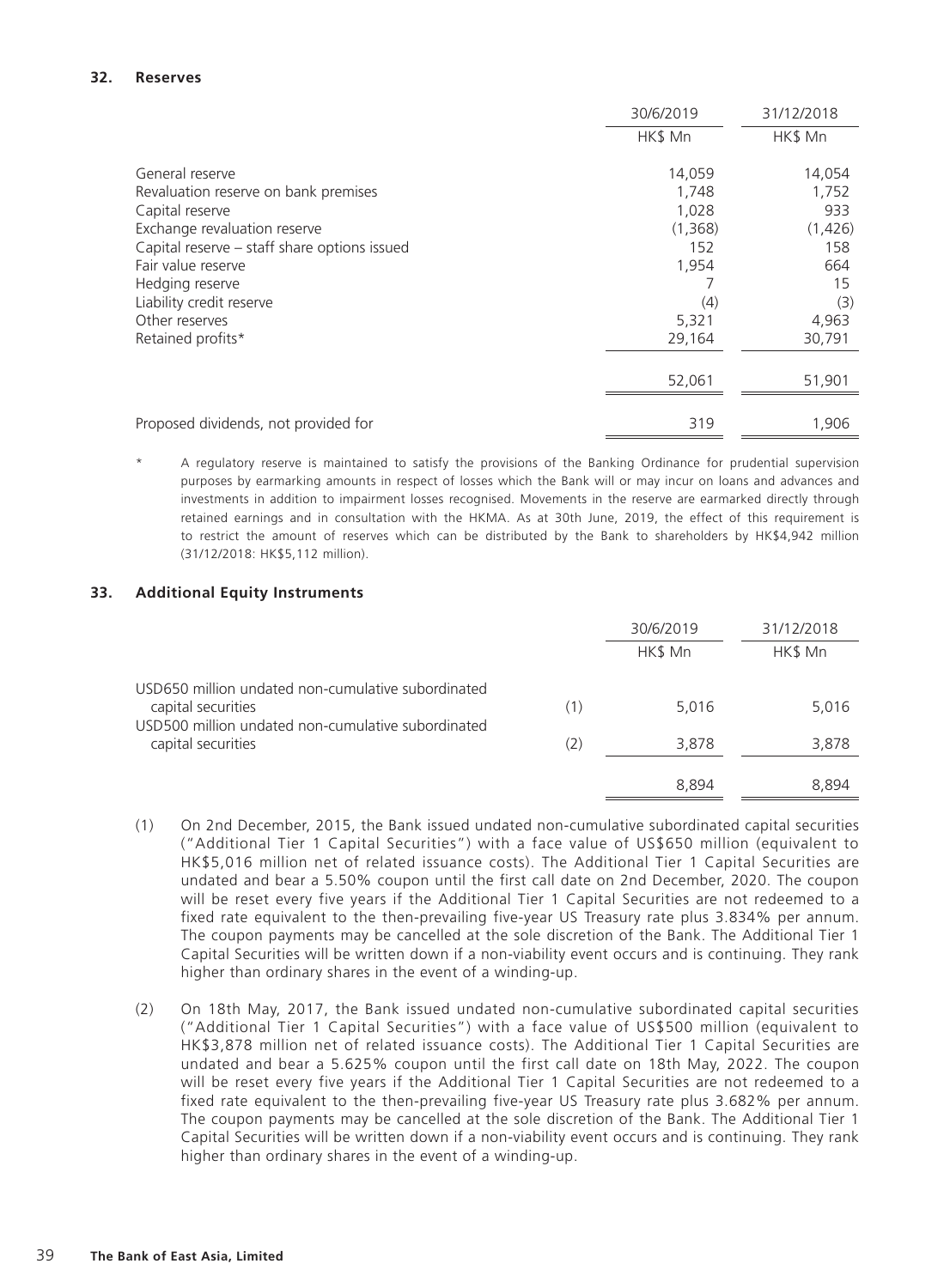## **34. Consolidated Cash Flow Statement**

# *Cash and cash equivalents*

|                                                                                                                               |                                                                                                                                                                          | 30/6/2019      | 30/6/2018  |
|-------------------------------------------------------------------------------------------------------------------------------|--------------------------------------------------------------------------------------------------------------------------------------------------------------------------|----------------|------------|
|                                                                                                                               |                                                                                                                                                                          | HK\$ Mn        | HK\$ Mn    |
| (i)                                                                                                                           | Components of cash and cash equivalents in the<br>consolidated cash flow statement                                                                                       |                |            |
|                                                                                                                               | Cash and balances with banks and other financial institutions<br>with original maturity within three months<br>Placements with and advances to banks and other financial | 32,474         | 25,640     |
|                                                                                                                               | institutions with original maturity within three months                                                                                                                  | 63,975         | 60,524     |
| Treasury bills with original maturity within three months<br>Certificates of deposit held with original maturity within three | 3,995                                                                                                                                                                    | 2,517          |            |
|                                                                                                                               | months                                                                                                                                                                   | 148            | 1,128      |
|                                                                                                                               | Debt securities with original maturity within three months                                                                                                               | 763            |            |
|                                                                                                                               | Add: Cash and balances with banks and other financial<br>institutions included in "Assets held for sale" (Note 43)                                                       | $\overline{2}$ | 4          |
|                                                                                                                               |                                                                                                                                                                          |                |            |
|                                                                                                                               |                                                                                                                                                                          | 101,357        | 89,813     |
| (ii)                                                                                                                          | Reconciliation with the consolidated statement of<br>financial position                                                                                                  |                |            |
|                                                                                                                               | Cash and balances with banks and other financial institutions<br>Placements with and advances to banks and other financial                                               | 52,823         | 48,869     |
|                                                                                                                               | institutions                                                                                                                                                             | 69,720         | 66,381     |
|                                                                                                                               | Treasury bills, certificates of deposit held and debt securities<br>- trading assets                                                                                     | 2,844          | 5,036      |
|                                                                                                                               | - investment securities                                                                                                                                                  | 153,785        | 128,945    |
|                                                                                                                               |                                                                                                                                                                          | 156,629        | 133,981    |
|                                                                                                                               | Add: Cash and balances with banks and other financial                                                                                                                    |                |            |
|                                                                                                                               | institutions included in "Assets held for sale" (Note 43)                                                                                                                | 2              | 4          |
|                                                                                                                               | Amount shown in the consolidated statement of financial                                                                                                                  |                |            |
|                                                                                                                               | position                                                                                                                                                                 | 279,174        | 249,235    |
|                                                                                                                               | Less: Amounts with an original maturity of beyond three months<br>Cash balance with central bank subject to regulatory                                                   | (157, 460)     | (136, 185) |
|                                                                                                                               | restriction                                                                                                                                                              | (20, 357)      | (23, 237)  |
|                                                                                                                               | Cash and cash equivalents in the consolidated cash flow                                                                                                                  |                |            |
|                                                                                                                               | statement                                                                                                                                                                | 101,357        | 89,813     |
|                                                                                                                               |                                                                                                                                                                          |                |            |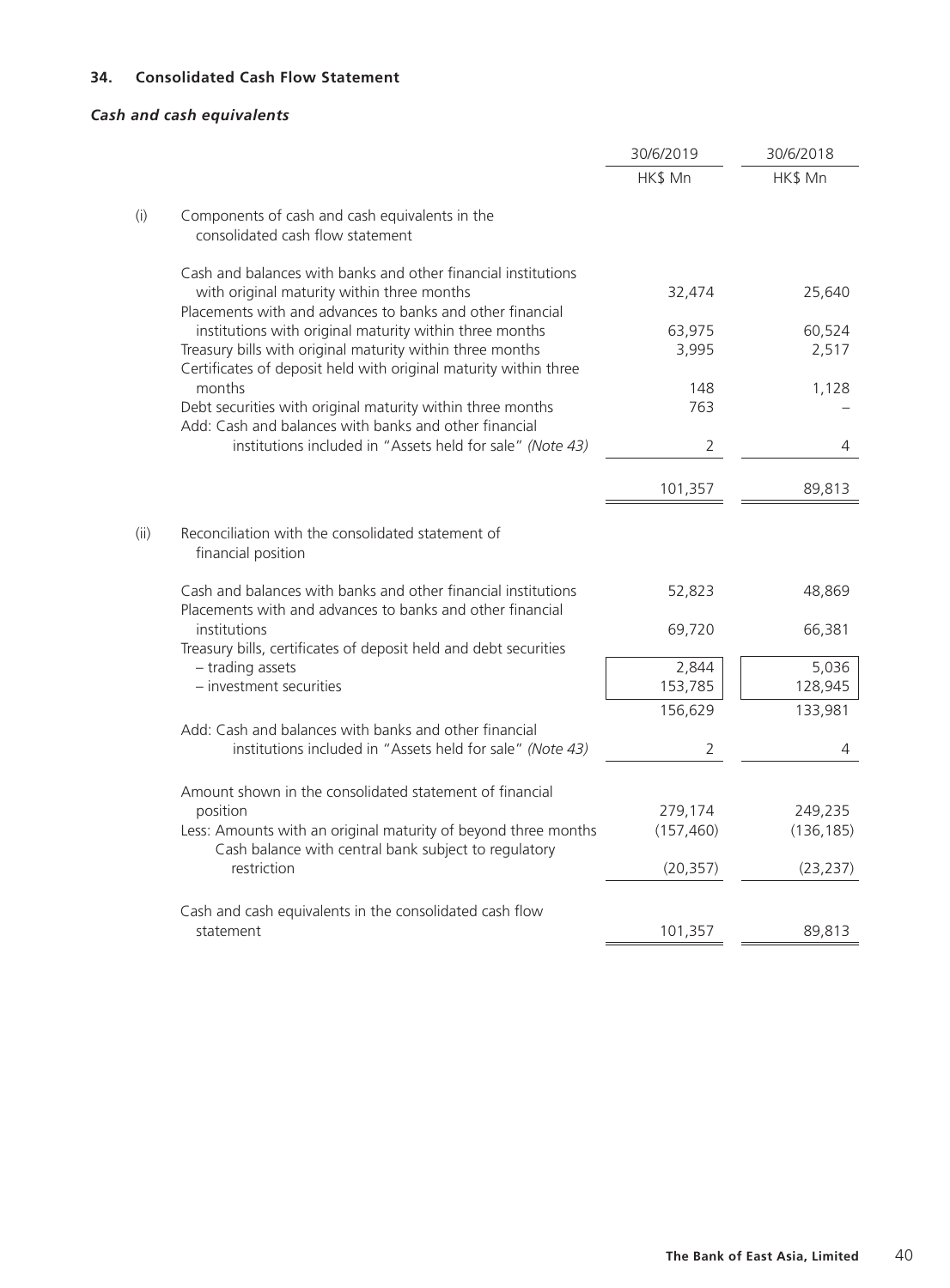# **35. Offsetting Financial Instruments**

The following tables present details of financial instruments subject to offsetting, enforceable master netting arrangements and similar agreements.

|                   | At 30th June, 2019 |                 |                    |              |         |
|-------------------|--------------------|-----------------|--------------------|--------------|---------|
|                   |                    | Gross           | <b>Net</b>         |              |         |
|                   |                    | amounts of      | amounts            |              |         |
|                   |                    | recognised      | of financial       |              |         |
|                   |                    | financial       | assets             |              |         |
|                   |                    | liabilities set | presented          |              |         |
|                   | Gross              | off in the      | in the             | Related      |         |
|                   | amounts of         | consolidated    | consolidated       | financial    |         |
|                   | recognised         | statement       | statement          | instruments  |         |
|                   | financial          | of financial    | of financial       | that are not | Net     |
|                   | assets             | position        | position           | set off      | amount  |
|                   | HK\$ Mn            | HK\$ Mn         | HK\$ Mn            | HK\$ Mn      | HK\$ Mn |
| <b>Assets</b>     |                    |                 |                    |              |         |
| Derivative assets | 36                 |                 | 36                 | (32)         | 4       |
| Other assets      | 434                | (282)           | 152                |              | 152     |
| Total             | 470                | (282)           | 188                | (32)         | 156     |
|                   |                    |                 |                    |              |         |
|                   |                    |                 | At 30th June, 2019 |              |         |
|                   |                    | Gross           | Net                |              |         |

|                        |             | Gross                     | <b>Net</b>   |              |         |
|------------------------|-------------|---------------------------|--------------|--------------|---------|
|                        |             | amounts of                | amounts      |              |         |
|                        |             | recognised                | of financial |              |         |
|                        |             | financial                 | liabilities  |              |         |
|                        |             | assets set                | presented    |              |         |
|                        | Gross       | off in the                | in the       | Related      |         |
|                        | amounts of  | consolidated consolidated |              | financial    |         |
|                        | recognised  | statement                 | statement    | instruments  |         |
|                        | financial   | of financial              | of financial | that are not | Net     |
|                        | liabilities | position                  | position     | set off      | amount  |
|                        | HK\$ Mn     | HK\$ Mn                   | HK\$ Mn      | HK\$ Mn      | HK\$ Mn |
| <b>Liabilities</b>     |             |                           |              |              |         |
| Derivative liabilities | 105         |                           | 105          | (32)         | 73      |
| Other liabilities      | 282         | (282)                     |              |              |         |
| Total                  | 387         | (282)                     | 105          | (32)         | 73      |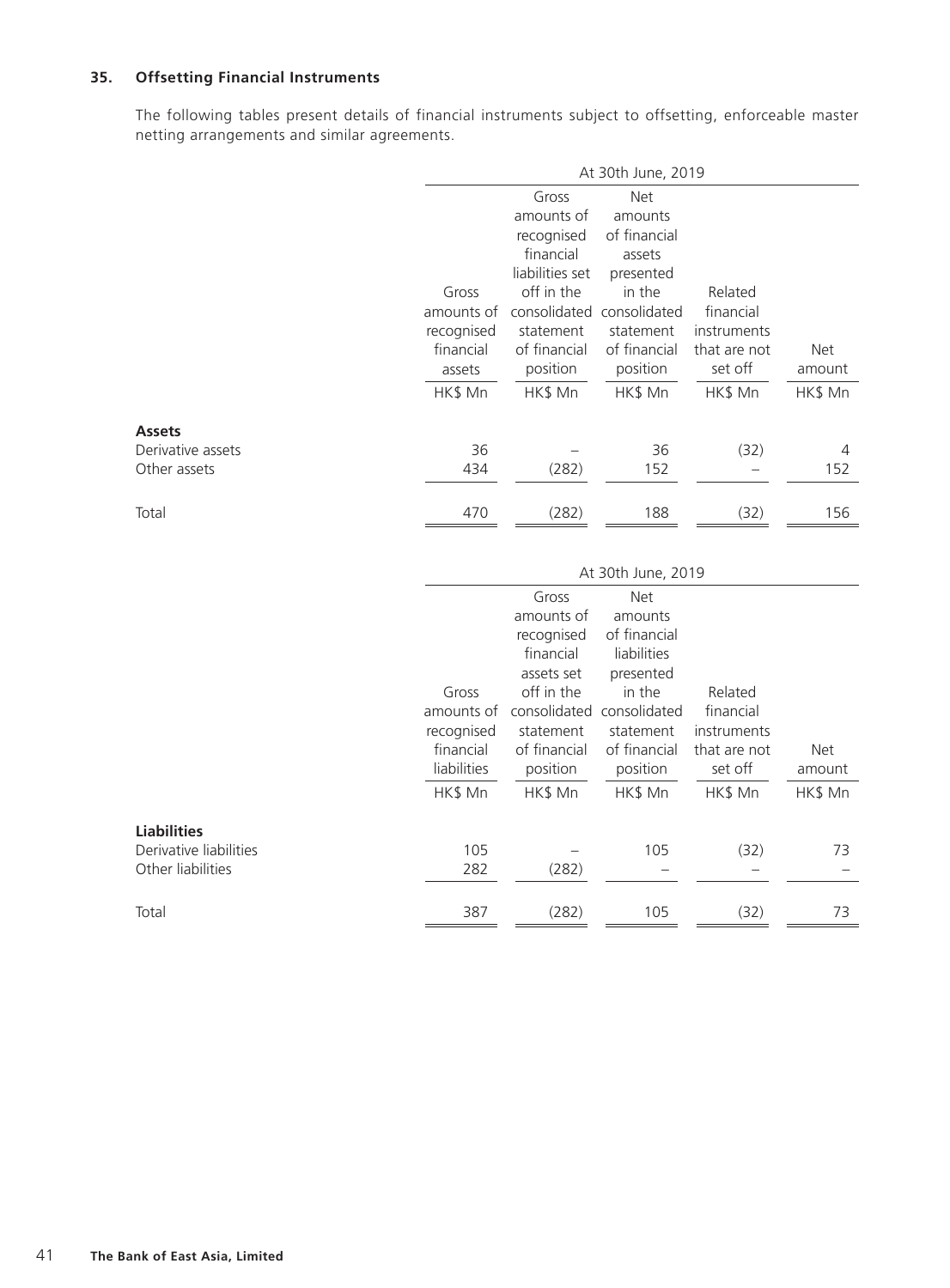# **35. Offsetting Financial Instruments (Continued)**

|                   | At 31st December, 2018 |                 |              |              |            |  |
|-------------------|------------------------|-----------------|--------------|--------------|------------|--|
|                   |                        | Gross           | <b>Net</b>   |              |            |  |
|                   |                        | amounts of      | amounts      |              |            |  |
|                   |                        | recognised      | of financial |              |            |  |
|                   |                        | financial       | assets       |              |            |  |
|                   |                        | liabilities set | presented    |              |            |  |
|                   | Gross                  | off in the      | in the       | Related      |            |  |
|                   | amounts of             | consolidated    | consolidated | financial    |            |  |
|                   | recognised             | statement       | statement    | instruments  |            |  |
|                   | financial              | of financial    | of financial | that are not | <b>Net</b> |  |
|                   | assets                 | position        | position     | set off      | amount     |  |
|                   | HK\$ Mn                | HK\$ Mn         | HK\$ Mn      | HK\$ Mn      | HK\$ Mn    |  |
| <b>Assets</b>     |                        |                 |              |              |            |  |
| Derivative assets | 20                     |                 | 20           | (19)         |            |  |
| Other assets      | 441                    | (423)           | 18           |              | 18         |  |
| Total             | 461                    | (423)           | 38           | (19)         | 19         |  |

|                        | At 31st December, 2018 |              |              |              |         |  |
|------------------------|------------------------|--------------|--------------|--------------|---------|--|
|                        |                        | Gross        | Net          |              |         |  |
|                        |                        | amounts of   | amounts      |              |         |  |
|                        |                        | recognised   | of financial |              |         |  |
|                        |                        | financial    | liabilities  |              |         |  |
|                        |                        | assets set   | presented    |              |         |  |
|                        | Gross                  | off in the   | in the       | Related      |         |  |
|                        | amounts of             | consolidated | consolidated | financial    |         |  |
|                        | recognised             | statement    | statement    | instruments  |         |  |
|                        | financial              | of financial | of financial | that are not | Net     |  |
|                        | liabilities            | position     | position     | set off      | amount  |  |
|                        | HK\$ Mn                | HK\$ Mn      | HK\$ Mn      | HK\$ Mn      | HK\$ Mn |  |
| <b>Liabilities</b>     |                        |              |              |              |         |  |
| Derivative liabilities | 48                     |              | 48           | (19)         | 29      |  |
| Other liabilities      | 423                    | (423)        |              |              |         |  |
| Total                  | 471                    | (423)        | 48           | (19)         | 29      |  |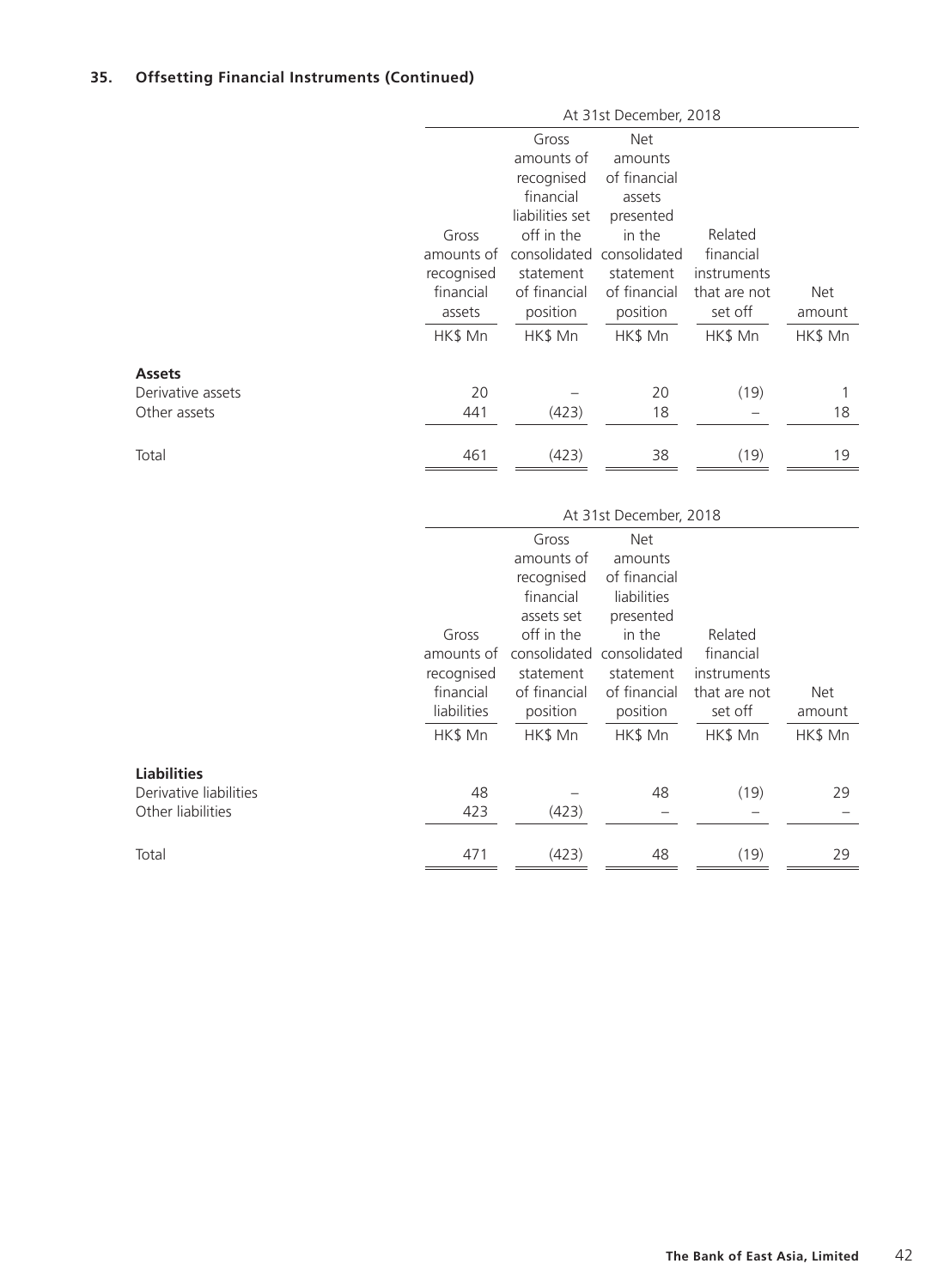### **35. Offsetting Financial Instruments (Continued)**

The tables below reconcile the "net amounts of financial assets and financial liabilities presented in the consolidated statement of financial position", as set out above, to the derivative assets, other assets, derivative liabilities and other liabilities presented in the consolidated statement of financial position.

|                                                                     | 30/6/2019                 |                      | 31/12/2018                |                      |  |
|---------------------------------------------------------------------|---------------------------|----------------------|---------------------------|----------------------|--|
|                                                                     | Derivative                | Other                | Derivative                | Other                |  |
|                                                                     | assets                    | assets               | assets                    | assets               |  |
|                                                                     | HK\$ Mn                   | HK\$ Mn              | HK\$ Mn                   | HK\$ Mn              |  |
| Net amount of financial assets after                                |                           |                      |                           |                      |  |
| offsetting as stated above<br>Financial assets not in scope of      | 36                        | 152                  | 20                        | 18                   |  |
| offsetting disclosure<br>Impairment allowances                      | 6,105                     | 40,689<br>(410)      | 10,191                    | 35,177<br>(291)      |  |
|                                                                     |                           |                      |                           |                      |  |
|                                                                     | 6,141                     | 40,431               | 10,211                    | 34,904               |  |
|                                                                     |                           |                      |                           |                      |  |
|                                                                     | 30/6/2019                 |                      | 31/12/2018                |                      |  |
|                                                                     | Derivative<br>liabilities | Other<br>liabilities | Derivative<br>liabilities | Other<br>liabilities |  |
|                                                                     | HK\$ Mn                   | HK\$ Mn              | HK\$ Mn                   | HK\$ Mn              |  |
| Net amount of financial liabilities after                           |                           |                      |                           |                      |  |
| offsetting as stated above<br>Financial liabilities not in scope of | 105                       |                      | 48                        |                      |  |
| offsetting disclosure                                               | 8,034                     | 61,984               | 9,448                     | 51,444               |  |
|                                                                     | 8,139                     | 61,984               | 9,496                     | 51,444               |  |
|                                                                     |                           |                      |                           |                      |  |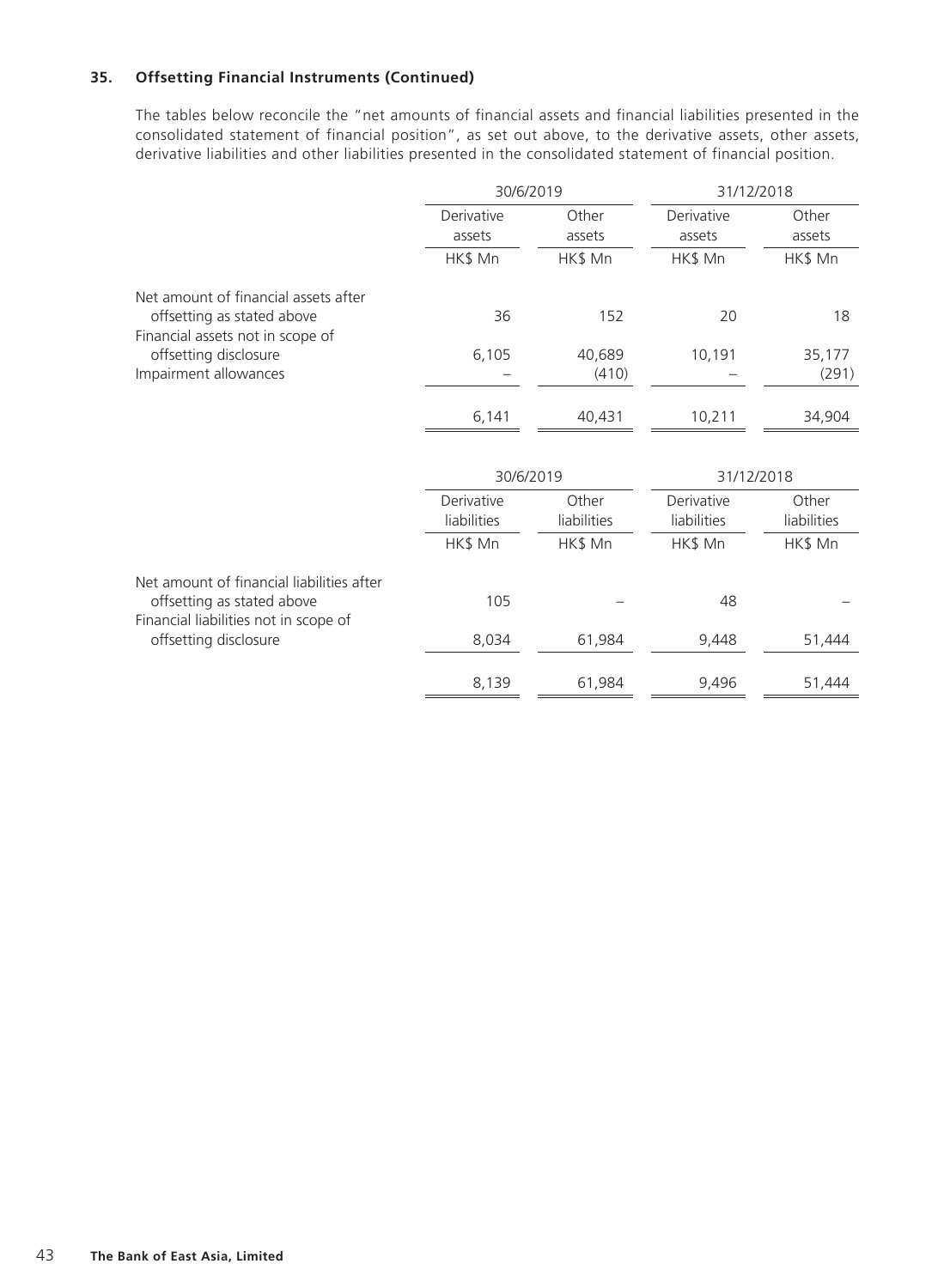#### **36. Fair Values of Financial Instruments**

#### *(a) Financial instruments carried at fair value*

Fair value estimates are generally subjective in nature, and are made as of a specific point in time based on the characteristics of the financial instruments and relevant market information. The Group measures fair values using the following hierarchy of methods:

Level 1 – Quoted market price in an active market for an identical instrument.

Level 2 – Valuation techniques based on observable input. This category includes instruments valued using: quoted market prices in active markets for similar instruments; quoted prices for similar instruments in markets that are considered less than active; or other valuation techniques where all significant inputs are directly or indirectly observable from market data.

Level 3 – Valuation techniques using significant unobservable inputs. This category includes all instruments where the valuation technique includes inputs not based on observable data and the unobservable inputs could have a significant effect on the instrument's valuation. This category includes instruments that are valued based on quoted prices for similar instruments where significant unobservable adjustments or assumptions are required to reflect differences between the instruments.

Fair values of financial assets and financial liabilities that are traded in active markets are based on quoted market prices or counterparty quotations. For all other financial instruments the Group determines fair values using valuation techniques. Valuation techniques include net present value and discounted cash flow models and various market-wide recognised option pricing models. Assumptions and inputs used in valuation techniques include risk-free and benchmark interest rates, equity prices, foreign currency exchange rates, index prices, historical or implied volatilities and correlations. The objective of valuation techniques is to arrive at a fair value measurement that reflects the price of the financial instrument that would be received to sell the asset or paid to transfer the liability in an orderly transaction between market participants at the reporting date.

The Group uses widely recognised valuation models for determining the fair value of common and simpler financial instruments, like interest rate and currency swaps that use only observable market data and require little management judgement and estimation. Observable prices and model inputs are usually available in the market for listed debt and equity securities, exchange traded derivatives and simple over-the-counter derivatives like interest rate swaps. Availability of observable market prices and model inputs reduces the need for management judgement and estimation and also reduces the uncertainty associated with determination of fair values. Availability of observable market prices and inputs varies depending on the products and markets and is prone to changes based on specific events and general conditions in the financial markets.

For more complex instruments, the Group uses valuation models, which usually are developed from recognised valuation methodologies. Some or all of the significant inputs into these models may not be observable in the market, and are derived from market prices or rates or are estimated based on assumptions. Valuation models that employ significant unobservable inputs require a higher degree of management judgement and estimation in determination of fair value. Management judgement and estimation are usually required for selection of the appropriate valuation model to be used, determination of expected future cash flows on the financial instrument being valued, determination of probability of counterparty default and prepayments and selection of appropriate discount rates.

The Group has an established control framework with respect to the measurement of fair values. This framework includes a valuation control function, namely Financial Instruments Valuation Group ("FIVG") which comprises control units independent of front office management. Procedures for price verification have been established. Any pricing models to be used would be subject to a rigorous validation and approval process.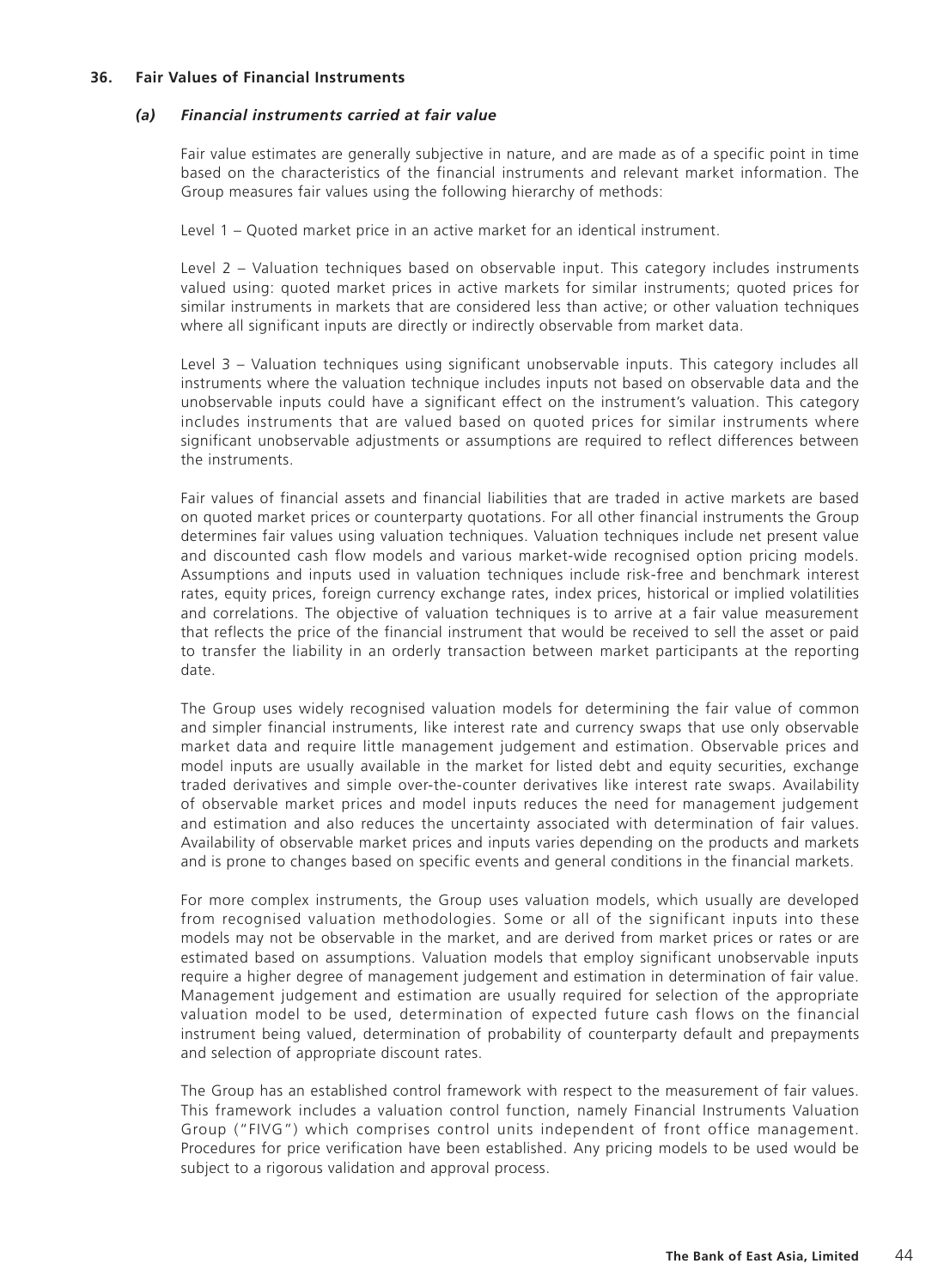#### *(a) Financial instruments carried at fair value (Continued)*

The table below analyses financial instruments, measured at fair value at the end of the reporting period, by the level in the fair value hierarchy into which the fair value treatment is categorised:

|                                                                      | 30/6/2019 |         |                   | 31/12/2018 |         |         |                   |         |
|----------------------------------------------------------------------|-----------|---------|-------------------|------------|---------|---------|-------------------|---------|
|                                                                      | Level 1   | Level 2 | Level 3           | Total      | Level 1 | Level 2 | Level 3           | Total   |
|                                                                      | HK\$ Mn   | HK\$ Mn | HK\$ Mn           | HK\$ Mn    | HK\$ Mn | HK\$ Mn | HK\$ Mn           | HK\$ Mn |
| Recurring fair value<br>measurement                                  |           |         |                   |            |         |         |                   |         |
| Assets                                                               |           |         |                   |            |         |         |                   |         |
| Trade Bills - At FVOCI                                               |           | 11,795  |                   | 11,795     |         | 11,764  |                   | 11,764  |
| Trading assets                                                       | 1,386     | 2,745   |                   | 4,131      | 1,371   | 2,112   |                   | 3,483   |
| Derivative assets<br>Investment securities<br>- Mandatorily measured |           | 6,141   | $\qquad \qquad -$ | 6,141      |         | 10,211  | $\qquad \qquad -$ | 10,211  |
| at FVTPL                                                             | 1,537     | 10,210  | 287               | 12,034     | 2,471   | 11,251  | 309               | 14,031  |
| - Designated at FVTPL                                                |           | 1,303   | $\qquad \qquad -$ | 1,303      |         | 1,630   |                   | 1,630   |
| - At FVOCI                                                           | 29,201    | 94,480  | 1,105             | 124,786    | 22,125  | 87,234  | 688               | 110,047 |
|                                                                      | 32,124    | 126,674 | 1,392             | 160,190    | 25,967  | 124,202 | 997               | 151,166 |
| <b>Liabilities</b>                                                   |           |         |                   |            |         |         |                   |         |
| Trading liabilities                                                  | 38        |         |                   | 38         |         |         |                   |         |
| Derivative liabilities                                               |           | 8,139   |                   | 8,139      |         | 9,496   |                   | 9,496   |
| Financial liabilities designated at<br><b>FVTPL</b>                  | -         | 23,919  | -                 | 23,919     | -       | 11,204  |                   | 11,204  |
|                                                                      | 38        | 32,058  |                   | 32,096     |         | 20,700  |                   | 20,700  |

During the period ended 30th June, 2019 and year ended 31st December, 2018, there were no significant transfers of financial instruments between Level 1 and Level 2 of the fair value hierarchy. The Group's policy is to recognise transfers between levels of fair value hierarchy as at the end of the reporting period in which they occur.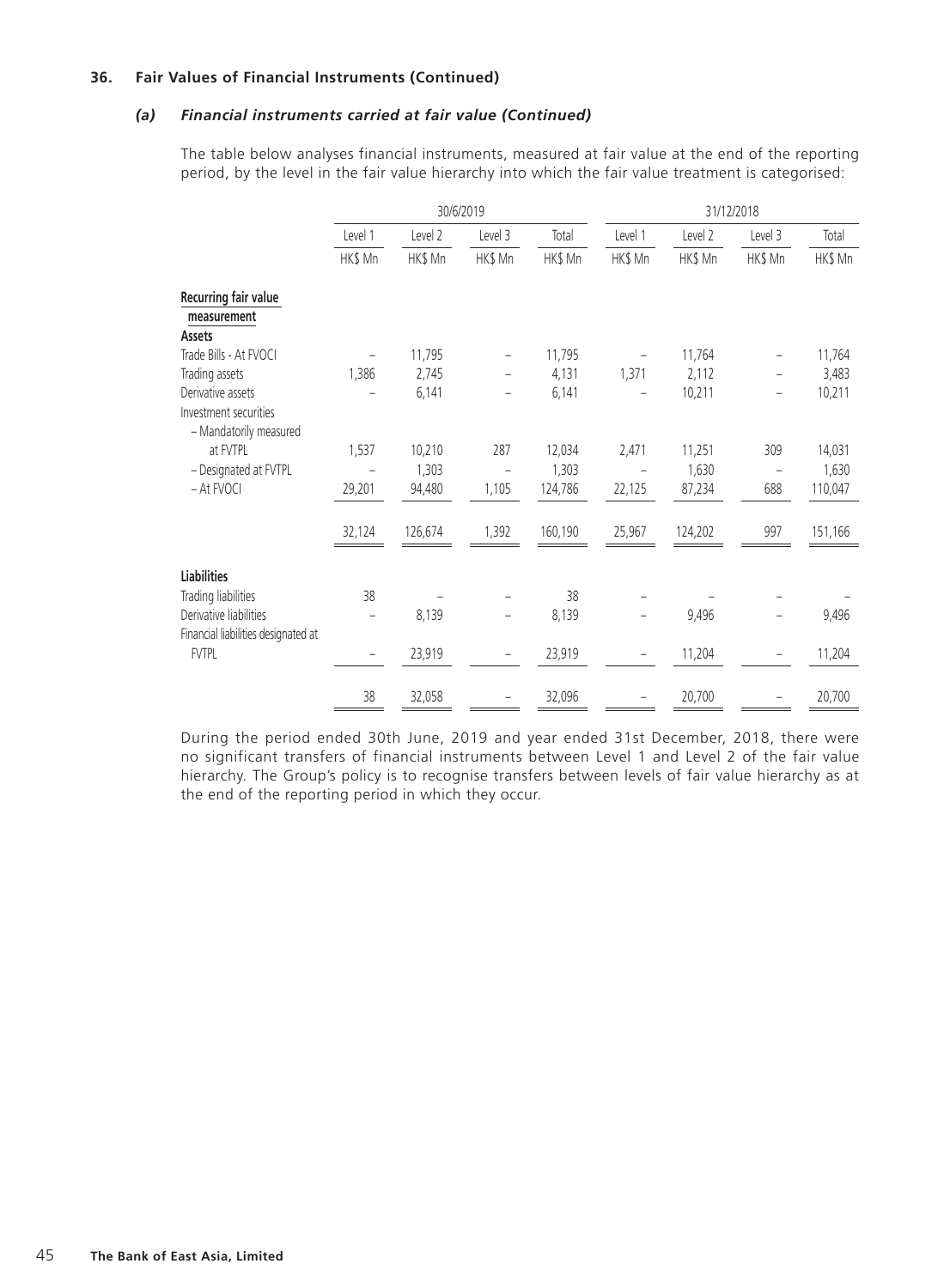#### *(a) Financial instruments carried at fair value (Continued)*

Information about significant unobservable inputs in Level 3 valuations:

|                                                    | <b>Valuation technique</b>    | Significant<br>unobservable input(s) | Value or range                                    |
|----------------------------------------------------|-------------------------------|--------------------------------------|---------------------------------------------------|
| Unlisted equity securities<br>and investment funds | Net asset value               | N/A                                  | N/A                                               |
|                                                    | Discounted cash flow<br>model | Discount rate                        | 30/6/2019: 8.8%<br>$(2018:11.8\%)$                |
|                                                    |                               | Marketability discount               | 30/6/2019: 20%<br>$(2018:20\%)$                   |
|                                                    | Market-comparable<br>approach | Earnings multiple                    | 30/6/2019: 28.74 - 30.84<br>$(2018: 18.24-19.90)$ |
|                                                    |                               | EV/EBIT                              | 30/6/2019: 25.90 - 31.75<br>$(2018: 22.54-23.18)$ |
|                                                    |                               | Marketability discount               | 30/6/2019: 50%<br>$(2018:50\%)$                   |

The fair values of unlisted equity instruments mandatorily measured at FVTPL or measured at FVOCI are estimated using the discounted cash flow model, on the basis of an analysis of the investee's financial position and results, or with reference to multiples of comparable listed companies, such as price/earning ratio of comparables, adjusted for a marketability discount to reflect the fact that the shares are not actively traded. An increase in the ratio/investee's financial position and results in isolation will result in favourable movement in the fair values, while an increase in discount rate/marketability discount in isolation will result in unfavourable movement.

Valuation of financial instruments in Level 3 is subject to the same valuation control framework as described above and reviewed regularly by FIVG.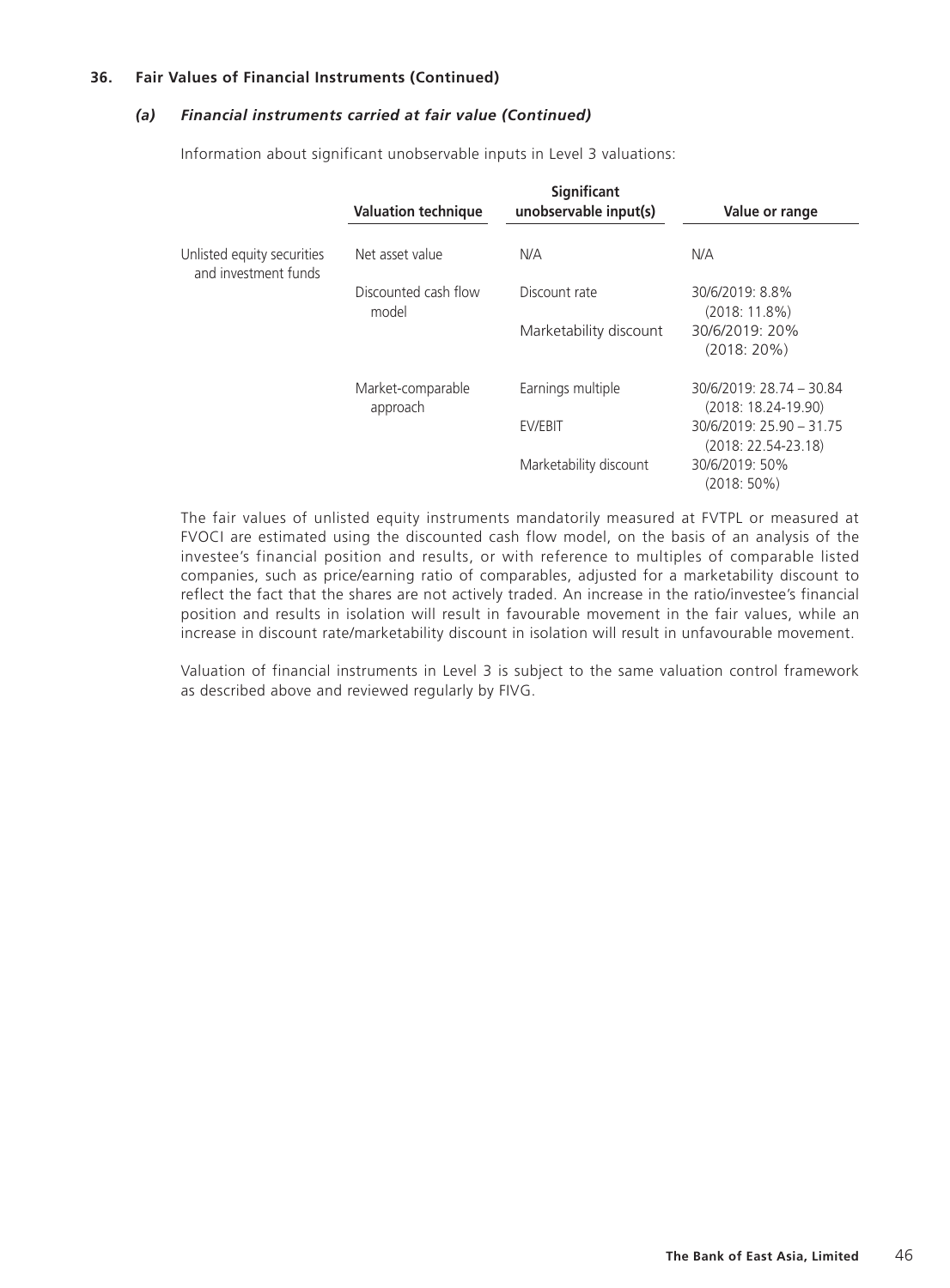## *(a) Financial instruments carried at fair value (Continued)*

(1) Valuation of financial instruments with significant unobservable inputs

Movements in the recognised fair values of instruments with significant unobservable inputs were as follows:

|                                                                                                                                                                                                           | 30/6/2019                                                              |                                             | 31/12/2018                                                             |                                             |  |  |
|-----------------------------------------------------------------------------------------------------------------------------------------------------------------------------------------------------------|------------------------------------------------------------------------|---------------------------------------------|------------------------------------------------------------------------|---------------------------------------------|--|--|
|                                                                                                                                                                                                           | Investment<br>securities<br>mandatorily<br>measured at<br><b>FVTPL</b> | Investment<br>securities at<br><b>FVOCI</b> | Investment<br>securities<br>mandatorily<br>measured at<br><b>FVTPL</b> | Investment<br>securities at<br><b>FVOCI</b> |  |  |
|                                                                                                                                                                                                           | HK\$ Mn                                                                | HK\$ Mn                                     | HK\$ Mn                                                                | HK\$ Mn                                     |  |  |
| <b>Assets</b><br>At 1st January                                                                                                                                                                           | 309                                                                    | 688                                         | 213                                                                    | 349                                         |  |  |
| Purchases                                                                                                                                                                                                 |                                                                        |                                             | 124                                                                    | 43                                          |  |  |
| Settlements                                                                                                                                                                                               | (7)                                                                    |                                             | (13)                                                                   |                                             |  |  |
| Changes in fair value recognised in<br>the income statement<br>Changes in fair value recognised in                                                                                                        | (15)                                                                   |                                             | (15)                                                                   |                                             |  |  |
| the other comprehensive income                                                                                                                                                                            |                                                                        | 417                                         |                                                                        | 296                                         |  |  |
| At 30th June/31st December                                                                                                                                                                                | 287                                                                    | 1,105                                       | 309                                                                    | 688                                         |  |  |
| Total gains or losses for the period<br>included in FVOCI fair value reserve<br>of the other comprehensive income<br>for assets held at the end of the<br>reporting period                                |                                                                        | 417                                         |                                                                        | 296                                         |  |  |
| Total gains or losses for the period<br>included in the income statement<br>for assets held at the end of the<br>reporting period recorded in<br>net results from other financial<br>instruments at FVTPL | (15)                                                                   |                                             | (15)                                                                   |                                             |  |  |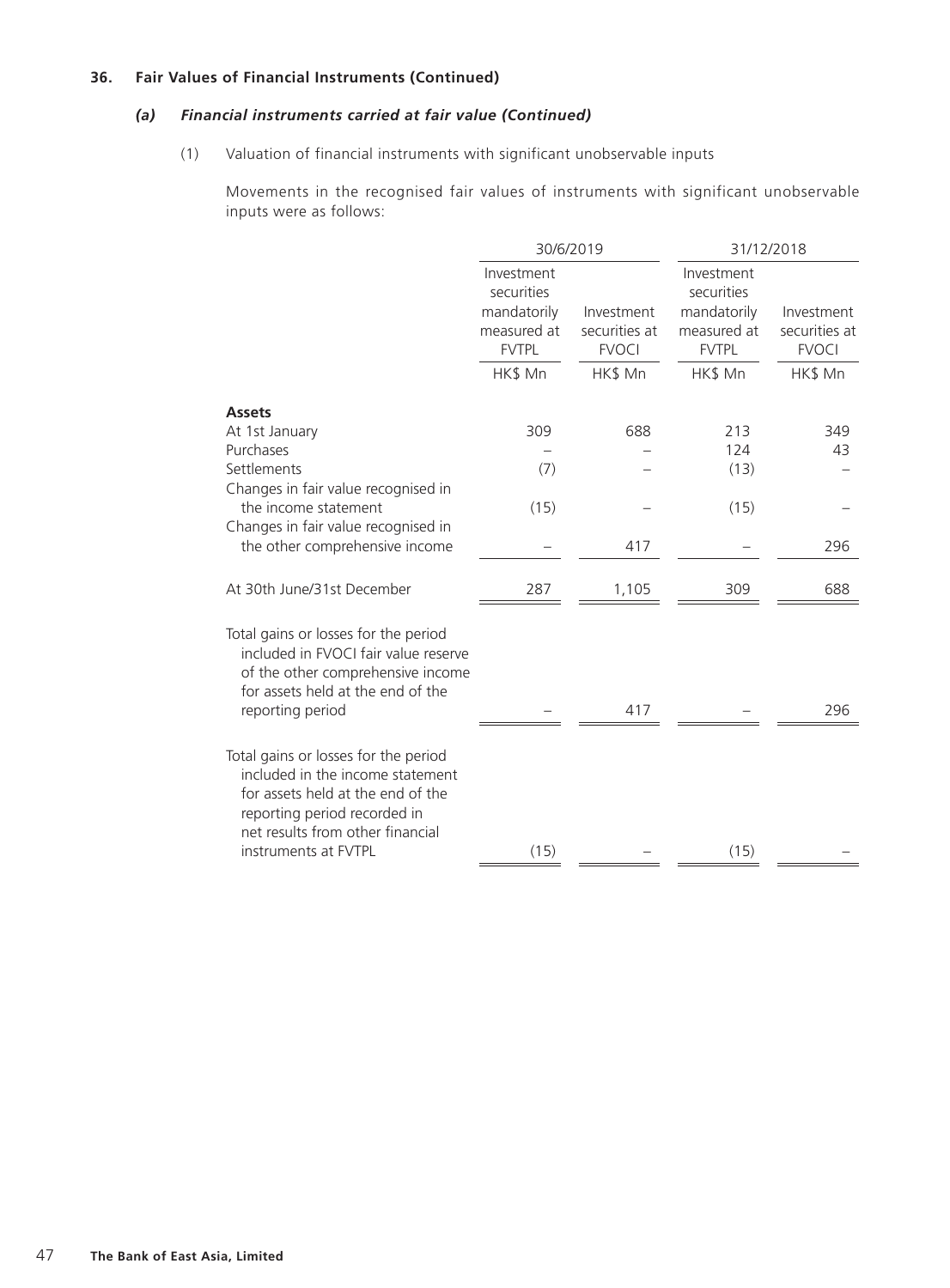#### *(a) Financial instruments carried at fair value (Continued)*

(2) Effects of changes in significant unobservable assumptions to reasonably possible alternative assumptions

|                                                                   |            |                                                     | 30/6/2019  |                                                      |  |  |  |  |  |
|-------------------------------------------------------------------|------------|-----------------------------------------------------|------------|------------------------------------------------------|--|--|--|--|--|
|                                                                   | Favourable | Effect recorded in profit or loss<br>(Unfavourable) | Favourable | Effect recorded directly in equity<br>(Unfavourable) |  |  |  |  |  |
|                                                                   | HK\$ Mn    | HK\$ Mn                                             | HK\$ Mn    | HK\$ Mn                                              |  |  |  |  |  |
| Financial assets<br>Investment securities<br>mandatorily measured |            |                                                     |            |                                                      |  |  |  |  |  |
| at FVTPL                                                          | 24         | (24)                                                |            |                                                      |  |  |  |  |  |
| Investment securities at<br><b>FVOCI</b>                          |            |                                                     | 92         | (92)                                                 |  |  |  |  |  |
|                                                                   | 24         | (24)                                                | 92         | (92)                                                 |  |  |  |  |  |
|                                                                   |            | 31/12/2018                                          |            |                                                      |  |  |  |  |  |
|                                                                   | Favourable | Effect recorded in profit or loss<br>(Unfavourable) | Favourable | Effect recorded directly in equity<br>(Unfavourable) |  |  |  |  |  |
|                                                                   | HK\$ Mn    | HK\$ Mn                                             | HK\$ Mn    | HK\$ Mn                                              |  |  |  |  |  |
| Financial assets<br>Investment securities<br>mandatorily measured |            |                                                     |            |                                                      |  |  |  |  |  |
| at FVTPL                                                          | 26         | (26)                                                |            |                                                      |  |  |  |  |  |
| Investment securities<br>at FVOCI                                 |            |                                                     | 57         | (57)                                                 |  |  |  |  |  |
|                                                                   | 26         | (26)                                                | 57         | (57)                                                 |  |  |  |  |  |

The fair values of financial instruments are in certain circumstances, measured using valuation models that incorporate assumptions that are not supported by prices from observable current market transactions in the same instrument and are not based on observable market data. The table above shows the sensitivity of fair values due to parallel movement of plus or minus 10% in reasonably possible alternative assumptions.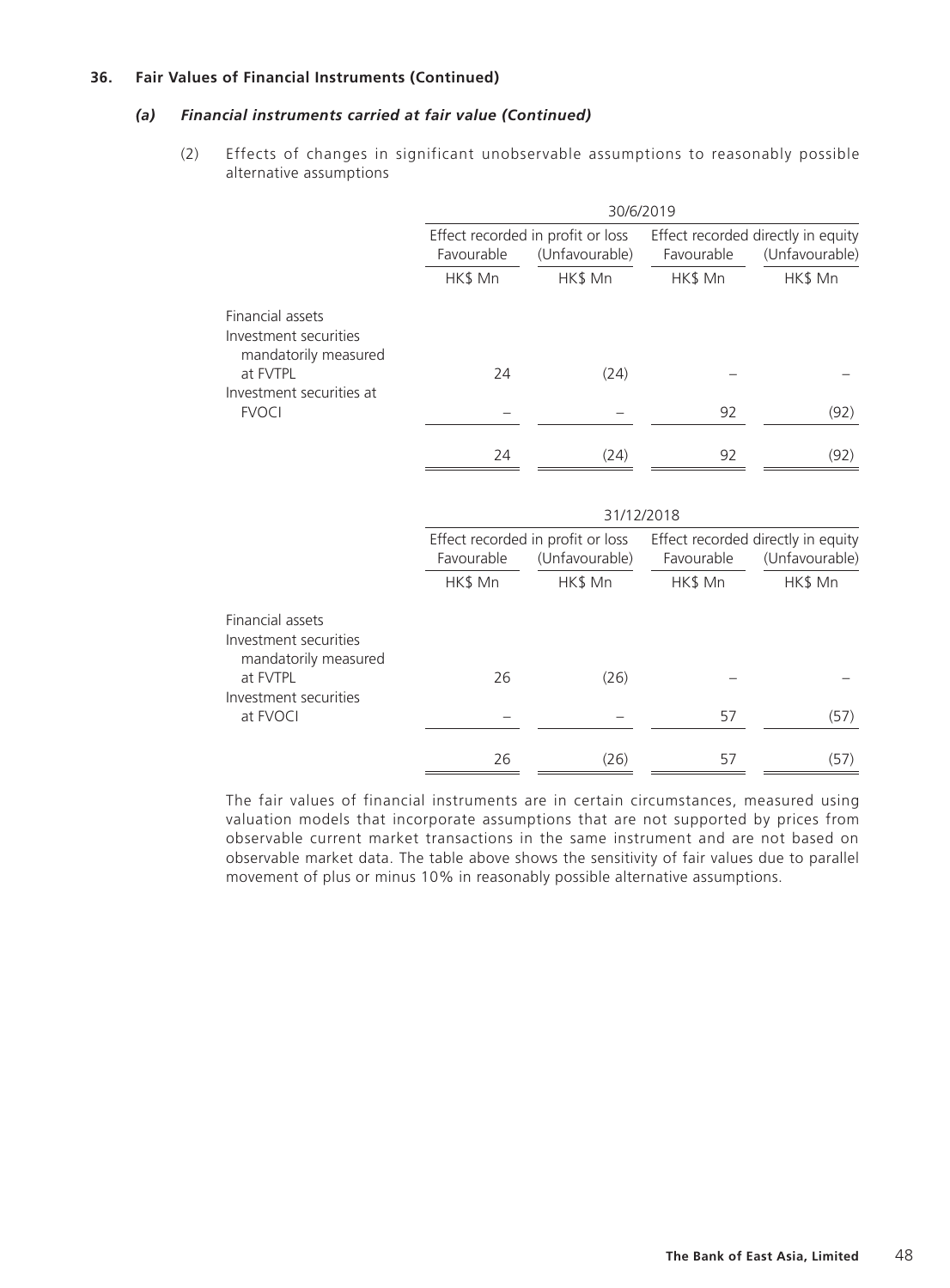#### *(b) Fair values of financial instruments carried at other than fair value*

The following methods and significant assumptions have been applied in determining the fair values of financial instruments presented below:

- (i) The fair value of demand deposits and savings accounts with no specific maturity is assumed to be the amount payable on demand at the end of the reporting period.
- (ii) The fair value of variable rate financial instruments is assumed to be approximated by their carrying amounts and, in the case of loans and unquoted debt securities, does not, therefore, reflect changes in their credit quality, as the impact of credit risk is recognised separately by deducting the amount of the impairment allowances from both the carrying amount and fair value.
- (iii) The fair value of fixed rate loans and mortgages carried at amortised cost is estimated by comparing market interest rates when the loans were granted with current market rates offered on similar loans. Changes in the credit quality of loans within the portfolio are not taken into account in determining gross fair values, as the impact of credit risk is recognised separately by deducting the amount of the impairment loss and allowances from both the carrying amount and fair value.
- (iv) The fair value of financial guarantees issued is determined by reference to fees charged in an arm's length transaction for similar services, when such information is obtainable, or is otherwise estimated by reference to interest rate differentials, by comparing the actual rates charged by lenders when the guarantee is made available with the estimated rates that lenders would have charged, had the guarantees not been available, where reliable estimates of such information can be made.

The carrying amounts of the Group's financial instruments carried at cost or amortised cost are not materially different from their fair values as at 30th June, 2019 and 31st December, 2018 except as follows:

|                                              | 30/6/2019          |            | 31/12/2018         |                       |  |
|----------------------------------------------|--------------------|------------|--------------------|-----------------------|--|
|                                              | Carrying<br>amount | Fair value | Carrying<br>amount | Fair value<br>HK\$ Mn |  |
|                                              | HK\$ Mn            | HK\$ Mn    | HK\$ Mn            |                       |  |
| Financial assets<br>Investment securities at |                    |            |                    |                       |  |
| amortised cost                               | 19,089             | 19,348     | 19,021             | 19,140                |  |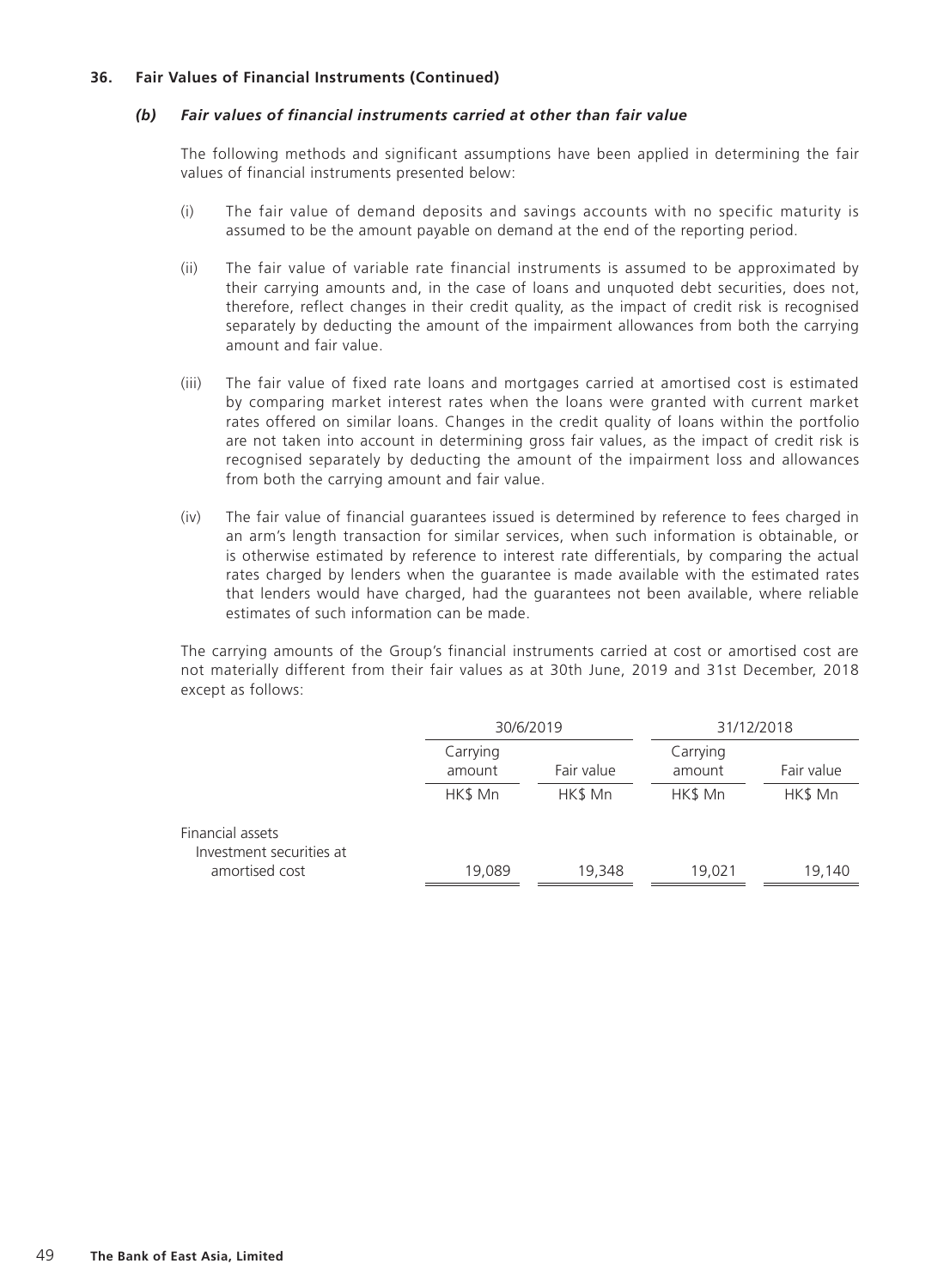### **37. Credit Risk**

The Group adopts the criteria of stage allocation as follows:

|             | <b>HKMA's 5-Grade Asset</b>                                                                 | <b>Stage allocation</b> |  |  |  |  |
|-------------|---------------------------------------------------------------------------------------------|-------------------------|--|--|--|--|
| Pass        | General (i.e. do not meet the Bank's criteria of "Significant"<br>Increase of Credit Risk") |                         |  |  |  |  |
|             | Meet the Bank's criteria of "Significant Increase of Credit Risk"                           |                         |  |  |  |  |
|             | Special Mention                                                                             |                         |  |  |  |  |
| Substandard |                                                                                             |                         |  |  |  |  |
| Doubtful    |                                                                                             |                         |  |  |  |  |
| Loss        |                                                                                             |                         |  |  |  |  |

The criteria of "significant increase of credit risk" has taken into consideration of two key factors:

- The exposure has a significant deterioration of internal or external rating as compared with the rating at the time when the exposure was originated; and
- The rating of the exposure falls out of the "Low-Credit Risk Threshold" that equivalent to the globally understood definition of "investment grade"

#### *a. Credit Quality Analysis*

#### *Credit quality of loans and advances*

The following tables set out information about the credit quality of loans and advances to customers. Unless specifically indicated, the amounts in the table represent gross carrying amounts.

|                                                      |                      |                                |                      |                                     | 30/6/2019            |                                 |                      |                               |
|------------------------------------------------------|----------------------|--------------------------------|----------------------|-------------------------------------|----------------------|---------------------------------|----------------------|-------------------------------|
|                                                      | 12-month ECL         |                                |                      | Lifetime ECL<br>not credit-impaired |                      | Lifetime ECL<br>credit-impaired | Total                |                               |
|                                                      | Principal<br>HK\$ Mn | Accrued<br>interest<br>HK\$ Mn | Principal<br>HK\$ Mn | Accrued<br>interest<br>HK\$ Mn      | Principal<br>HK\$ Mn | Accrued<br>interest<br>HK\$ Mn  | Principal<br>HK\$ Mn | Accrued<br>interest<br>HK\$Mn |
| Loans and advances to<br>customers at amortised cost |                      |                                |                      |                                     |                      |                                 |                      |                               |
| - Grades 1 - 15: Pass                                | 473,718              | 1,133                          | 21,740               | 99                                  |                      |                                 | 495,458              | 1,232                         |
| - Grades 16 - 17: Special Mention                    |                      |                                | 7,488                | 56                                  |                      | -                               | 7,488                | 56                            |
| - Grade 18: Substandard<br>- Grade 19: Doubtful      |                      |                                |                      |                                     | 5,735                | 8<br>151                        | 5,735                | 8                             |
| - Grade 20: Loss                                     |                      |                                |                      | -                                   | 2,028<br>572         | 203                             | 2,028<br>572         | 151<br>203                    |
| Total gross carrying amount                          | 473,718              | 1,133                          | 29,228               | 155                                 | 8,335                | 362                             | 511,281              | 1,650                         |
| Impairment allowances                                | (387)                | (1)                            | (849)                | (4)                                 | (3,946)              | (208)                           | (5, 182)             | (213)                         |
| Carrying amount                                      | 473,331              | 1,132                          | 28,379               | 151                                 | 4,389                | 154                             | 506,099              | 1,437                         |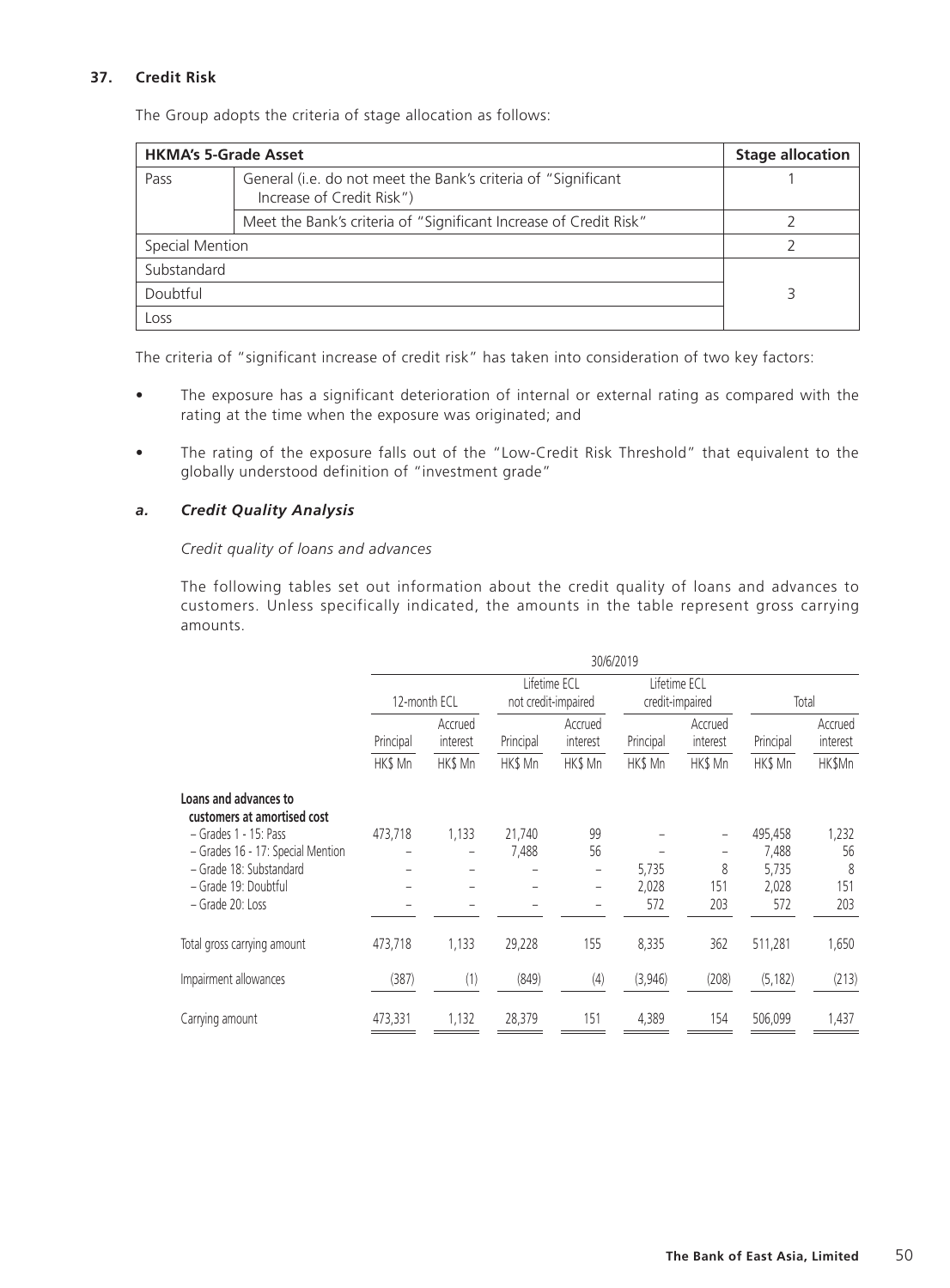### *a. Credit Quality Analysis (Continued)*

*Credit quality of loans and advances (Continued)*

|                                                              |              |                     |           |                                     | 31/12/2018                      |                         |                |                     |
|--------------------------------------------------------------|--------------|---------------------|-----------|-------------------------------------|---------------------------------|-------------------------|----------------|---------------------|
|                                                              | 12-month ECL |                     |           | Lifetime ECL<br>not credit-impaired | Lifetime ECL<br>credit-impaired |                         | Total          |                     |
|                                                              | Principal    | Accrued<br>interest | Principal | Accrued<br>interest                 | Principal                       | Accrued<br>interest     | Principal      | Accrued<br>interest |
|                                                              | HK\$ Mn      | HK\$ Mn             | HK\$ Mn   | HK\$ Mn                             | HK\$ Mn                         | HK\$ Mn                 | HK\$ Mn        | HK\$Mn              |
| Loans and advances to customers<br>at amortised cost         |              |                     |           |                                     |                                 |                         |                |                     |
| $-$ Grades 1 - 15: Pass<br>- Grades 16 - 17: Special Mention | 465,980      | 1,124               | 25,413    | 100<br>29                           |                                 | -                       | 491,393        | 1,224<br>29         |
| - Grade 18: Substandard                                      |              |                     | 5,747     | $\overline{\phantom{0}}$            | 1,226                           | $\qquad \qquad -$<br>17 | 5,747<br>1,226 | 17                  |
| - Grade 19: Doubtful<br>- Grade 20: Loss                     |              |                     |           |                                     | 1,718<br>547                    | 109<br>187              | 1,718<br>547   | 109<br>187          |
| Total gross carrying amount                                  | 465,980      | 1,124               | 31,160    | 129                                 | 3,491                           | 313                     | 500,631        | 1,566               |
| Impairment allowances                                        | (431)        | (1)                 | (855)     | (4)                                 | (1,061)                         | (191)                   | (2, 347)       | (196)               |
| Carrying amount                                              | 465,549      | 1,123               | 30,305    | 125                                 | 2,430                           | 122                     | 498,284        | 1,370               |

### *Credit quality of financial assets other than loans and advances*

The following tables set out the credit analysis for debt instruments other than loans and advances to customers, measured at amortised cost and FVOCI. Unless specifically indicated, for financial assets, the amounts in the table represent gross carrying amounts/fair value. For loan commitment and financial guarantee contracts, the amount in the table represent the amounts committed or guaranteed, respectively.

|                                   |                      |                                |                                     |                                | 30/6/2019                       |                                |                      |                                |
|-----------------------------------|----------------------|--------------------------------|-------------------------------------|--------------------------------|---------------------------------|--------------------------------|----------------------|--------------------------------|
|                                   | 12-month ECL         |                                | Lifetime ECL<br>not credit-impaired |                                | Lifetime ECL<br>credit-impaired |                                | Total                |                                |
|                                   | Principal<br>HK\$ Mn | Accrued<br>interest<br>HK\$ Mn | Principal<br>HK\$ Mn                | Accrued<br>interest<br>HK\$ Mn | Principal<br>HK\$ Mn            | Accrued<br>interest<br>HK\$ Mn | Principal<br>HK\$ Mn | Accrued<br>interest<br>HK\$ Mn |
|                                   |                      |                                |                                     |                                |                                 |                                |                      |                                |
| Trade bills at amortised cost     |                      |                                |                                     |                                |                                 |                                |                      |                                |
| - Grades 1 - 15: Pass             | 1,029                | 13                             |                                     |                                |                                 |                                | 1,031                | 13                             |
| - Grades 16 - 17: Special Mention |                      |                                |                                     |                                |                                 |                                |                      |                                |
| - Grade 18: Substandard           |                      |                                |                                     |                                |                                 |                                |                      |                                |
| - Grade 19: Doubtful              |                      |                                |                                     |                                |                                 |                                |                      |                                |
| - Grade 20: Loss                  |                      |                                |                                     |                                |                                 |                                |                      |                                |
| Total gross carrying amount       | 1,029                | 13                             | 2                                   |                                |                                 |                                | 1,031                | 13                             |
| Impairment allowances             |                      |                                |                                     |                                |                                 |                                |                      |                                |
| Carrying amount                   | 1,029                | 13                             |                                     |                                |                                 |                                | 1,031                | 13                             |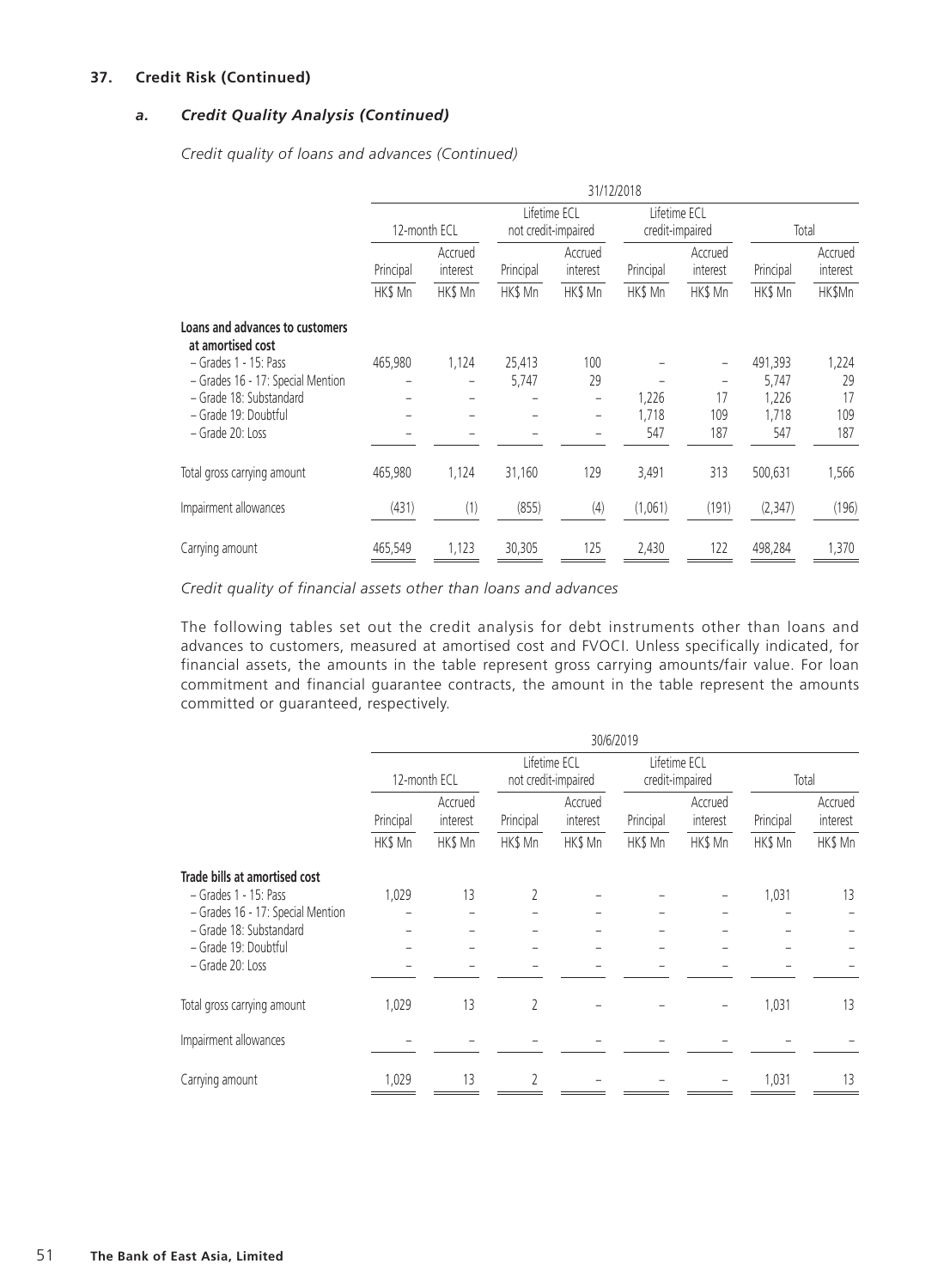# *a. Credit Quality Analysis (Continued)*

|                                   |              |                     |           |                                     | 31/12/2018                      |                     |           |                     |
|-----------------------------------|--------------|---------------------|-----------|-------------------------------------|---------------------------------|---------------------|-----------|---------------------|
|                                   | 12-month ECL |                     |           | Lifetime ECL<br>not credit-impaired | Lifetime ECL<br>credit-impaired |                     | Total     |                     |
|                                   | Principal    | Accrued<br>interest | Principal | Accrued<br>interest                 | Principal                       | Accrued<br>interest | Principal | Accrued<br>interest |
|                                   | HK\$ Mn      | HK\$ Mn             | HK\$ Mn   | HK\$ Mn                             | HK\$ Mn                         | HK\$ Mn             | HK\$ Mn   | HK\$ Mn             |
| Trade bills at amortised cost     |              |                     |           |                                     |                                 |                     |           |                     |
| $-$ Grades 1 - 15: Pass           | 2,816        | 45                  | 69        |                                     |                                 |                     | 2,885     | 45                  |
| - Grades 16 - 17: Special Mention |              |                     |           |                                     |                                 |                     |           |                     |
| - Grade 18: Substandard           |              |                     |           |                                     |                                 |                     |           |                     |
| - Grade 19: Doubtful              |              |                     |           |                                     |                                 |                     |           |                     |
| - Grade 20: Loss                  |              |                     |           |                                     |                                 |                     |           |                     |
| Total gross carrying amount       | 2,816        | 45                  | 69        |                                     |                                 |                     | 2,886     | 45                  |
| Impairment allowances             | (3)          |                     |           |                                     | (1)                             |                     | (4)       |                     |
| Carrying amount                   | 2,813        | 45                  | 69        |                                     |                                 |                     | 2,882     | 45                  |

|                                                 |              | 30/6/2019           |           |                                     |           |                                 |           |                     |  |  |
|-------------------------------------------------|--------------|---------------------|-----------|-------------------------------------|-----------|---------------------------------|-----------|---------------------|--|--|
|                                                 | 12-month ECL |                     |           | Lifetime ECL<br>not credit-impaired |           | Lifetime ECL<br>credit-impaired | Total     |                     |  |  |
|                                                 | Principal    | Accrued<br>interest | Principal | Accrued<br>interest                 | Principal | Accrued<br>interest             | Principal | Accrued<br>interest |  |  |
|                                                 | HK\$ Mn      | HK\$ Mn             | HK\$ Mn   | HK\$ Mn                             | HK\$ Mn   | HK\$ Mn                         | HK\$ Mn   | HK\$ Mn             |  |  |
| Trade bills at FVOCI<br>$-$ Grades 1 - 15: Pass | 10,401       |                     | 1,394     |                                     |           |                                 | 11.795    |                     |  |  |
| Total carrying amount at fair value             | 10,401       |                     | 1,394     |                                     |           |                                 | 11,795    |                     |  |  |
| Impairment allowances                           | (4)          |                     | (3)       |                                     |           |                                 | (7)       |                     |  |  |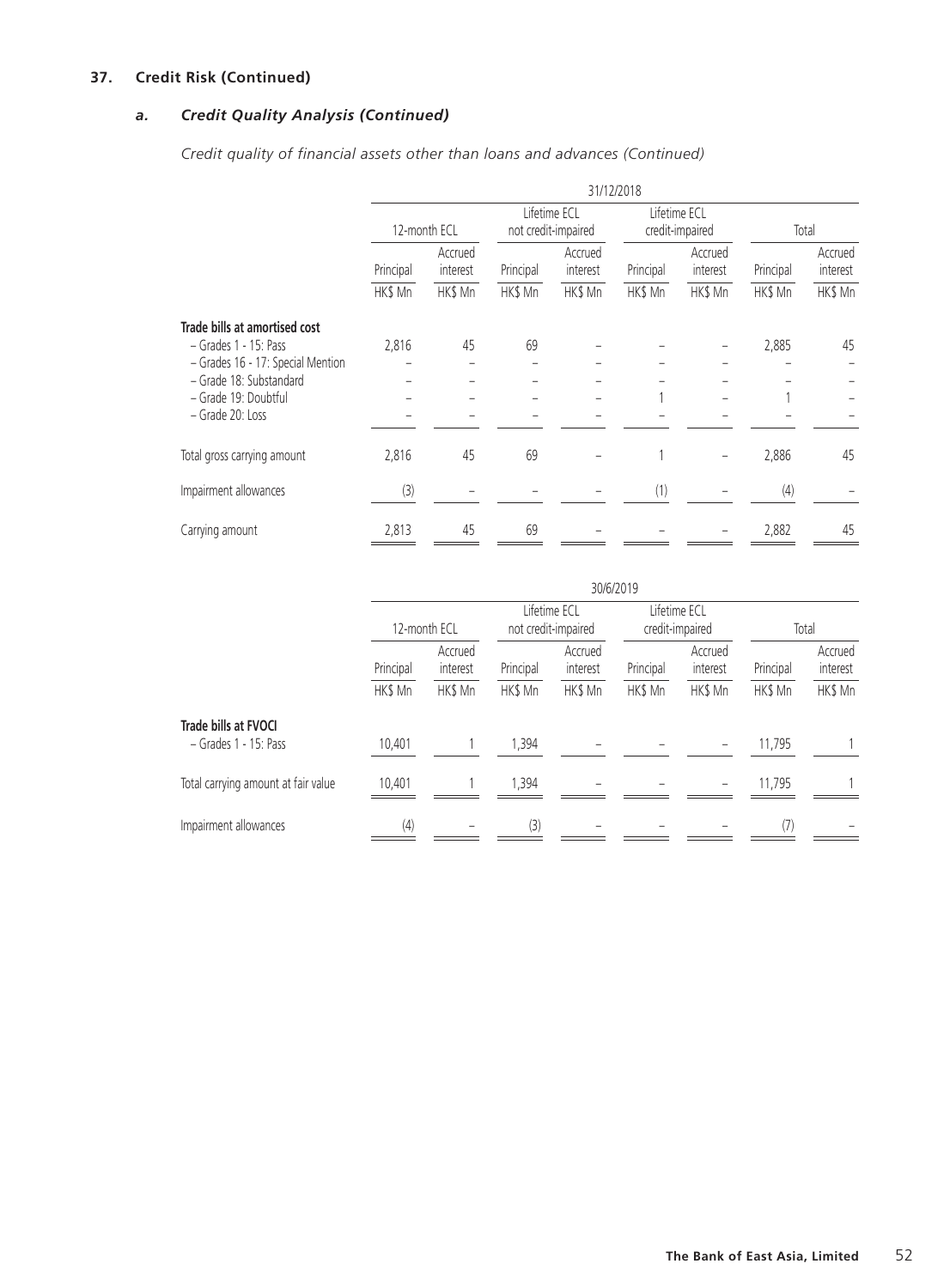# *a. Credit Quality Analysis (Continued)*

|                                                 |              | 31/12/2018          |                                     |                     |                                 |                     |           |                     |  |  |  |
|-------------------------------------------------|--------------|---------------------|-------------------------------------|---------------------|---------------------------------|---------------------|-----------|---------------------|--|--|--|
|                                                 | 12-month ECL |                     | Lifetime ECL<br>not credit-impaired |                     | Lifetime ECL<br>credit-impaired |                     | Total     |                     |  |  |  |
|                                                 | Principal    | Accrued<br>interest | Principal                           | Accrued<br>interest | Principal                       | Accrued<br>interest | Principal | Accrued<br>interest |  |  |  |
|                                                 | HK\$ Mn      | HK\$ Mn             | HK\$ Mn                             | HK\$ Mn             | HK\$ Mn                         | HK\$ Mn             | HK\$ Mn   | HK\$ Mn             |  |  |  |
| Trade bills at FVOCI<br>$-$ Grades 1 - 15: Pass | 11,541       | 2                   | 223                                 |                     |                                 |                     | 11,764    |                     |  |  |  |
| Total carrying amount at fair value             | 11,541       |                     | 223                                 |                     |                                 |                     | 11,764    |                     |  |  |  |
| Impairment allowances                           | (5)          |                     |                                     |                     |                                 |                     | (5)       |                     |  |  |  |

|                                                                                     |              |                     |           |                                     | 30/6/2019 |                                 |           |                     |
|-------------------------------------------------------------------------------------|--------------|---------------------|-----------|-------------------------------------|-----------|---------------------------------|-----------|---------------------|
|                                                                                     | 12-month ECL |                     |           | Lifetime ECL<br>not credit-impaired |           | Lifetime ECL<br>credit-impaired | Total     |                     |
|                                                                                     | Principal    | Accrued<br>interest | Principal | Accrued<br>interest                 | Principal | Accrued<br>interest             | Principal | Accrued<br>interest |
|                                                                                     | HK\$ Mn      | HK\$ Mn             | HK\$ Mn   | HK\$ Mn                             | HK\$ Mn   | HK\$ Mn                         | HK\$ Mn   | HK\$ Mn             |
| <b>Placements with and advances</b><br>to banks and other financial<br>institutions |              |                     |           |                                     |           |                                 |           |                     |
| $-$ Grades 1 - 15: Pass                                                             | 69,728       | 52                  |           |                                     |           |                                 | 69,728    | 52                  |
| Total gross carrying amount                                                         | 69,728       | 52                  |           |                                     |           |                                 | 69,728    | 52                  |
| Impairment allowances                                                               | (8)          |                     |           |                                     |           |                                 | (8)       |                     |
| Carrying amount                                                                     | 69,720       | 52                  |           |                                     |           |                                 | 69,720    | 52                  |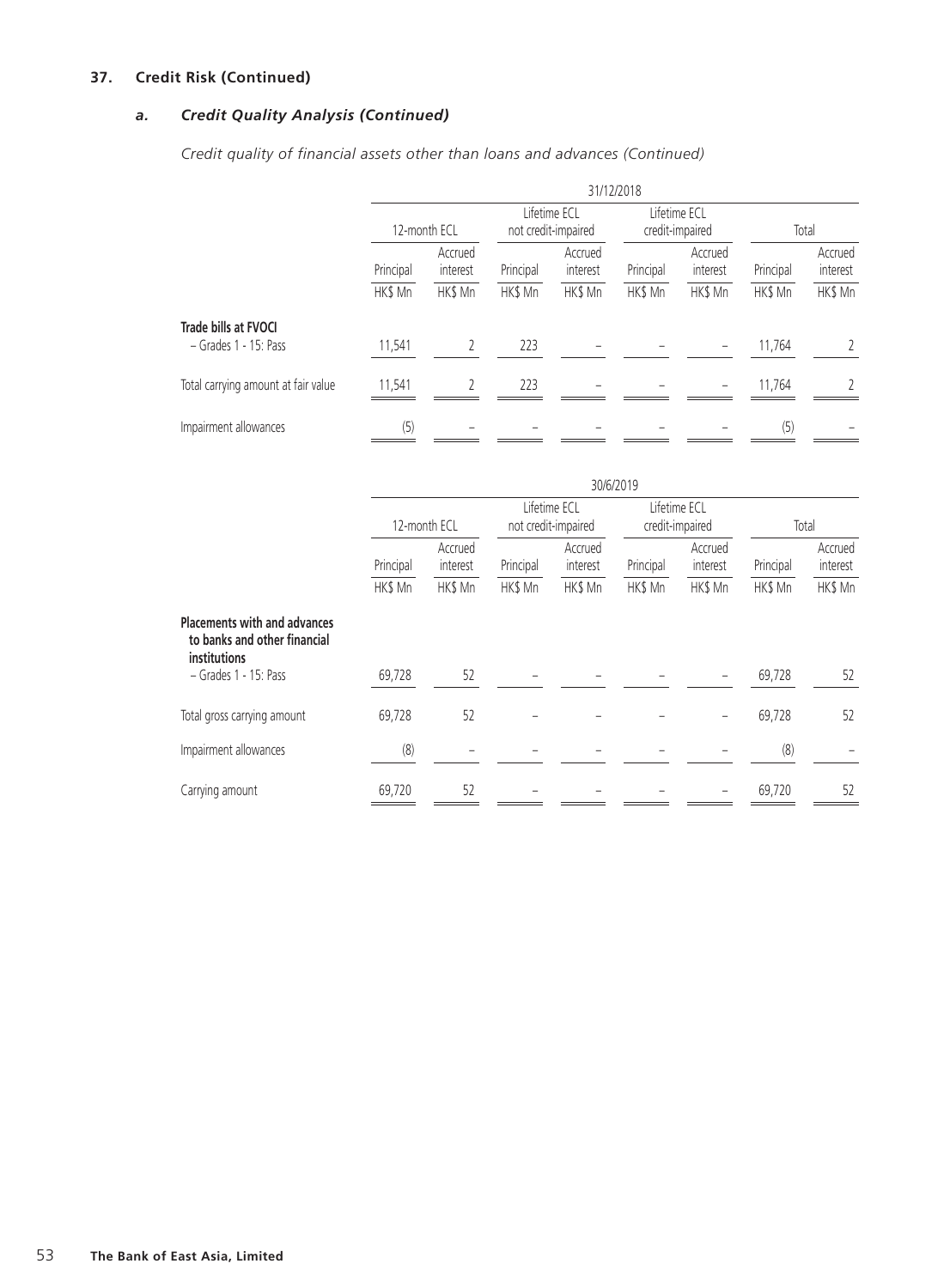# *a. Credit Quality Analysis (Continued)*

|                                                                                     |              |                     |           |                                     | 31/12/2018 |                                 |           |                     |
|-------------------------------------------------------------------------------------|--------------|---------------------|-----------|-------------------------------------|------------|---------------------------------|-----------|---------------------|
|                                                                                     | 12-month ECL |                     |           | Lifetime ECL<br>not credit-impaired |            | Lifetime ECL<br>credit-impaired | Total     |                     |
|                                                                                     | Principal    | Accrued<br>interest | Principal | Accrued<br>interest                 | Principal  | Accrued<br>interest             | Principal | Accrued<br>interest |
|                                                                                     | HK\$ Mn      | HK\$ Mn             | HK\$ Mn   | HK\$ Mn                             | HK\$ Mn    | HK\$ Mn                         | HK\$ Mn   | HK\$ Mn             |
| <b>Placements with and advances</b><br>to banks and other financial<br>institutions |              |                     |           |                                     |            |                                 |           |                     |
| $-$ Grades 1 - 15: Pass                                                             | 60,224       | 127                 | 159       |                                     |            |                                 | 60,383    | 127                 |
| Total gross carrying amount                                                         | 60,224       | 127                 | 159       |                                     |            |                                 | 60,383    | 127                 |
| Impairment allowances                                                               | (10)         |                     |           |                                     |            |                                 | (10)      |                     |
| Carrying amount                                                                     | 60,214       | 127                 | 159       |                                     |            |                                 | 60,373    | 127                 |

|                                      | 30/6/2019    |                                     |                                 |         |  |  |
|--------------------------------------|--------------|-------------------------------------|---------------------------------|---------|--|--|
|                                      | 12-month ECL | Lifetime ECL not<br>credit-impaired | Lifetime ECL<br>credit-impaired | Total   |  |  |
|                                      | HK\$ Mn      | HK\$ Mn                             | HK\$ Mn                         | HK\$ Mn |  |  |
| Loan commitments                     |              |                                     |                                 |         |  |  |
| $-$ Grades 1 - 15: Pass              | 122,915      | 5,379                               |                                 | 128,294 |  |  |
| - Grades 16 - 17: Special Mention    |              | 173                                 |                                 | 173     |  |  |
| - Grade 18: Substandard              |              |                                     | 554                             | 554     |  |  |
| Total                                | 122,915      | 5,552                               | 554                             | 129,021 |  |  |
| Impairment allowances                | (49)         | (37)                                |                                 | (86)    |  |  |
| <b>Financial guarantee contracts</b> |              |                                     |                                 |         |  |  |
| - Grades 1 - 15: Pass                | 22,215       | 2,326                               |                                 | 24,541  |  |  |
| - Grades 16 - 17: Special Mention    |              | 4                                   |                                 | 4       |  |  |
| - Grade 18: Substandard              |              |                                     |                                 |         |  |  |
| Total                                | 22,215       | 2,330                               |                                 | 24,545  |  |  |
|                                      |              |                                     |                                 |         |  |  |
| Impairment allowances                | (6)          | (8)                                 |                                 | (14)    |  |  |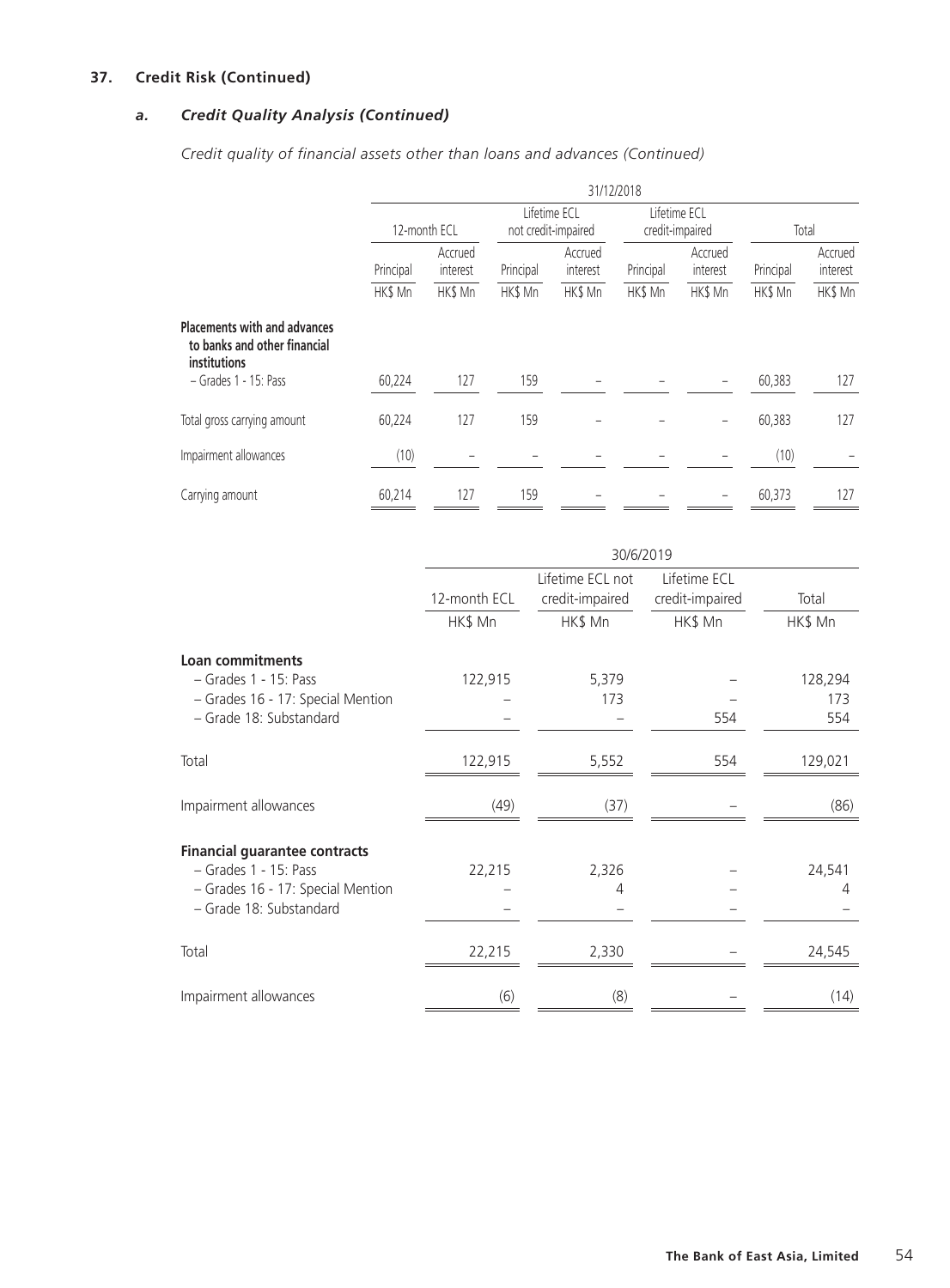### *a. Credit Quality Analysis (Continued)*

*Credit quality of financial assets other than loans and advances (Continued)*

|                                      | 31/12/2018   |                                     |                                 |         |  |  |
|--------------------------------------|--------------|-------------------------------------|---------------------------------|---------|--|--|
|                                      | 12-month ECL | Lifetime ECL not<br>credit-impaired | Lifetime ECL<br>credit-impaired | Total   |  |  |
|                                      | HK\$ Mn      | HK\$ Mn                             | HK\$ Mn                         | HK\$ Mn |  |  |
| <b>Loan commitments</b>              |              |                                     |                                 |         |  |  |
| $-$ Grades 1 - 15: Pass              | 111,004      | 5,822                               |                                 | 116,826 |  |  |
| - Grades 16 - 17: Special Mention    |              | 58                                  |                                 | 58      |  |  |
| Total                                | 111,004      | 5,880                               |                                 | 116,884 |  |  |
| Impairment allowances                | (56)         | (40)                                |                                 | (96)    |  |  |
| <b>Financial guarantee contracts</b> |              |                                     |                                 |         |  |  |
| $-$ Grades 1 - 15: Pass              | 25,136       | 2,101                               |                                 | 27,237  |  |  |
| - Grades 16 - 17: Special Mention    |              | 7                                   |                                 | 7       |  |  |
| Total                                | 25,136       | 2,108                               |                                 | 27,244  |  |  |
| Impairment allowances                | (10)         | (5)                                 |                                 | (15)    |  |  |

Credit risk of treasury transactions is managed in the same way as the Group manages its corporate and bank lending risk and risk gradings are applied to the counterparties with individual counterparty limits set.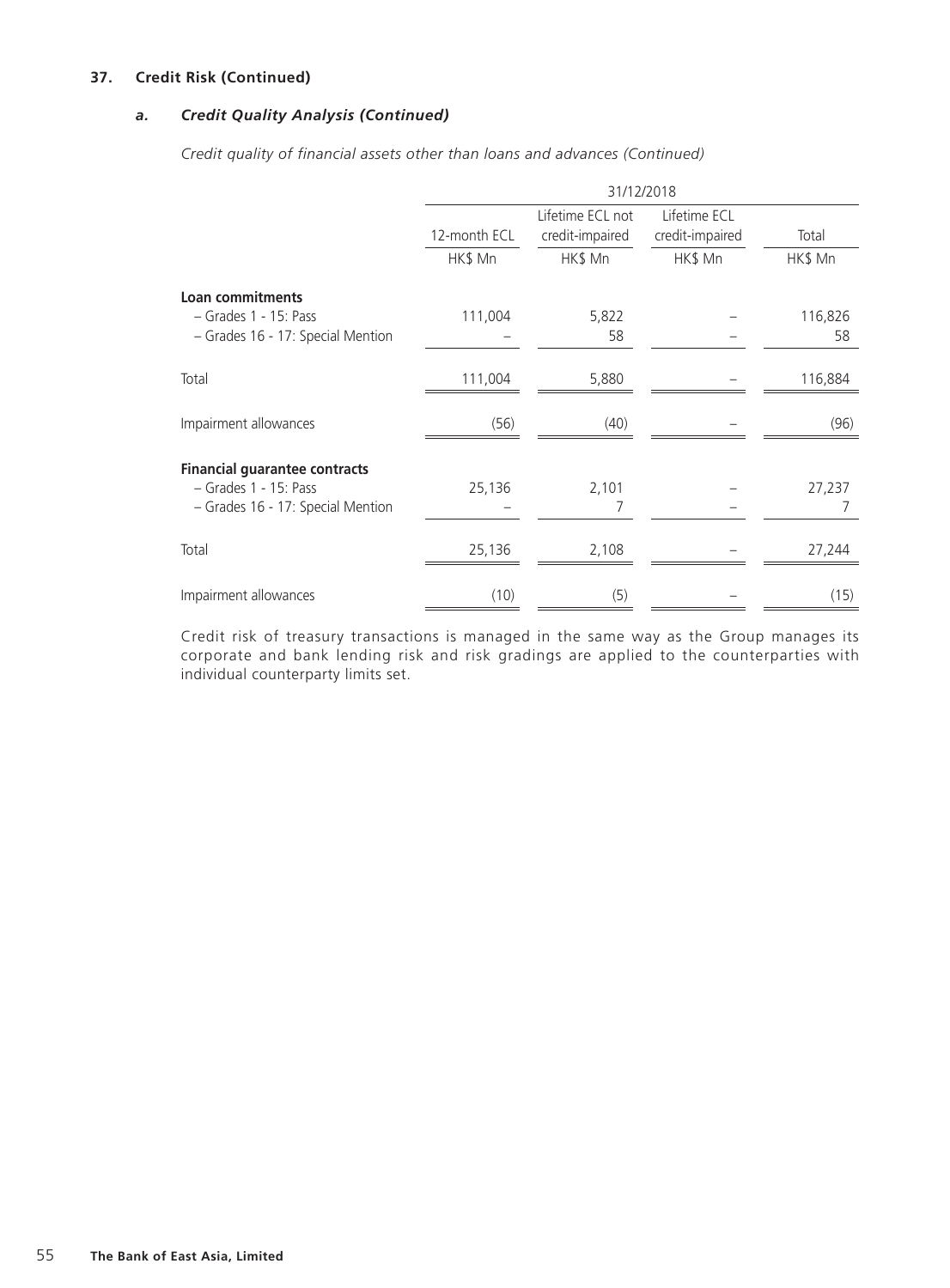## *a. Credit Quality Analysis (Continued)*

### *Credit quality of financial assets other than loans and advances (Continued)*

At the end of the reporting period, the credit quality of investment in debt securities analysed by designation of external credit assessment institution, Moody's Investor Services, or equivalent, is as follows:

|                                                 |           |                     |           |                                     | 30/6/2019 |                                 |           |                     |  |
|-------------------------------------------------|-----------|---------------------|-----------|-------------------------------------|-----------|---------------------------------|-----------|---------------------|--|
|                                                 |           | 12-month ECL        |           | Lifetime ECL<br>not credit-impaired |           | Lifetime ECL<br>credit-impaired |           | Total               |  |
|                                                 | Principal | Accrued<br>interest | Principal | Accrued<br>interest                 | Principal | Accrued<br>interest             | Principal | Accrued<br>interest |  |
|                                                 | HK\$ Mn   | HK\$ Mn             | HK\$ Mn   | HK\$ Mn                             | HK\$ Mn   | HK\$ Mn                         | HK\$ Mn   | HK\$ Mn             |  |
| Debt investment securities at<br>amortised cost |           |                     |           |                                     |           |                                 |           |                     |  |
| Aaa                                             |           |                     |           |                                     |           |                                 |           |                     |  |
| Aa1 to Aa3                                      | 2,848     |                     |           |                                     |           |                                 | 2,848     |                     |  |
| A1 to A3                                        | 5,628     | 99                  |           |                                     |           |                                 | 5,628     | 99                  |  |
| Baa1 to Baa3                                    | 2,560     | 33                  |           |                                     |           |                                 | 2,560     | 33                  |  |
| Below Baa3                                      | 1,903     | 27                  | 79        | 1                                   |           |                                 | 1,982     | 28                  |  |
| Unrated                                         | 6,119     | 74                  | 28        |                                     |           |                                 | 6,147     | 75                  |  |
| Total gross carrying amount                     | 19,058    | 234                 | 107       | 2                                   |           | $\overline{\phantom{0}}$        | 19,165    | 236                 |  |
| Impairment allowances                           | (74)      |                     | (2)       |                                     |           |                                 | (76)      |                     |  |
| Carrying amount                                 | 18,984    | 234                 | 105       | 2                                   |           |                                 | 19,089    | 236                 |  |

|                                                 |           | 31/12/2018          |           |                                     |           |                                 |           |                     |  |
|-------------------------------------------------|-----------|---------------------|-----------|-------------------------------------|-----------|---------------------------------|-----------|---------------------|--|
|                                                 |           | 12-month ECL        |           | Lifetime ECL<br>not credit-impaired |           | Lifetime ECL<br>credit-impaired |           | Total               |  |
|                                                 | Principal | Accrued<br>interest | Principal | Accrued<br>interest                 | Principal | Accrued<br>interest             | Principal | Accrued<br>interest |  |
|                                                 | HK\$ Mn   | HK\$ Mn             | HK\$ Mn   | HK\$ Mn                             | HK\$ Mn   | HK\$ Mn                         | HK\$ Mn   | HK\$ Mn             |  |
| Debt investment securities at<br>amortised cost |           |                     |           |                                     |           |                                 |           |                     |  |
| Aaa                                             |           |                     |           |                                     |           |                                 |           |                     |  |
| Aa1 to Aa3                                      | 2,695     | $\overline{2}$      |           |                                     |           | -                               | 2,695     | 2                   |  |
| A1 to A3                                        | 6,007     | 103                 |           |                                     |           |                                 | 6,007     | 103                 |  |
| Baa1 to Baa3                                    | 2,546     | 32                  |           |                                     |           | -                               | 2,546     | 32                  |  |
| Below Baa3                                      | 1,492     | 20                  |           |                                     |           | -                               | 1,492     | 20                  |  |
| Unrated                                         | 6,347     | 76                  | 28        |                                     |           |                                 | 6,375     | 77                  |  |
| Total gross carrying amount                     | 19,087    | 233                 | 28        |                                     |           | $\qquad \qquad -$               | 19,115    | 234                 |  |
| Impairment allowances                           | (93)      | (1)                 | (1)       |                                     |           |                                 | (94)      | (1)                 |  |
| Carrying amount                                 | 18,994    | 232                 | 27        |                                     |           |                                 | 19,021    | 233                 |  |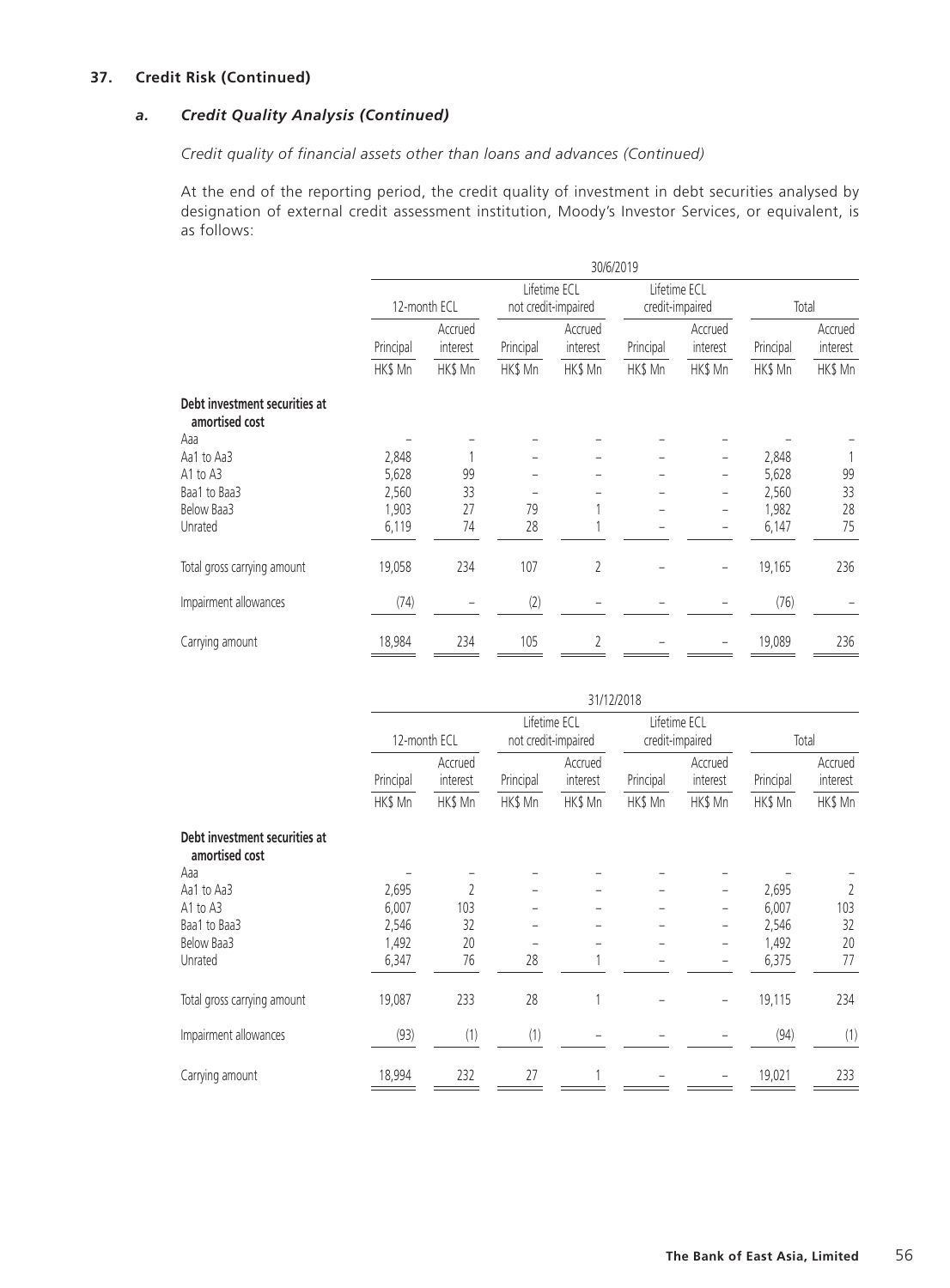# *a. Credit Quality Analysis (Continued)*

|                                               |           | 30/6/2019           |           |                                     |           |                                 |           |                     |  |  |
|-----------------------------------------------|-----------|---------------------|-----------|-------------------------------------|-----------|---------------------------------|-----------|---------------------|--|--|
|                                               |           | 12-month ECL        |           | Lifetime ECL<br>not credit-impaired |           | Lifetime ECL<br>credit-impaired |           | Total               |  |  |
|                                               | Principal | Accrued<br>interest | Principal | Accrued<br>interest                 | Principal | Accrued<br>interest             | Principal | Accrued<br>interest |  |  |
|                                               | HK\$ Mn   | HK\$ Mn             | HK\$ Mn   | HK\$ Mn                             | HK\$ Mn   | HK\$ Mn                         | HK\$ Mn   | HK\$ Mn             |  |  |
| Debt investment securities at<br><b>FVOCI</b> |           |                     |           |                                     |           |                                 |           |                     |  |  |
| Aaa                                           | 6,444     |                     |           |                                     |           |                                 | 6,444     |                     |  |  |
| Aa1 to Aa3                                    | 21,211    | 5                   |           |                                     |           |                                 | 21,211    | 5                   |  |  |
| A1 to A3                                      | 48,622    | 623                 |           |                                     |           | -                               | 48,622    | 623                 |  |  |
| Baa1 to Baa3                                  | 37,077    | 396                 |           |                                     |           |                                 | 37,077    | 396                 |  |  |
| Below Baa3                                    | 1,338     | 13                  |           |                                     |           |                                 | 1,338     | 13                  |  |  |
| Unrated                                       | 8,755     | 103                 | 234       | 3                                   |           |                                 | 8,989     | 106                 |  |  |
| Total carrying amount at fair value           | 123,447   | 1,147               | 234       | 3                                   |           | $\qquad \qquad -$               | 123,681   | 1,150               |  |  |
| Impairment allowances                         | (235)     | (2)                 | (4)       |                                     |           |                                 | (239)     | (2)                 |  |  |

|                                               | 31/12/2018   |                     |                                     |                     |                                 |                     |           |                     |
|-----------------------------------------------|--------------|---------------------|-------------------------------------|---------------------|---------------------------------|---------------------|-----------|---------------------|
|                                               | 12-month ECL |                     | Lifetime ECL<br>not credit-impaired |                     | Lifetime ECL<br>credit-impaired |                     | Total     |                     |
|                                               | Principal    | Accrued<br>interest | Principal                           | Accrued<br>interest | Principal                       | Accrued<br>interest | Principal | Accrued<br>interest |
|                                               | HK\$ Mn      | HK\$ Mn             | HK\$ Mn                             | HK\$ Mn             | HK\$ Mn                         | HK\$ Mn             | HK\$ Mn   | HK\$ Mn             |
| Debt investment securities at<br><b>FVOCI</b> |              |                     |                                     |                     |                                 |                     |           |                     |
| Aaa                                           | 5,566        | 8                   |                                     |                     |                                 |                     | 5,566     | 8                   |
| Aa1 to Aa3                                    | 19,355       |                     |                                     |                     |                                 | -                   | 19,355    |                     |
| A1 to A3                                      | 41,890       | 627                 |                                     |                     |                                 | -                   | 41,890    | 627                 |
| Baa1 to Baa3                                  | 31,302       | 336                 |                                     |                     |                                 | -                   | 31,302    | 336                 |
| Below Baa3                                    | 1,157        | 15                  |                                     |                     |                                 | -                   | 1,157     | 15                  |
| Unrated                                       | 9,856        | 130                 | 233                                 | 3                   |                                 |                     | 10,089    | 133                 |
| Total carrying amount at fair value           | 109,126      | 1,123               | 233                                 | 3                   |                                 |                     | 109,359   | 1,126               |
| Impairment allowances                         | (257)        | (3)                 | (6)                                 |                     |                                 |                     | (263)     | (3)                 |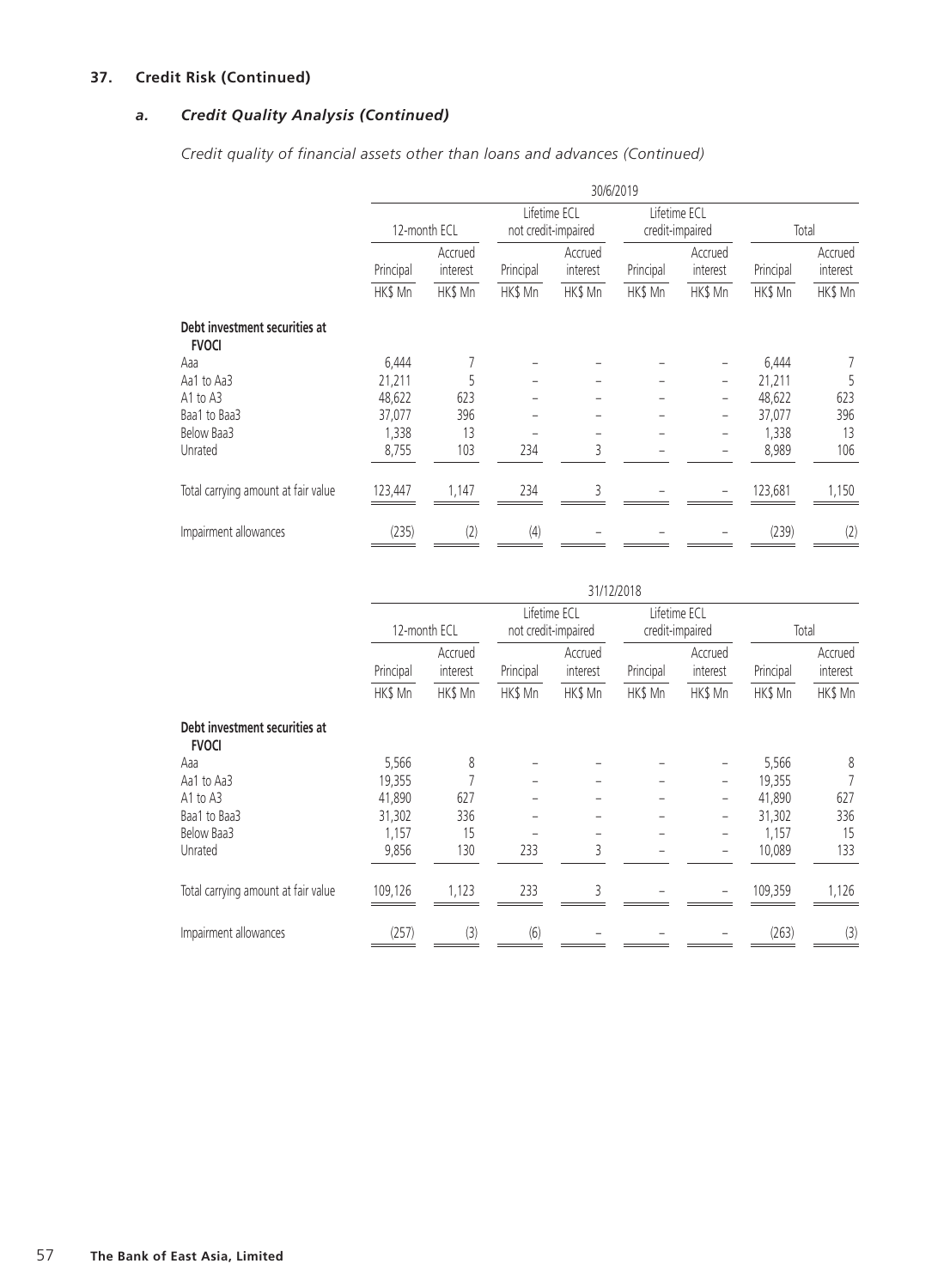### *a. Credit Quality Analysis (Continued)*

*Credit quality of financial assets other than loans and advances (Continued)*

The following table sets out the credit analysis for non-trading financial assets measured at FVTPL.

|                                     | 30/6/2019 | 31/12/2018 |  |
|-------------------------------------|-----------|------------|--|
|                                     | HK\$ Mn   | HK\$ Mn    |  |
| <b>Debt investment securities</b>   |           |            |  |
| Aaa                                 | 158       | 159        |  |
| Aa1 to Aa3                          | 2,414     | 2,564      |  |
| $A1$ to $A3$                        | 1,504     | 1,736      |  |
| Baa1 to Baa3                        | 5,951     | 6,551      |  |
| Below Baa3                          |           | 258        |  |
| Unrated                             | 988       | 1,025      |  |
|                                     |           |            |  |
| Total carrying amount at fair value | 11,015    | 12,293     |  |

The following table sets out the credit analysis for trading debt securities.

|                                     | 30/6/2019 | 31/12/2018 |
|-------------------------------------|-----------|------------|
|                                     | HK\$ Mn   |            |
| <b>Debt investment securities</b>   |           |            |
| Aaa                                 |           |            |
| Aa1 to Aa3                          | 100       | 24         |
| $A1$ to $A3$                        | 2,303     | 1,856      |
| Baa1 to Baa3                        | 373       | 125        |
| Below Baa3                          |           |            |
| Unrated                             | 68        | 126        |
|                                     |           |            |
| Total carrying amount at fair value | 2,844     | 2,131      |

The following table shows the credit quality of the counterparties to which there were exposures arising from derivative asset transactions.

|                                     | 30/6/2019 | 31/12/2018 |
|-------------------------------------|-----------|------------|
|                                     | HK\$ Mn   | HK\$ Mn    |
| <b>Derivative assets</b>            |           |            |
| Aa1 to Aa3                          | 102       | 255        |
| $A1$ to $A3$                        | 1,991     | 4,102      |
| Baa1 to Baa3                        | 1,244     | 3,975      |
| Below Baa3                          | 1,165     | 215        |
| Unrated                             | 1,639     | 1,664      |
| Total carrying amount at fair value | 6,141     | 10,211     |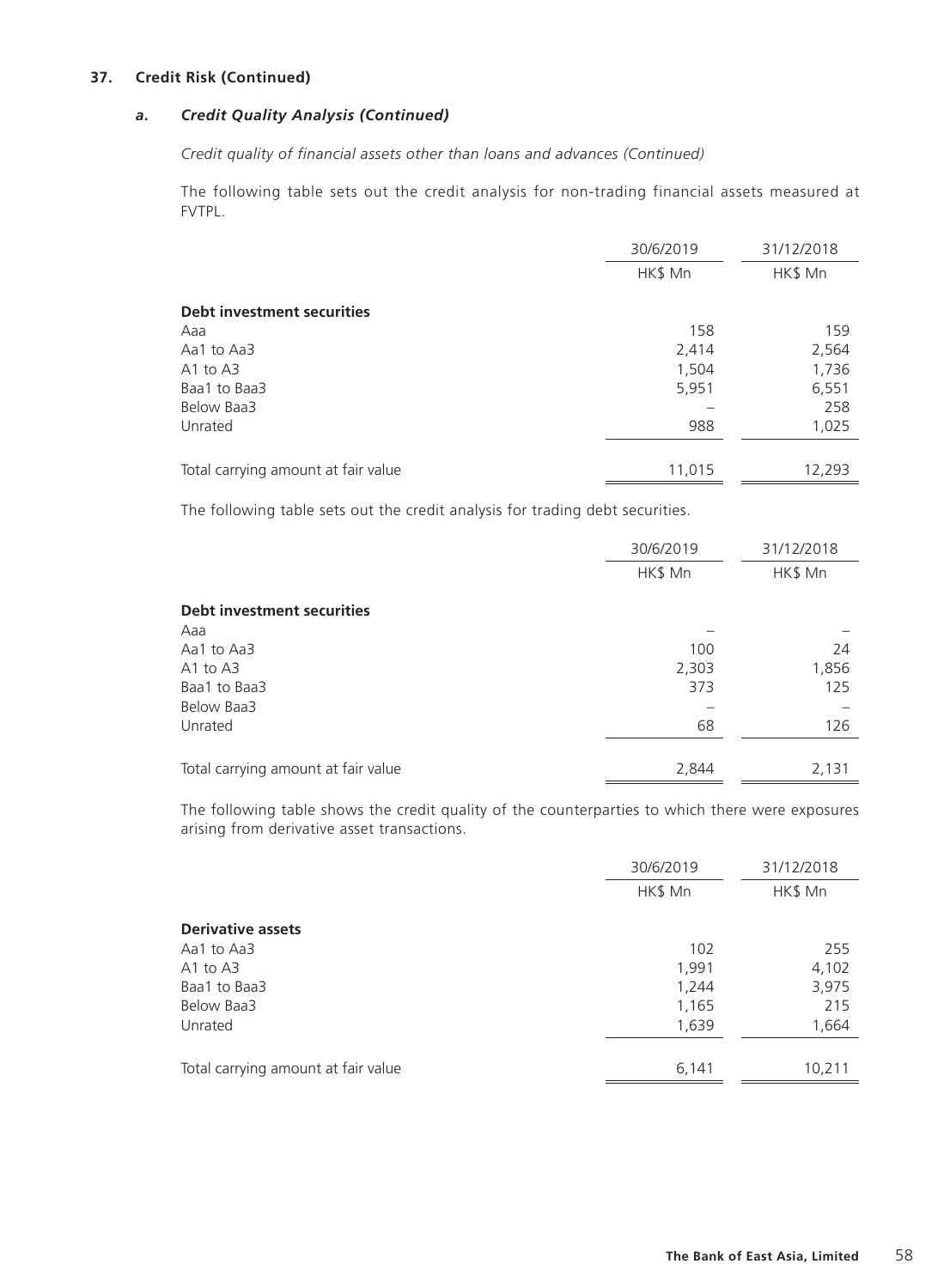### *a. Credit Quality Analysis (Continued)*

### *Cash and balances with banks and other financial institutions*

The Group held cash and balances with banks and other financial institutions of HK\$52,831 million at 30th June, 2019 (31st December, 2018: HK\$48,111 million), of which 95% (31st December, 2018: 98%) of cash and balances with banks and other financial institutions counterparties that are rated at investment grade, based on Moody's Investor Services, or equivalent ratings.

### *b. Impairment Allowances Reconciliation*

The following tables show reconciliations from the opening to the closing balance of the impairment allowance by class of financial instrument. The reconciliation is prepared by comparing the position of impairment allowance between 1st January and 30th June/31st December at transaction level.

|                                                                                      | 30/6/2019       |                                         |                                            |          |  |
|--------------------------------------------------------------------------------------|-----------------|-----------------------------------------|--------------------------------------------|----------|--|
|                                                                                      | 12-month<br>ECL | Lifetime ECL<br>not credit-<br>impaired | Lifetime<br><b>ECL</b> credit-<br>impaired | Total    |  |
|                                                                                      | HK\$ Mn         | HK\$ Mn                                 | HK\$ Mn                                    | HK\$ Mn  |  |
| Loans and advances to customers                                                      |                 |                                         |                                            |          |  |
| Balance at 1st January                                                               | 432             | 859                                     | 1,252                                      | 2,543    |  |
| Transfer to 12-month ECL                                                             | 94              | (94)                                    |                                            |          |  |
| Transfer to lifetime ECL not credit-impaired                                         | (20)            | 36                                      | (16)                                       |          |  |
| Transfer to lifetime ECL credit-impaired                                             | (770)           | (711)                                   | 1,481                                      |          |  |
| New financial assets originated or purchased,<br>assets derecognised, repayments and |                 |                                         |                                            |          |  |
| further lending                                                                      | 55              | 14                                      | 321                                        | 390      |  |
| Write-offs                                                                           |                 |                                         | (2, 139)                                   | (2, 139) |  |
| Changes in models                                                                    |                 |                                         |                                            |          |  |
| Net remeasurement of impairment<br>allowances (including exchange                    |                 |                                         |                                            |          |  |
| adjustments)                                                                         | 597             | 749                                     | 3,255                                      | 4,601    |  |
| Balance at 30th June                                                                 | 388             | 853                                     | 4,154                                      | 5,395    |  |
| Of which:                                                                            |                 |                                         |                                            |          |  |
| For advance to customers                                                             |                 |                                         |                                            |          |  |
| at amortised cost                                                                    | 387             | 849                                     | 3,946                                      | 5,182    |  |
| For related accrued interest receivable                                              | 1               | 4                                       | 208                                        | 213      |  |
|                                                                                      | 388             | 853                                     | 4,154                                      | 5,395    |  |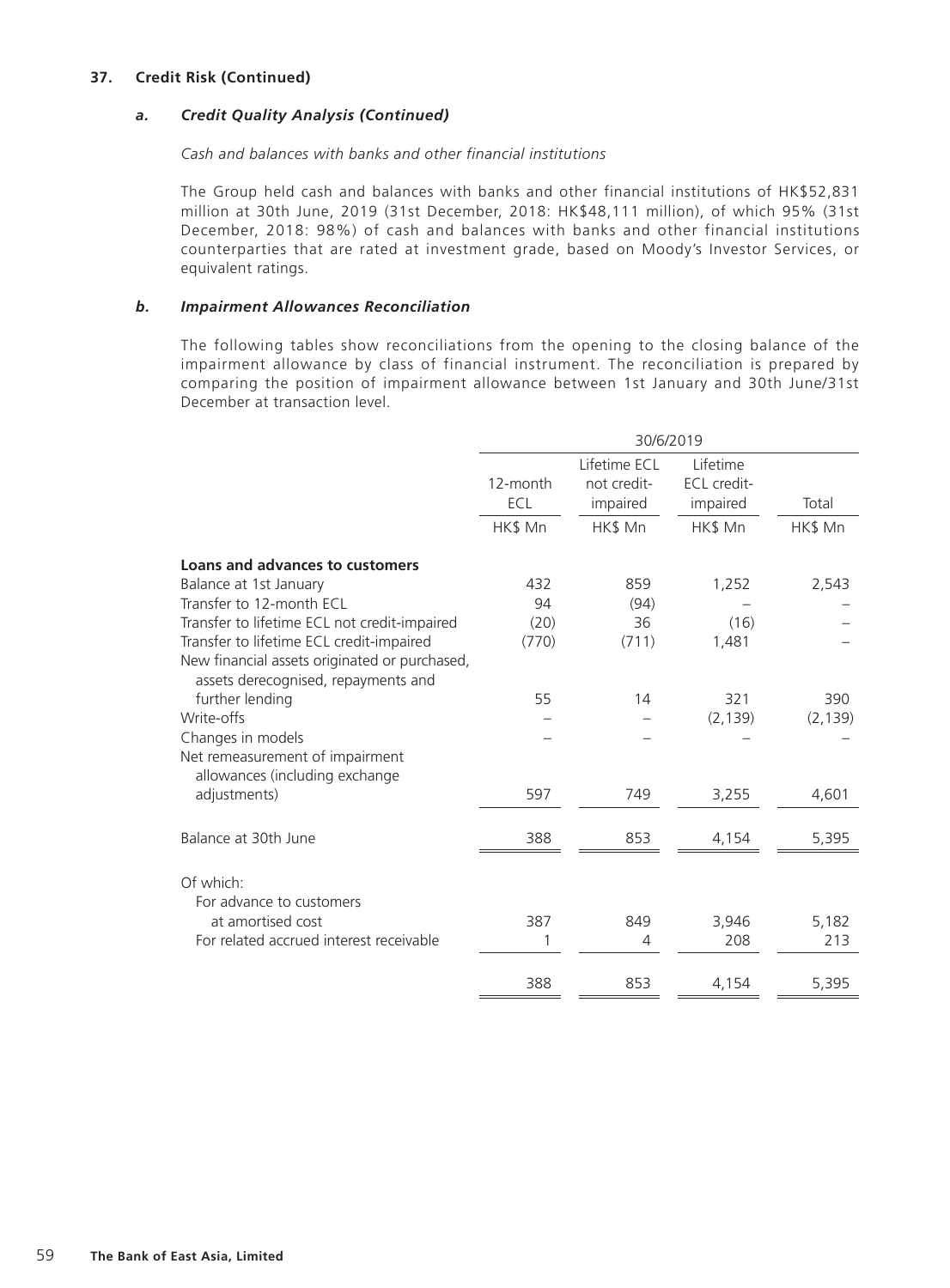# *b. Impairment Allowances Reconciliation (Continued)*

|                                                                                        | 31/12/2018      |                     |                     |         |  |
|----------------------------------------------------------------------------------------|-----------------|---------------------|---------------------|---------|--|
|                                                                                        |                 | Lifetime<br>ECL not | Lifetime<br>ECL     |         |  |
|                                                                                        | 12-month<br>ECL | credit-<br>impaired | credit-<br>impaired | Total   |  |
|                                                                                        | HK\$ Mn         | HK\$ Mn             | HK\$ Mn             | HK\$ Mn |  |
| Loans and advances to customers                                                        |                 |                     |                     |         |  |
| Balance at 1st January                                                                 | 839             | 1,028               | 1,177               | 3,044   |  |
| Transfer to 12-month ECL                                                               | 151             | (151)               |                     |         |  |
| Transfer to lifetime ECL not credit-impaired                                           | (8)             | 23                  | (15)                |         |  |
| Transfer to lifetime ECL credit-impaired                                               | (98)            | (203)               | 301                 |         |  |
| New financial assets originated or purchased,<br>assets derecognised, repayments and   |                 |                     |                     |         |  |
| further lending                                                                        | (88)            | (230)               | 376                 | 58      |  |
| Write-offs                                                                             |                 |                     | (1,649)             | (1,649) |  |
| Changes in models<br>Net remeasurement of impairment<br>allowances (including exchange | (229)           | 287                 | 17                  | 75      |  |
| adjustments)                                                                           | (135)           | 105                 | 1,045               | 1,015   |  |
| Balance at 31st December                                                               | 432             | 859                 | 1,252               | 2,543   |  |
| Of which:                                                                              |                 |                     |                     |         |  |
| For advance to customers                                                               |                 |                     |                     |         |  |
| at amortised cost                                                                      | 431             | 855                 | 1,061               | 2,347   |  |
| For related accrued interest receivable                                                | 1               | 4                   | 191                 | 196     |  |
|                                                                                        | 432             | 859                 | 1,252               | 2,543   |  |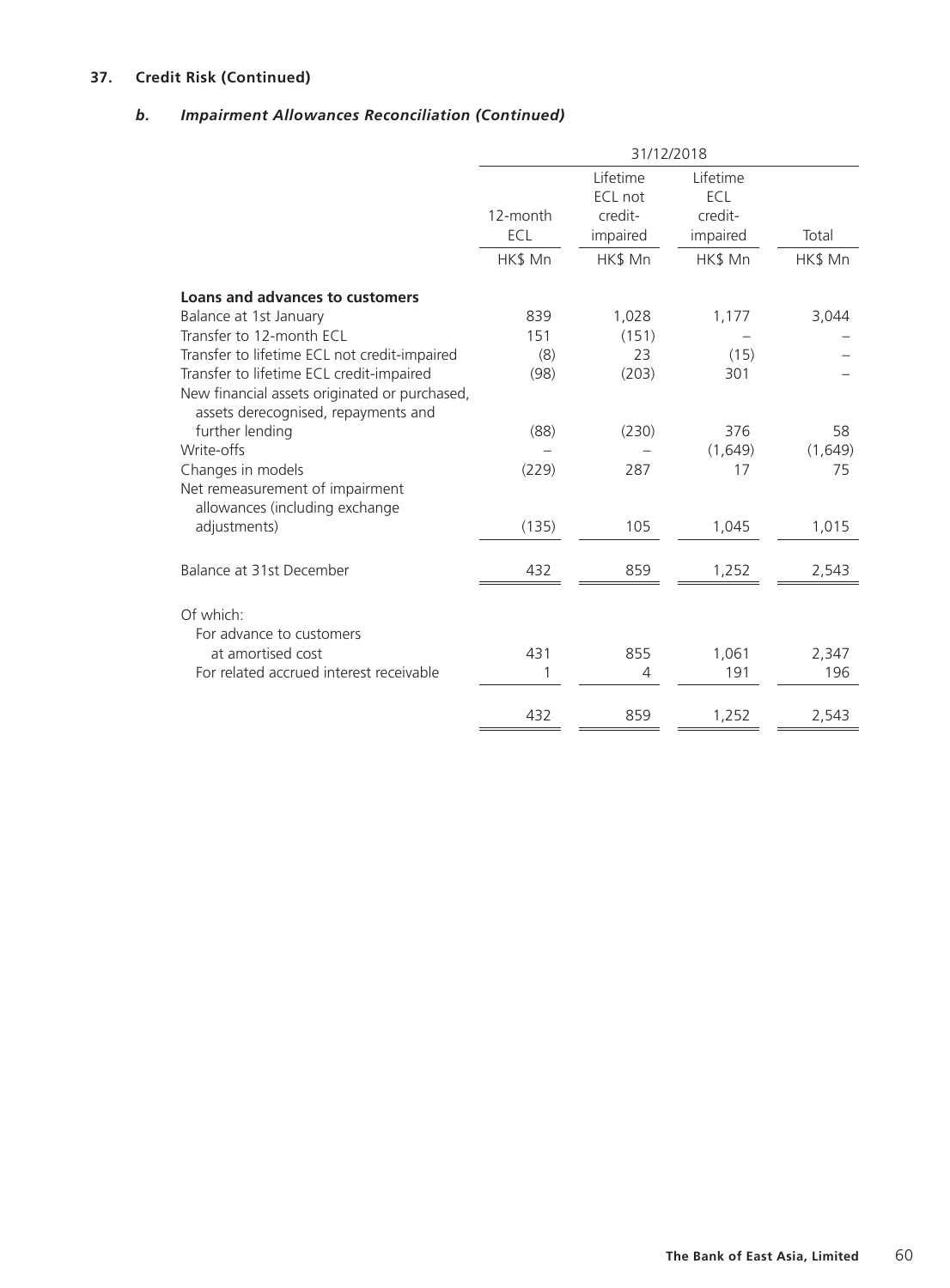# *b. Impairment Allowances Reconciliation (Continued)*

|                                                                                                                   | 30/6/2019       |                            |                     |                |  |
|-------------------------------------------------------------------------------------------------------------------|-----------------|----------------------------|---------------------|----------------|--|
|                                                                                                                   |                 | Lifetime<br><b>ECL not</b> | Lifetime<br>ECL     |                |  |
|                                                                                                                   | 12-month<br>ECL | credit-<br>impaired        | credit-<br>impaired | Total          |  |
|                                                                                                                   | HK\$ Mn         | HK\$ Mn                    | HK\$ Mn             | HK\$ Mn        |  |
| <b>Debt investment securities</b>                                                                                 |                 |                            |                     |                |  |
| Balance at 1st January                                                                                            | 354             | 7                          |                     | 361            |  |
| Transfer to 12-month ECL                                                                                          |                 |                            |                     |                |  |
| Transfer to lifetime ECL not credit-impaired                                                                      |                 |                            |                     |                |  |
| Transfer to lifetime ECL credit-impaired<br>New financial assets originated or<br>purchased, assets derecognised, |                 |                            |                     |                |  |
| repayments and further lending                                                                                    | 27              | 1                          |                     | 28             |  |
| Write-offs                                                                                                        |                 |                            |                     |                |  |
| Changes in models                                                                                                 |                 |                            |                     |                |  |
| Net remeasurement of impairment<br>allowances (including exchange                                                 |                 |                            |                     |                |  |
| adjustments)                                                                                                      | (70)            | (2)                        |                     | (72)           |  |
| Balance at 30th June                                                                                              | 311             | 6                          |                     | 317            |  |
| Of which:                                                                                                         |                 |                            |                     |                |  |
| For debt investment securities                                                                                    |                 |                            |                     |                |  |
| at amortised cost                                                                                                 | 74              | $\overline{2}$             |                     | 76             |  |
| For related accrued interest receivable                                                                           |                 |                            |                     |                |  |
|                                                                                                                   | 74              | $\overline{2}$             |                     | 76             |  |
| For debt investment securities at FVOCI                                                                           | 235             | 4                          |                     | 239            |  |
| For related accrued interest receivable                                                                           | 2               |                            |                     | $\overline{2}$ |  |
|                                                                                                                   |                 |                            |                     |                |  |
|                                                                                                                   | 237             | 4                          |                     | 241            |  |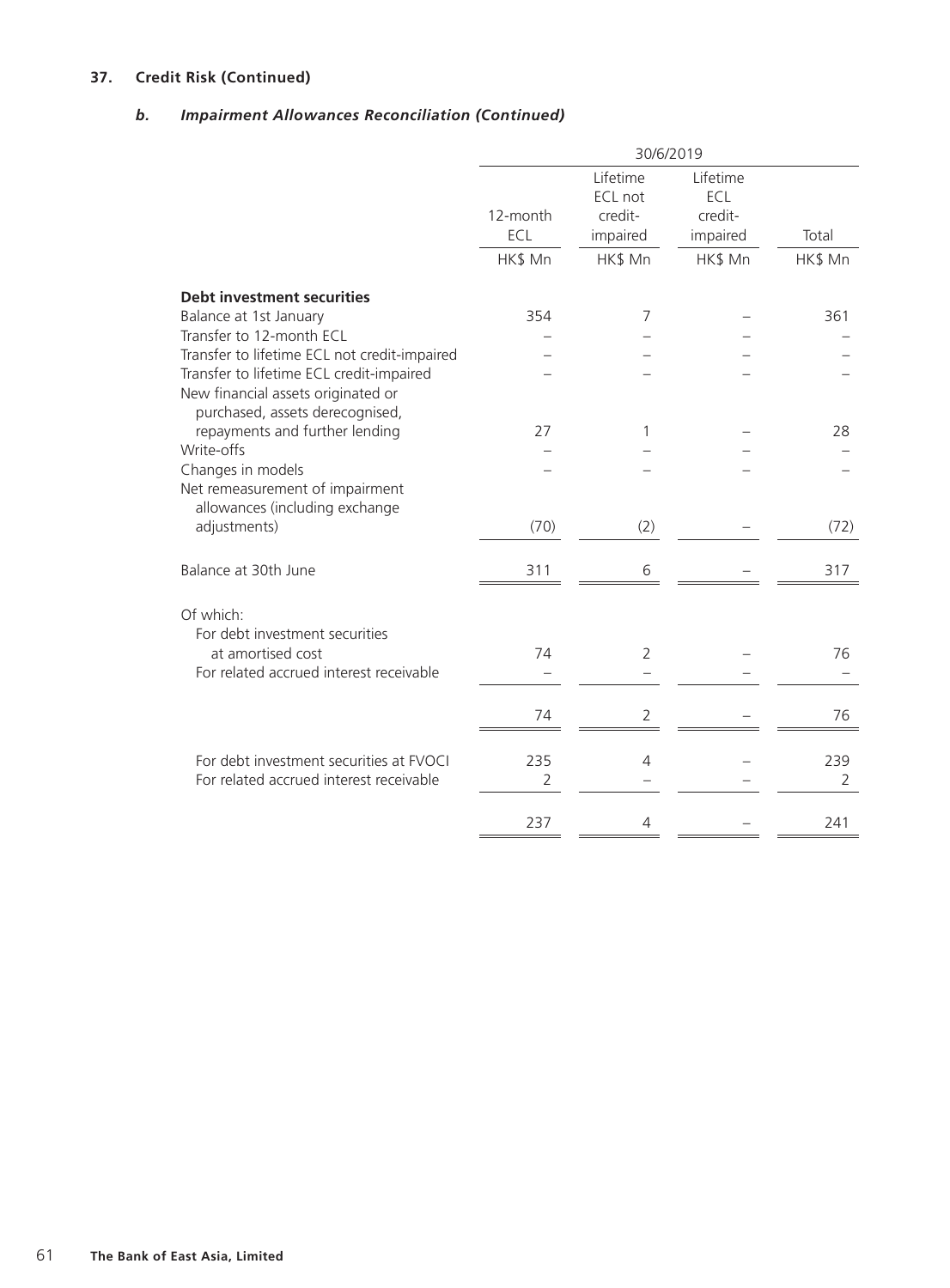## *b. Impairment Allowances Reconciliation (Continued)*

|                                                                       | 31/12/2018 |                                |                            |         |
|-----------------------------------------------------------------------|------------|--------------------------------|----------------------------|---------|
|                                                                       | 12-month   | Lifetime<br>ECL not<br>credit- | Lifetime<br>ECL<br>credit- |         |
|                                                                       | ECL        | impaired                       | impaired                   | Total   |
|                                                                       | HK\$ Mn    | HK\$ Mn                        | HK\$ Mn                    | HK\$ Mn |
| <b>Debt investment securities</b>                                     |            |                                |                            |         |
| Balance at 1st January                                                | 277        | 13                             |                            | 290     |
| Transfer to 12-month ECL                                              |            |                                |                            |         |
| Transfer to lifetime ECL not credit-impaired                          |            |                                |                            |         |
| Transfer to lifetime ECL credit-impaired                              |            |                                |                            |         |
| New financial assets originated or<br>purchased, assets derecognised, |            |                                |                            |         |
| repayments and further lending                                        | 52         | (2)                            |                            | 50      |
| Write-offs                                                            |            |                                |                            |         |
| Changes in models                                                     | 61         | (1)                            |                            | 60      |
| Net remeasurement of impairment<br>allowances (including exchange     |            |                                |                            |         |
| adjustments)                                                          | (36)       | (3)                            |                            | (39)    |
| Balance at 31st December                                              | 354        | $\overline{7}$                 |                            | 361     |
| Of which:                                                             |            |                                |                            |         |
| For debt investment securities                                        |            |                                |                            |         |
| at amortised cost                                                     | 93         | 1                              |                            | 94      |
| For related accrued interest receivable                               | 1          |                                |                            | 1       |
|                                                                       |            |                                |                            |         |
|                                                                       | 94         |                                |                            | 95      |
|                                                                       |            |                                |                            |         |
| For debt investment securities at FVOCI                               | 257        | 6                              |                            | 263     |
| For related accrued interest receivable                               | 3          |                                |                            | 3       |
|                                                                       | 260        | 6                              |                            | 266     |
|                                                                       |            |                                |                            |         |

The impairment allowances of debt securities at FVOCI is not recognised in the statement of financial position because the carrying amount of debt investment securities at FVOCI is their fair value.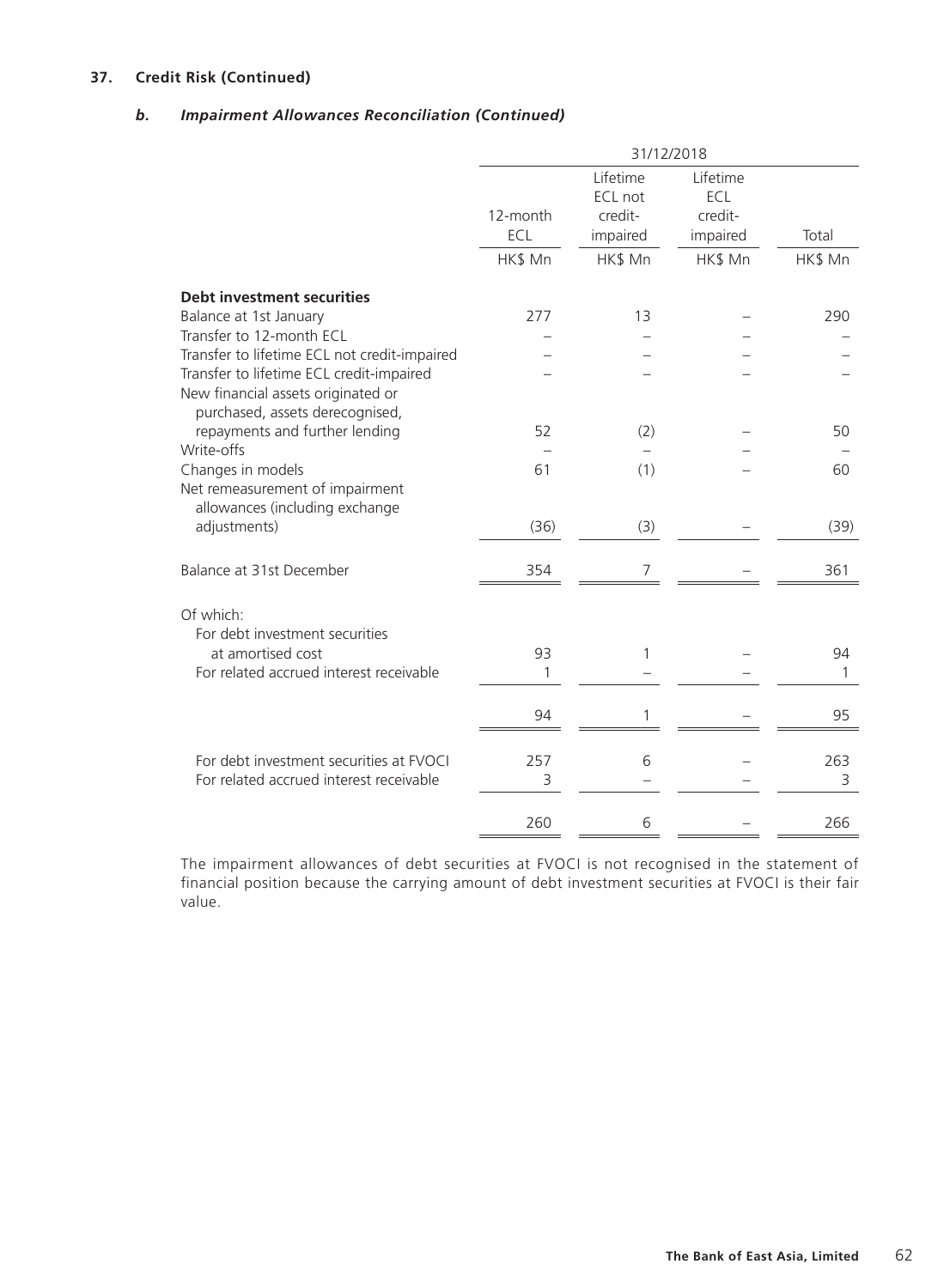# *b. Impairment Allowances Reconciliation (Continued)*

|                                                                                                                   |                 | 30/6/2019                                  |                                        |            |
|-------------------------------------------------------------------------------------------------------------------|-----------------|--------------------------------------------|----------------------------------------|------------|
|                                                                                                                   | 12-month<br>ECL | Lifetime<br>ECL not<br>credit-<br>impaired | Lifetime<br>ECL<br>credit-<br>impaired | Total      |
|                                                                                                                   | HK\$ Mn         | HK\$ Mn                                    | HK\$ Mn                                | HK\$ Mn    |
| <b>Others</b>                                                                                                     |                 |                                            |                                        |            |
| Balance at 1st January<br>Transfer to 12-month ECL                                                                | 114<br>3        | 47                                         | 68                                     | 229        |
| Transfer to lifetime ECL not credit-impaired                                                                      | (1)             | (3)<br>1                                   |                                        |            |
| Transfer to lifetime ECL credit-impaired<br>New financial assets originated or<br>purchased, assets derecognised, | (1)             |                                            | 1                                      |            |
| repayments and further lending<br>Write-offs                                                                      | 18              | 3                                          | 83<br>(1)                              | 104<br>(1) |
| Changes in models<br>Net remeasurement of impairment                                                              |                 |                                            |                                        |            |
| allowances (including exchange<br>adjustments)                                                                    | (21)            | 5                                          | $\overline{4}$                         | (12)       |
| Balance at 30th June                                                                                              | 112             | 53                                         | 155                                    | 320        |
| Of which:<br>For trade bills at FVOCI<br>For related accrued interest receivable                                  | $\overline{4}$  | 3                                          |                                        | 7          |
|                                                                                                                   | 4               | 3                                          |                                        | 7          |
| For trade bills at amortised cost<br>For related accrued interest receivable                                      |                 |                                            |                                        |            |
|                                                                                                                   |                 |                                            |                                        |            |
| For placements with banks and financial<br>institutions                                                           | 8               |                                            |                                        | 8          |
| For related accrued interest receivable                                                                           |                 |                                            |                                        |            |
|                                                                                                                   | 8               |                                            |                                        | 8          |
| For cash and balances with banks and<br>financial institutions<br>For related accrued interest receivable         | 8               |                                            |                                        | 8          |
|                                                                                                                   | 8               |                                            |                                        | 8          |
| For loan commitments and financial<br>guarantee contracts                                                         | 55              | 45                                         |                                        | 100        |
| For account receivables and other<br>accounts                                                                     | 37              | 5                                          | 155                                    | 197        |
|                                                                                                                   |                 |                                            |                                        |            |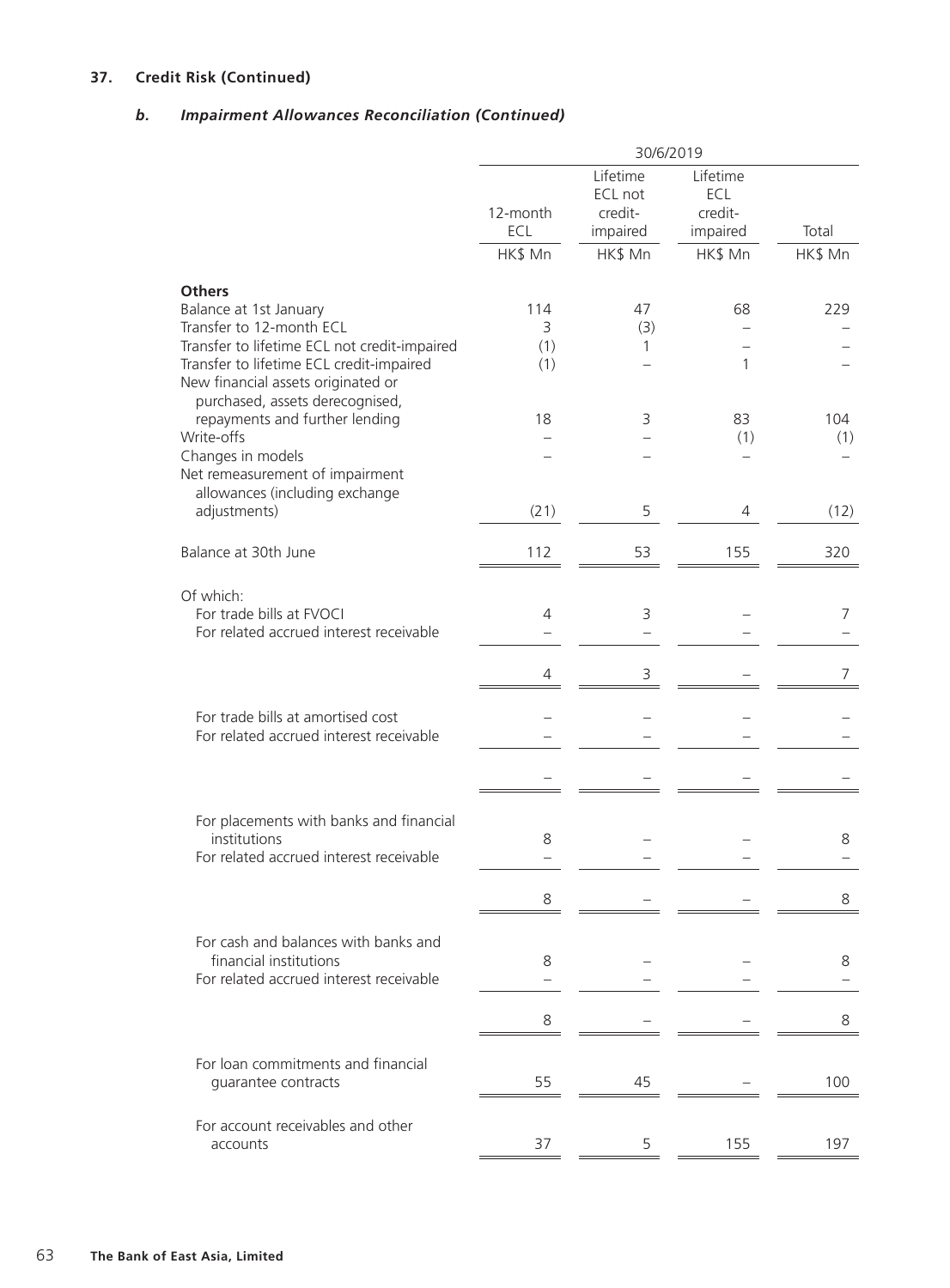### *b. Impairment Allowances Reconciliation (Continued)*

|                                                                                                                                                                   |                 | 31/12/2018                                 |                                        |         |
|-------------------------------------------------------------------------------------------------------------------------------------------------------------------|-----------------|--------------------------------------------|----------------------------------------|---------|
|                                                                                                                                                                   | 12-month<br>ECL | Lifetime<br>ECL not<br>credit-<br>impaired | Lifetime<br>ECL<br>credit-<br>impaired | Total   |
|                                                                                                                                                                   | HK\$ Mn         | HK\$ Mn                                    | HK\$ Mn                                | HK\$ Mn |
| <b>Others</b><br>Balance at 1st January                                                                                                                           | 220             | 54                                         | 1                                      | 275     |
| Transfer to 12-month ECL                                                                                                                                          | 5               | (5)                                        |                                        |         |
| Transfer to lifetime ECL not credit-impaired<br>Transfer to lifetime ECL credit-impaired<br>New financial assets originated or<br>purchased, assets derecognised, | (3)             | 3                                          |                                        |         |
| repayments and further lending<br>Write-offs                                                                                                                      | 1               | (30)                                       |                                        | (29)    |
| Changes in models<br>Net remeasurement of impairment<br>allowances (including exchange                                                                            | (76)            | (2)                                        |                                        | (78)    |
| adjustments)                                                                                                                                                      | (33)            | 27                                         | 67                                     | 61      |
| Balance at 31st December                                                                                                                                          | 114             | 47                                         | 68                                     | 229     |
| Of which:<br>For trade bills at FVOCI<br>For related accrued interest receivable                                                                                  | 5               |                                            |                                        | 5       |
|                                                                                                                                                                   | 5               |                                            |                                        | 5       |
| For trade bills at amortised cost<br>For related accrued interest receivable                                                                                      | 3               |                                            | 1                                      | 4       |
|                                                                                                                                                                   | $\mathsf 3$     |                                            | 1                                      | 4       |
| For placements with banks and financial<br>institutions<br>For related accrued interest receivable                                                                | 10              |                                            |                                        | 10      |
|                                                                                                                                                                   | 10              |                                            |                                        | 10      |
| For cash and balances with banks and<br>financial institutions<br>For related accrued interest receivable                                                         | 5               |                                            |                                        | 5       |
|                                                                                                                                                                   | 5               |                                            |                                        | 5       |
| For loan commitments and financial<br>guarantee contracts                                                                                                         | 66              | 45                                         |                                        | 111     |
| For account receivables and other<br>accounts                                                                                                                     | 25              | 2                                          | 67                                     | 94      |

The impairment allowances of trade bills at FVOCI is not recognised in the statement of financial position because the carrying amount of trade bills at FVOCI is their fair value.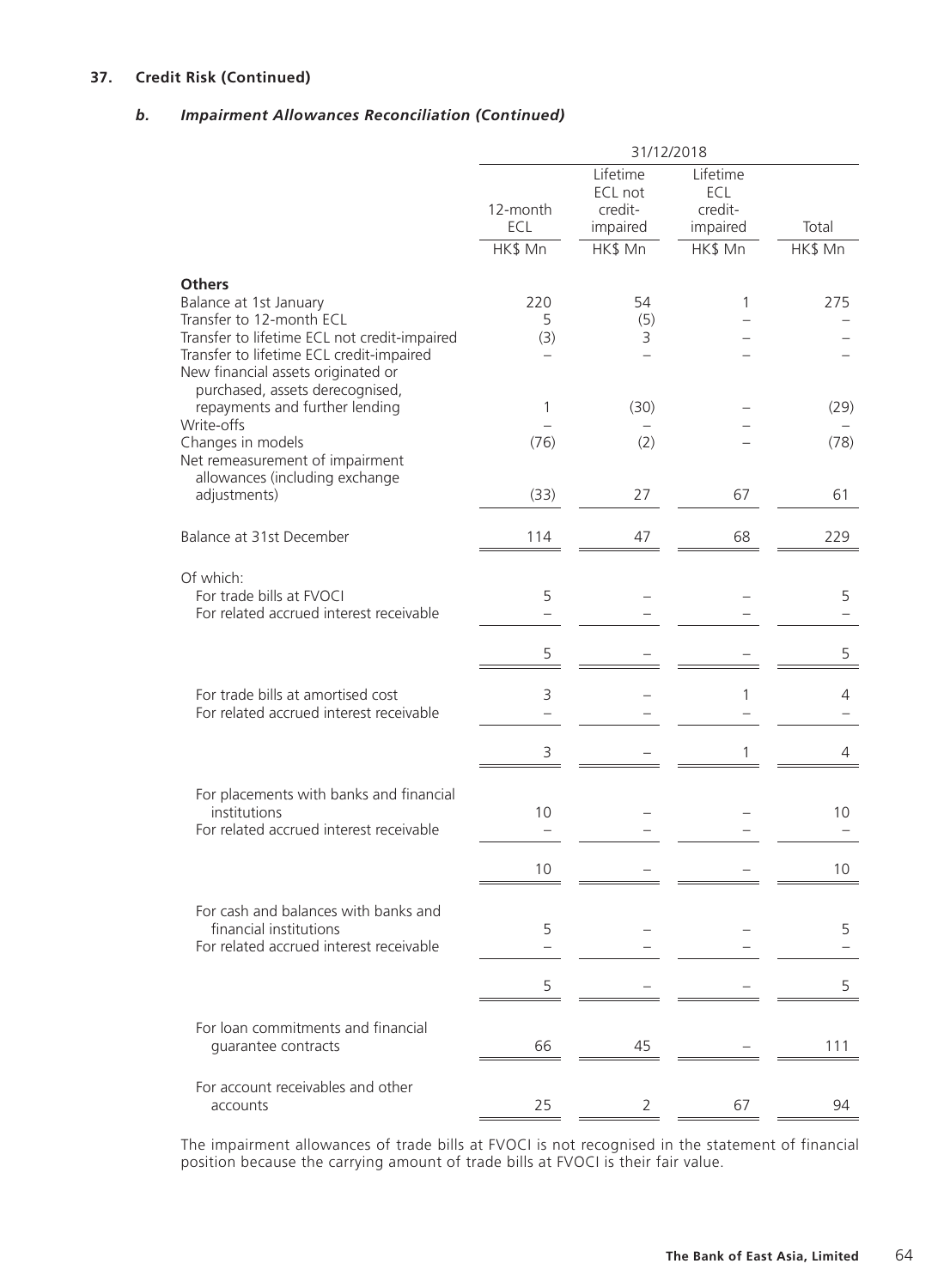#### **38. Off-balance Sheet Exposures**

### *(a) The following is a summary of each significant class of off-balance sheet exposures:*

|                                                                                        | 30/6/2019       | 31/12/2018      |
|----------------------------------------------------------------------------------------|-----------------|-----------------|
|                                                                                        | HK\$ Mn         | HK\$ Mn         |
| Contractual amounts of contingent liabilities                                          |                 |                 |
| Direct credit substitutes                                                              | 13,452<br>818   | 14,629<br>883   |
| Transaction-related contingencies<br>Trade-related contingencies                       | 2,380           | 2,997           |
|                                                                                        | 16,650          | 18,509          |
| Contractual amounts of commitments<br>Commitments that are unconditionally cancellable |                 |                 |
| without prior notice<br>Other commitments with an original maturity                    | 155,866         | 141,668         |
| $-$ up to 1 year<br>- over 1 year                                                      | 9,364<br>29,441 | 9,332<br>26,710 |
|                                                                                        | 194,671         | 177,710         |
| Total                                                                                  | 211,321         | 196,219         |
|                                                                                        |                 |                 |
| Credit risk weighted amounts                                                           | 23,899          | 23,531          |
| Fair value of derivatives<br>Assets                                                    |                 |                 |
| Exchange rate contracts                                                                | 3,112           | 6,783           |
| Interest rate contracts<br>Equity contracts                                            | 2,169<br>856    | 2,919<br>507    |
| Others                                                                                 | 4               | 2               |
|                                                                                        | 6,141           | 10,211          |
| Liabilities                                                                            |                 |                 |
| Exchange rate contracts                                                                | 3,510           | 6,191           |
| Interest rate contracts<br>Equity contracts                                            | 3,739<br>877    | 2,816<br>472    |
| Others                                                                                 | 13              | 17              |
|                                                                                        | 8,139           | 9,496           |
| Notional amounts of derivatives                                                        |                 |                 |
| Exchange rate contracts                                                                | 670,845         | 723,848         |
| Interest rate contracts                                                                | 348,841         | 411,325         |
| Equity contracts<br>Others                                                             | 13,089<br>157   | 11,880<br>266   |
|                                                                                        | 1,032,932       | 1,147,319       |
| Credit risk weighted amounts*                                                          |                 |                 |
| Exchange rate contracts                                                                | 2,359           | 2,843           |
| Interest rate contracts<br>Equity contracts                                            | 322<br>68       | 414<br>122      |
| Others                                                                                 | 456             | 363             |
|                                                                                        | 3,205           | 3,742           |
|                                                                                        |                 |                 |

The fair value and credit risk weighted amounts of the off-balance sheet exposures do not take into account the effects of bilateral netting arrangements.

\* The Bank adopted the Foundation Internal Ratings Based approach according to Capital Rules for calculating the credit risk weighted amount as at 30th June, 2019 and 31st December, 2018.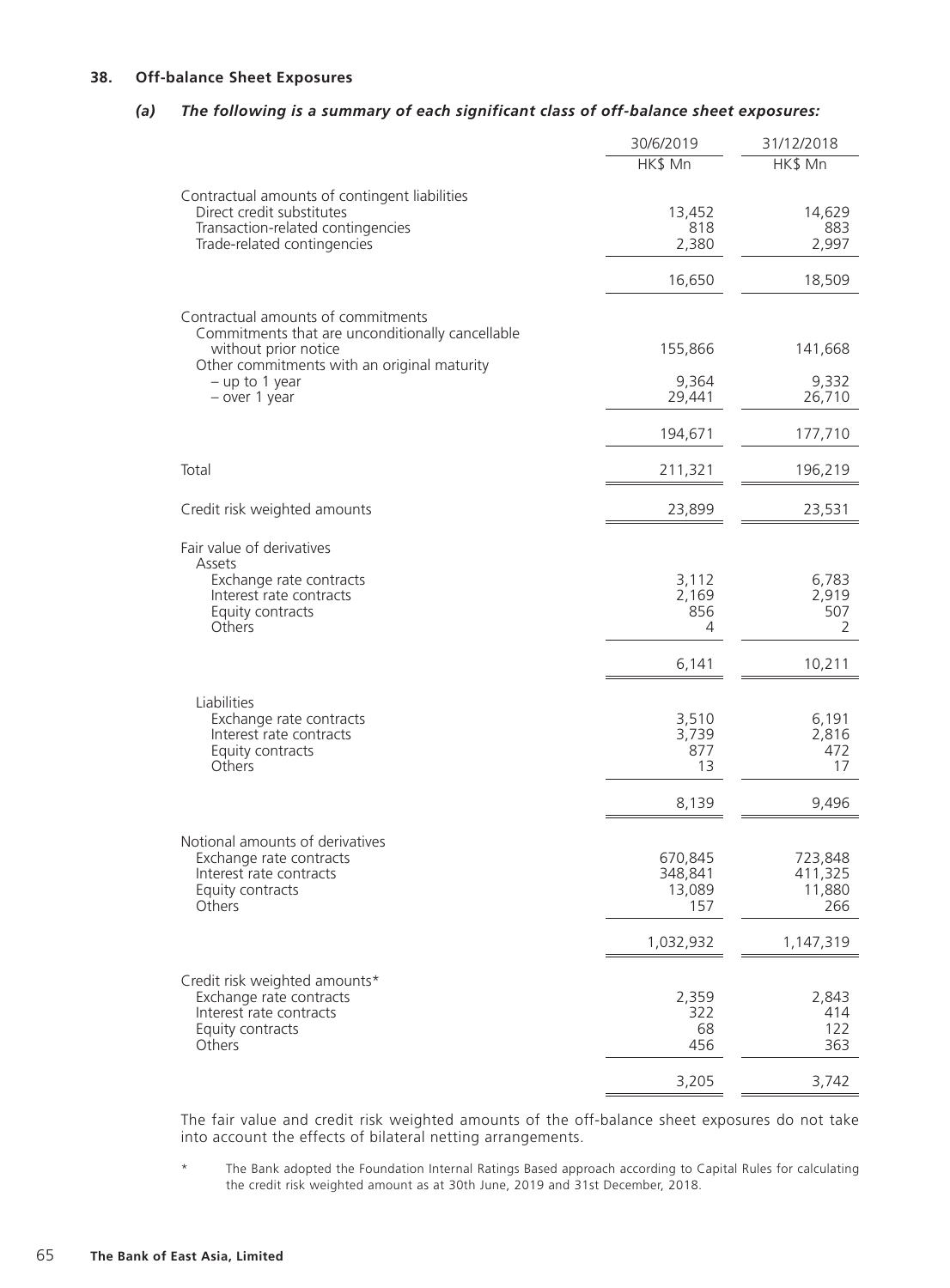### **38. Off-balance Sheet Exposures (Continued)**

#### *(b) Capital commitments*

Capital commitments on purchase of property, plant and equipment outstanding as at 30th June and 31st December and not provided for in the accounts were as follows:

|                                                                                            | 30/6/2019  | 31/12/2018 |
|--------------------------------------------------------------------------------------------|------------|------------|
|                                                                                            | HK\$ Mn    | HK\$ Mn    |
| Expenditure authorised and contracted for<br>Expenditure authorised but not contracted for | 316<br>185 | 284<br>161 |
|                                                                                            | 501        | 445        |

### *(c) Contingencies*

The Group receives legal claims against it arising in the normal courses of business. The Group considers none of these matters as material. Where appropriate the Group recognises provisions for liabilities when it is probable that an outflow of economic resources embodying economic benefits will be required and for which a reliable estimate can be made of the obligation.

### **39. Material Related Party Transactions**

### *(a) Key management personnel remuneration*

Remuneration for key management personnel of the Group, including amounts paid to the Directors and certain of the highest paid employees, is as follows:

|                              | 30/6/2019 | 30/6/2018 |
|------------------------------|-----------|-----------|
|                              | HK\$ Mn   | HK\$ Mn   |
| Short-term employee benefits | 71        | 76        |
| Post-employment benefits     |           | 4         |
| Equity compensation benefits | 12        |           |
|                              | 86        |           |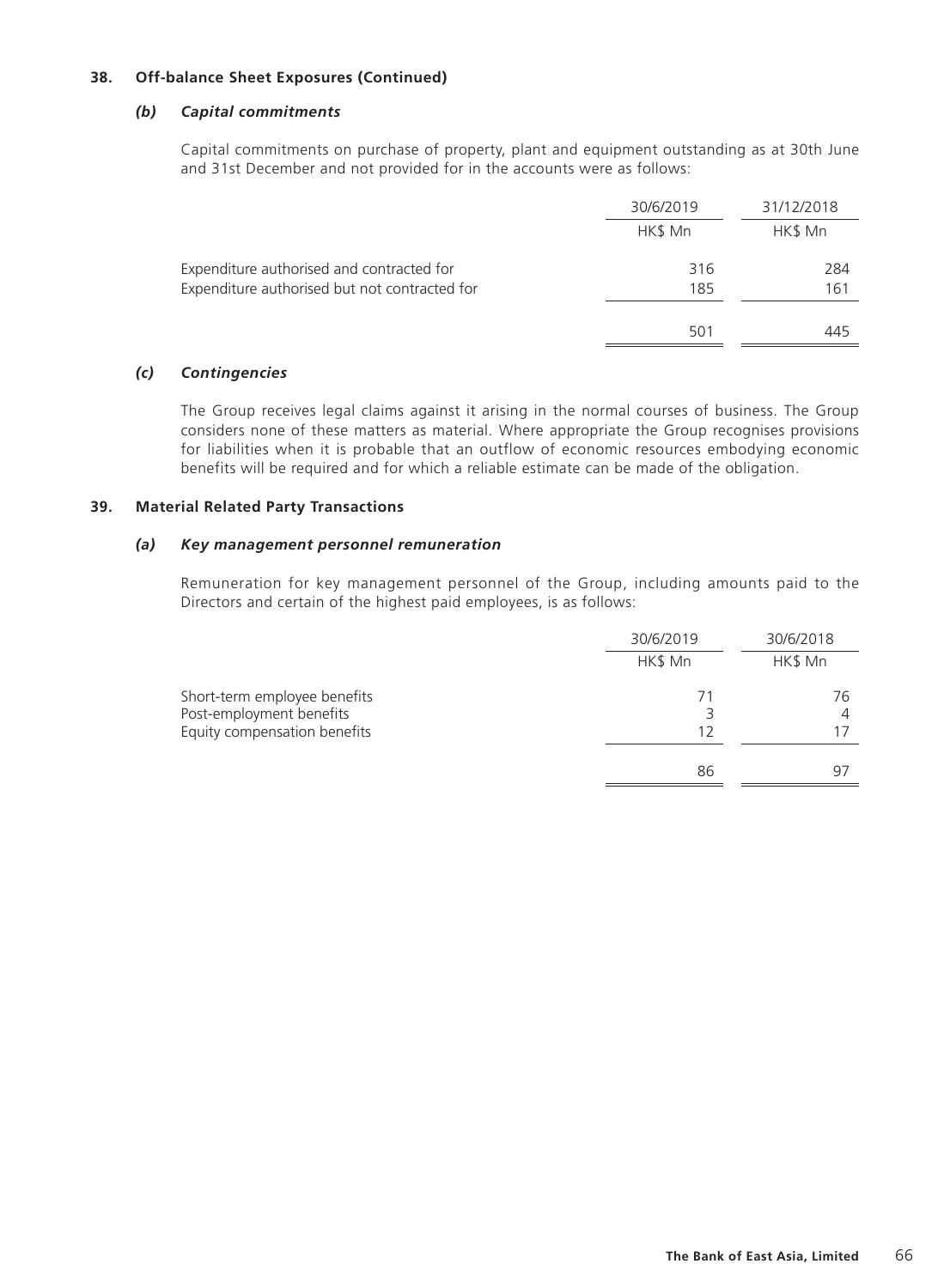#### **39. Material Related Party Transactions (Continued)**

*(b)* The Group maintains certain retirement benefit schemes for its staff. In the six months ended 30th June, 2019, the total amount of contributions the Group made to the schemes was HK\$91 million (six months ended 30th June, 2018: HK\$82 million).

The Group enters into a number of transactions with the Group's related parties, including its associates, shareholders with significant influence, and key management personnel and their close family members and companies controlled or significantly influenced by them. The transactions include accepting deposits from and extending credit facilities to them. All interest rates in connection with the deposits taken and credit facilities extended are under terms and conditions normally applicable to customers of comparable standing.

The interest received from and interest paid to the Group's related parties for the six months ended 30th June, 2019, outstanding balances of amounts due from and due to them at 30th June, 2019 and maximum outstanding balance of amounts due from and due to them for the six months ended 30th June, 2019 are aggregated as follows:

|                             | Key management<br>personnel |           |           | Associates | Shareholders with<br>significant influence |           |
|-----------------------------|-----------------------------|-----------|-----------|------------|--------------------------------------------|-----------|
|                             | 30/6/2019                   | 30/6/2018 | 30/6/2019 | 30/6/2018  | 30/6/2019                                  | 30/6/2018 |
|                             | HK\$ Mn                     | HK\$ Mn   | HK\$ Mn   | HK\$ Mn    | HK\$ Mn                                    | HK\$ Mn   |
| Interest income             | 28                          | 12        | 24        | 16         | C,                                         | 3         |
| Interest expense            | 25                          | 14        |           | 2          | 8                                          | 14        |
| Amounts due from            | 2,347                       | 3,323     | 695       | 1,117      | 2,458                                      | 889       |
| Amounts due to              | 2,540                       | 2,569     | 49        | 115        | 972                                        | 2,036     |
| Maximum amounts<br>due from | 3,730                       | 3,739     | 1,803     | 1,781      | 5,391                                      | 5,736     |
| Maximum amounts<br>due to   | 4,698                       | 4,809     | 555       | 723        | 2,542                                      | 3,739     |
| Committed<br>facilities to  | 1,370                       | 629       | 1.313     | 1,422      |                                            |           |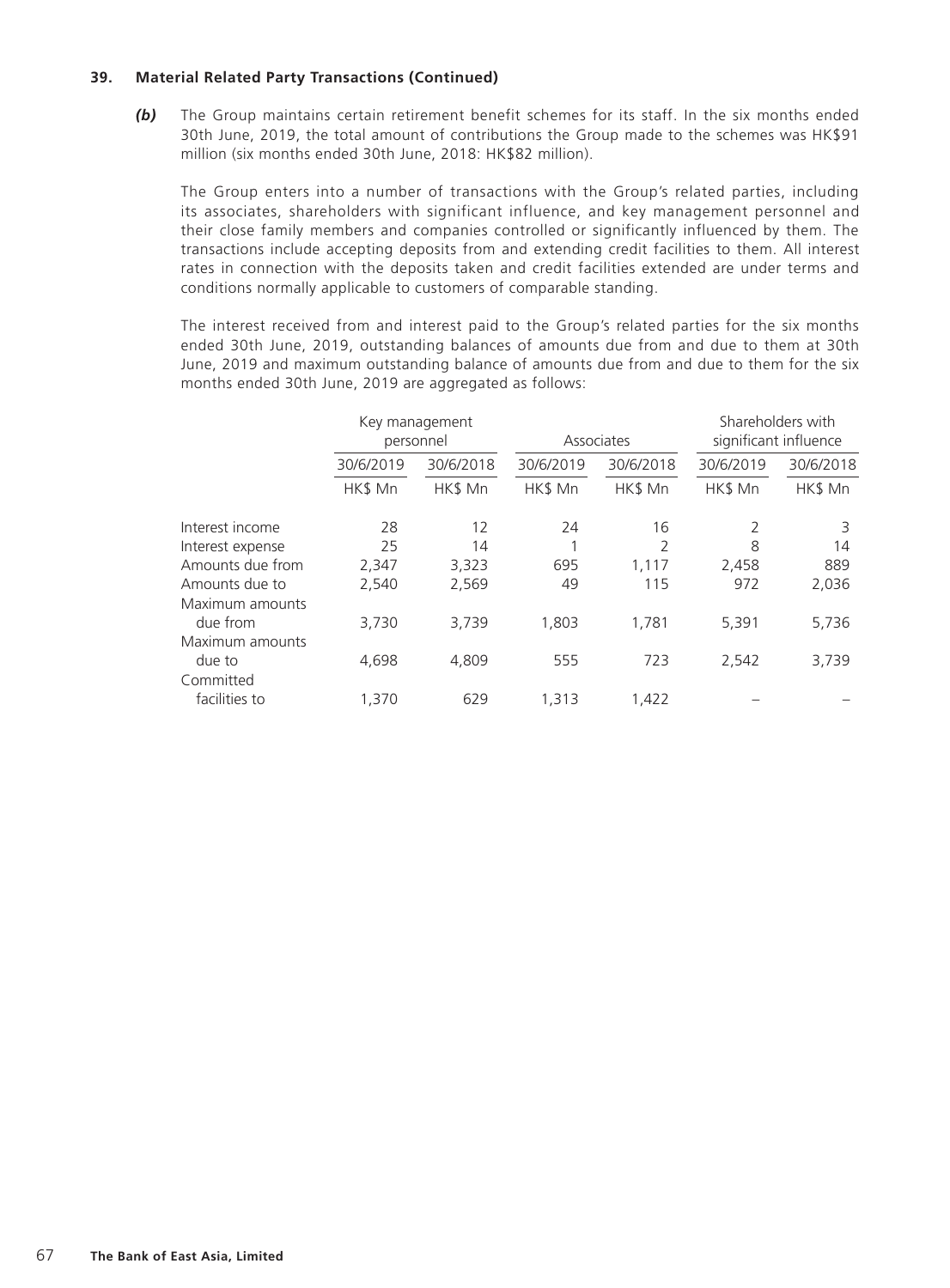### **40. Basis of Consolidation**

Unless otherwise stated, all financial information contained in this interim report is prepared according to the consolidation basis for accounting purposes.

The capital adequacy ratio and liquidity position of the Group are prepared according to the basis of consolidation for regulatory purposes. The main difference between the consolidation base for accounting and regulatory purposes is that the former includes the Bank and all its subsidiaries whereas the latter includes the Bank and only some of the Group's subsidiaries which mainly conduct banking business or other businesses incidental to banking business.

|          | Name of company                                       | Nature of business                                                                                    | Total assets | Total equity |
|----------|-------------------------------------------------------|-------------------------------------------------------------------------------------------------------|--------------|--------------|
|          |                                                       |                                                                                                       | HK\$ Mn      | HK\$ Mn      |
|          | Ample Delight Limited                                 | Investment holding                                                                                    | 349          | 349          |
| $^\star$ | Bank of East Asia (Trustees) Limited                  | Trustee                                                                                               | 243          | 230          |
|          | BC (BVI) Holdings Limited                             | Investment holding                                                                                    | 16           | 16           |
|          | BEA Blue Sky Company Limited                          | Acting as the sole general<br>partner to BEA Blue Sky Real<br>Estate Fund L.P.                        |              |              |
|          | BEA Blue Sky Real Estate Fund L.P.                    | Acting as a limited partner<br>for the purpose of making<br>investment in a China real<br>estate fund |              |              |
|          | BEA Blue Sky SLP Limited                              | Acting as a special limited<br>partner to BEA/AGRE China<br>Real Estate Fund, L.P.                    |              | (1)          |
|          | BEA Consortium GS Investors L.P.                      | Acting as a limited partner<br>for the purpose of making<br>investment in private equity<br>fund      | 52           | 52           |
|          | <b>BEA Insurance Agency Limited</b>                   | Insurance agency                                                                                      |              |              |
|          | <b>BEA Life Limited</b>                               | Life insurance                                                                                        | 21,511       | 2,124        |
|          | <b>BEA Pacific Asia Limited</b>                       | Dormant                                                                                               |              |              |
|          | BEA Union Investment Management<br>Limited            | Asset management                                                                                      | 568          | 489          |
|          | BEA Union Investment Management<br>(Shenzhen) Limited | Asset management/Investment<br>management                                                             | 5            | 4            |
|          | Blue Care (BVI) Holdings Limited                      | Investment holding                                                                                    | 16           | 16           |
|          | Blue Care JV (BVI) Holdings Limited                   | Investment holding                                                                                    | 20           | 17           |

### **List of subsidiaries for financial reporting consolidation as at reporting date:**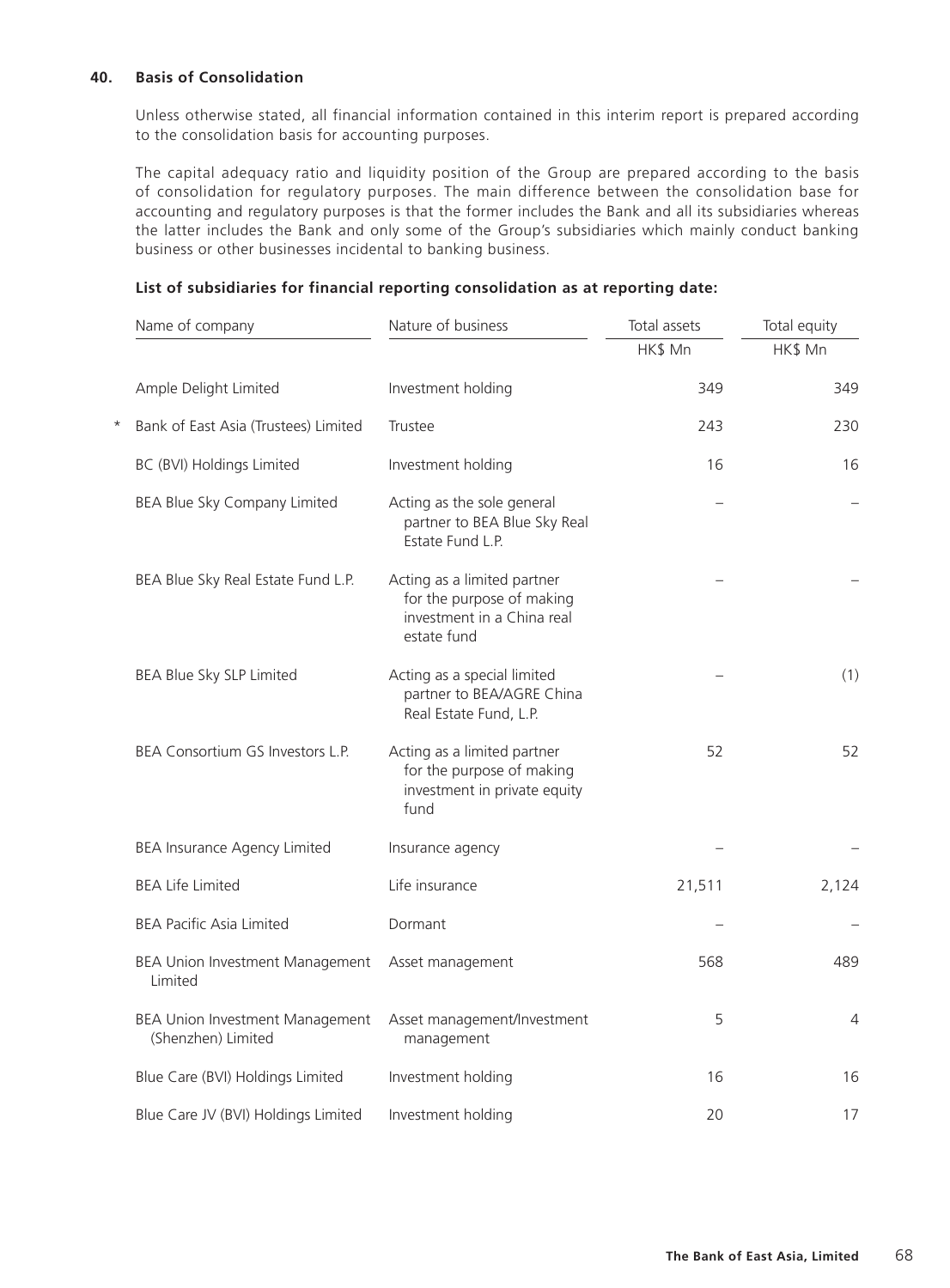# **40. Basis of Consolidation (Continued)**

|          | Name of company                                                          | Nature of business                                                               | Total assets | Total equity |
|----------|--------------------------------------------------------------------------|----------------------------------------------------------------------------------|--------------|--------------|
|          |                                                                          |                                                                                  | HK\$ Mn      | HK\$ Mn      |
|          | <b>Blue Care Medical Services Limited</b>                                | Medical services                                                                 | 58           | 44           |
|          | Blue Cross (Asia-Pacific) Insurance<br>Limited                           | Insurance                                                                        | 3,058        | 733          |
|          | Central Town Limited                                                     | Property investment                                                              | 845          | 679          |
|          | Century Able Limited                                                     | Investment holding                                                               | 96           | 96           |
|          | <b>Chongqing Dongrong Business</b><br><b>Consultancy Company Limited</b> | Business consultancy services                                                    | 3            | (1)          |
|          | * Chongqing Liangjiang New Area<br>Credit Gain Finance Company Limited   | Micro-finance loan                                                               | 359          | 356          |
|          | Citiview Capital Limited                                                 | Acting as the general partner<br>and limited partner of a<br>limited partnership | 3            | (1)          |
|          | Corona Light Limited                                                     | Investment holding                                                               | 930          | 930          |
| $^\star$ | Credit Gain Finance Company Limited Money lenders                        |                                                                                  | 771          | 756          |
|          | Crystal Gleaming Limited                                                 | Investment holding                                                               | 930          | 930          |
|          | Dragon Jade Holdings Company<br>Limited                                  | Investment holding                                                               | 1,127        | 1,127        |
|          | <b>EA Securities Limited</b>                                             | Investment holding                                                               |              | (63)         |
| $\star$  | East Asia Digital Information Services<br>(Guangdong) Limited            | Servicing                                                                        | 186          | 124          |
| $^\star$ | East Asia Facility Management<br>Limited                                 | Facility management                                                              | 13           | 12           |
|          | East Asia Financial Services (BVI) Ltd.                                  | Investment holding                                                               |              |              |
|          | East Asia Futures Limited                                                | Futures and options trading                                                      | 59           | 59           |
| $^\star$ | East Asia Holding Company, Inc.                                          | Bank holding company                                                             | 631          | 614          |
|          | East Asia Indonesian Holdings Limited Investment holding                 |                                                                                  | 132          | 131          |
|          | East Asia International Trustees<br>Holdings (BVI) Limited               | Investment holding                                                               | 10           | 10           |
|          | East Asia International Trustees<br>Limited                              | Trustee services                                                                 | 29           | 25           |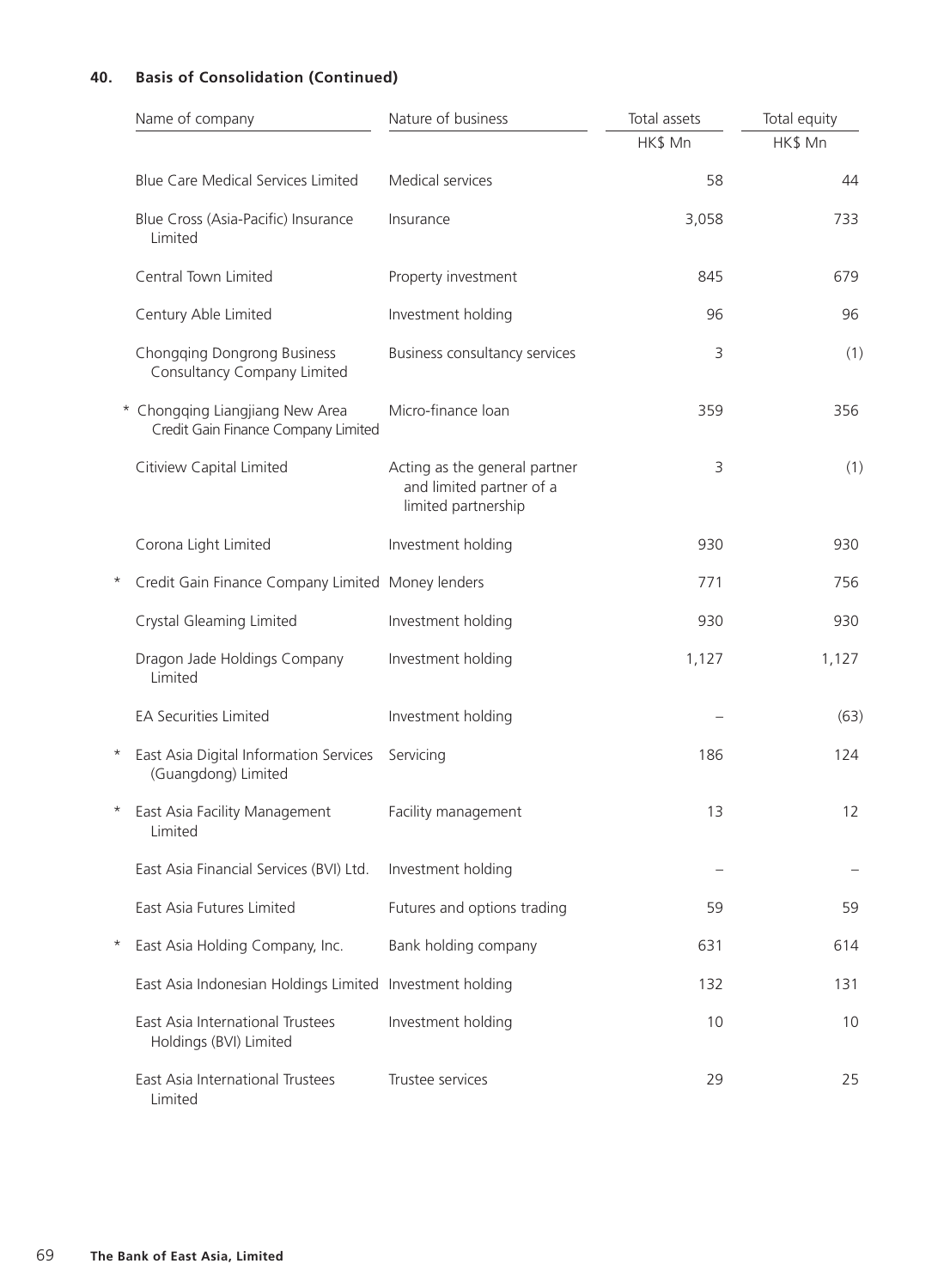# **40. Basis of Consolidation (Continued)**

|          | Name of company                                          | Nature of business                                                                   | Total assets | Total equity |
|----------|----------------------------------------------------------|--------------------------------------------------------------------------------------|--------------|--------------|
|          |                                                          |                                                                                      | HK\$ Mn      | HK\$ Mn      |
| $^\star$ | East Asia Properties (US), Inc.                          | Property holding                                                                     | 14           | 12           |
|          | East Asia Properties Holding<br>Company Limited          | Investment holding                                                                   |              | (57)         |
|          | East Asia Property Agency Company<br>Limited             | Property agency                                                                      | 8            | 8            |
|          | East Asia Property Holdings (Jersey)<br>Limited          | Property holding                                                                     | 27           | 26           |
|          | East Asia Qianhai Holdings Company<br>Limited            | Investment holding                                                                   | 209          | 209          |
|          | East Asia Secretaries Limited                            | Secretarial services                                                                 |              |              |
|          | East Asia Securities Company Limited                     | Securities broking                                                                   | 1,184        | 865          |
| $^\star$ | East Asia Services (Holdings) Limited                    | Holding company                                                                      | 24           |              |
|          | Golden Empire International Inc.                         | Property investment                                                                  | 1            | 1            |
|          | High Town Limited                                        | Investment holding                                                                   | 4            | 4            |
| $^\star$ | Innovate Holdings Limited                                | Special purpose vehicle<br>company specially set up for<br>BEA's Hybrid Tier 1 issue | 2,486        | 2,486        |
|          | Leader One Limited                                       | Investment holding                                                                   | 1            | 1            |
|          | Manchester Property Holdings Ltd.                        | Property holding                                                                     | 33           | 17           |
|          | Quantum Hong Kong Holdings<br>Company Limited            | Investment holding                                                                   | 208          | 208          |
|          | Red Phoenix Limited                                      | Leasing of motor vehicles                                                            | 2            | 1            |
|          | Shaftesbury Property Holdings Limited Investment holding |                                                                                      | 68           | 68           |
|          | Shaftesbury Property Investments<br>Limited              | Investment holding                                                                   | 51           | 51           |
|          | Shanghai Lingxie Business<br>Consulting Co. Ltd.         | Business information consulting,<br>corporate management<br>consulting               | 206          | 206          |
|          | Silver River International Limited                       | Acting as the general partner<br>and limited partner of a<br>limited partnership     | 47           |              |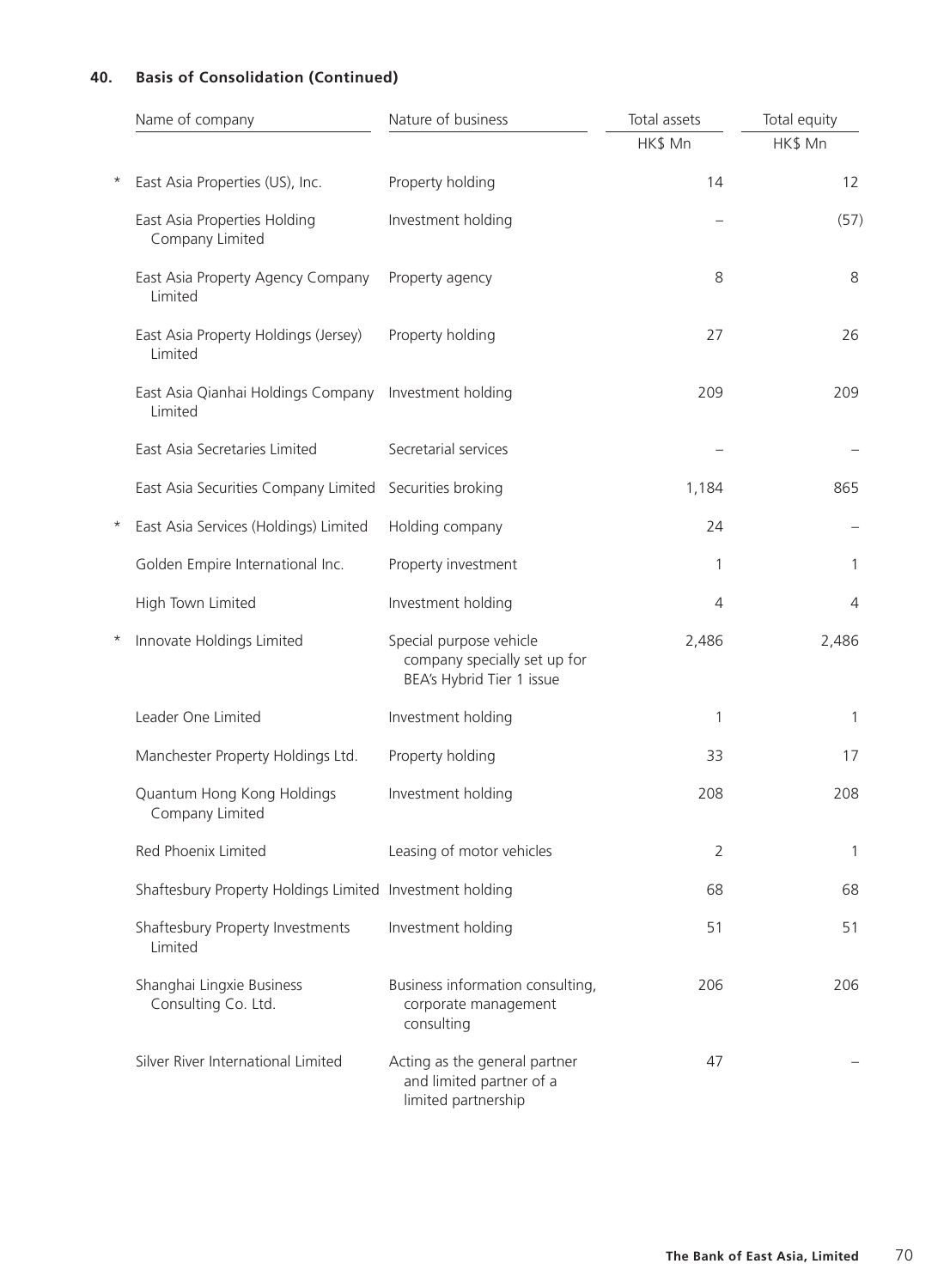### **40. Basis of Consolidation (Continued)**

| Name of company                                                         | Nature of business                                        | Total assets | Total equity |
|-------------------------------------------------------------------------|-----------------------------------------------------------|--------------|--------------|
|                                                                         |                                                           | HK\$ Mn      | HK\$ Mn      |
| Silver Sunlight Limited                                                 | Acting as the general partner of<br>a limited partnership |              |              |
| Skyray Holdings Limited                                                 | Investment holding                                        | 450          | 450          |
| Speedfull Limited                                                       | Investment holding                                        | 450          | 450          |
| */# The Bank of East Asia (China) Limited Banking and related financial | services                                                  | 277,894      | 25,982       |
| The Bank of East Asia (Nominees)<br>Limited                             | Nominee services                                          |              |              |
| The Bank of East Asia (Nominees)<br>Private Limited                     | Trustee, fiduciary and custody<br>services                |              |              |
| Travelsafe Limited                                                      | Dormant                                                   |              |              |
| U Care Hong Kong Medical Limited                                        | Medical services                                          | 28           | (10)         |
| United Chinese (Nominee) Limited                                        | Dormant                                                   |              |              |

- \* "regulated financial entities" as defined by the Capital Rules and included in the basis of consolidation for regulatory reporting purpose.
- # "associated entities" as defined by the Banking (Liquidity) Rules and included in the basis of consolidation for regulatory reporting purpose.

### **41. Comparative Figures**

Certain 2018 comparative figures have been restated to conform to current period's presentation. Please refer to Note 21(b) and Note 29 for the effect of the restatement.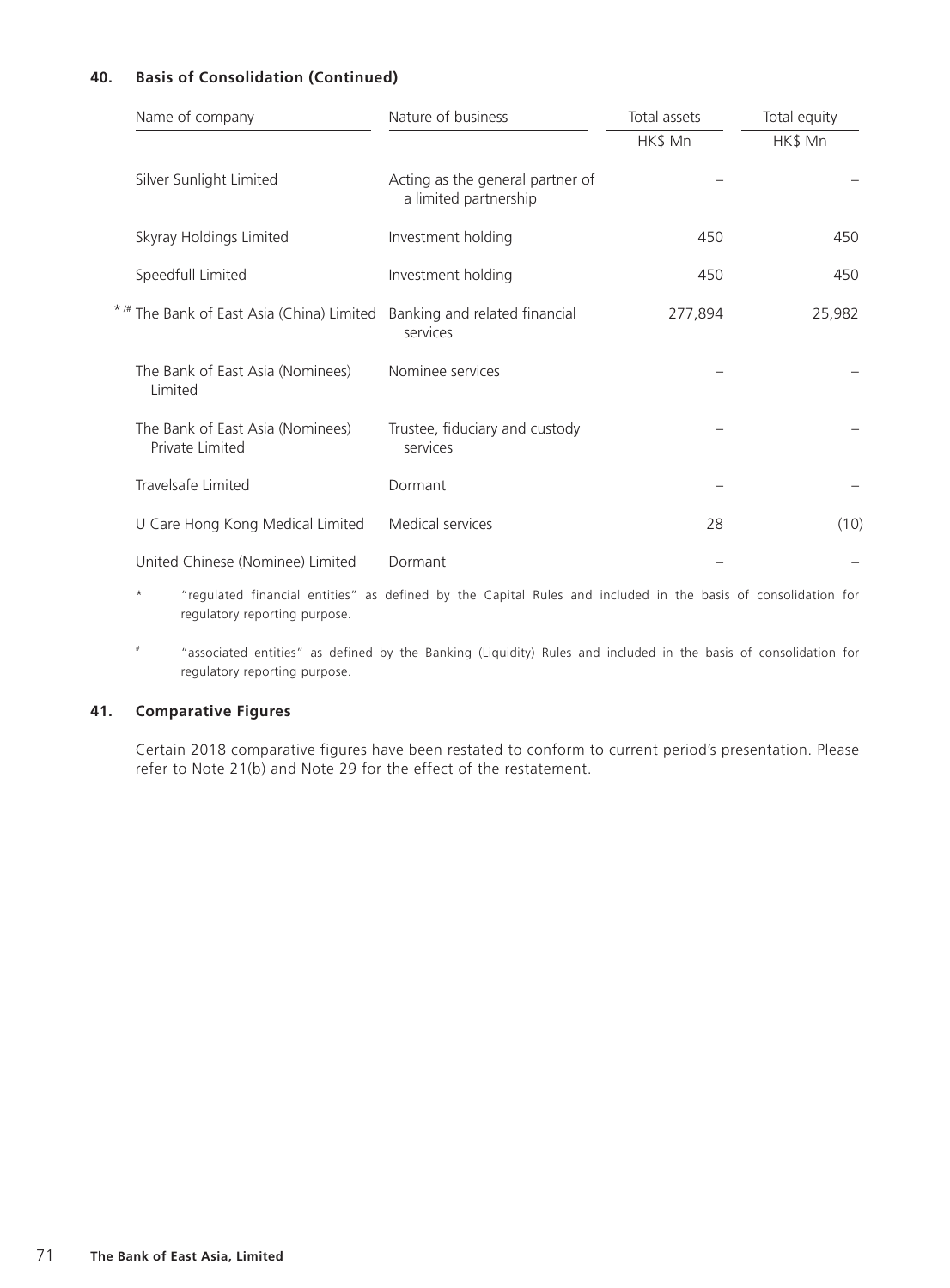### **42. Statement of Compliance**

The Interim Report has been prepared in accordance with the applicable disclosure provisions of the Listing Rules and in compliance with HKAS 34, "Interim Financial Reporting", issued by the HKICPA. It was authorised for issue on 21st August, 2019.

The Banking Disclosure Statement (refer to Note E of Supplementary Financial Information), together with the disclosures in the interim financial report, contained all the disclosures required by the Banking (Disclosure) Rules issued by the HKMA.

### **43. Assets Held for Sale**

On 29th November, 2017, the Bank and its wholly-owned subsidiary, Credit Gain Finance Company Limited entered into an equity transfer agreement with China Financial Services Holdings Limited for the sale and purchase of all equity interests in Shenzhen Credit Gain Finance Company Limited ("Shenzhen Credit Gain"), Chongqing Liangjiang New Area Credit Gain Finance Company ("Chongqing Credit Gain") and Chongqing Dongrong Business Consultancy Company Limited ("Chongqing Dongrong"). The disposal of Shenzhen Credit Gain was completed on 12th April, 2019. Up to the reporting date, the completion of the disposals of Chongqing Credit Gain and Chongqing Dongrong is still subject to the requisite Chinese regulatory approvals. Chongqing Credit Gain and Chongqing Dongrong's assets and liabilities as at 30th June, 2019 and Shenzhen Credit Gain, Chongqing Credit Gain and Chongqing Dongrong's assets and liabilities as at 31st December, 2018 are presented separately as assets held for sale and liabilities held for sale respectively in the consolidated financial statements.

On 29th October, 2018, the Bank entered into a sale and purchase agreement with The Bank of Yokohama, Ltd. ("BOY") for the sale of 30% of the issued shares of P.T. Bank Resona Perdania ("BRP"), held via a special purpose vehicle, East Asia Indonesian Holdings Limited, to BOY (the "Disposal"). The investment in BRP is classified and presented as assets held for sale in the consolidated financial statements as at 30th June, 2019 and 31st December, 2018. All the conditions precedent to completion of the Disposal have been satisfied and the Disposal was completed on 24th July, 2019.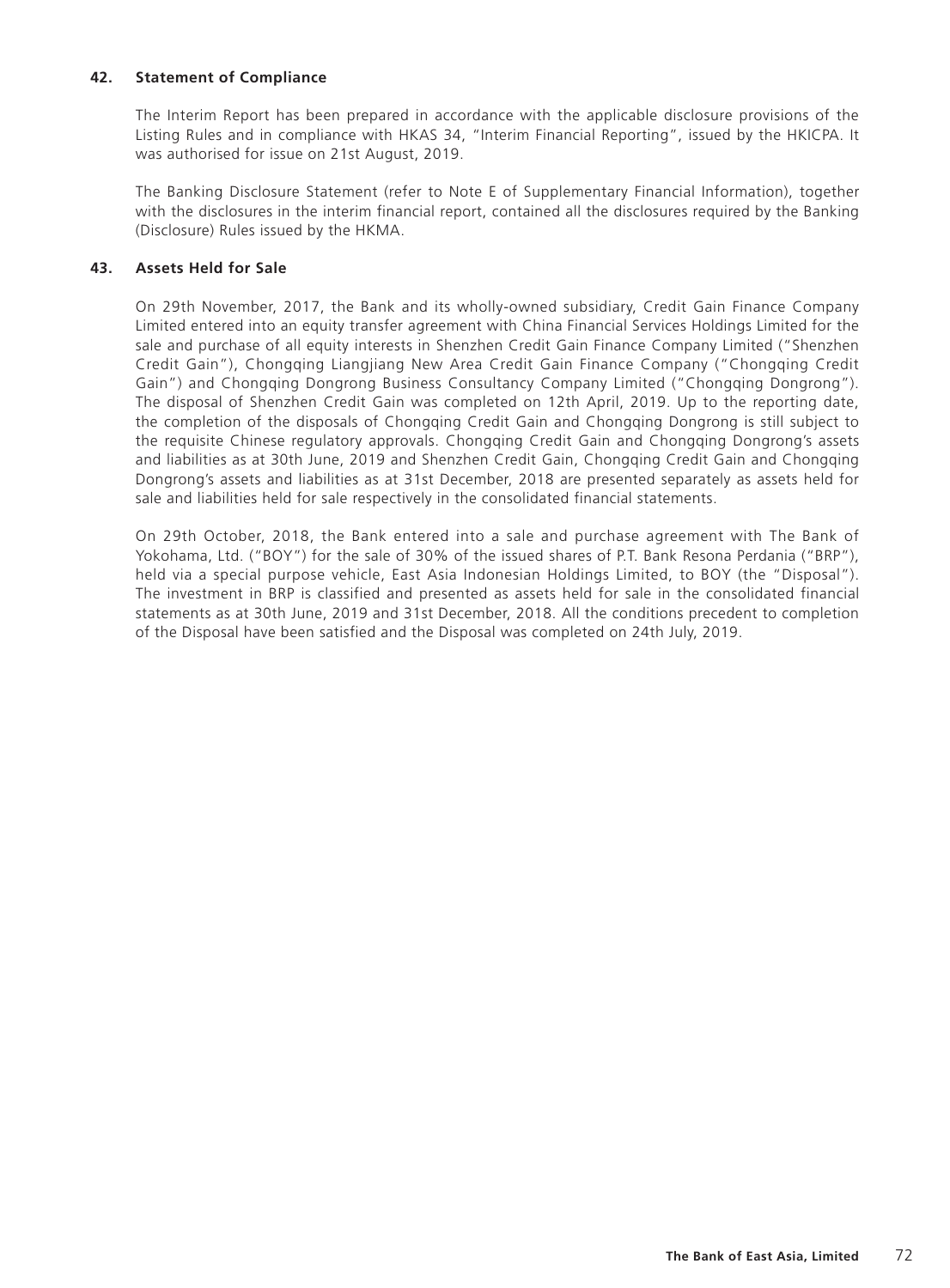### **43. Assets Held for Sale (Continued)**

The assets and liabilities of the disposal groups held for sale are summarised below:

|                                                               | 30/6/2019 | 31/12/2018 |
|---------------------------------------------------------------|-----------|------------|
|                                                               | HK\$ Mn   | HK\$ Mn    |
| <b>ASSETS</b>                                                 |           |            |
| Cash and balances with banks and other financial institutions | 2         | 6          |
| Loans and advances to customers                               | 89        | 228        |
| Gross loans and advances to customers                         | 89        | 230        |
| Less: Impairment allowances                                   |           |            |
| - Stage 1                                                     |           | (1)        |
| $-$ Stage 2                                                   |           |            |
| $-$ Stage 3                                                   |           | (1)        |
| Fixed assets                                                  | 3         | 8          |
| - Investment properties                                       |           |            |
| - Other properties and equipment                              | 3         | 8          |
| Deferred tax assets                                           | 5         | 18         |
| Other assets                                                  |           | 8          |
| Assets held for sale                                          | 100       | 268        |
| <b>LIABILITIES</b>                                            |           |            |
| Other liabilities                                             | 3         | 7          |
| Liabilities held for sale                                     | 3         |            |

The assets held for sale and liabilities held for sale are summarised below:

|                                                                      | 30/6/2019 | 31/12/2018 |
|----------------------------------------------------------------------|-----------|------------|
|                                                                      | HK\$ Mn   | HK\$ Mn    |
| Assets held for sale (Note 24)                                       |           |            |
| Disposal groups held for sale                                        | 100       | 268        |
| Other properties                                                     | 39        | 57         |
| Investment in associate                                              | 368       | 363        |
|                                                                      | 507       | 688        |
| Liabilities held for sale (Note 27)<br>Disposal groups held for sale | 3         |            |
|                                                                      |           |            |

The cumulative expense recognised in other comprehensive income relating to disposal groups held for sale is as follows:

|                                                             | 30/6/2019 | 30/6/2018 |
|-------------------------------------------------------------|-----------|-----------|
|                                                             | HK\$ Mn   | HK\$ Mn   |
| Cumulative expense recognised in other comprehensive income | (41)      | (43)      |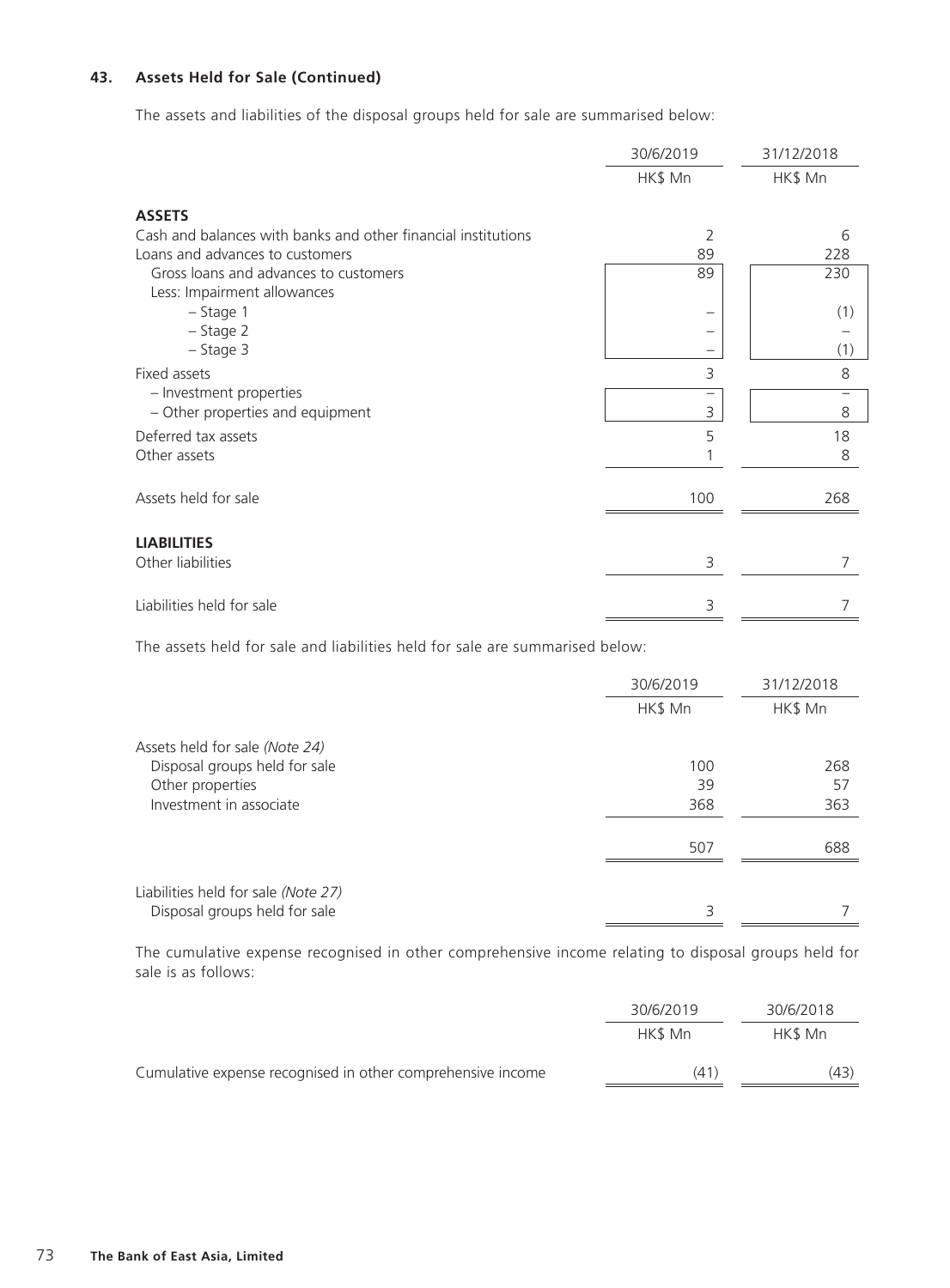### **Supplementary Financial Information**

### **A. Capital Adequacy**

|                                                               | 30/6/2019        | 31/12/2018       |
|---------------------------------------------------------------|------------------|------------------|
|                                                               | HK\$ Mn          | HK\$ Mn          |
| Capital base                                                  |                  |                  |
| - Common Equity Tier 1 capital<br>- Additional Tier 1 capital | 73,715<br>9,958  | 74,513<br>10,312 |
| - Total Tier 1 capital<br>- Tier 2 capital                    | 83,673<br>14,212 | 84,825<br>14,202 |
| - Total capital                                               | 97,885           | 99,027           |
| Risk weighted assets by risk type                             |                  |                  |
| - Credit risk                                                 | 434,664          | 428,383          |
| - Market risk                                                 | 17,619           | 18,671           |
| - Operational risk                                            | 33,589           | 31,934           |
|                                                               | 485,872          | 478,988          |
| Less: Deductions                                              | (3, 442)         | (3, 274)         |
|                                                               | 482,430          | 475,714          |
|                                                               | 30/6/2019        | 31/12/2018       |
|                                                               | $\frac{0}{0}$    | $\%$             |
| Common Equity Tier 1 capital ratio                            | 15.3             | 15.7             |
| Tier 1 capital ratio                                          | 17.3             | 17.8             |
| Total capital ratio                                           | 20.3             | 20.8             |

Capital adequacy ratios are compiled in accordance with the Capital Rules issued by the HKMA. In accordance with the Capital Rules, the Bank has adopted the foundation internal ratings-based approach for the calculation of the risk-weighted assets for credit risk and the internal models approach for the calculation of market risk and standardised approach for operational risk.

The basis of consolidation for regulatory purposes is different from the basis of consolidation for accounting purposes. Subsidiaries included in consolidation for regulatory purposes are specified in a notice from the HKMA in accordance with Section 3C of the Capital Rules. Subsidiaries not included in consolidation for regulatory purposes are non-financial companies and the securities and insurance companies that are authorised and supervised by a regulator and are subject to supervisory arrangements regarding the maintenance of adequate capital to support business activities comparable to those prescribed for authorised institutions under the Capital Rules and the Banking Ordinance. The Bank's shareholdings in these subsidiaries are deducted from its Tier 1 capital and Tier 2 capital subject to the thresholds as determined in accordance with Part 3 of the Capital Rules.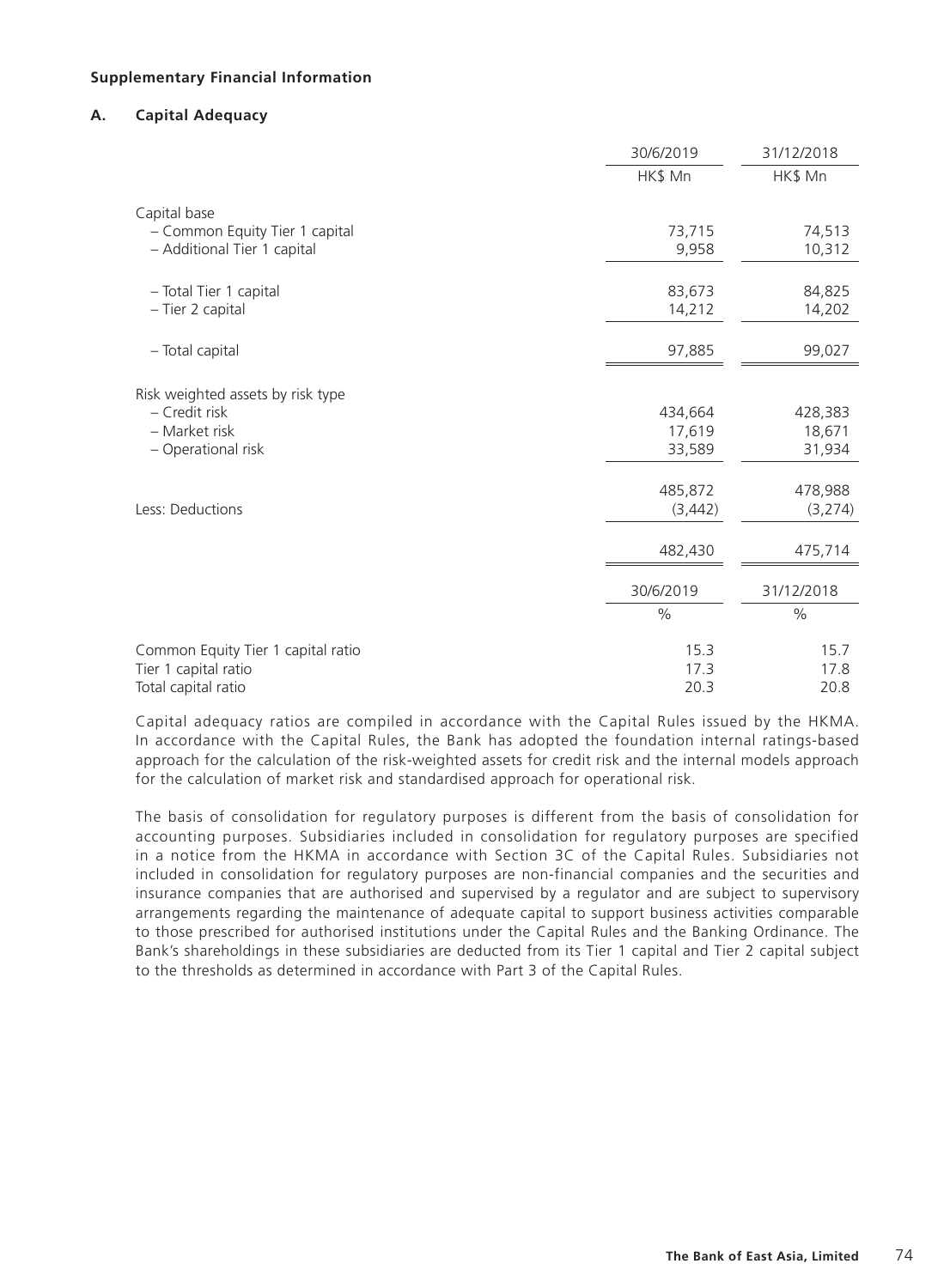### **A. Capital Adequacy (Continued)**

The subsidiaries that are included in consolidation for regulatory purposes are listed in Note 40 of the Interim Report.

The Group operates subsidiaries in a number of countries and territories where capital is governed by local rules and there may be restrictions on the transfer of regulatory capital and funds between members of the Group.

The information relating to the Group's regulatory capital and other disclosures can be found on the Bank's website, accessible through the "Regulatory Disclosures" link on the home page of the Bank's website at www.hkbea.com or at the following direct link: www.hkbea.com/regulatory\_disclosures.

#### **B. Leverage Ratio**

|                                          | 30/6/2019<br>HK\$ Mn       | 31/12/2018<br>Restated<br>HK\$ Mn |
|------------------------------------------|----------------------------|-----------------------------------|
| Total Tier 1 capital<br>Exposure measure | 83,673<br>895,940          | 84,825<br>862,745                 |
|                                          | 30/6/2019<br>$\frac{0}{0}$ | 31/12/2018<br>$\%$                |
| Leverage ratio                           | 9.3                        | 9.8                               |

The disclosure on leverage ratio has been effective since 31st March, 2015 and is computed on the same consolidated basis as specified in a notice from the HKMA in accordance with section 3C of the Capital Rules. The relevant disclosures can be found on the Bank's website accessible through the "Regulatory Disclosures" link on the home page of the Bank's website at www.hkbea.com or at the following direct link: www.hkbea.com/regulatory\_disclosures.

# **C. Liquidity Position**

|                                  |                  | 30/6/2019 | 31/12/2018 |
|----------------------------------|------------------|-----------|------------|
|                                  |                  | $\%$      | $\%$       |
| Average liquidity coverage ratio | – First quarter  | 169.8     | 137.8      |
|                                  | - Second quarter | 171.7     | 144.8      |
|                                  | - Third quarter  | N/A       | 153.0      |
|                                  | - Fourth quarter | N/A       | 180.5      |

The liquidity coverage ratio is calculated in accordance with the Banking (Liquidity) Rules effective from 1st January, 2015. The information for the regulatory disclosure can be found on the Bank's website accessible through the "Regulatory Disclosures" link on the home page of the Bank's website at www.hkbea.com or at the following direct link: www.hkbea.com/regulatory\_disclosures.

The Bank held an amount of HKD-denominated level 1 assets that was not less than 20% of its HKD-denominated total net cash outflows. There is no significant currency mismatch in the Bank's LCR at respective levels of consolidation.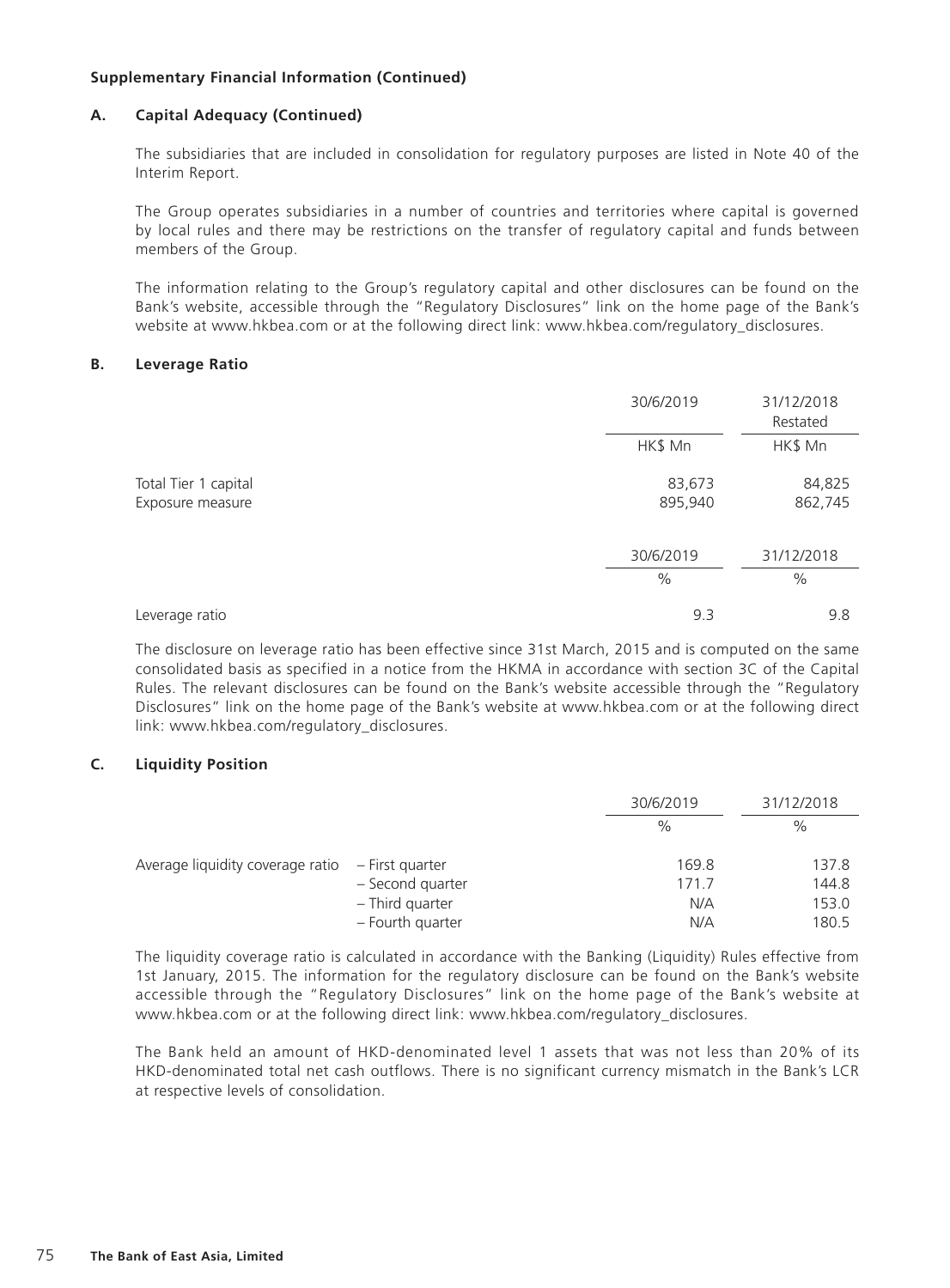## **D. Overdue, Rescheduled and Repossessed Assets**

# *(a) Overdue and rescheduled advances*

|                                                                                   | 30/6/2019 |                                        | 31/12/2018 |                                        |
|-----------------------------------------------------------------------------------|-----------|----------------------------------------|------------|----------------------------------------|
|                                                                                   | HK\$ Mn   | % of total<br>advances to<br>customers | HK\$ Mn    | % of total<br>advances to<br>customers |
| Advances to customers overdue for                                                 |           |                                        |            |                                        |
| - 6 months or less but over 3 months                                              | 452       | 0.1                                    | 970        | 0.2                                    |
| - 1 year or less but over 6 months                                                | 648       | 0.1                                    | 428        | 0.1                                    |
| - Over 1 year                                                                     | 1,735     | 0.4                                    | 1,495      | 0.3                                    |
|                                                                                   |           |                                        |            |                                        |
|                                                                                   | 2,835     | 0.6                                    | 2,893      | 0.6                                    |
| Rescheduled advances to customers                                                 | 191       | 0.0                                    | 110        | 0.0                                    |
|                                                                                   |           |                                        |            |                                        |
| Total overdue and rescheduled advances                                            | 3,026     | 0.6                                    | 3,003      | 0.6                                    |
|                                                                                   |           |                                        |            |                                        |
| Covered portion of overdue advances                                               | 2,084     | 0.4                                    | 2,159      | 0.4                                    |
|                                                                                   |           |                                        |            |                                        |
| Uncovered portion of overdue advances                                             | 751       | 0.2                                    | 734        | 0.2                                    |
|                                                                                   |           |                                        |            |                                        |
| Current market value of collateral held<br>against the covered portion of overdue |           |                                        |            |                                        |
| advances                                                                          | 4,266     |                                        | 4,273      |                                        |
|                                                                                   |           |                                        |            |                                        |
| Specific provisions made on advances                                              |           |                                        |            |                                        |
| overdue for more than 3 months                                                    | 1,122     |                                        | 789        |                                        |
|                                                                                   |           |                                        |            |                                        |

Loans and advances with a specific repayment date are classified as overdue when the principal or interest is overdue and remains unpaid at the period-end. Loans repayable by regular instalments are treated as overdue when an instalment payment is overdue and remains unpaid at period-end. Loans repayable on demand are classified as overdue either when a demand for repayment has been served on the borrower but repayment has not been made in accordance with the demand notice, and/or when the loans have remained continuously outside the approved limit advised to the borrower for more than the overdue period in question.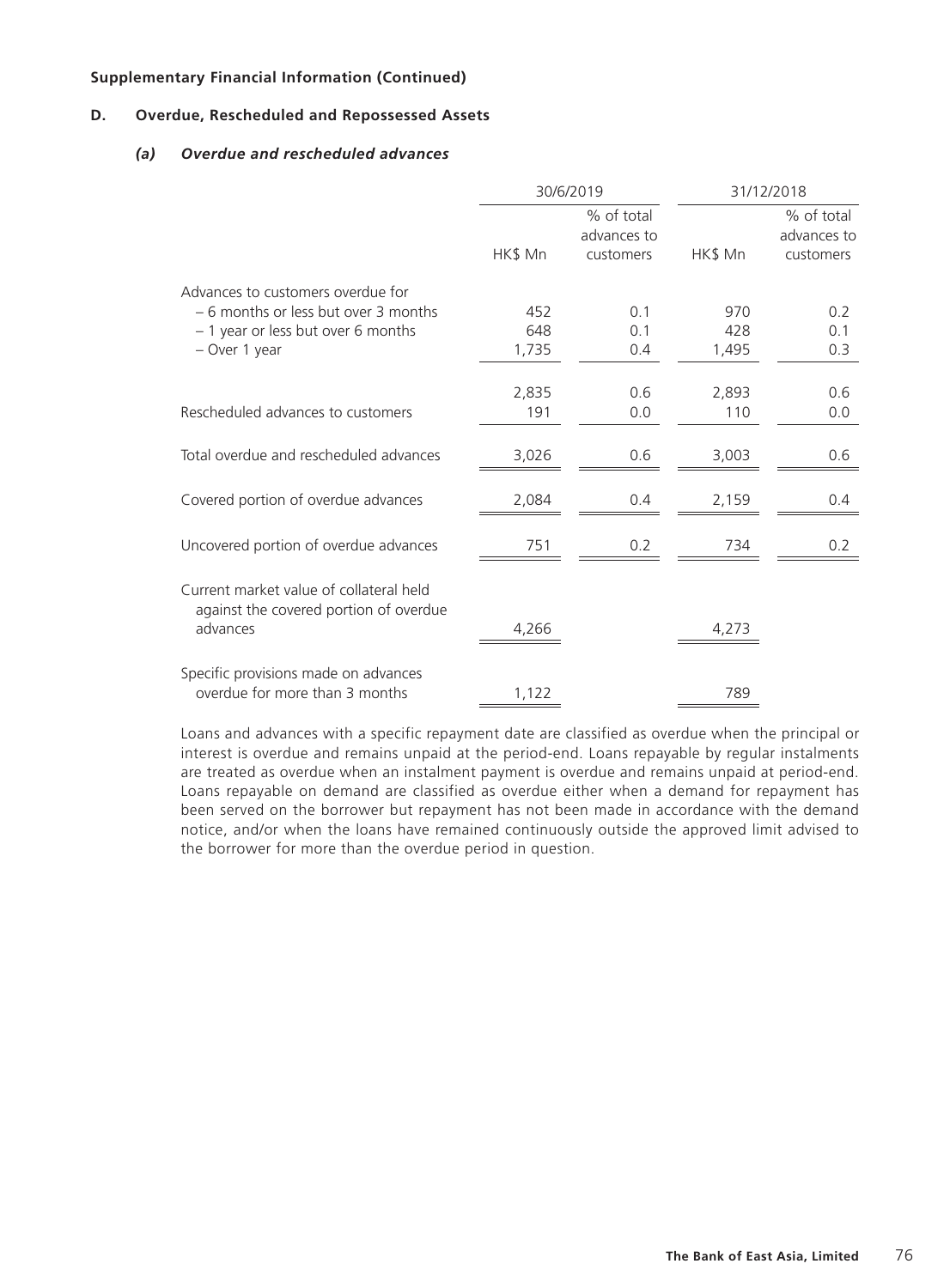### **D. Overdue, Rescheduled and Repossessed Assets (Continued)**

### *(a) Overdue and rescheduled advances (Continued)*

An asset considered as an eligible collateral should generally satisfy the following:

- (a) The market value of the asset is readily determinable or can be reasonably established and verified;
- (b) The asset is marketable and there exists a readily available secondary market for disposing of the asset;
- (c) The Bank's right to repossess the asset is legally enforceable and without impediment; and
- (d) The Bank is able to secure control over the asset if necessary.

The two main types of "Eligible Collateral" are as follows:

- (i) "Eligible Financial Collateral" mainly comprises cash deposits and shares.
- (ii) "Eligible Physical Collateral" mainly comprises land and buildings, vehicles and equipment.

When the Bank's clients face financial difficulties and fail to settle their loans, depending on different situations, the Bank usually takes the following actions to recover the debt:

- (a) Debt rescheduling/restructuring
- (b) Enforcement of security
- (c) Legal action
- (d) Recovery via debt collector

#### *(b) Advances to banks*

|                                                                                                                             | 30/6/2019 | 31/12/2018 |
|-----------------------------------------------------------------------------------------------------------------------------|-----------|------------|
|                                                                                                                             | HK\$ Mn   | HK\$ Mn    |
| Advances to banks overdue for<br>-6 months or less but over 3 months<br>- 1 year or less but over 6 months<br>- Over 1 year |           |            |
| Rescheduled advances to banks                                                                                               |           |            |
| Total overdue and rescheduled advances                                                                                      |           |            |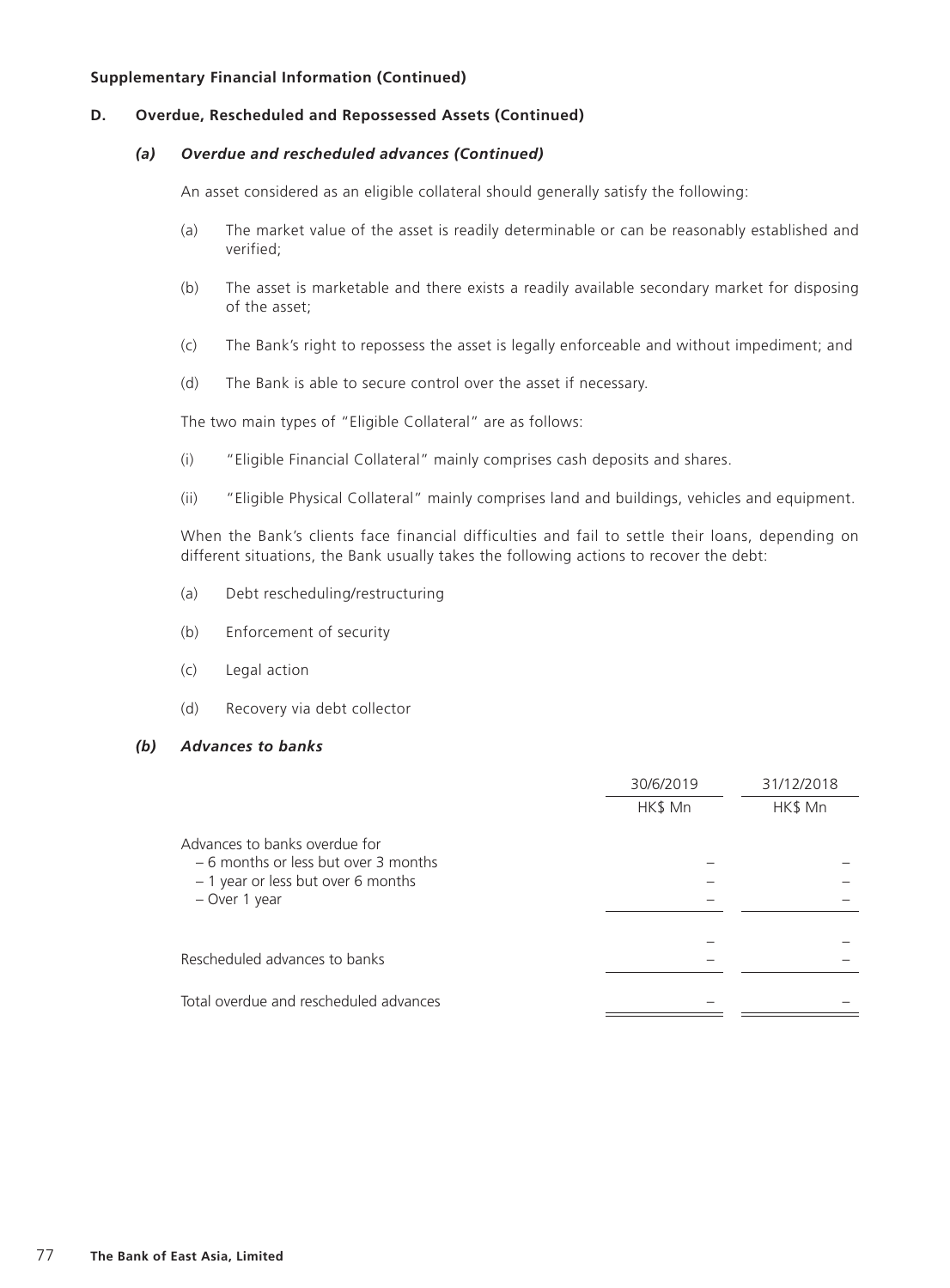# **D. Overdue, Rescheduled and Repossessed Assets (Continued)**

# *(c) Other overdue and rescheduled assets*

|                                            | 30/6/2019               |                 |               |
|--------------------------------------------|-------------------------|-----------------|---------------|
|                                            | Accrued interest        | Debt securities | Other assets* |
|                                            | HK\$ Mn                 | HK\$ Mn         | HK\$ Mn       |
| Other assets overdue for                   |                         |                 |               |
| - 6 months or less but over 3 months       | 4                       |                 |               |
| - 1 year or less but over 6 months         | 31                      |                 |               |
| - Over 1 year                              | 320                     |                 |               |
|                                            | 355                     |                 |               |
| Rescheduled assets                         |                         |                 |               |
| Total other overdue and rescheduled assets | 356                     |                 |               |
|                                            |                         | 31/12/2018      |               |
|                                            | <b>Accrued Interest</b> | Debt securities | Other assets* |
|                                            | HK\$ Mn                 | HK\$ Mn         | HK\$ Mn       |
| Other assets overdue for                   |                         |                 |               |
| - 6 months or less but over 3 months       | 19                      |                 |               |
| - 1 year or less but over 6 months         | 8                       |                 |               |
| - Over 1 year                              | 281                     |                 |               |
|                                            | 308                     |                 |               |
| Rescheduled assets                         |                         |                 |               |
| Total other overdue and rescheduled assets | 309                     |                 |               |
|                                            |                         |                 |               |

\* Other assets refer to trade bills and receivables.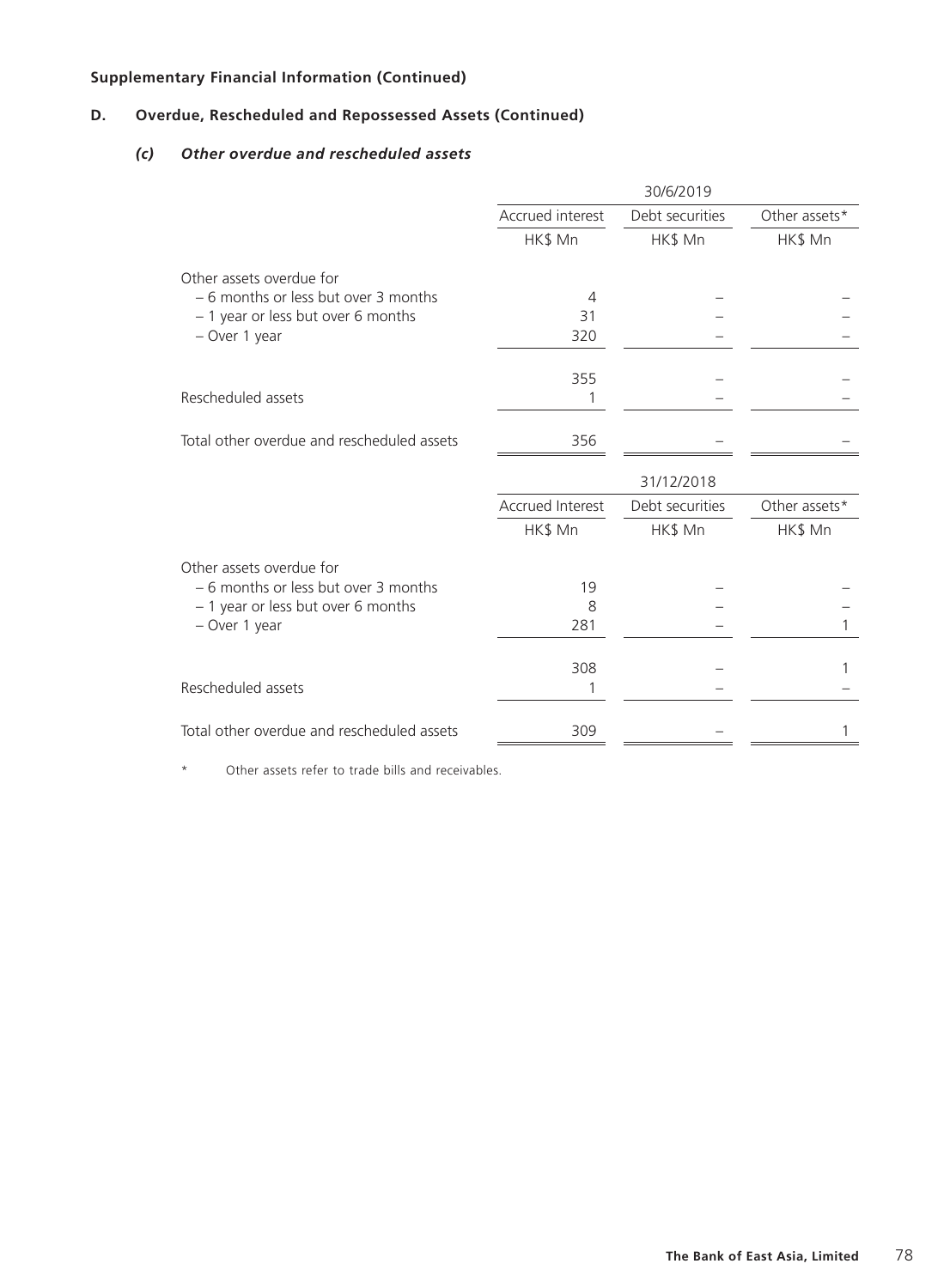### **D. Overdue, Rescheduled and Repossessed Assets (Continued)**

### *(d) Repossessed assets*

|                                                            | 30/6/2019 | 31/12/2018 |
|------------------------------------------------------------|-----------|------------|
|                                                            | HK\$ Mn   | HK\$ Mn    |
| Repossessed land and buildings*                            | 208       | 147        |
| Repossessed vehicles and equipment<br>Repossessed machines |           |            |
| Total repossessed assets                                   | 209       | 147        |

The amount represents the estimated market value of the repossessed assets as at 30th June, 2019 and 31st December, 2018.

\* The balance included HK\$19 million (31/12/2018: HK\$58 million) relating to properties that were contracted for sale but not yet completed.

### **E. Banking Disclosure Statement**

Additional information disclosures for this period which are prepared in accordance with the Banking (Disclosure) Rules and disclosure templates issued by the HKMA can be found on the Bank's website accessible through the "Regulatory Disclosures" link on the home page of the Bank's website at www. hkbea.com or at the following direct link: www.hkbea.com/regulatory\_disclosures.